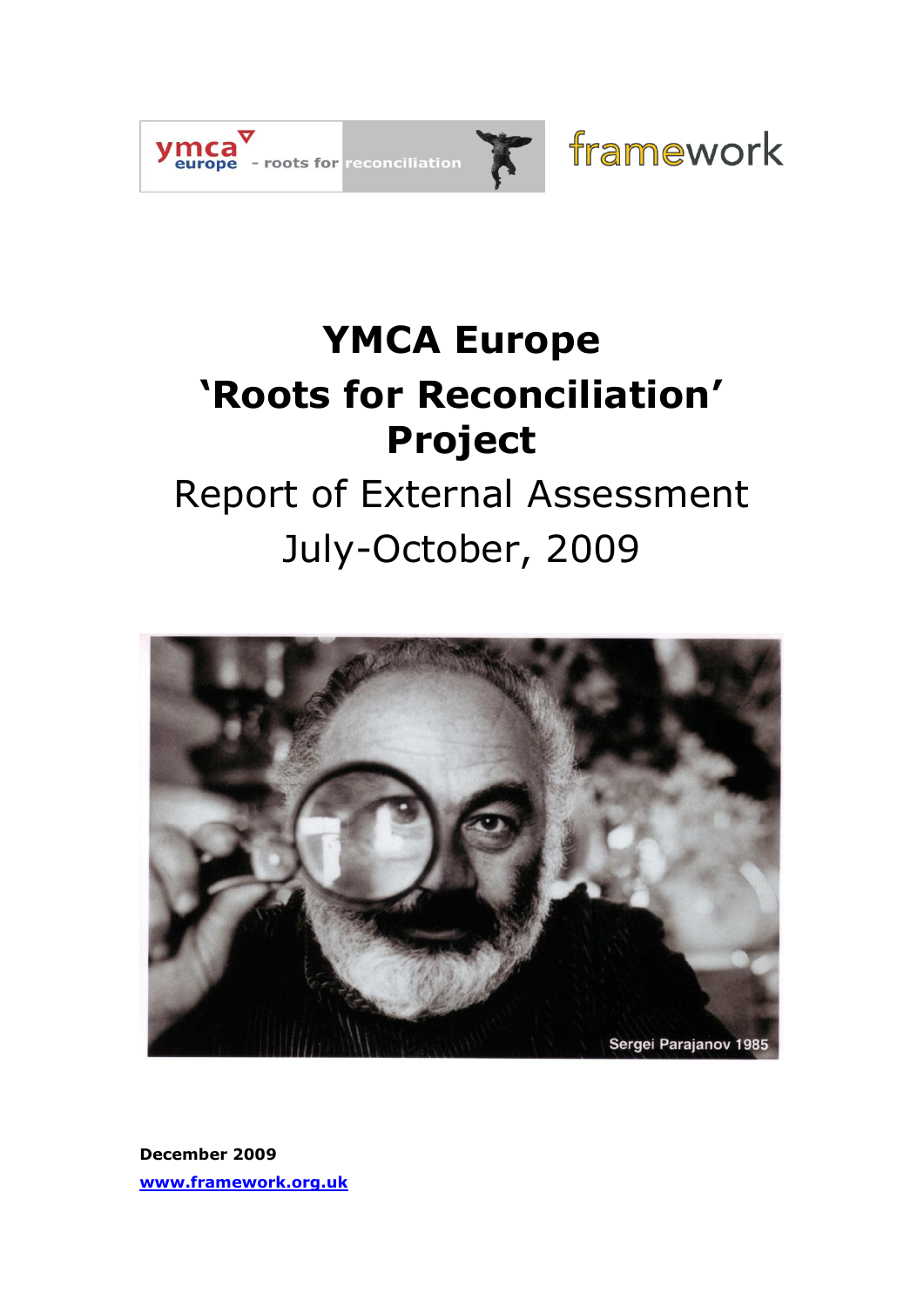# **Contents**

| 1.  |     |
|-----|-----|
| 2.  |     |
| 3.  |     |
| 4.  |     |
| 1.  |     |
| 2.  |     |
| 3.  |     |
| 4.  |     |
|     |     |
|     |     |
|     |     |
| 5.  |     |
| 5.1 |     |
| 5.2 |     |
| 5.3 |     |
| 5.4 |     |
| 5.5 |     |
| 5.6 |     |
| 5.7 |     |
| 6.  |     |
| 6.1 |     |
| 6.2 |     |
| 6.3 | 30. |
| 6.4 |     |
| 6.5 |     |
| 6.6 |     |
| 7.  |     |
| 7.1 |     |
| 7.2 |     |
| 7.3 |     |
| 7.4 |     |
| 7.5 |     |
| 7.6 |     |
| 7.7 |     |
| 7.8 |     |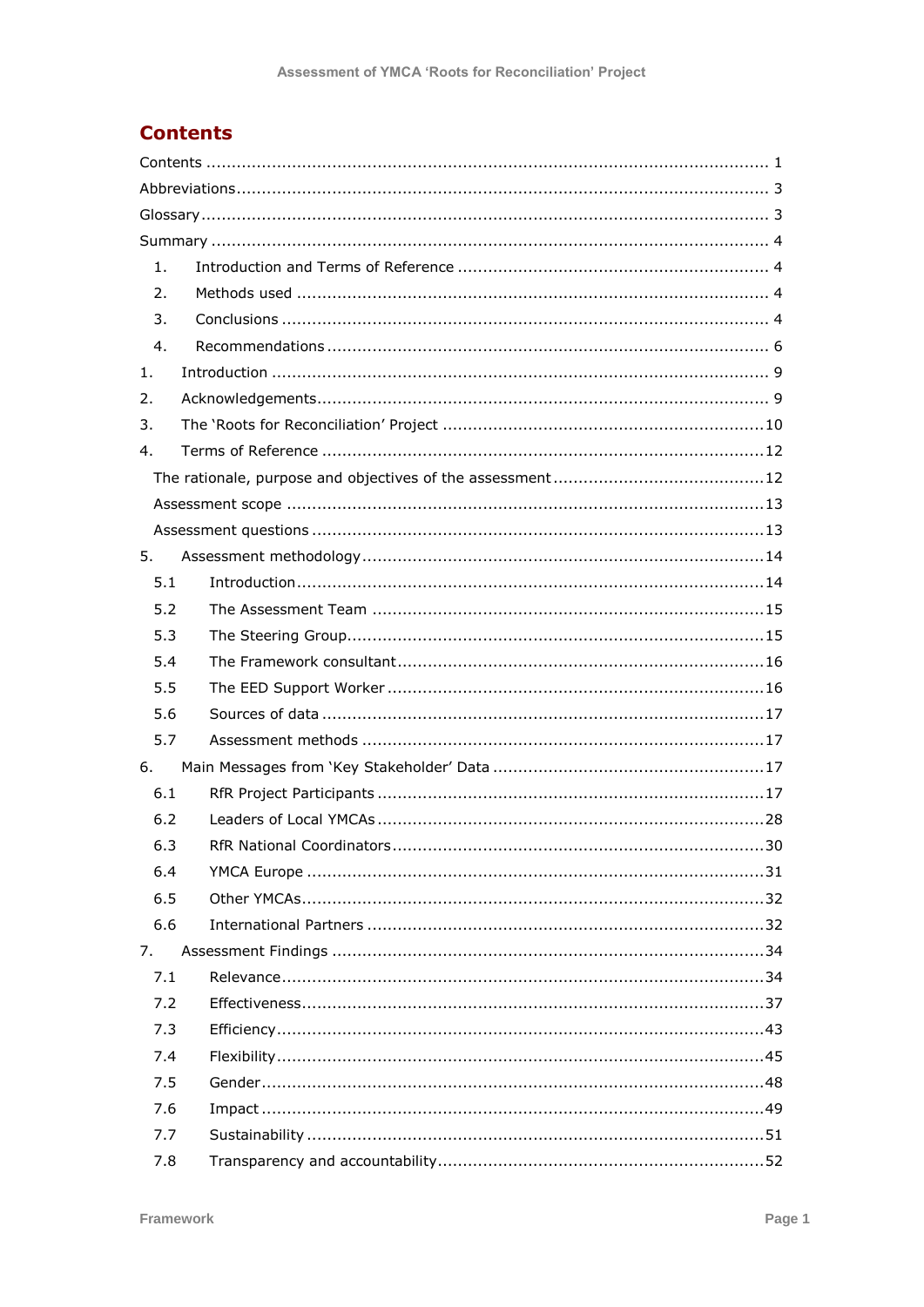| 8.  |                                                                                        |
|-----|----------------------------------------------------------------------------------------|
| 8.1 |                                                                                        |
| 8.2 |                                                                                        |
| 8.3 |                                                                                        |
| 8.4 |                                                                                        |
| 8.5 |                                                                                        |
| 8.6 |                                                                                        |
| 8.7 |                                                                                        |
| 8.8 |                                                                                        |
| 9.  |                                                                                        |
|     |                                                                                        |
|     |                                                                                        |
|     |                                                                                        |
|     |                                                                                        |
| 10. |                                                                                        |
|     | Appendix One: Terms Of Reference of the External Assessment of The YMCA Europe Roots   |
|     |                                                                                        |
|     |                                                                                        |
|     |                                                                                        |
|     |                                                                                        |
|     |                                                                                        |
|     |                                                                                        |
|     | Appendix Three: Job Descriptions for Assessment Team Members and National              |
|     |                                                                                        |
|     |                                                                                        |
|     |                                                                                        |
|     |                                                                                        |
|     |                                                                                        |
|     |                                                                                        |
|     |                                                                                        |
|     | Appendix Eight: Summary Evaluation of ProFest, August 2009 held in Yerevan, Armenia 81 |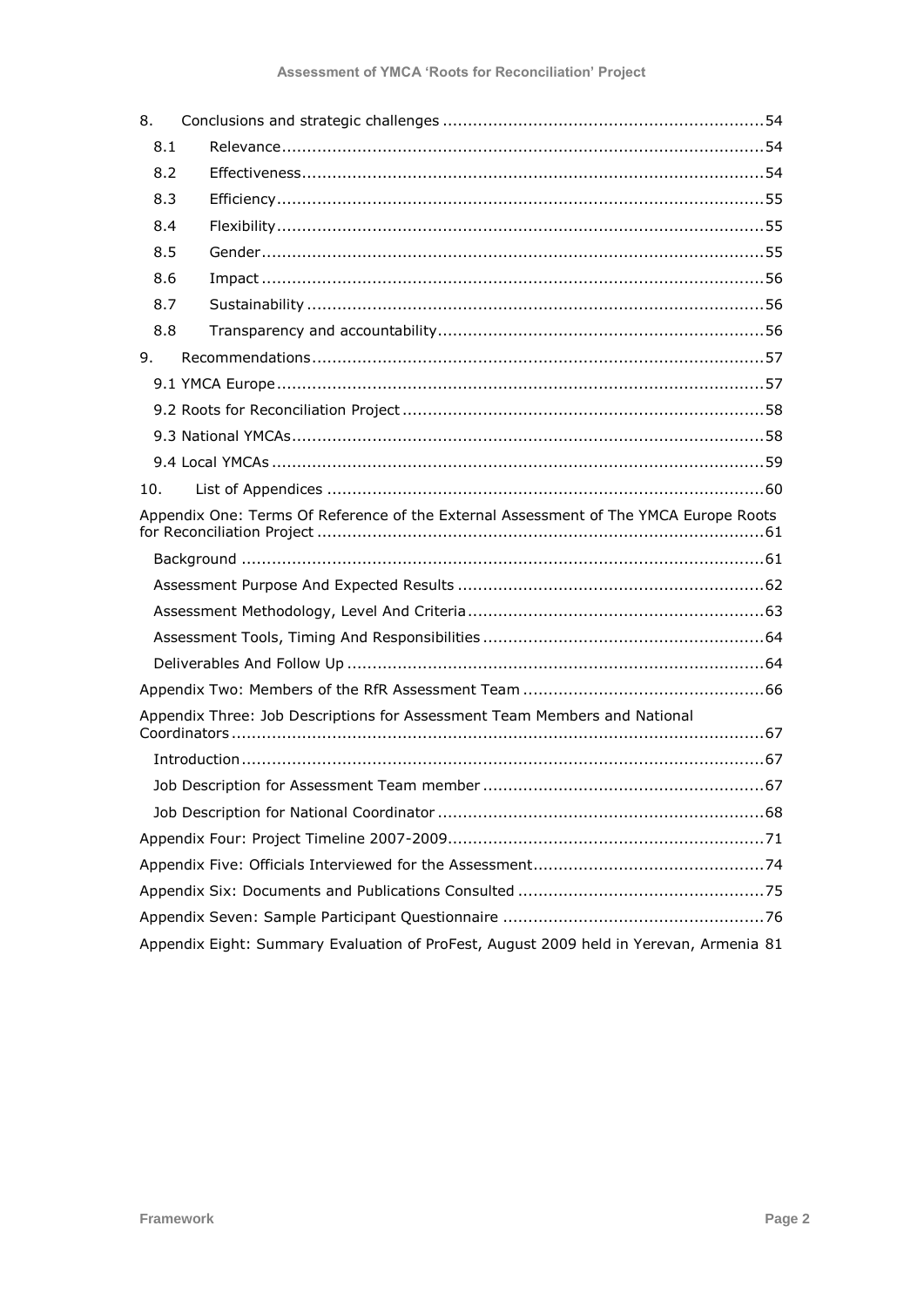# **Abbreviations**

- CRC Community Resource Centre
- EAY European Alliance of YMCAs (known now as YMCA Europe)
- EED Evangelischer Entwicklungsdienst, Germany
- GOP Global Operating Plan of YMCA International
- HEKS/EPER Swiss Interchurch Aid
	- ICCO Interchurch Organisation for Development Cooperation, The Netherlands
		- RfR Roots for Reconciliation Project
		- TPD Training Programme Developers component of the Roots for Reconciliation Project

# **Glossary**

Begleitung A process of accompaniment adopted by YMCA Europe in its work with member YMCA movements the aim of which is to empower local communities through effective leadership training and personal development, sustainable programmes, strong local infrastructures and in the longer term local autonomy which links independence with inter-dependence Camping A sustained experience that provides a creative educational opportunity in group living in the outdoors. It utilizes trained leadership and the resources of the natural surroundings to contribute to each camper"s mental, physical, social and spiritual growth (source: American Camping Association) Reconciliation A process that attempts to transform intense or lingering malevolence among parties previously engaged in a conflict or dispute into feelings of acceptance and even forgiveness of past animosities or detrimental acts. (source: Miller, Christopher E And Mary E. King (2005) A Glossary Of Terms And Concepts In Peace And Conflict Studies, University for Peace: Africa Programme) The Region This refers to the region of South Caucasus. In the context of the RfR project, the South Caucasus Region comprises Armenia, Azerbaijan, Georgia and Nagorno Karabagh.

The cover photograph is of Sergei Parajanov (1924-1990), the great film-maker and artist whose passion for the South Caucasus has provided inspiration for the Roots for Reconciliation project. A photograph of the sculpture in Tbilisi that commemorates Parajanov forms part of the Roots for Reconciliation project logo.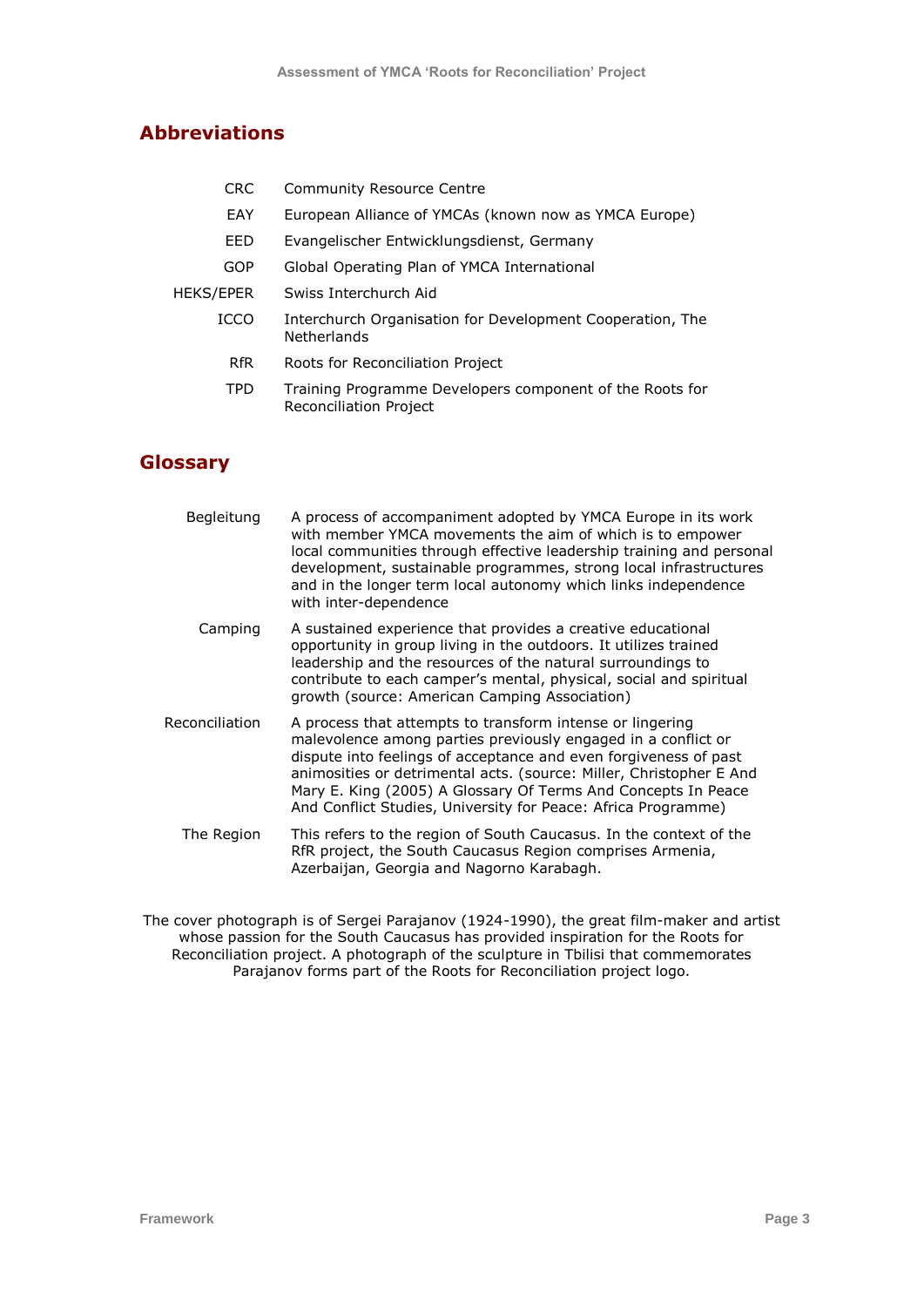# **Summary**

# **1. Introduction and Terms of Reference**

This report summarises the findings, conclusions and recommendations of the external assessment of the YMCA Europe Roots for Reconciliation project. The external assessment was commissioned by YMCA Europe"s Regional Development Secretary for the South Caucasus. The assessment process was intended to combine strongly the elements of external assessment and facilitated self-assessment therefore making it explicitly not a conventional evaluation<sup>1</sup>.

The three main areas of focus of the assessment were:

- 1. Resource mobilisation to identify strengths and weaknesses
- 2. Regional / cross-border co-operation to identify best practices
- 3. Peace and reconciliation work to identify strengths, weaknesses and best practices

### **2. Methods used**

The methods chosen required a high level of participation by project participants and National Coordinators in the selection, collection, analysis and interpretation of the data. The opportunities for data gathering were created through adding an evaluation element to already planned project events, thereby using the project activities as a basis for in depth learning. The participatory approach which involved project participants in the Assessment Team was particularly effective as it enabled them to gain first-hand experience of the purpose, process and outcomes of the project whilst also gaining practical experience of designing evaluation instruments, collecting, managing and interpreting data. The evaluation has developed capacity that will continue to be of value to the local and national YMCAs.

The main methods for data gathering used were:

- Questionnaire survey of project participants by members of the Assessment Team.
- Interview and testimony-collection by members of the Assessment Team.
- "Framework Reunion" Ureki, Georgia
- Participant-observation of ProFest, Yerevan, Armenia, August 2009
- Document study (project plans, records of meetings, reports, other reviews and evaluations)
- Monitoring-data study.
- Visits to Community Resource Centre sites at Daranak, Armenia and Camp Orange, Georgia.

By actively involving the young participants of the project in a participatory process of data gathering, the assessment has enabled them to bear witness to each other, to strengthen relationships and their sense of identity, and to share their hopes and ideas for the future.

### **3. Conclusions**

The Roots for Reconciliation project has been very successful in devising a process that creates a safe space for relationship-building based on "Do No Harm" principles. The young people have used this space to build relationships across cultural divides, for example between Georgia and Russia and between Georgia and Nagorno Karabagh. They have done this on the basis of what can only be characterised as a deep love for their fellow young men and women. It is this ability to engender love across cultural and political divides that represents the main achievement of the project.

ł

 $1$  A conventional evaluation is here defined as an evaluation designed and conducted by an external consultant with the aim of reflecting his/her expert opinion on the organisation"s work and results. This, facilitated external and self-assessment exercise was clearly aimed at facilitating a deep self-learning exercise through facilitating self-reflection combined with critical external assessment elements.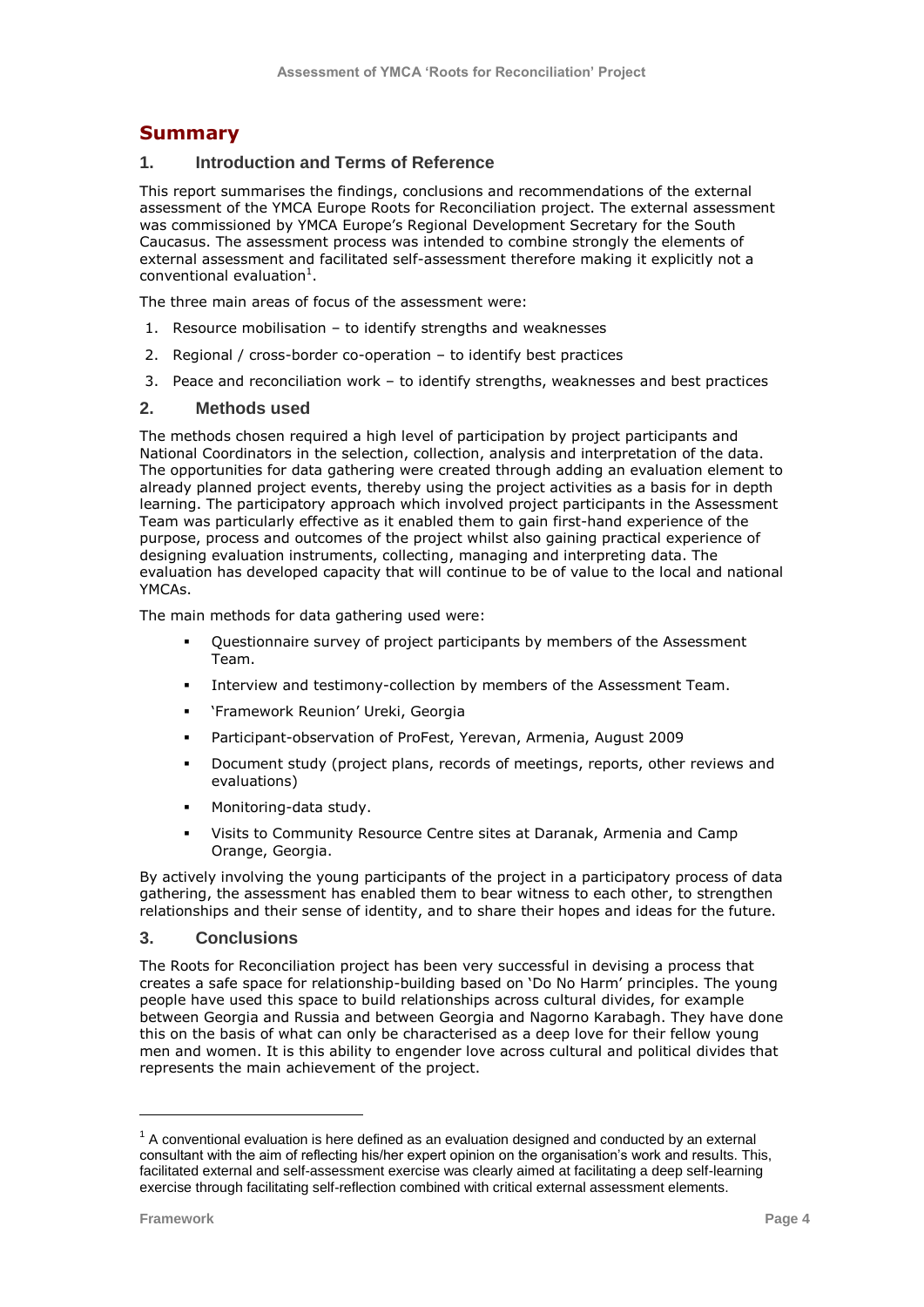#### **3.1 Relevance**

Roots for Reconciliation is a well-designed project linking peace and reconciliation, young people"s leadership development, and YMCA movement strengthening. Although its peace and reconciliation goals are very ambitious given the socio-political context in the south Caucasus, the approach taken is firmly rooted in the strengths of the YMCA as an organisation, the potential of the YMCA for strengthening democracy and the interests of young people living in the Region.

#### **3.2 Effectiveness**

The project has been very effective at **resource mobilisation** in terms of leveraging funding and drawing expertise into the YMCA movements in the Region.

**Cross-border co-operation** has undoubtedly been one of the major successes of the project. The project has organised 14 successful cross-border events in the period from January 2007 to July 2009 and has also created a 'cross-border culture' in the YMCA movements in the region.

The **peace and reconciliation** work of the project has been central to the project"s identity. The project has taken an understandably cautious and measured approach to this sensitive work. As a result, the project has had significant success in bringing together young people from countries in conflict and transforming their understanding of each other and of themselves. Many of the participants have reported that the Roots for Reconciliation project has had a life-changing effect on them.

A further success of the project has been its contribution to **YMCA movement strengthening**. By providing leadership training, programme development (particularly using camping programmes), opportunities for collaboration and resource mobilisation, the project has strengthened capacity at individual, local and national levels. The most significant part of movement strengthening – developing financial sustainability – will have to wait for the delayed completion of the Community Resource Centre component.

The main area where the project has not yet achieved its goals concerns the project"s **outreach to communities**. This is partly due to delays in the development of the four Community Resource Centres but also because of limited mainstreaming of the project"s work in the local and National YMCAs.

**3.3 Efficiency**

The question of efficiency must be viewed against the backdrop of a project design that places significant emphasis on investment in the construction and/or refurbishment of Community Resource Centre buildings. The project management leadership at the regional and national levels need to utilize external expertise more in the future so that the demands of CRC construction and management do not detract valuable time and energy away from critical program activities.

The figures for the project show that in the years 2007 and 2008, approximately 25% of the project expenditure was spent on events directly involving young people. If the investment in the Community Resource Centres during that period is removed from the equation, the amount spent on project events involving young people was still considerably less than half of the remaining expenditure.

#### **3.4 Gender**

The project has been quite successful in taking a gender sensitive approach in its work with the project participants. Participant selection, event programming and providing a safe and supportive environment have all contributed to young women as well as young men feeling that they can contribute and benefit equally from the project.

**3.5 Impact**

The impact of a project that is still underway is difficult, if not impossible, to assess. At this stage in the life of the RfR project it is more appropriate to consider *outcomes* rather than impact.

The project"s work with **individuals** has led to growth in confidence and leadership skills; meaningful and sustained relationships with young people from other cultures based on tolerance and understanding; and more active engagement within their local YMCA using their new skills and knowledge.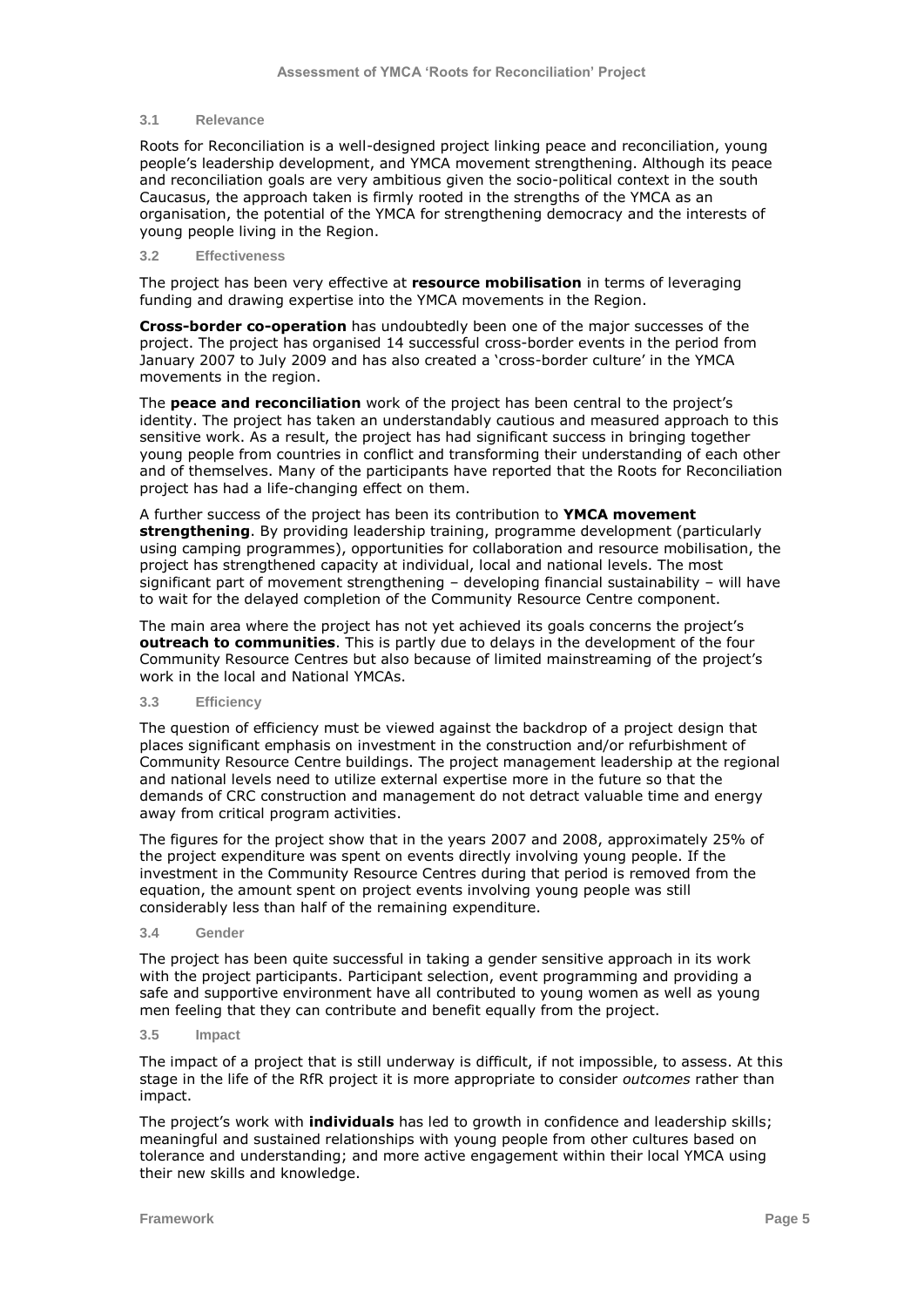The project"s work with **communities** is less easy to identify. There is evidence of the potential effect that the project can have on communities by looking at the work of the Daranak Community Resource Centre which works with refugee children in the local villages to provide popular classes and activities.

The outcome of the project"s work with **other stakeholders** is limited. The project"s understandable reluctance to raise its profile means that it has only limited contact with other civil society organisations working with young people on peace and reconciliation issues. As a result there is no evidence that partnerships or collaborative ventures involving the project and other stakeholders is under discussion or is underway.

#### **3.6 Sustainability**

The project has made considerable progress towards bringing about sustainable benefits for the target audiences by developing leadership skills, mobilising resources and establishing the capacity for cross-border work at national and local YMCA levels. The main piece of the sustainability puzzle that is not yet in place is the Community Resource Centre component.

#### **3.7 Transparency and accountability**

The project has benefited from excellent leadership from the Project Coordinator who has demonstrated dedication, insight, sensitivity, commitment and an ability to facilitate collaborative working relationships. These qualities have without doubt had a positive effect on the development and accountability of the Roots for Reconciliation project.

The project has a system for monitoring the achievement of project outputs using evaluations at the end of each event. These evaluations have become more sophisticated and there is now a greater emphasis on assessing whether the outcomes of the events have been achieved (not simply looking at the activities and outputs). The project would benefit from further strengthening of the recording and monitoring systems in order to make the best use of the management information for future planning.

The project"s reporting system conforms to strict donor requirements and no concerns have been raised during this assessment about a lack of transparency concerning the use of project funds.

## **4. Recommendations**

- **4.1 YMCA Europe**
	- a. Establish an action group to prepare a formal response to this report and coordinate action on agreed recommendations.
	- b. Continue to build on the achievements of the Roots for Reconciliation project in the region and elsewhere by taking a more programmatic<sup>2</sup> approach to Roots for Reconciliation in the future.
	- c. Consolidate the changes made by the project through the planned YMCA "movement development" process in the forthcoming YMCA "movement strengthening' process.
	- d. Identify more opportunities for cross-border cooperation between YMCAs outside the South Caucasus region in order to build on the successes of the project.
	- e. Foster co-operation with international organisations such as the International Awards Association in order to explore possibilities for extending the work of the project in Turkey and Azerbaijan.
	- f. In any future regional YMCA project consider creating a formal steering group involving representatives from each of the involved national YMCAs in order to support project implementation and monitoring.
	- g. Ensure that future regional project proposals include budgets for adequate levels of staffing to provide the administrative resources required for managing projects of this scale.

ł

 $^{2}$  By programmatic is meant moving away from an 'events' approach towards an approach that aims to support the integration of peace and reconciliation and movement strengthening into the regular programme activities of the local and national YMCAs.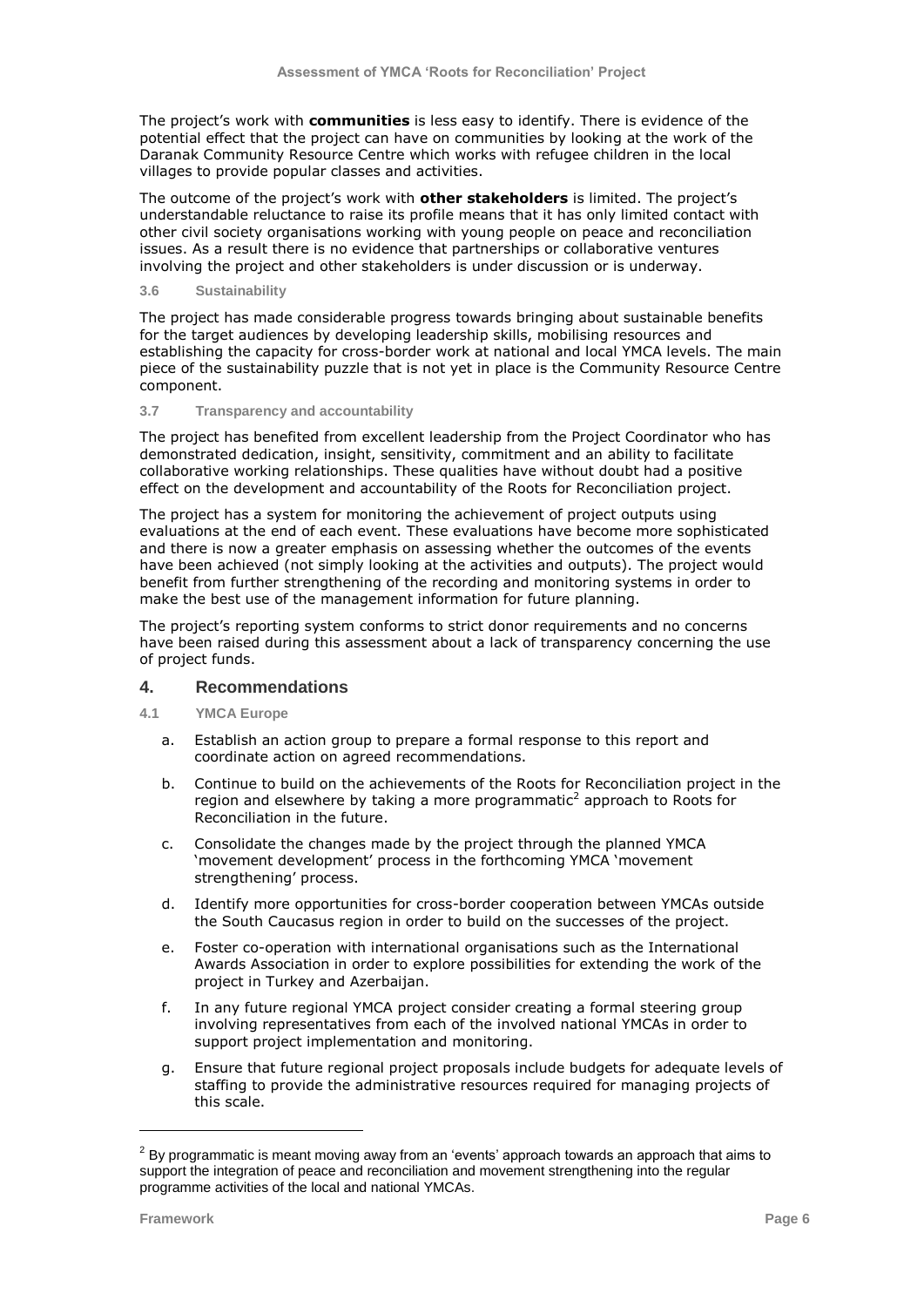- h. Ensure that the logframes for future projects include a clear statement of the problem situation that the project is intended to address and indicators that make it easier to monitor and evaluate progress.
- **4.2 Roots for Reconciliation Project**
	- a. Develop a plan for the year of extension funding (2010) with clear objectives and targets concerning sustainability of project benefits.
	- b. Link the proposed 'competitive application process' for deciding allocation of project resources and provision of support to national YMCA strategy development and capacity-building where necessary. This will help to ensure that national YMCAs can make best use of available funding and strengthen their capacities for sustainability.
	- c. Investigate the possibilities of extending the work of the project to address other peace and reconciliation issues. For example, the project should continue its work building relations with YMCA Russia. Consideration should be given to extend the project to involve participants from Turkey in order to respond to the current improvements in diplomatic and economic relations between Armenia and Turkey. In any such development the "Do No Harm" principle should always be applied.
	- d. Build stronger relationships with other projects and organisations in the Region working with youth and with peace and reconciliation issues for the purposes of mutual learning and potential partnerships.
	- e. Create a "participant committee" comprising participants who are actively involved in the project and who can act as a direct voice in the project for all participants.
	- f. Recognise all the participants as project resources who could be asked to play a more active role in identifying and working on project-related issues between the events, reach out and influence others and generally help to further strengthen the YMCA movement in the region.
	- g. Develop a gender policy that encourages reflection and discussion on gender roles in the project, the YMCA and beyond.
	- h. Develop a more rigorous electronic record-keeping system to enable easier monitoring of the project's progress. Ensure that the monitoring is gender sensitive.
	- i. Develop an internet presence to act as a hub for communication with and between participants. If possible, the YMCA corporate website should be extended to host this communication hub so that project participants feel part of the wider YMCA movement.
- **4.3 National YMCAs**
	- a. Each national YMCA should update its strategic plan to incorporate lessons learned from the experience of working with the RfR project.
	- b. National YMCAs should assess what organisational and management capacities still need to be strengthened in order to take on a more proactive role and ensure sustainability.<sup>3</sup>
	- c. The completion of the Community Resource Centres should be seen as a priority. Plans for marketing the CRCs should be developed as a key part of each national YMCA movement's strategy for sustainability.
	- d. Where needed, there should be clarification about the ownership of the CRCs as assets. Clear procedures will be needed for marketing and using the CRC and how the income generated will be divided. Procedures should be agreed for each CRC as part of a business plan. The business plans should encourage the year-round use of the centres.
	- e. Explore ways of ensuring the Community Resource Centres take an environmentally sensitive and sustainable approach to electricity generation, hot

ł

 $3$  An Organisational Self-Assessment tool could be used by each of the national movements for this purpose.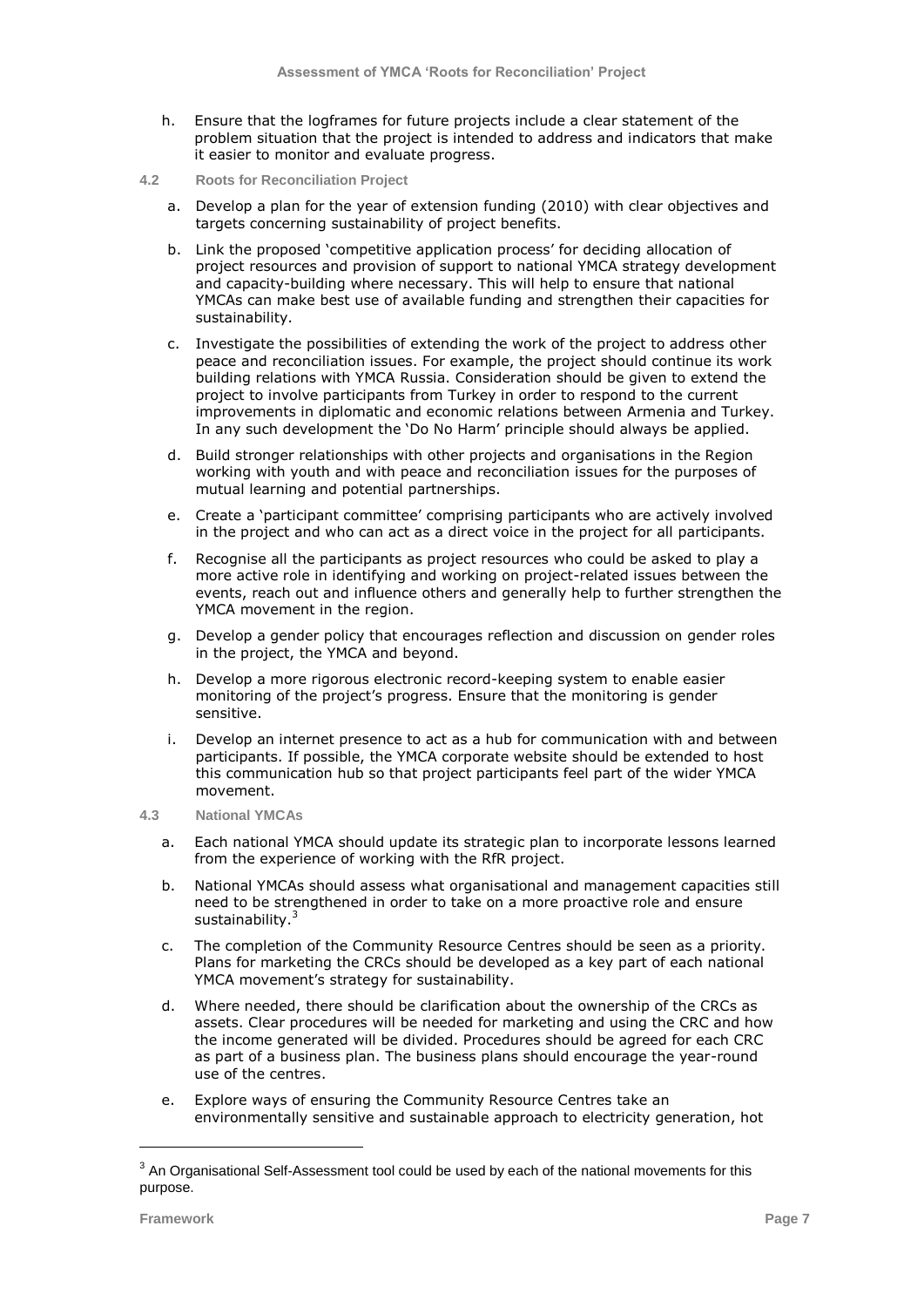water heating, water supply and sewage disposal. Technologies used should be low impact and, wherever possible, self-build to reduce costs.

- f. Organise training in environmentally sustainable practices for leaders and volunteers in order to raise the level of awareness and understanding about the importance of these issues.
- g. Consider using the CRCs as centres for practical environmental education including courses on the construction of sustainable hot water and electricity generation systems.
- h. To ensure that the maximum use is made of its CRCs, YMCA Armenia should seek professional help for developing and marketing its camping programme. The person involved should have excellent strategic thinking and marketing skills.
- i. YMCA Georgia should seek professional help for mobilising resources for the CRC and oversight of the CRC construction as a project. The consultant should have a proven track record in resource mobilisation and project management.
- j. Funding for the professional help referred to in points h and i. above should be made available through the RfR project "competitive application process" which will be introduced in 2010.
- k. Establish a management structure in each national YMCA to oversee the finalisation and use of the Community Resource Centres. National YMCAs should also consider co-opting experts as advisers to these bodies.
- **4.4 Local YMCAs**
	- a. Sustain and extend the local-to-local YMCA relationships both in-country and cross-border that have been built as a result of the RfR project.
	- b. Take a strategic approach to the selection of participants for project events as part of a strategy for leadership development.
	- c. Ensure that every young volunteer and leader has an individual development plan so that they are helped to develop a longer term commitment to their local YMCA. Each young leader should be allocated an experienced mentor who can guide their development and discuss their ambitions on a regular basis.
	- d. Consider setting up an "exchange" system whereby young leaders from one country can work alongside leaders from another country to organise and run camps and other activities for children.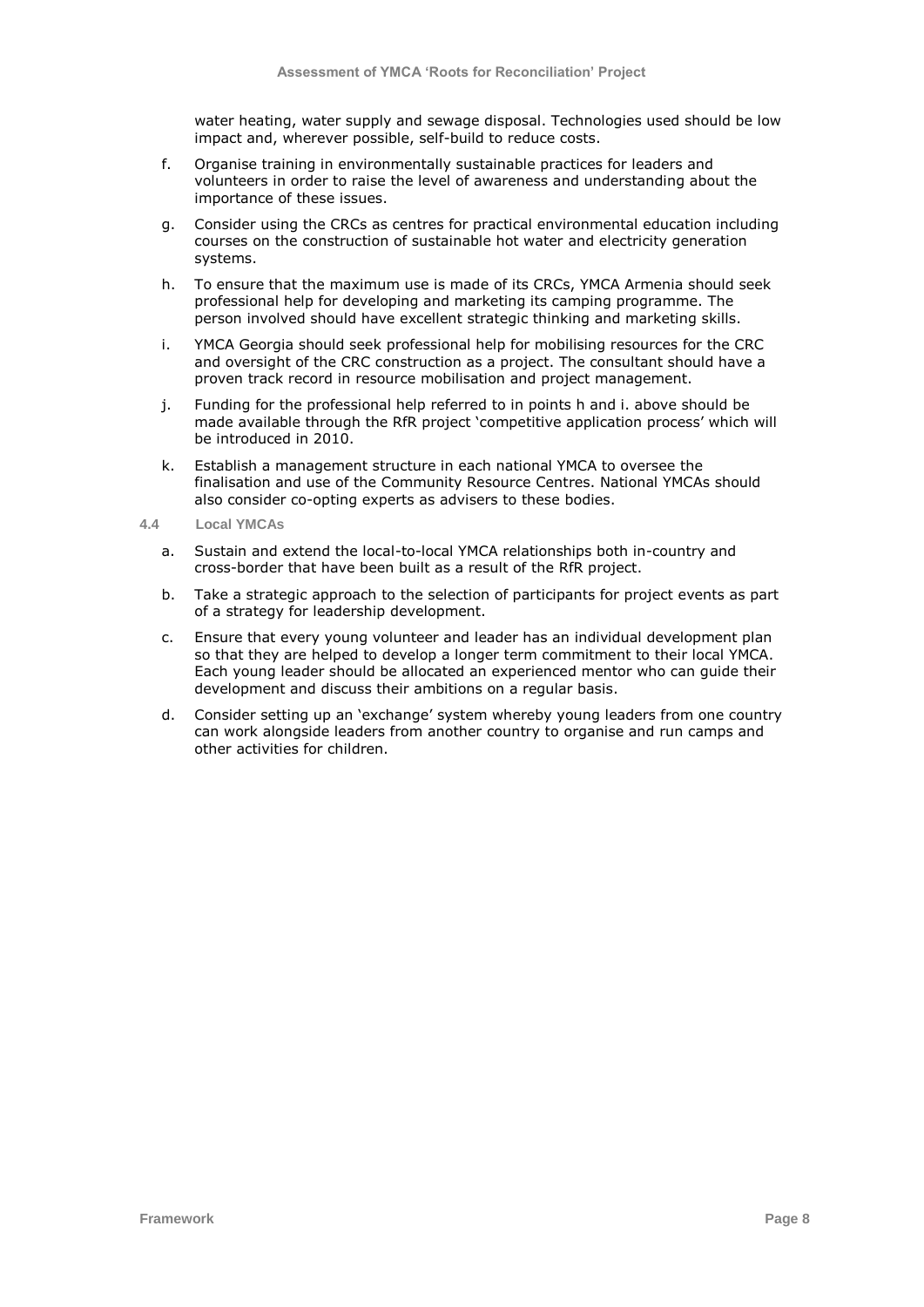*People are often unreasonable, illogical, and self-centered; Forgive them anyway.*

*If you are kind, people may accuse you of selfish ulterior motives; Be kind anyway.*

*If you are successful, you will win some false friends and some true enemies; Succeed anyway.*

*If you are honest and frank, people may cheat you; Be honest and frank anyway.*

*What you spend years building, someone could destroy overnight. Build anyway.*

*If you find serenity and happiness, they may be jealous; Be happy anyway.*

*The good you do today, people will often forget tomorrow; Do good anyway.*

*Give the world the best you have, and it may never be enough; Give the best you've got anyway.*

*You see, in the final analysis it is between you and God; it was never between you and them anyway.*

#### Mother Teresa of Calcutta

quoted during the closing session of ProFest, September 2009 Yerevan, Armenia,

# **1. Introduction**

This report summarises the findings, conclusions and recommendations of the external assessment of the YMCA Europe Roots for Reconciliation project. The external assessment was commissioned by YMCA Europe"s Regional Development Secretary for the South Caucasus and covers the period from January 2007 to July 2009. The assessment process was intended to take the form of a facilitated self-assessment and explicitly not a conventional evaluation. This was made clear in the Terms of Reference as follows:

*"The YMCA Europe would like to see this assessment process to be not only as participatory as possible, but to be a facilitated process where YMCA staff themselves work on defining Best Practices and elements for improvement. The process should involve all the levels engaged into the project implementation, namely: international – i.e. YMCA Europe, national – i.e. YMCA Armenia, YMCA Georgia and in YMCA Nagorno Karabagh and local. These different stakeholders are aimed to be mobilised through the assessment process in order to creatively contribute to the improvement of the quality, effectiveness, sustainability and relevance of the programme."*

The design of the assessment evolved to take into account the capacity constraints and other practical issues. The necessary changes placed greater responsibility on the external consultant – particularly during the analysis and report-writing stages - than was initially envisaged.

In order to maximise opportunities for the participation of the young leaders, the assessment process was designed to take place over a longer period than would normally be the case for a conventional evaluation. Data gathering began in July 2009 and continued to October. The more measured pace allowed the assessment to itself become a capacity-building process for those involved. The analysis of the data took place in October and the initial findings, conclusions and recommendations were presented and discussed at the Program Forum meeting held in Yerevan, Armenia on 1 November 2009.

This report provides background information on the Roots for Reconciliation project (Section 3) and describes the Terms of Reference (Section 4) and the methodology used (Section 5). In Section 6 the main messages from key stakeholders in the project are described in detail. Section 7 addresses the questions posed in the Terms of Reference and Section 8 draws conclusions and identifies "strategic challenges" facing the project and the YMCAs involved. Finally in Section 9 specific and actionable recommendations are presented.

# **2. Acknowledgements**

The job of external evaluator in a conventional evaluation is often an isolated one. Not so in a participatory self-assessment process. Whilst the evaluator in a participatory assessment process has a professional duty to remain constructively critical, by definition he or she does not carry out the work alone. A self-assessment process requires a dedicated group of people who are committed to seek the views of others and be open to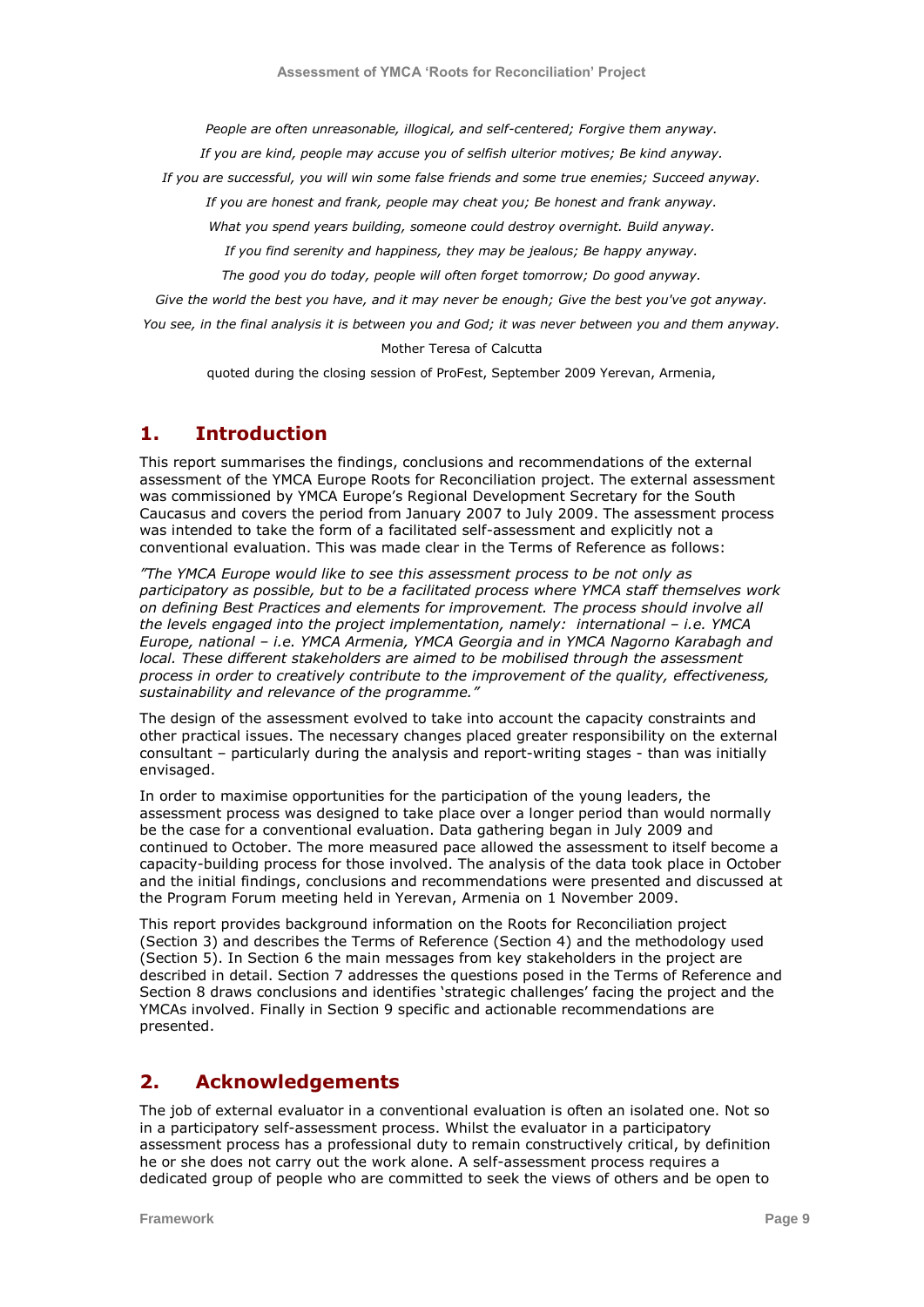the feedback they receive. The external evaluator must ensure that all of those involved have the opportunity to have their voices heard, must listen to what is said by everyone involved and must also ensure that the organisation"s capacity is strengthened through the assessment process.

The assessment process carried out during the period from July to October 2009 would, quite literally, not have been possible without the enthusiastic and dedicated work of the young people who formed the Assessment Team. These were young leaders who, for the most part, were relatively inexperienced in project management and evaluation methodology. Almost all were unpaid volunteers and all were passionate in their willingness to learn and serve. They are all a credit to their local YMCAs and their countries. Working with them was a privilege.

The three National Coordinators for the project - Ghazaros Bardakchyan, David Melqumyan Revaz Shavladze – through their willingness to devote significant amounts of time and energy to the assessment – signalled its importance to others in the National and Local YMCAs. Their inputs are greatly appreciated.

Nele de Meyer, the Coordinator of the EED Dialogue and Support Office for South Caucasus provided much-valued guidance and support during the assessment process. Her clarity of thought, patience and diplomacy all contributed significantly to the assessment process.

This report is indebted to all of those who agreed to be interviewed or to complete questionnaires as part of the assessment process. The officials who were interviewed are listed in Appendix Three but there are many more young leaders whose names do not appear in that list. They know who they are and their contributions are gratefully appreciated.

Finally, I would like to express my thanks to Vardan Hambardzumyan. As Regional Coordinator of the Roots for Reconciliation project he has been involved in its birth, growth and development from initial idea to maturity. It is not easy to expose a project in which you have invested years of your professional life to the scrutiny of others. Vardan Hambardzumyan did this with an open heart and an eager mind. By leading by example in this way he embodied the spirit of the project throughout the assessment process.

# **3. The 'Roots for Reconciliation' Project**

The Roots for Reconciliation project promotes participatory democracy building and peaceful transformation of the conflicts in the region of the Caucasus. The project is implemented by YMCA Europe in co-operation with YMCA Armenia, YMCA Georgia and YMCA in Nagorno Karabagh. The main donors are EED Germany and ICCO Netherlands with other support from HEKS/EPER Switzerland, YMCA Germany, YMCA Netherlands and YMCA of the USA.

The project staff comprises:

- The YMCA Europe Regional Secretary for the South Caucasus (based in Yerevan, Armenia), acting as the project coordinator with half-time involvement;
- Seconded by the National YMCAs staff acting as National Coordinators with full-time involvement both in Armenia and Georgia and half-time in Nagorno Karabagh.

The Roots for Reconciliation project partnership map and governance/management structure are summarised in Figure 3.1.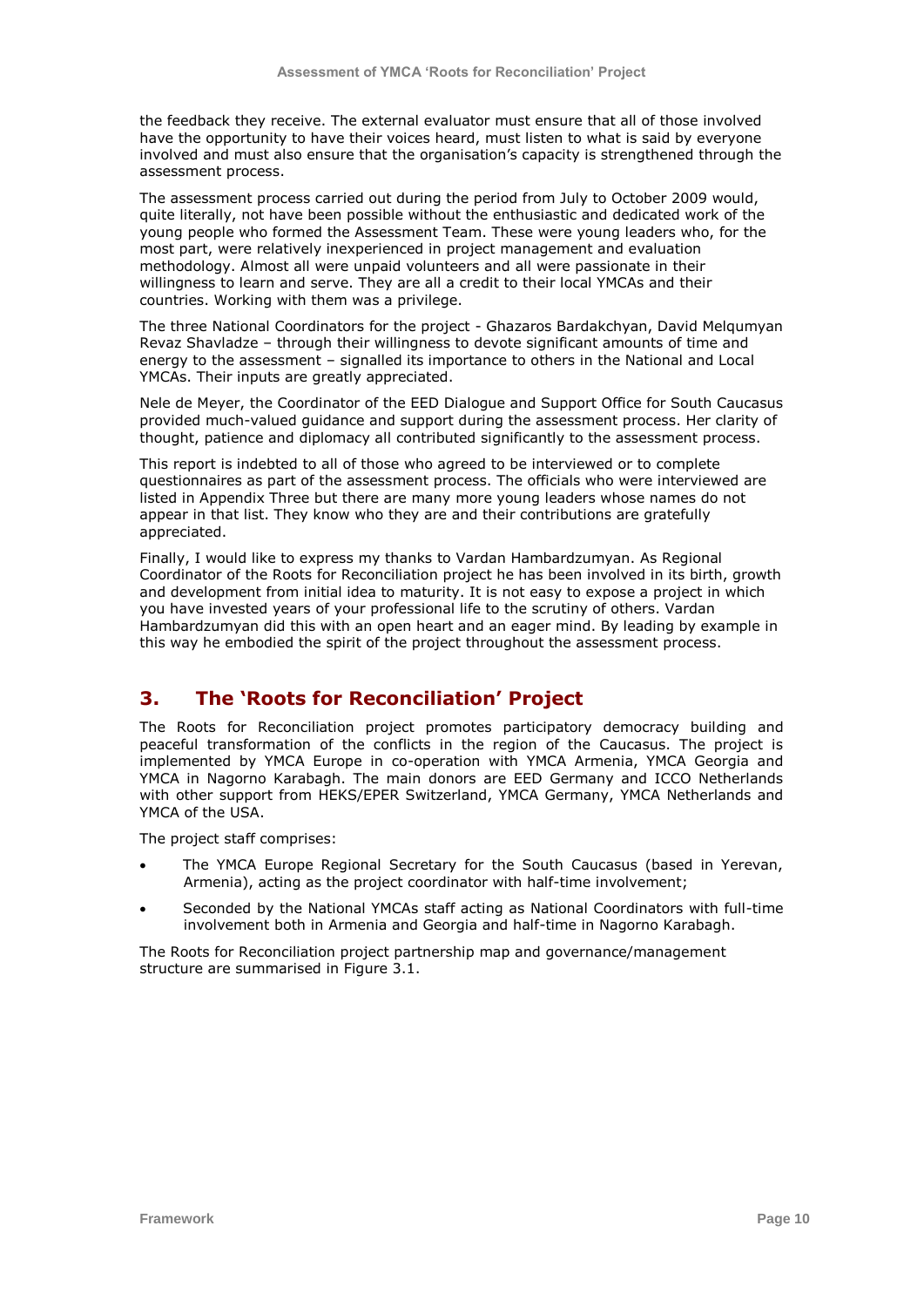**Figure 3.1 Roots for Reconciliation Project Partnership Map and Governance/Management Structure** QuickTime™ and a decompressor are needed to see this picture.

The peace building approach used in the project consists of "bringing together young people from the conflicting sides and build sustaining bridges between them through the YMCA network".

In the Terms of Reference for the assessment, the project is described as follows:

*"The specific project objective set to be achieved within its implementation period (i.e. 2007 – 2009) is as follows: through developing camping programme as a strong and tested leadership and cooperation building facility and measure, to further strengthen and extend the YMCA Movement in the Caucasus, as a mass-membership, ecumenical network standing for integrity of creation, peace and justice.* 

*In order to reach the above project objective the YMCA Europe in cooperation with the YMCA Movements in the region and other international and local partner organisations are to secure the achievement of the following intermediate results:* 

*To open and build up relevant capacities within the targeted Movements through delivering series of training and support measures in form of:*

*Annual Training Programme Developer (hereafter TPD) seminars to be held each Spring enrolling up to 30 participants and with expected result to develop human resources within the targeted Movements for effective project planning, implementation and monitoring in general, the scheduled RfR sub-project components in particular.*

*Annual YMCA Europe General Assemblies (hereafter GA) normally taking place in Spring and for the framework of the RfR also providing platform for regular meetings of the representatives from each targeted Movement and their YMCA partners, through this securing stakeholder participatory and considered review of the implemented or preparation of the identified sub-project components.*

*Annual Programme Forums (hereafter PF) to be held each Fall enrolling up to 30 local and international participants and with expected result to evaluate the results and display the*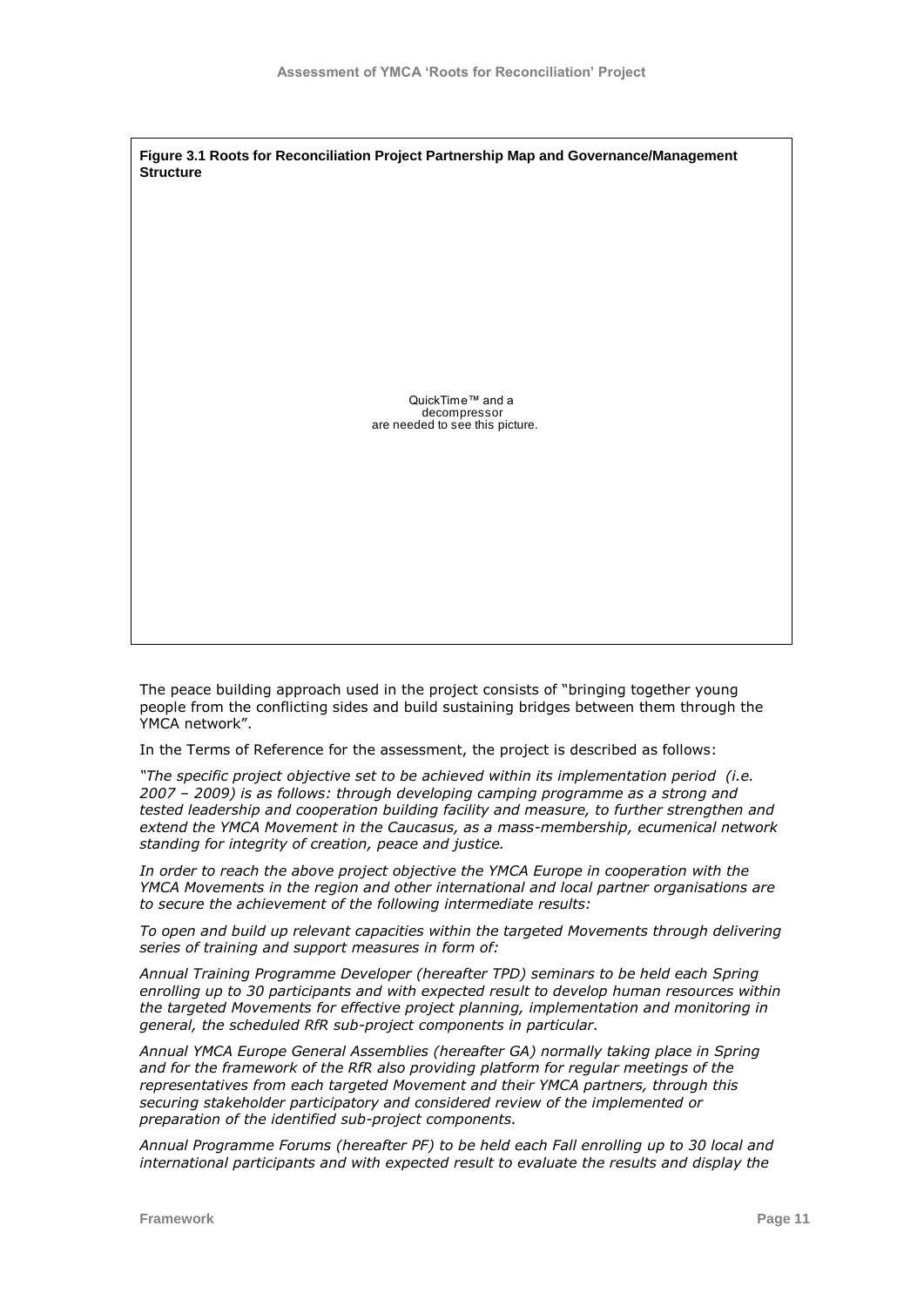*best practices so far, as well as to provide platform for coordination and consolidation of partner commitments towards further project delivery and supplementary measures.* 

*To develop the YMCA profile and capacities in camping programme on the one hand, in conflict prevention / resolution work on the other, through organizing Reunion sub-projects in form of residential youth camps, festivals, conferences, etc.(including prior leader training / preparation schemes), within the interconnected thematic priorities specified for each year of the project implementation, namely:*

*"Integration" for 2007, meaning that the targeted YMCA Movements are internalizing the RfR implementation logic and methodology through cross-border joint efforts.* 

*"Civic Participation" for 2008, meaning that the targeted YMCA Movements are further enhancing civic engagement and networking within the project especially through adequate responses to the acute challenges faced by their individual societies or shared by the entire region.* 

*"Conflict Resolution" for 2009, meaning that all the implementing parties within the RfR have geared up resource mobilization capacities and developmental approaches enabling them to successfully apply joint efforts in transferring resources towards the critical need of conflict prevention and transformation in the region.*

*To establish YMCA Community Resource Centres (hereafter CRC) providing cost-effective venue for Reunion sub-projects within this project, the YMCA camping and youth tourism self- sustainable network in supplement, simultaneously serving as YMCA day centres for youth from the marginalized communities where those facilities are located:*

*In Armenia the construction / renovation works in both the CRCs (Pambak, Daranak) are to be completed, and the facilities are to be equipped and furnished ready for full operation based on business plans developed and approved.*

*In Georgia potential location of a CRC is to be identified and obtained, feasibility studies conducted and developmental plan worked out and set up.*

*In Nagorno Karabakh potential location of a CRC is to be identified and obtained, feasibility studies conducted and developmental plan worked out and set up.*

*However it is important to accent that the achievement of the above project developmental goal, specific objective and results great deal is subject to the given economic and political context in the targeted region. They cannot but be especially in interaction with certain factors like the process of the settlement or aggravation of the frozen armed conflicts in the region and beyond it, as well as the economic and administration environment where the operations are carried out."*

# **4. Terms of Reference**

**The rationale, purpose and objectives of the assessment**

The rationale, purpose and objectives of the assessment are described in the Terms of Reference (see Appendix One). The RfR project is nearing the end of its current three-year funding period (January 2007-December 2009) and wished to assess its achievements, identify lessons learned and good practices for wider dissemination and examine areas for future development.

There was a strong emphasis in the ToR on self-assessment though it is also recognised that there should be an element of critical external examination, particularly of the approaches used for peace-building and reconciliation.

*"The primary purpose of this facilitated self-assessment of the programme is to review the RfR inputs and strategies utilised so far, and through contextual analyses refine whether the project intermediate results and specific objective are achieved or likely to be achieved and how far they are to promote the developmental goal set? The main instrumental purpose of the facilitated self-evaluation is the formulation and documentation of Best Practices derived from the programme, to be used as a basis for re-defining the future strategy on regional strategy.*

*The YMCA Europe would like to see this assessment process to be not only as participatory as possible, but to be a facilitated process where YMCA staff themselves work on defining*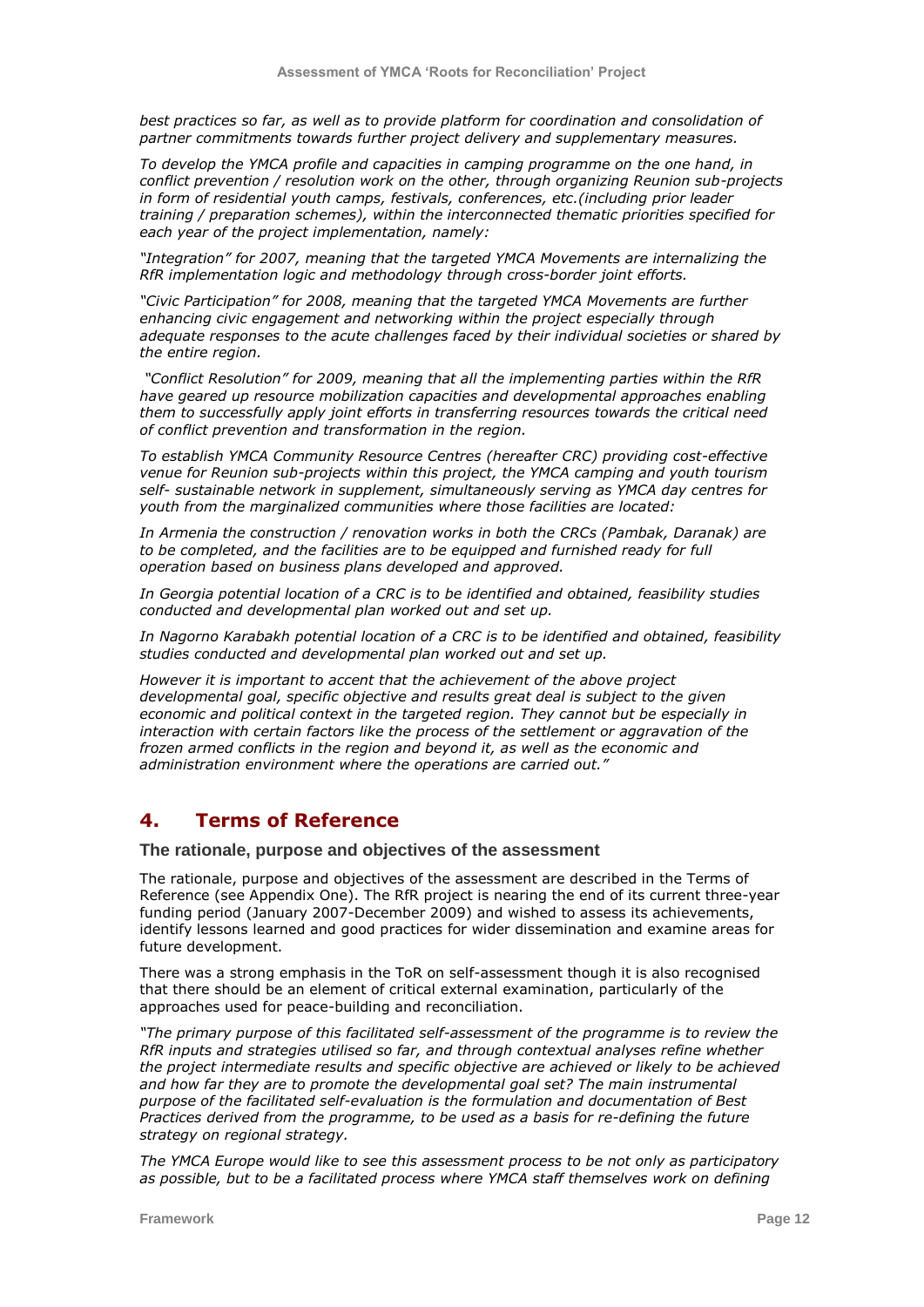*Best Practices and elements for improvement. The process should involve all the levels engaged into the project implementation, namely: international – i.e. YMCA Europe, national – i.e. YMCA Armenia, YMCA Georgia and in YMCA Nagorno Karabagh and local. These different stakeholders are aimed to be mobilised through the assessment process in order to creatively contribute to the improvement of the quality, effectiveness, sustainability and relevance of the programme."*

The three main areas of focus of the assessment will be:

- 1. Resource mobilisation to identify strengths and weaknesses
- 2. Regional / cross-border co-operation to identify best practices
- 3. Peace and reconciliation work to identify strengths, weaknesses and best practices

#### **Assessment scope**

The assessment covers the two and a half years from January 2007 to July 2009 plus the planning period that led to the accepted project proposal. It examines the project activities, outputs and outcomes in the three main implementing countries and the crossborder co-operation in the Region.

The assessment describes and assess the theory of change and intervention logic underpinning the project, with particular focus on resource mobilisation, Regional / crossborder co-operation and the approach to reconciliation and peace-building.

Given the unpredictable and challenging socio-political and economic environment in the Caucasus, particular attention has been paid to the changing context of the project and how the project has evolved to adapt these changes.

#### **Assessment questions**

The following questions - based on those identified in the "Terms of Reference" and relating to the OECD DAC criteria for evaluating development assistance– are addressed in this report.

- **1. Relevance**
- 1.1 What model of reconciliation has been used to guide the project design?
- 1.2 What were the consequences of the choice of this model?
- 1.3 Wat analysis was done of the need and context before planning the project?
- 1.4 Hw effectively did the planning process examine good practices from other similar projects?
- 1.5 To what extent was the project well-designed?
- 1.6 Hw well-defined were the outcomes?
- 1.7 Towhat extent do the activities and programme goals reflect the needs and context of the target communities?
- 1.8 Oerall, what lessons can be learned concerning project relevance?
- **2. Effectiveness**
- 2.1 What intended outcomes have been achieved, not achieved and why concerning:
	- **Resource mobilisation**
	- **Cross-border co-operation**
	- Peace and reconciliation work
- 2.2 What unintended outcomes have been achieved? How?
- 2.3 Does the project reach the intended beneficiaries?
- 2.4 Is the project consistent with YMCA"s values and principles?
- 2.5 How have participants' lives been changed by the project?
- 2.6 How have the national YMCA organisations developed as a result of the project?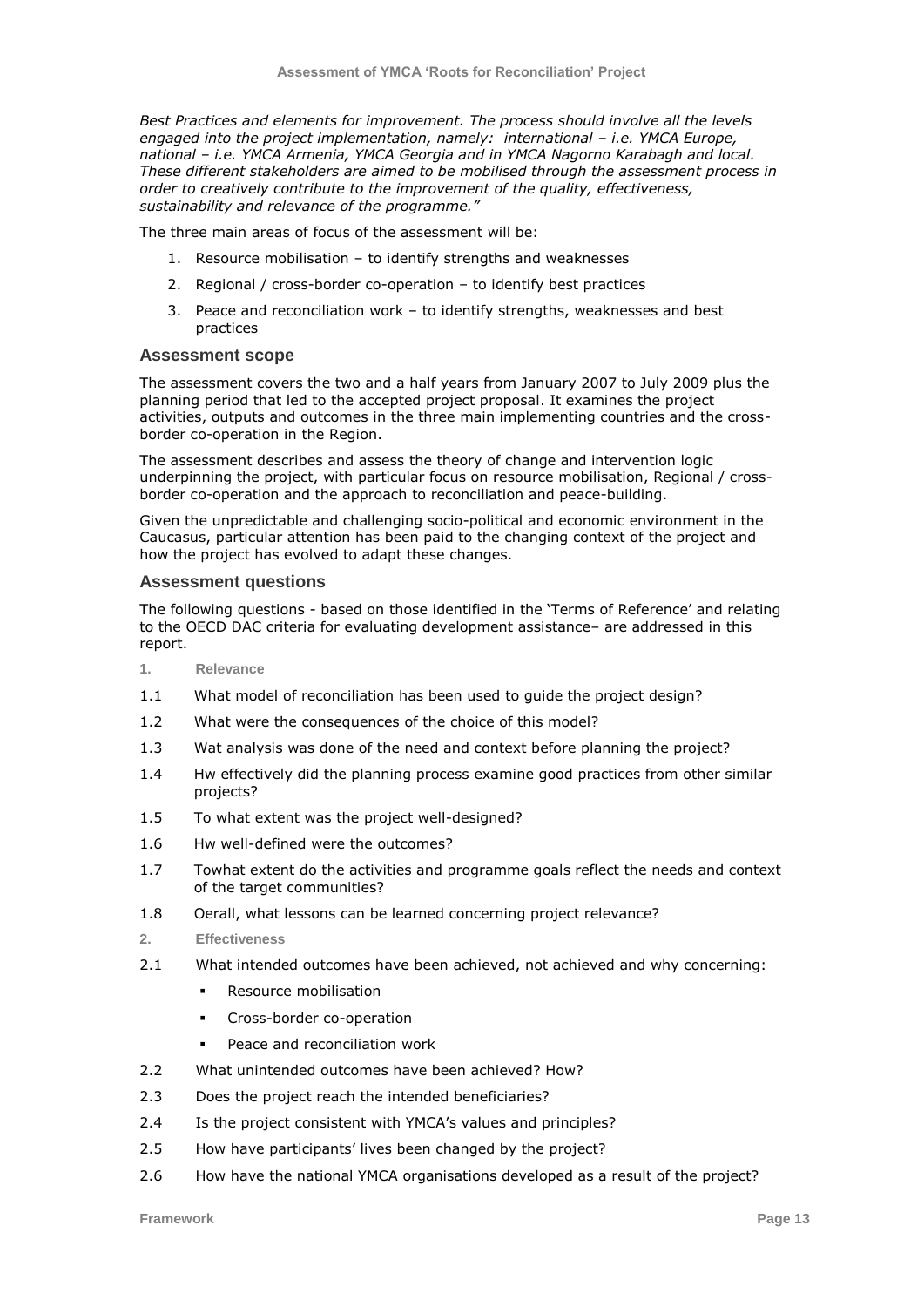- 2.7 Overall, what lessons can be learned concerning project effectiveness?
- **3. Efficiency**

How many people have benefited directly, indirectly?

Could the same results have been achieved at lower costs?

How well have the resources been used?

Could better results have been achieved by using the resources in different ways?

Overall, what lessons can be learned concerning project efficiency?

- **4. Flexibility**
- 4.1 In what ways has the context changed during the project's lifetime?
- 4.2 How has the project responded to the changing context?
- 4.3 Has the project been proactive enough to respond to the changing context?
- 4.4 What has been the effect of external influences on the achievement of intended outcomes?
- 4.5 How has the project evolved over time?
- **5. Gender**
- 5.1 How were gender issues addressed in the project design and implementation?
- 5.2 How effectively does the project meet the needs of young women as well as young men?
- **6. Impact**
- 6.1 What has been the impact of the project on individuals, their communities and other stakeholders?
- 6.2 In what ways has the project influenced services and collaborations within the targeted communities? In what ways has the project created social and economic opportunities for the targeted communities?
- 6.3 In what ways has the project influenced the YMCA "Movement Strengthening" process in the Region?
- 6.4 Overall, what lessons can be learned concerning project impact?
- **7. Sustainability**
- 7.1 How long-lasting is the flow of benefits to the beneficiaries and to society in general likely to be? Why?
- 7.2 What plans are there to enable systems, structures, processes and relationships to endure?
- 7.3 What has been learned from the project experience?
- **8. Transparency and accountability**
- 8.1 How transparent has been the use of project funds?
- 8.2 How transparent has been the governance and management of the project at both Regional and national levels?
- 8.3 How has accountability been organised?
- 8.4 To whom are the implementing organisations accountable in theory and in practice and how is accountability guaranteed?

# **5. Assessment methodology**

## **5.1 Introduction**

The commissioning organisation, YMCA Europe, specified in the ToR that the assessment should be "highly participatory, externally facilitated self-assessment process involving all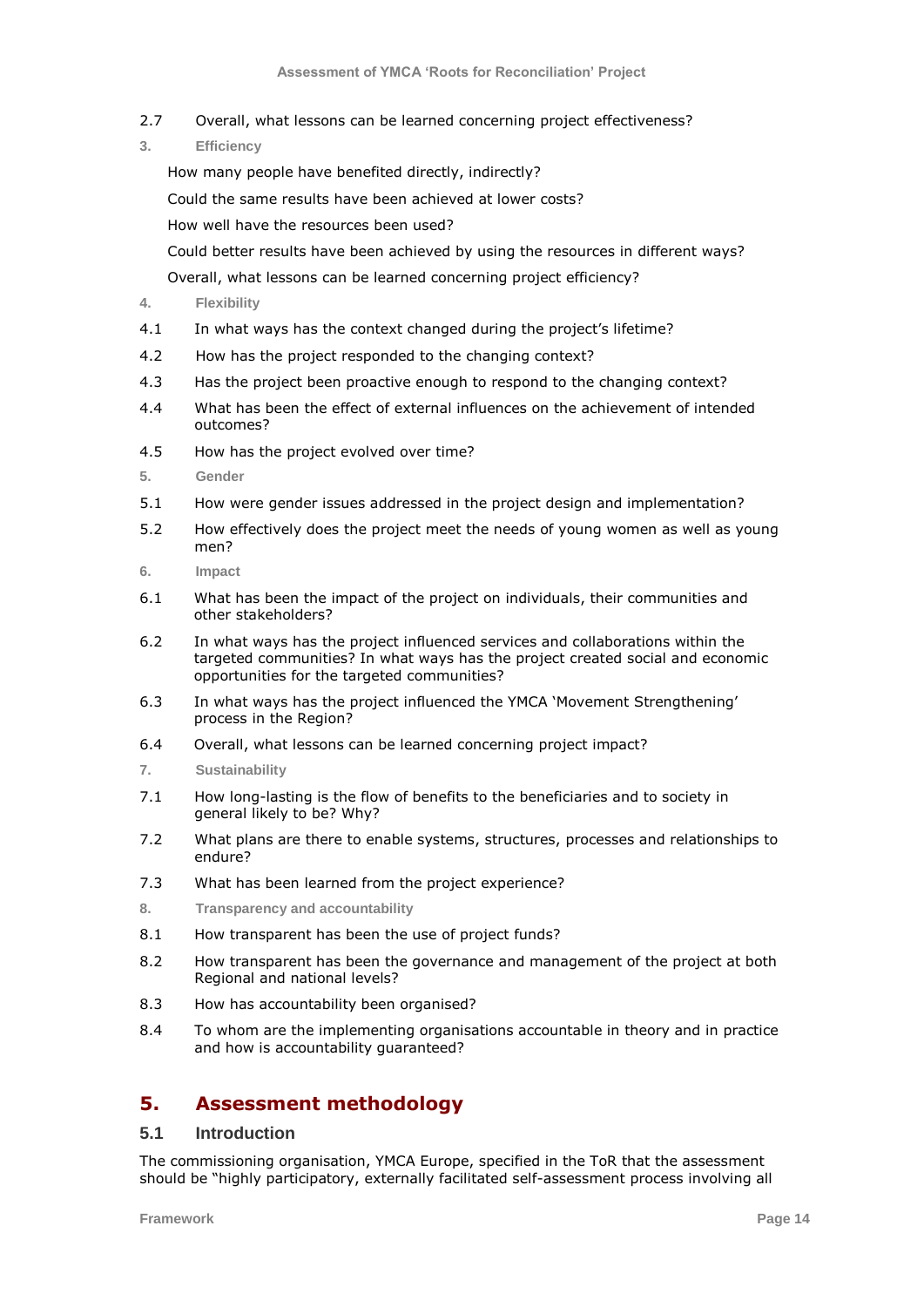the levels engaged by the project, with the expert (organisation) acting rather as a facilitator of this process".

The reason for this was that the assessment should be consistent with the values that underpin the project. In other words, the assessment process itself should build capacity and thus contribute to greater sustainability of the project activities after the initial funding comes to an end.

The suggested framework for this participatory approach is three-fold with an Assessment Team and Steering Group working in close collaboration with an external consultant and EED Support Worker.

The timeframe was planned in a way that would maximise the involvement of the Assessment Team as data collectors. Inevitably, this was slower than a conventional evaluation but the combination of self-assessment team and external evaluator was intended to provide an effective combination of capacity-development, learning and an independent perspective.

In order not to overstretch the time availability of National Coordinators and participants, it was important to use the Reunions within the programme for the planning, implementation and analyses and feedback in the evaluation.

### **5.2 The Assessment Team**

In order to make the most efficient use of limited resources and to ensure high levels of participation, the data collection for the assessment was planned to be carried out by an Assessment Team of 20 persons comprising 15 young leaders involved with the project, the RfR Regional Coordinator, the three National Coordinators and the Framework consultant. (see Appendix Two for a complete list). The team collectively was responsible for data gathering, initial analysis of data and contributing sections to the assessment report under the guidance of the Steering Group.

The Assessment Team"s responsibilities are detailed in Appendix Three. A Reunion was held in Ureki, Georgia from July 16-20, 2009 to:

- finalise the plans for the assessment
- finalise the assessment team and National Coordinator job descriptions
- provide training in participatory evaluation for Assessment Team members
- agree responsibilities for data gathering
- confirm work plans for Assessment Team members and National Coordinators
- prepare for the August Reunion.

The members of the Assessment Team took a very active role in the data collection process. They helped to design the questionnaires and interview protocols and translated these into Georgian and Armenian. They also practiced interviewing skills and then conducted the interviews with other participants and with local YMCA leaders. Finally, they recorded and translated interviews and questionnaire responses and prepared the data for processing and collation.

## **5.3 The Steering Group**

A small steering group of five persons was set up to guide the assessment. The group will be "virtual", meeting using Skype, email and conference calls. The Steering Group comprised the RfR Project Coordinator, the three RfR National Coordinators, the representative of the EED Dialogue and Support Office (DS Office) for South Caucasus and the external consultant from Framework. The role of this group was to:

- develop and agree the assessment plans, process and data gathering sources and methods in co-operation with the Assessment Team
- finalise and communicate the timeline and process of the assessment
- ensure the Assessment Team remained focused and on track
- provide support and guidance to the Assessment Team when needed
- ensure that the Assessment Team delivers their tasks on time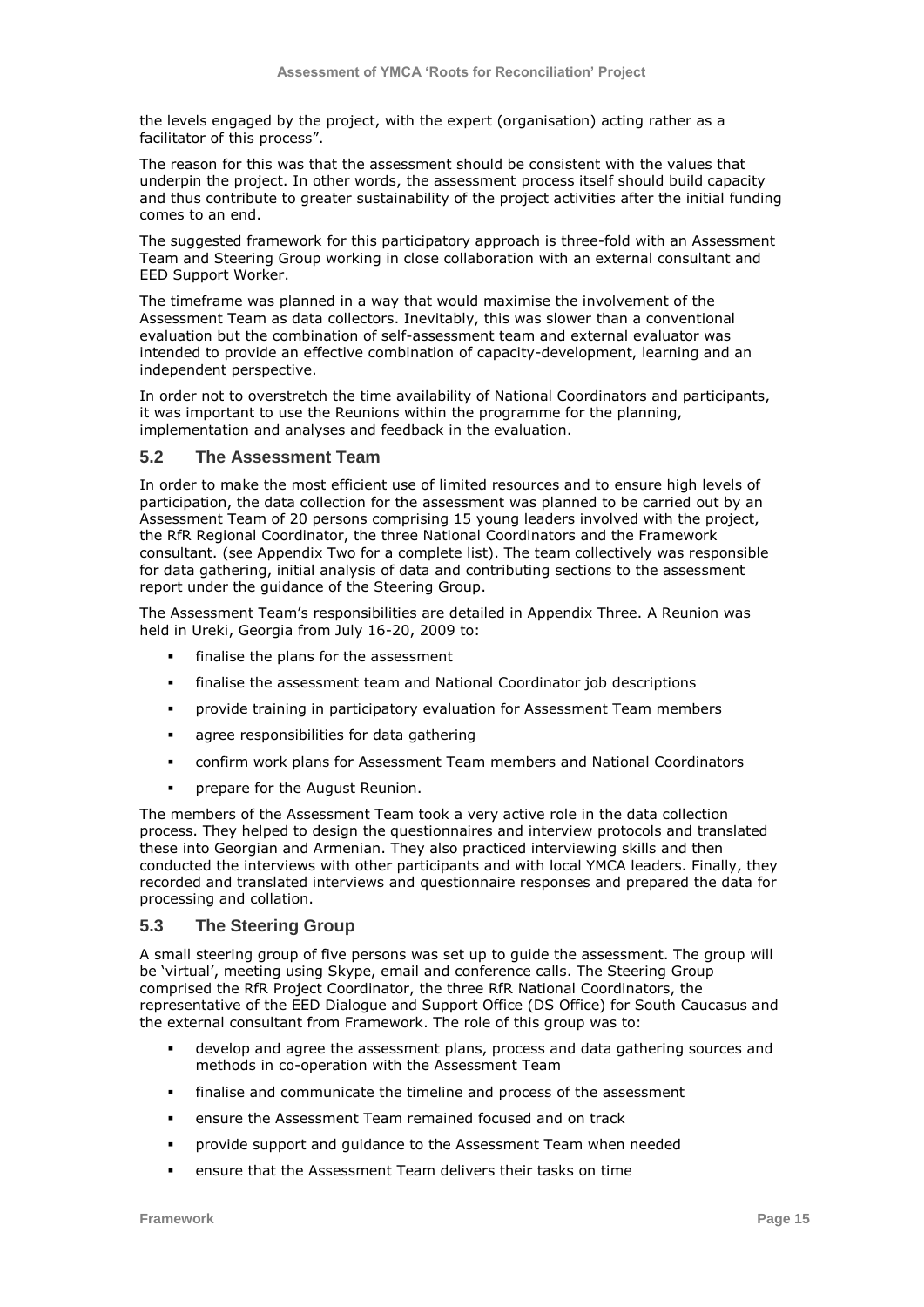comment on the draft sections of the assessment report

## **5.4 The Framework consultant**

The Framework consultant acted as facilitator for the assessment process and also contributed his own findings, analysis and recommendations to the assessment report. The role of the external consultant was to:

- propose ways of conducting the assessment in a participatory and rigorous way
- support and challenge those involved in the assessment process
- work closely with the RfR Project Coordinator to develop ways of integrating the assessment process into the project programme, particularly by contributing to the plans for the Programme Festival in Armenia in August
- take overall responsibility for planning the Reunion in July of the Assessment Team, in co-operation with other members of the Steering Group,
- take overall responsibility for facilitating the training/meeting of the Assessment Team in July in cooperation with other members of the Steering Group
- attend, observe and participate in the Regional Reunion in August; specifically, to facilitate or co-facilitate sessions relating to the assessment process held during the Regional Retreat
- observe, when possible, the work of community elements of the RfR project and develop an overall understanding of the project's work
- organise regular on-line meetings of the Steering Group to monitor the progress of the Assessment Team"s workplans
- provide on-going support to other members of the Steering Group
- reflect on the written findings and analysis of the Assessment Team and assist them in developing their conclusions
- edit the assessment report, bringing together the sections prepared by the Assessment Team and those sections written by the external consultant himself (as specified below)
- write a description of a) the overall process of evaluation, methods used and dynamics aimed at, b) additional observations, findings and recommendations to the YMCA learning process, from the perspective of an external evaluator, c) concrete suggestions for the future strategy and practice, based on his own expertise and knowledge.
- participate in the final closing Program Forum in October/November 2009

### **5.5 The EED Support Worker**

The EED Support Worker worked closely with the Framework consultant as a member of the Steering Group to support the Assessment Team in the conduct of the assessment. The role of the Support Worker was to:

- play an active role as a member of the Steering Group
- work closely with the external consultant, contributing to the design of the assessment process
- liaise with other stakeholders in the assessment
- participate in the planning/training reunion in July, co-facilitating sessions where appropriate
- provide on-going support to the Assessment Team and other Steering Group members
- comment on the analysis of the findings
- comment on the draft assessment report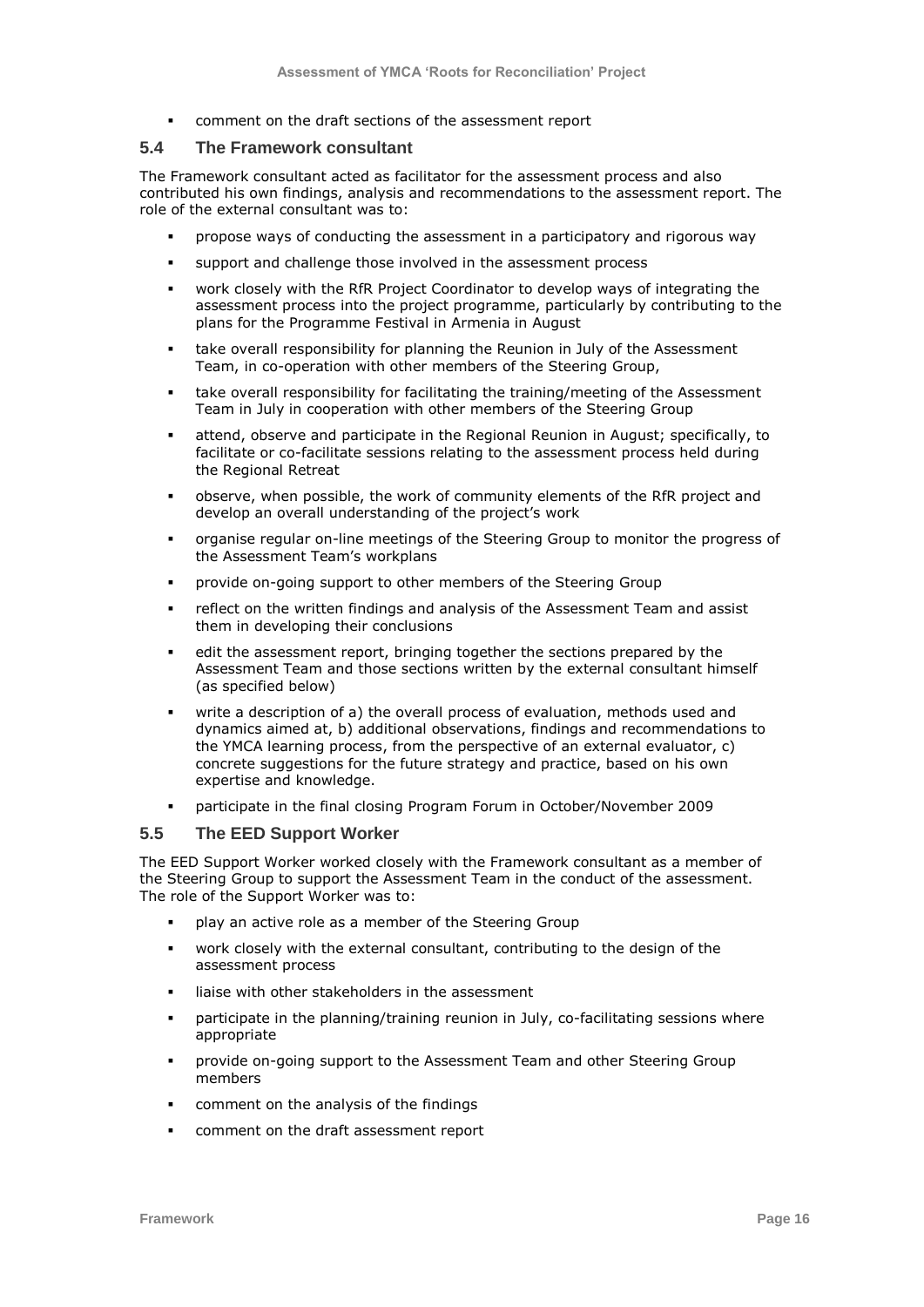## **5.6 Sources of data**

The assessment gathered data from a wide range of stakeholders and other interested parties. The main sources of data were:

- Project participants particularly those involved in past and current project events
- Leadership of the national and local YMCAs
- National Coordinators of the RfR project
- Key YMCA Europe staff
- Representatives of partner organisations (including donors and YMCA partners)

#### **5.7 Assessment methods**

The methods chosen required a high level of participation by project participants and National Coordinators in the selection, collection, analysis and interpretation of the data. The opportunities for data gathering provided by planned project events. The participatory approach involving project participants in the Assessment Team was particularly effective as it enabled them to gain first-hand experience of the purpose, process and outcomes of the project whilst also gaining practical experience of designing instruments, collecting, managing and interpreting data. This has developed capacity that will continue to be of value to the local and national YMCAs involved in the project.

The main methods for data gathering used were:

- Questionnaire survey of project participants by members of the Assessment Team.
- Interview and testimony-collection by members of the Assessment Team.
- "Framework Reunion" held in Ureki, Georgia
- Participant-observation of ProFest, Yerevan, Armenia, August 2009
- Document study (project plans, records of meetings, reports, other reviews and evaluations)
- A study of the project's monitoring-data.
- Visits to Community Resource Centre sites at Daranak, Armenia and Camp Orange, Georgia.

# **6. Main Messages from 'Key Stakeholder' Data**

This section contains the main messages from the key stakeholders whose views on the project were collected and analysed during the assessment process. The key stakeholder groups are the project participants; leaders of local YMCAs involved in the project; leaders of the national YMCA movements covered by the project; YMCA Europe staff; RfR project coordinators,

## **6.1 RfR Project Participants**

Data about and from participants in the RfR project was collected using project records, event evaluations, questionnaire survey, interviews and testimonies.

**6.1.1 Project Records**

A timeline of project events can be found as Appendix Four.

There was no centralised record of participant attendances in all Roots for Reconciliation events so this information had to be collated for this evaluation (record-keeping is one area in which improved practice by the project as a whole and the national leadership would make monitoring and evaluating progress a lot easier).

A total of 175 participants made 442 attendances at 14 major Roots for Reconciliation events during the period covered by this assessment - January 2007 to July 2009. Of the 175 participants 57.7% were female and 42.37% were male. A total of 61.1 % of participants were volunteers (including Board members), 11.4% were paid staff and 27.4% are no longer involved. This last figure means that more than one quarter of those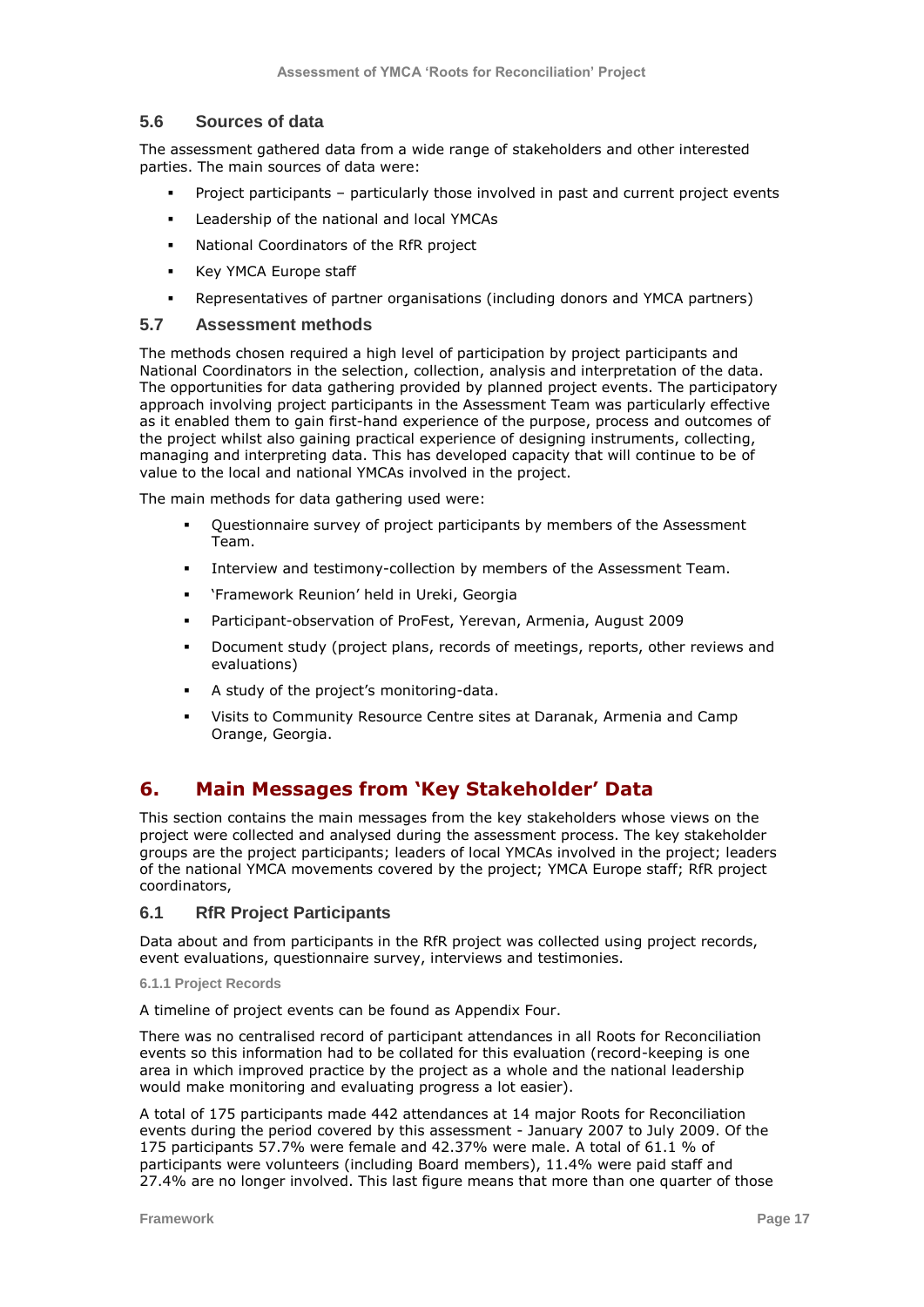who were involved in RfR events are no longer active with the project – a significant attrition rate though understandable given the nature of the YMCA as a youth organisation.

Table 6.1 shows the number of people who attended from one to all fourteen events. The figures show that fewer than one in four participants attended more than two events. Almost half of the participants attended only one event. Only one person attended all 14 events. This demonstrates on the one hand the limited continuity of attendance at events and on the other, the profound effect that even a small exposure to the project has had on individual participants.

| Table 6.1: Number and percentage of people attending project<br>events from 2007 to July 2009 |                         |            |  |  |
|-----------------------------------------------------------------------------------------------|-------------------------|------------|--|--|
| Number of events                                                                              | Number of people        | Percentage |  |  |
| 1                                                                                             | 80                      | 45.7       |  |  |
| 2                                                                                             | 51                      | 29.1       |  |  |
| 3                                                                                             | 9                       | 5.1        |  |  |
| 4                                                                                             | 14                      | 8.0        |  |  |
| 5                                                                                             | 4                       | 2.3        |  |  |
| 6                                                                                             | 1                       | 0.6        |  |  |
| 7                                                                                             | 4                       | 2.3        |  |  |
| 8                                                                                             | $\overline{\mathbf{c}}$ | 1.1        |  |  |
| 9                                                                                             | $\overline{4}$          | 2.3        |  |  |
| 10                                                                                            | $\overline{\mathbf{c}}$ | 1.1        |  |  |
| 11                                                                                            | 1                       | 0.6        |  |  |
| 12                                                                                            | 0                       | 0.0        |  |  |
| 13                                                                                            | $\overline{2}$          | 1.1        |  |  |
| 14                                                                                            | 1                       | 0.6        |  |  |
| <b>TOTAL</b>                                                                                  | 175                     | 100.0      |  |  |

Participation by origin of participants is shown in Table 6.2. This table shows that 85.7% of project participants were from the region.

| Table 6.2: Origin of participants attending Roots for Reconciliation events from 2007 to July<br>2009 |                               |                                     |  |  |
|-------------------------------------------------------------------------------------------------------|-------------------------------|-------------------------------------|--|--|
| Origin                                                                                                | <b>Number of participants</b> | Percentage of total<br>participants |  |  |
| Armenia (7 non-YMCA)                                                                                  | 81                            | 46.3                                |  |  |
| Georgia (4 non-YMCA)                                                                                  | 44                            | 25.1                                |  |  |
| Nagorno Karabagh (10 non-YMCA)                                                                        | 25                            | 14.3                                |  |  |
| Norway                                                                                                | 10                            | 0.6                                 |  |  |
| Russia (5 non-YMCA)                                                                                   | 6                             | 1.1                                 |  |  |
| Poland (non-YMCA)                                                                                     | $\mathcal{P}$                 | 0.6                                 |  |  |
| Switzerland                                                                                           | $\overline{2}$                | 5.7                                 |  |  |
| Bangladesh                                                                                            |                               | 1.1                                 |  |  |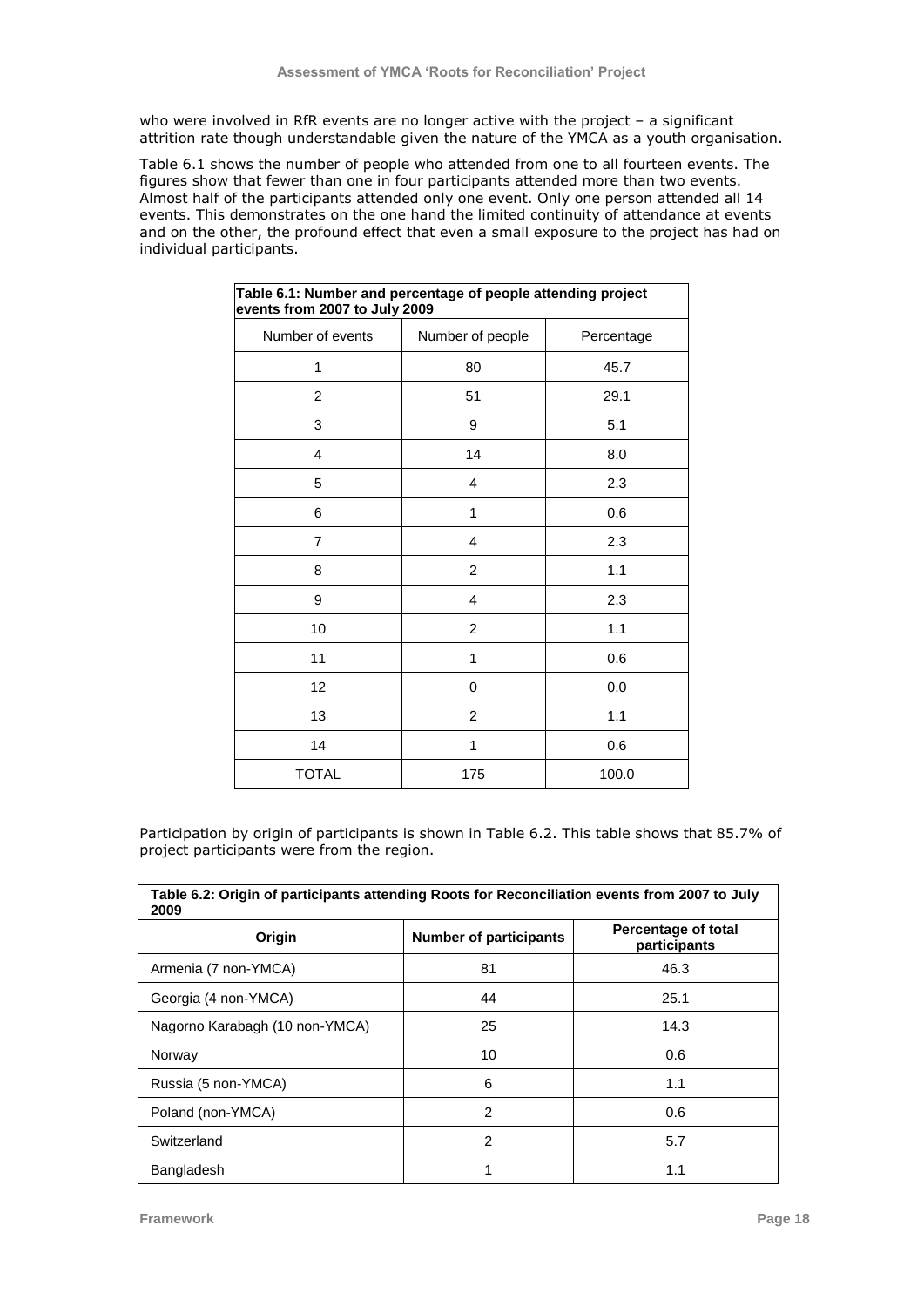| Table 6.2: Origin of participants attending Roots for Reconciliation events from 2007 to July<br>2009 |                               |                                     |  |  |
|-------------------------------------------------------------------------------------------------------|-------------------------------|-------------------------------------|--|--|
| Origin                                                                                                | <b>Number of participants</b> | Percentage of total<br>participants |  |  |
| Czech Republic                                                                                        |                               | 0.6                                 |  |  |
| Germany                                                                                               |                               | 3.4                                 |  |  |
| UK (non-YMCA)                                                                                         |                               | 0.6                                 |  |  |
| US                                                                                                    |                               | 0.6                                 |  |  |
| TOTAL                                                                                                 | 175                           | 100.0                               |  |  |

Participation by local YMCA is summarised in Table 6.3. This table shows that three out of every ten YMCA member participants were from Georgia, five out of ten were from Armenia and two out of ten from Nagorno Karabagh. The number of attendances is approximately proportionate to the numbers of participants.

| Table 6.3: Participation of YMCA members from the region in Roots for Reconciliation events<br>from 2007 to July 2009 |                                                                            |                                                                              |                                                                                   |                                                                              |  |
|-----------------------------------------------------------------------------------------------------------------------|----------------------------------------------------------------------------|------------------------------------------------------------------------------|-----------------------------------------------------------------------------------|------------------------------------------------------------------------------|--|
| <b>YMCA</b>                                                                                                           | <b>Number of YMCA</b><br>members who<br>were participants<br>at RfR events | Percentage of<br>total number of<br>participants who<br>were YMCA<br>members | Number of<br>attendances by<br>participants<br>who were<br><b>YMCA</b><br>members | Percentage of<br>total number of<br>attendances by<br><b>YMCA</b><br>members |  |
| Batumi, Georgia                                                                                                       | 9                                                                          | 6.9                                                                          | 22                                                                                | 5.7                                                                          |  |
| Telavi, Georgia                                                                                                       | 11                                                                         | 8.5                                                                          | 43                                                                                | 11.2                                                                         |  |
| Tibilisi, Georgia                                                                                                     | 17                                                                         | 13.1                                                                         | 54                                                                                | 14.0                                                                         |  |
| <b>National YMCA</b>                                                                                                  | 3                                                                          | 2.3                                                                          | 23                                                                                | 6.0                                                                          |  |
| <b>TOTAL Georgia</b>                                                                                                  | 41                                                                         | 31.5                                                                         | 142                                                                               | 36.9                                                                         |  |
| Ozone, Armenia                                                                                                        | 10                                                                         | 7.7                                                                          | 23                                                                                | 6.0                                                                          |  |
| Spitak, Armenia                                                                                                       | 10                                                                         | 7.7                                                                          | 29                                                                                | 7.5                                                                          |  |
| Triangle, Armenia                                                                                                     | $\overline{2}$                                                             | 1.5                                                                          | 2                                                                                 | 0.5                                                                          |  |
| Vanadzor, Armenia                                                                                                     | 18                                                                         | 13.8                                                                         | 42                                                                                | 10.9                                                                         |  |
| Vardenis, Armenia                                                                                                     | 12                                                                         | 9.2                                                                          | 30                                                                                | 7.8                                                                          |  |
| Yerevan, Armenia                                                                                                      | 9                                                                          | 6.9                                                                          | 27                                                                                | 7.0                                                                          |  |
| <b>National YMCA</b>                                                                                                  | 3                                                                          | 2.3                                                                          | 18                                                                                | 4.7                                                                          |  |
| <b>TOTAL Armenia</b>                                                                                                  | 64                                                                         | 49.2                                                                         | 171                                                                               | 44.4                                                                         |  |
| Artsakh / Nagorno<br>Karabagh                                                                                         | 25                                                                         | 19.2                                                                         | 72                                                                                | 18.7                                                                         |  |
| <b>TOTAL</b>                                                                                                          | 130                                                                        | 100.0                                                                        | 385                                                                               | 100.0                                                                        |  |

#### **6.1.2 Event evaluations**

Most of the 14 events held by the Roots for Reconciliation project from January 2007 to July 2009 were evaluated using a simple evaluation form. Each form comprised a series of questions using what the organisers refer to as a "close scale" (1 to 5) scoring system. The questions used in these evaluations cover practical arrangements, relevance of the content of the camp, leader"s team, group dynamics / social time, individual participation level and the event in general. The scores are invariably high (rarely falling outside the 4 (good)-5 (excellent) range) which can be interpreted in two ways: the event was, indeed, excellent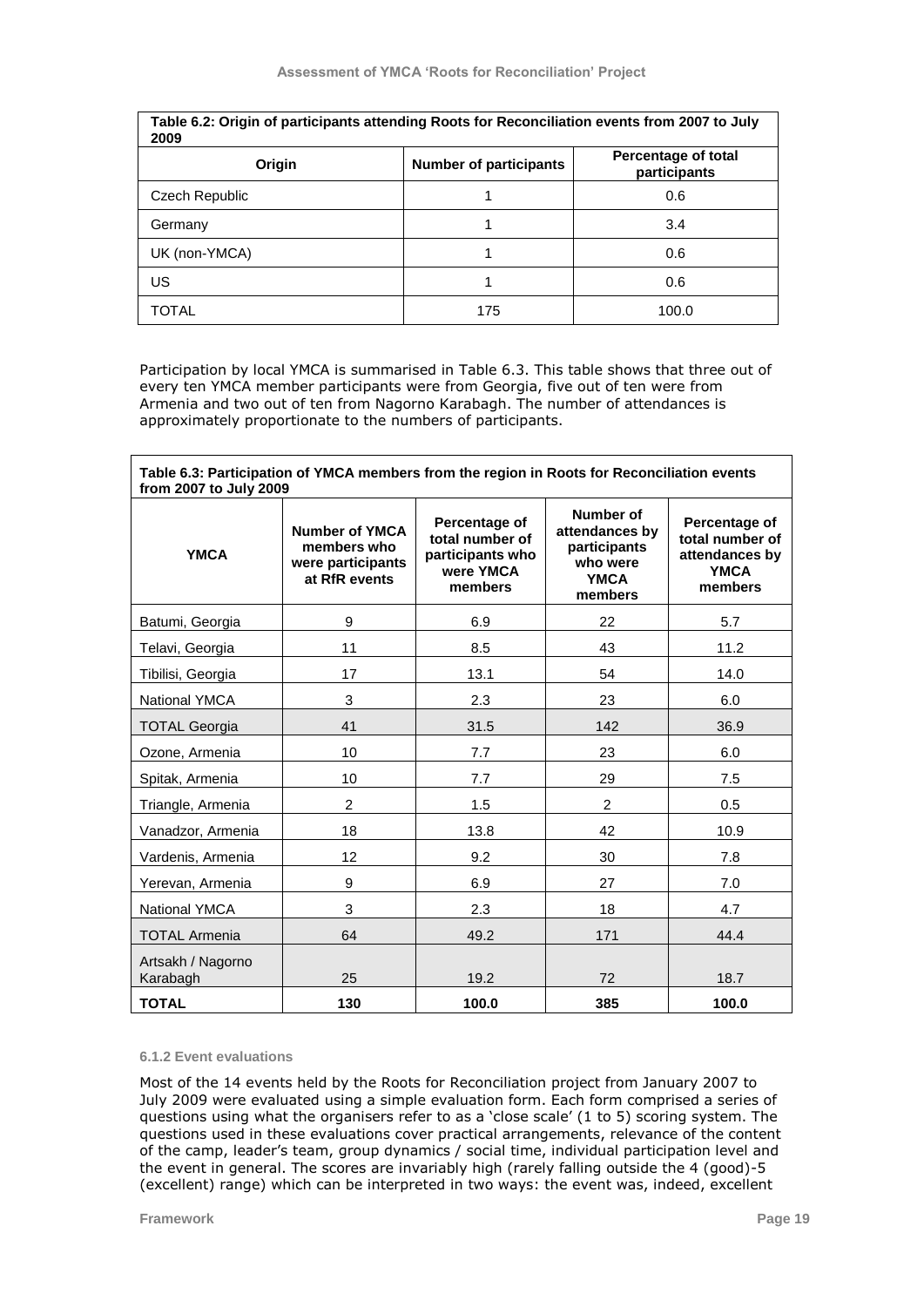or the questions were not probing enough to elicit useful feedback. As none of the questions specifically refer to the objectives of the event (perhaps because there were no specific written objectives) it is difficult now to get beyond a sense of the gratitude that participants expressed for being invited to participate. The questions asked, combined with the regional culture of politeness, may also have led participants to assume that their responses were more an assessment of the leaders/organisers than of the event itself. Cultural norms may therefore have led participants to avoid feedback which could be interpreted as impolite. This is also more likely as many participants have attended only one or two events and hence have not had an opportunity to compare events and make more measured judgments about the content and process of the events. The same comments, of course, may also be made of the interviews, questionnaire survey and testimonies conducted as part of this evaluation.

#### **6.1.3 Questionnaire survey of participants**

During the "Framework Reunion" at Ureki, Georgia in July 2009, a subgroup of the assessment team designed a questionnaire to evaluate the opinion of the RfR participants regarding the project as well as the influence of the RfR project on their behaviour and feelings (see Appendix 5). In total, 77 participants completed a questionnaire from a total of 150 potential respondents. This represents a coverage of over 50% which is a significant achievement by the assessment team.

Of the 77 questionnaire respondents, 66.2% were female and 33.8% were male. 37 respondents were from Armenia, 22 from Nagorno Karabagh, 16 from Georgia and two from participants outside the region. 62 of the questionnaires were completed by volunteers, three by paid staff and twelve by people no longer actively involved in the YMCA. Between them, the 77 respondents attended 188 times at RfR events.

**Belonging** Respondents' mean score for how much they feel part of the RfR project was 4.2 out of a possible maximum of five, demonstrating a high level of identification with the project which is sustained even after participants leave the YMCA.

**YMCA values** The respondents considered that the project respected the four core values of the YMCA to a high degree. Out of a maximum of five, respondents scored responsibility at 4.7, honesty at 4.7, respect at 4.8 and care at 4.9. Respondents reported a high level of personal safety during project events (4.9 out of 5.0) suggesting that even in unfamiliar situations away from home, often in other countries and with strangers, the organisers created a very safe atmosphere.

**Cross-border relationships** Respondents were asked to think about relationships they had made with participants from other countries during the events. Not surprisingly, almost all of the respondents identified people from the two other countries within the region as those outside their own country that they kept in touch with most. For Armenians, there was an almost even split between Georgia (14) and Nagorno Karabagh (10); for Georgians they were more likely to keep in touch with Armenians (14) than those from Nagorno Karabagh (4) and those from Nagorno Karabagh were equally likely to maintain contact with Armenians (10) as Georgians (9). Only one respondent reported keeping in touch more with someone outside the region.

The most popular means of communicating with friends from other countries seems to be the internet (including Facebook and Odnaklassniki) (48) with SMS (37), email (22) phone (20) and Skype (15) also used. This is useful information regarding how best to communicate with the participants after and in between events. Indeed the project should consider setting up its own social network.

**Project leadership** Respondents were asked to identify from a list, seven words or phrases that describe the RfR leadership in their national movement. The top seven words were fun (61), responsible (58), organized (52), problem-solving (42), trustworthy (41), honest (39) and optimistic (35). The seven least used words were restricting (0), egoist (0), irresponsible (0), inflexible (0), boring (1), chaotic (1) and excluding (1). This suggests a very high level of positive regard for the skills, expertise and personal qualities of the leadership.

**Change and stability** Respondents were asked what they would like to see more of, the same of and less of in the project. Twenty suggestions were made concerning "more of" and those with the highest scores were organized activities (10), expand the number of countries involved (7), cultural events (7), and the number of participants involved (7).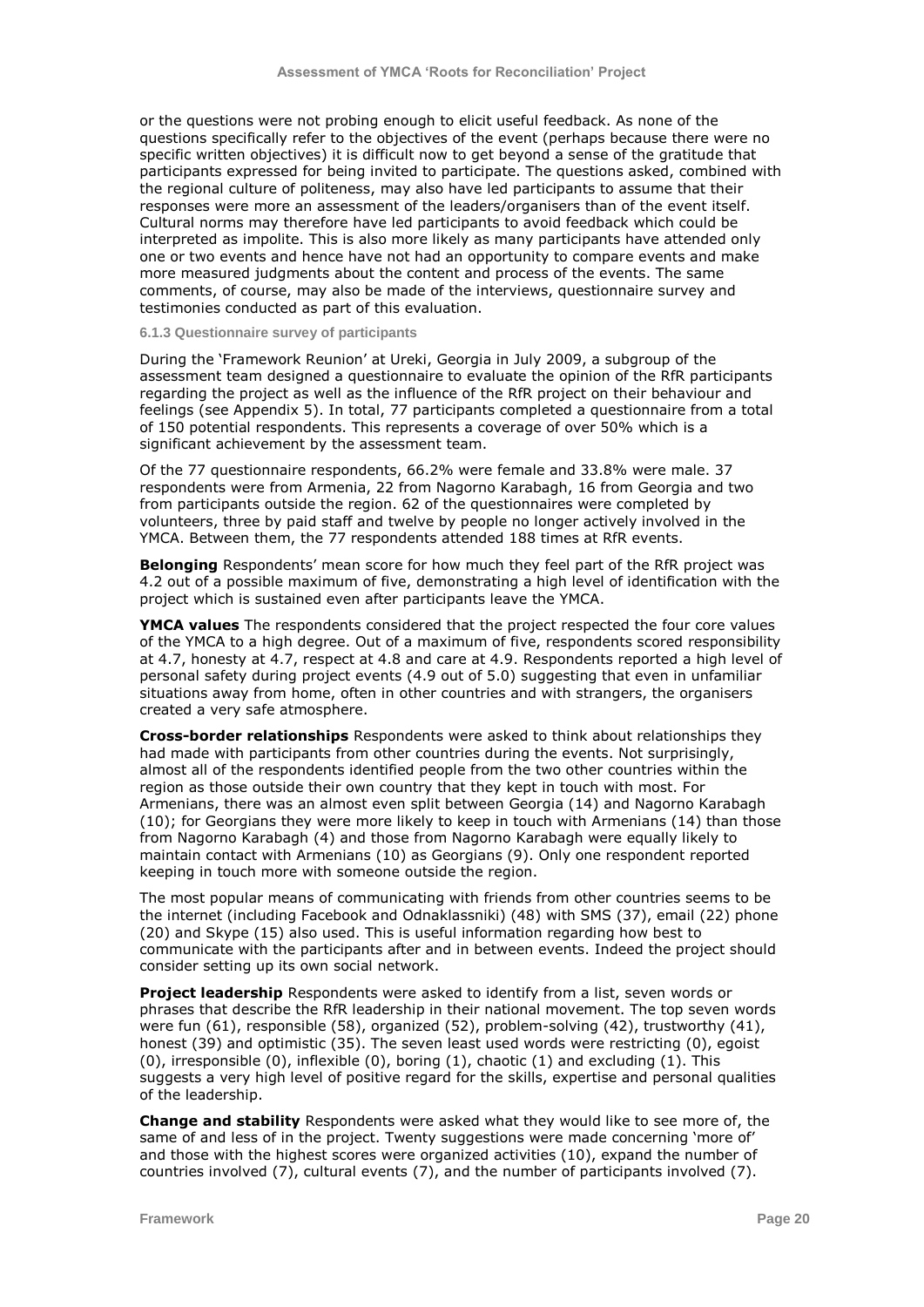Regarding things that respondents would like to see 'the same of' thirty different suggestions were made. The most commonly identified were participants (9), friendly atmosphere (7), organized leaders team  $(6)$ , caring atmosphere (4) and productive, organized time (4). Fifteen suggestions were made for things that respondents would like to see "less of" including unspecified difficulties and problems (5), being busy (3), free time (3) and passive participants (3).

**Feelings** When asked to describe three words or phrases that best described their feeling about the RfR project, participants came up with 72 suggestions. By far the most commonly used were *friendship* (28) and *fun* (21). Interestingly only two people mentioned *peace* and two *reconciliation*.

Table 6.4 summarises the mean responses of respondents to a set of statements about the RfR project. Note that for any mean score to be 4, all respondents would have to score 4 so it is likely that mean scores will always be higher than 1 and lower than 4.

| Table 6.4: Mean scores of participants responding to the following statements               |                                    |                                 |            |                               |                    |  |
|---------------------------------------------------------------------------------------------|------------------------------------|---------------------------------|------------|-------------------------------|--------------------|--|
|                                                                                             | <b>Strongly</b><br><b>Disagree</b> | $\mathbf{2}$<br><b>Disagree</b> | 3<br>Agree | 4<br><b>Strongly</b><br>Agree | 0<br>Don't<br>Know |  |
| a) The RfR project seriously<br>promotes peace                                              |                                    |                                 | 3.5        |                               |                    |  |
| b) I feel that girls and boys were<br>treated equally in the project                        |                                    |                                 | 3.0        |                               |                    |  |
| c) I became more tolerant as a<br>result of being involved in the<br>project                |                                    |                                 | 3.2        |                               |                    |  |
| d) I gained very little from the<br>project                                                 | 1.4                                |                                 |            |                               |                    |  |
| e) The RfR project helped me<br>become a stronger leader in my<br>YMCA.                     |                                    |                                 | 3.3        |                               |                    |  |
| f) My opinion was not taken into<br>consideration during project events.                    | 1.3                                |                                 |            |                               |                    |  |
| g) I feel more Caucasian as a result<br>of being involved in the project.                   |                                    | 2.9                             |            |                               |                    |  |
| h) I am not clear what is the<br>purpose of the RfR project.                                | 1.3                                |                                 |            |                               |                    |  |
| i) I like to tell my friends and family<br>stories about the project and its<br>activities. |                                    |                                 | 3.4        |                               |                    |  |
| j) The activities provided did not<br>corresponded to my interests.                         | 1.4                                |                                 |            |                               |                    |  |
| k) The activities in the project took<br>into account my specific needs as a<br>man/woman.  |                                    |                                 | 3.2        |                               |                    |  |
| I) As a result of my experience I no<br>longer want to be involved in the<br>RfR project.   | 1.2                                |                                 |            |                               |                    |  |
| m) We acted as a team in response<br>to emergencies during the project<br>activities.       |                                    |                                 | 3.4        |                               |                    |  |
| n) I felt like an outsider during the<br>project events.                                    | 1.3                                |                                 |            |                               |                    |  |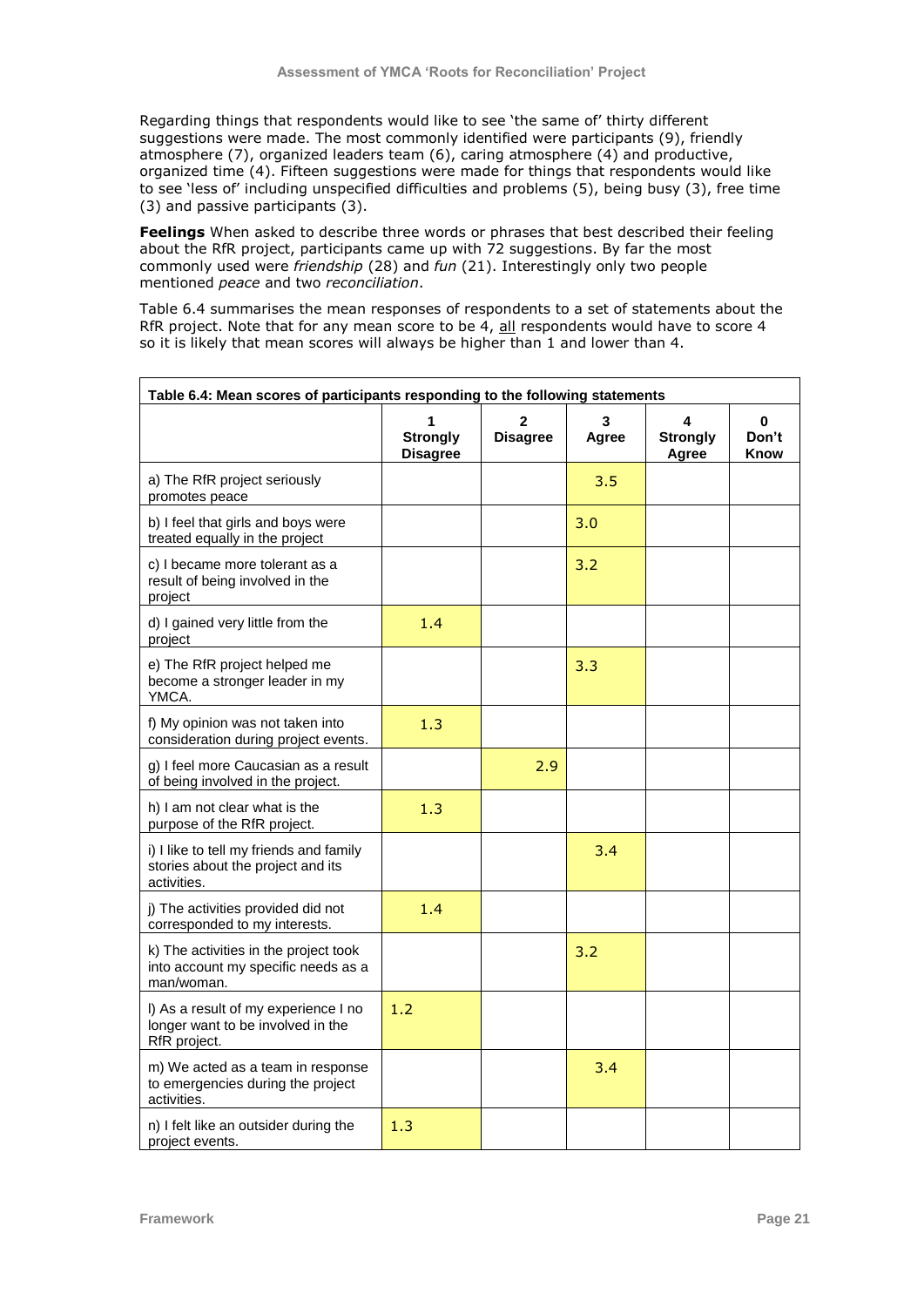| Table 6.4: Mean scores of participants responding to the following statements      |                                    |                 |       |                          |                      |
|------------------------------------------------------------------------------------|------------------------------------|-----------------|-------|--------------------------|----------------------|
|                                                                                    | <b>Strongly</b><br><b>Disagree</b> | <b>Disagree</b> | Agree | <b>Strongly</b><br>Agree | Don't<br><b>Know</b> |
| o) I am very interested to remain<br>involved in the RfR project in the<br>future. |                                    |                 | 3.7   |                          |                      |

The scores suggest that, on average:

- a) there is a fairly strong belief that the RfR project seriously promotes peace
- b) participants feel that boys and girls were treated equally in the project but the average score demonstrates that this is not a strongly held view
- c) respondents believe they have gained from the project
- d) respondents believe that they gained from the project, but not strongly
- e) respondents believe they are better YMCA leaders as a result of the project
- f) the respondents believe their views were taken into account
- g) they don"t feel more Caucasian
- h) they believe they are clear about the purpose of the project
- i) they like very much to tell friends and family about the project
- j) the RfR activities corresponded to respondents' interests
- k) the activities took into account their gender-related needs
- l) the respondents were motivated by their experience of the project
- m) the participants acted as a team to cope with emergencies
- n) people did not feel like outsiders
- o) respondents are enthusiastic to remain involved in the project in the future

The questionnaire responses from participants show a high level of support for the work of the project. Participants appear to have been affected by their participation in very positive and sometimes life-changing ways.

#### **6.1.4 Interviews with participants**

Interviews were conducted with 39 participants of the Roots for Reconciliation events. The interview protocol was designed by a sub-group of the assessment team and tested at the "Framework Reunion" at Ureki, Georgia in July 2009. Interview questions were made as open as possible to encourage discussion. The interviews were conducted in local languages and the notes translated into English. The relative inexperience of the assessment team members means that the notes from the interviews are very brief but it is a considerable achievement for the interviewers to have made 39 interviews available for analysis.

Interviewers and interviewees informally reported that the experience of reflecting on their own experience and hearing about others" views was very enlightening and created a greater sense of identity with the Roots for Reconciliation project.

In this section the responses to the questions are summarised. More detailed notes on the responses are available in a separate document.

Table 6.5 shows the gender and local YMCA of the participants interviewed. A total of 23 interviews were conducted with female interviewees and 16 with males.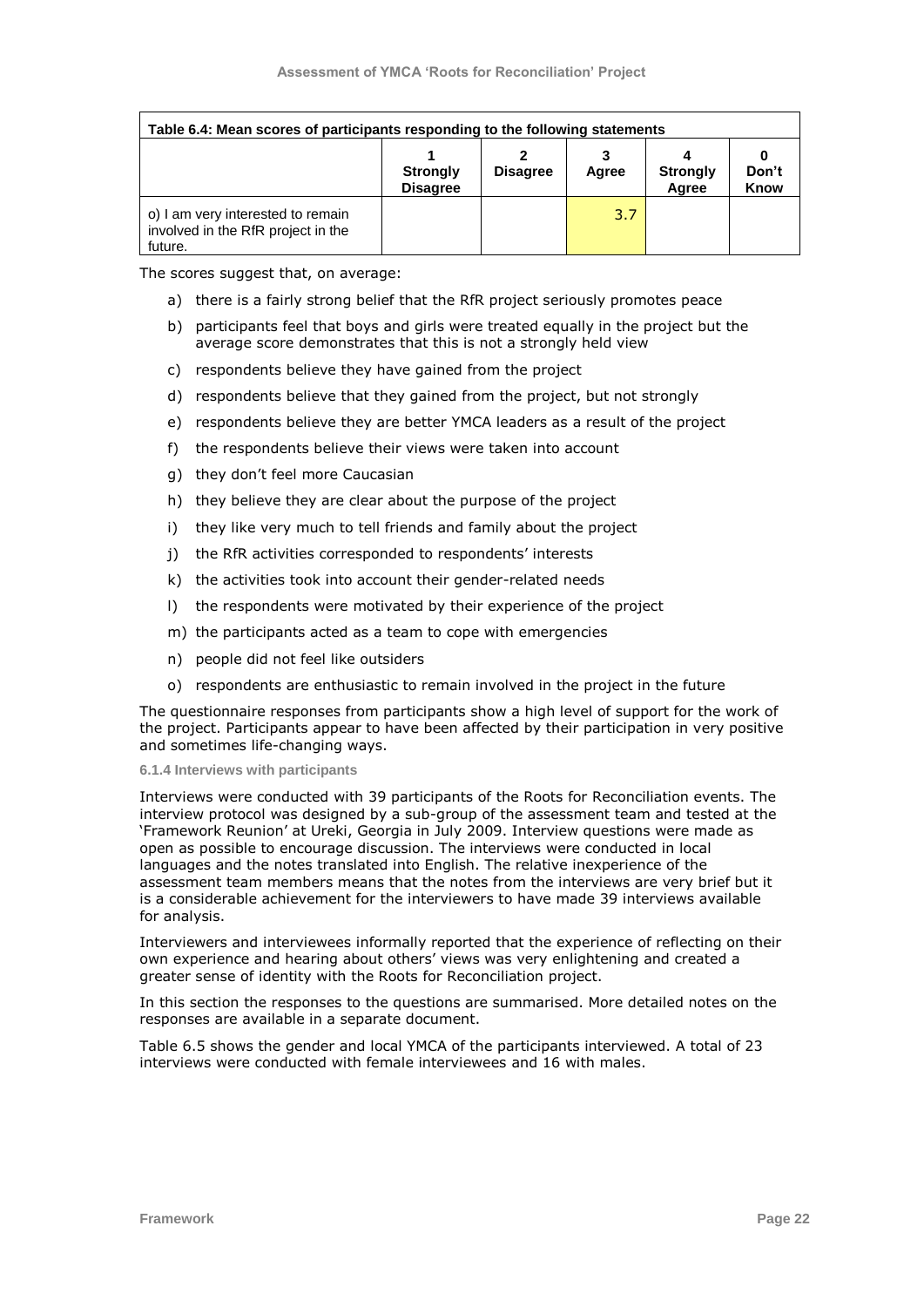| Table 6.5: Gender and local YMCA of participants interviewed (n=37) |                |            |                          |  |  |
|---------------------------------------------------------------------|----------------|------------|--------------------------|--|--|
|                                                                     | <b>Armenia</b> | Georgia    | Nagorno Karabagh         |  |  |
| Gender of                                                           | Female: 14     | Female: 7  | Female: 2                |  |  |
| <b>interviewees</b>                                                 | Male: 12       | Male: 4    | Male: 0                  |  |  |
|                                                                     | Triangle: 1    | Telavi: 3  | State Theatre of Song: 2 |  |  |
|                                                                     | Spitak: 8      | Tbilisi: 8 |                          |  |  |
| <b>Local YMCA of</b>                                                | Ozone: 4       |            |                          |  |  |
| interviewee                                                         | Vardenis: 4    |            |                          |  |  |
|                                                                     | Yerevan: 2     |            |                          |  |  |
|                                                                     | Vanadzor: 7    |            |                          |  |  |
| TOTAL                                                               | 26             | 11         | 2                        |  |  |

**Motivation** Interviewees were asked about their motivation for participating in the Roots for Reconciliation project. Twenty different categories of response were given. Three reasons accounted for most of the responses. These were "the experiencing and comparing nationalities and cultures (16), meeting new people (15) and learning about other YMCAs and their activities (13). A significant majority of the reasons given related to personal development. Only three people mentioned reasons related to peace and reconciliation.

**Expectations** When asked about whether the project had met their expectations, interviewees seem to be very satisfied with the project. A total of 23 stated that their expectations had been fully achieved, four stated that almost all their expectations had been achieved and a further four that the project had exceeded their expectations. Respondents made a number of comments to expand on their answers. Twelve stated that they had leaned new ideas to make their local YMCA more active and interesting and five said they had made new friends. One person mentioned specifically that they had built partnerships with other YMCAs in the region.

**Relevance** Interviewees were asked "whether the project, in their opinion offered activities which correspond with the reality and the living context of the different participants with their different backgrounds?" In retrospect this question was unclear and "closed". The responses show that the question was interpreted in a number of ways. 28 interviewees simply said "yes". Fifteen interviewees believed that the project had responded well to a diversity of participants backgrounds noting that there were no problems that arose that could not be resolved. Twelve other categories of response were made, including the following comments on the family feeling that was created (2), the good gender balance (2), the relevant focus on youth and their problems (2), feeling discomfort at the Kojori camp (2) and the absence of national symbols (2).

**Results** When asked about what they believed were the most important results of the project, the responses show that most participants mainly interpreted the question as a personal one. The most common response was making new friends and contacts (22) followed by exchanging experiences (7), gaining a broader understanding of other countries (7) and cultural exchange (especially dance and songs) (5). Two results concerning achievements that relate to organisational or national change were gaining knowledge, skills and responsibility for my YMCA (3) and creative and peaceful cooperation and understanding between the nationalities represented (3). It is noteworthy that only one person explicitly mentioned peace, which perhaps demonstrates a recognition that this scale of change is beyond the scope of a project working at a grassroots level, at least in the period under examination.

**Experience and skills gained** The experiences and skills that interviewees gained through the project fall under 17 categories. The most commonly mentioned were leadership skills (10), improved communication skills (8), interpersonal skills (7), an understanding of other cultures (7), confidence in unfamiliar surroundings (5), improved TenSing skills (4), new games (4), teamwork and groupwork (3). Only two people made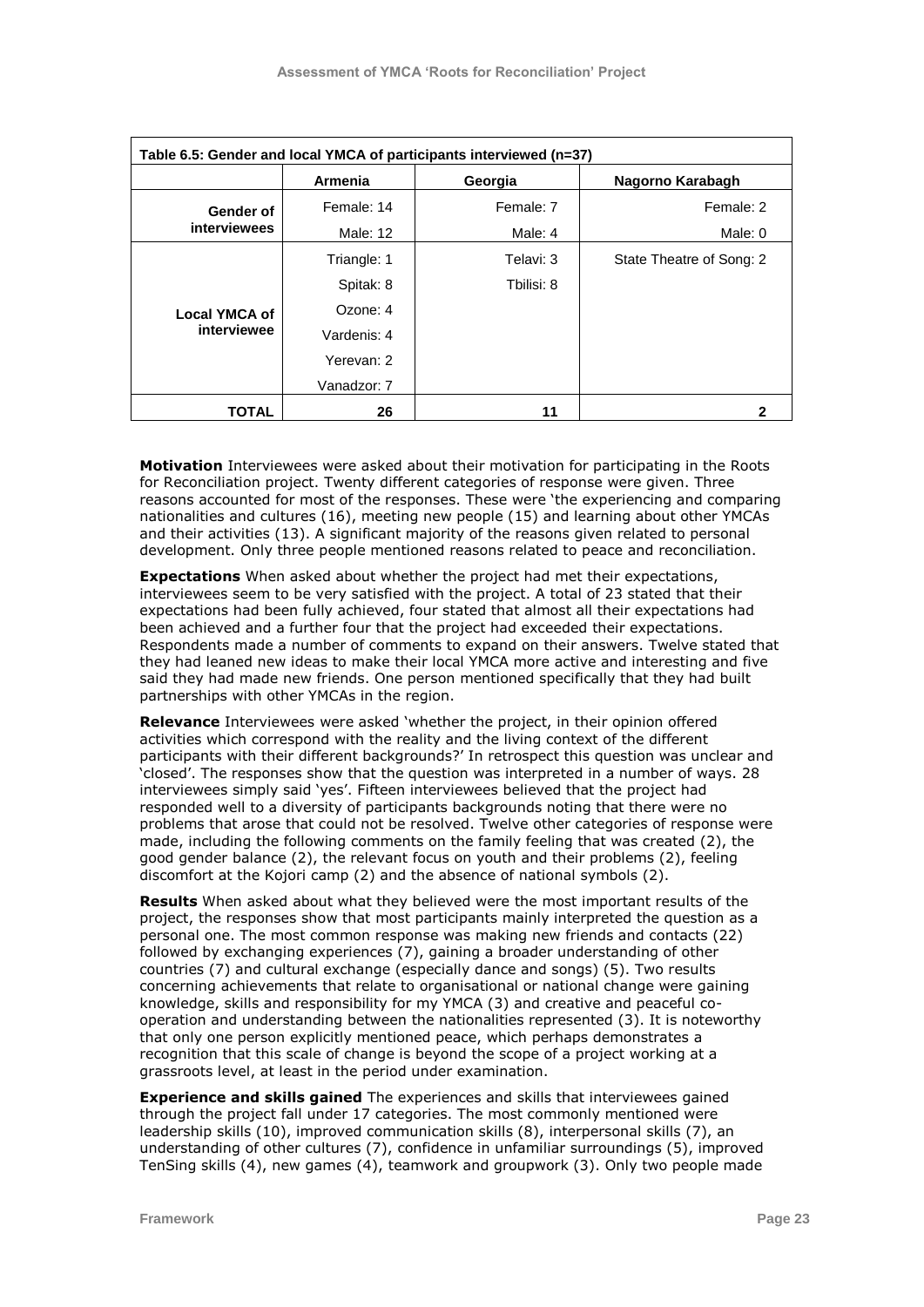reference to a skill related directly to peace and reconciliation, namely conflict resolution (2).

**Influence** The project appears to have had a profound effect at an individual level on interviewees. Their summarised responses are included in full in Table 6.6

| Table 6.6: Participants responses to the question 'Has the project influenced what you find<br>important in life? If so, in what ways?' |                |                |                     |                |
|-----------------------------------------------------------------------------------------------------------------------------------------|----------------|----------------|---------------------|----------------|
| <b>Response</b>                                                                                                                         | <b>Armenia</b> | Georgia        | Nagorno<br>Karabagh | <b>TOTAL</b>   |
| More confidence and improved ability to<br>socialize                                                                                    | 6              | $\overline{2}$ | $\mathbf{1}$        | 9              |
| I am more tolerant                                                                                                                      | $\overline{c}$ | 4              | 0                   | 6              |
| I have an improved attitude to life in general                                                                                          | 5              | 0              | 0                   | 5              |
| Helped me get rid of my complexes                                                                                                       | 4              | 0              | 0                   | 4              |
| Importance of friendship                                                                                                                | 0              | 4              | 0                   | 4              |
| I am more active                                                                                                                        | 3              | 0              | 0                   | 3              |
| No difference                                                                                                                           | 3              | 0              | 0                   | 3              |
| Greater sense of belonging nationally and<br>regionally                                                                                 | $\mathbf{1}$   | 1              | 0                   | $\overline{2}$ |
| I attach greater importance to honesty and<br>respect                                                                                   | $\overline{2}$ | 0              | 0                   | $\overline{2}$ |
| I have clearer ideas about the nature of<br>leadership                                                                                  | $\overline{2}$ | 0              | 0                   | $\overline{2}$ |
| I have fewer stereotypes                                                                                                                | 1              | 1              | 0                   | $\overline{c}$ |
| Appreciate my religion and others' religions<br>more                                                                                    | 0              | 0              | $\mathbf{1}$        | 1              |
| Greater concern for the problems of others                                                                                              | 1              | 0              | 0                   | 1              |
| Greater value on freedom                                                                                                                | $\mathsf 0$    | 1              | 0                   | 1              |
| I am more optimistic                                                                                                                    | $\mathbf{1}$   | 0              | 0                   | 1              |
| I am more reliable                                                                                                                      | 1              | 0              | 0                   | 1              |
| I am more thoughtful                                                                                                                    | $\mathbf{1}$   | 0              | 0                   | 1              |
| I have fewer stereotypes                                                                                                                | 0              | 1              | 0                   | 1              |
| I want peace                                                                                                                            | 0              | 1              | 0                   | 1              |
| Importance of helping refugees                                                                                                          | 0              | 1              | 0                   | 1              |
| Importance of improved relationships between<br>nations                                                                                 | 0              | 1              | 0                   | 1              |
| Realisation that teenagers in different<br>countries have a lot in common                                                               | $\mathbf{1}$   | 0              | 0                   | 1              |
| Value of teamwork                                                                                                                       | $\mathbf 0$    | 0              | 1                   | 1              |

**Change** About one third (14) of interviewees expressed satisfaction with RfR when asked what would they change about the project. The remainder came up with a valuable list of ideas but with no single idea dominating. Some wanted more events (5), better meals (3), improved conditions at camp (3), an increase in the number of participating countries (3), involving the same participants in all events (3), more careful selection of participants (3) and more time spent in the project (3), keep to the agreed agenda (2) and more group activities and games (2). A further ten single suggestions were made by individuals.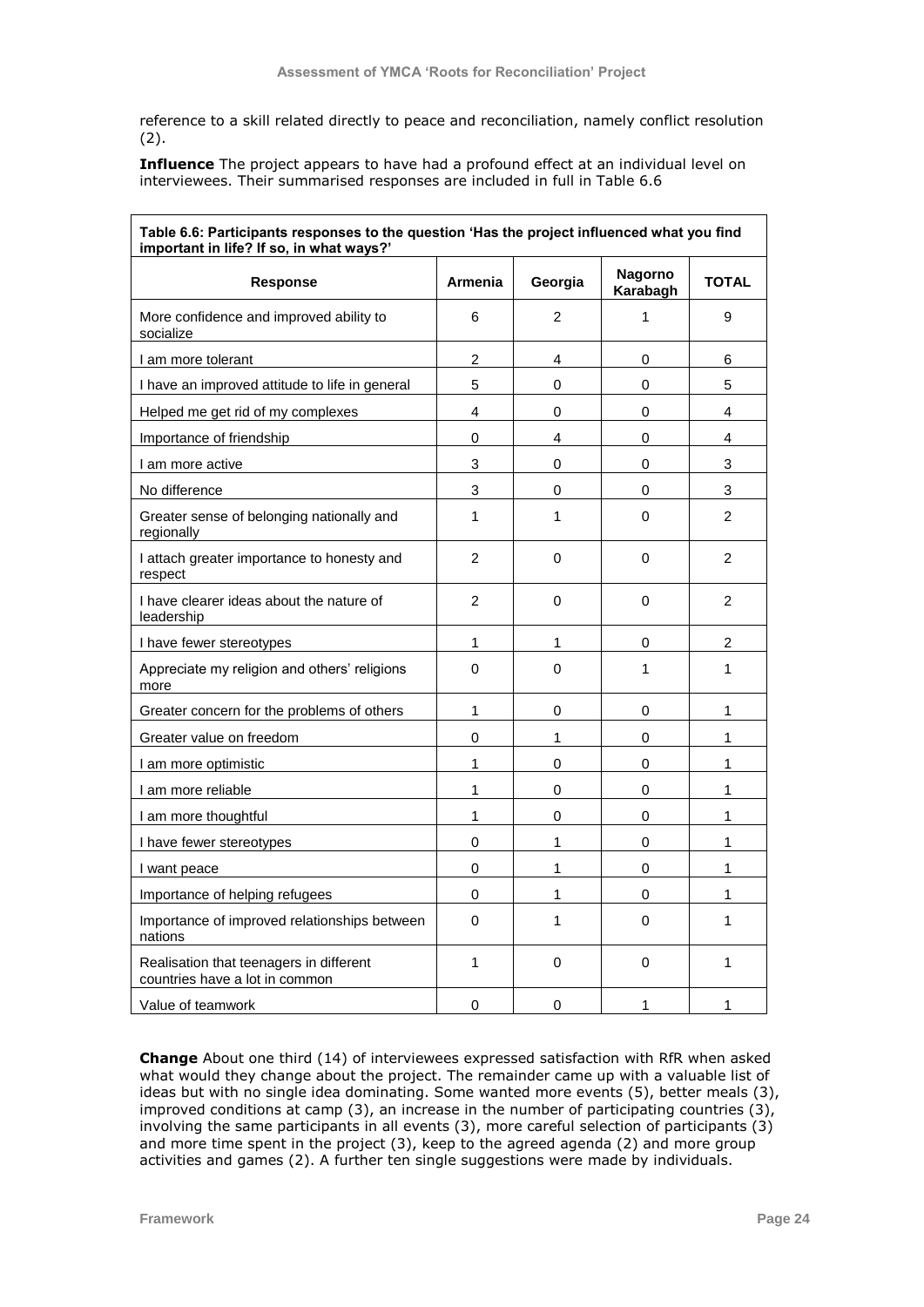**Contribution** Asked "how has the project enabled you to contribute your skills and abilities?" 19 participants explained that they could contribute in whatever way they wished and a further nine "by sharing knowledge, experience and skills. No-one reported that they were not enabled to contribute. This suggests that whilst most participants feel that they can and are contributing, there is no clear direction of contribution that can be distilled from the answers given. This suggests that the project should be more proactive in engaging with the participants in order to agree practical and diverse ways in which everyone can participate in the work of the project.

**Sharing** Only one person reported that they had not shared their impressions of the project with others (mainly friends and family). 38 reported that they had shared their impressions – some of them with great enthusiasm. 26 interviewees reported that they had received a positive response from friends and family, two that the response was neither good nor bad. Two participants reported a negative response from an educational institution (the same educational institution was named in both cases).

Although few interviewees reported change in response from friends and families during the course of the project (mainly because their responses had been positive from the beginning), four interviewees reported that parents who had been concerned about them visiting other countries had been reassured and were happy to let their children travel with the project.

**Ideas for improvements** When asked to make concrete suggestions to the leadership of the RfR on how to improve the leadership of the Project and events, interviewees identified over 20 suggestions. Eleven participants said they could think of no suggestions. Those that did make suggestions came up with a wide range which can be categorised as: improve planning and decision-making concerning project events (12), expand and improve activities during events (8), involve more participants and more countries (6), improve follow-up with participants (2) and treat all participants equally (1).

**Participation in decision-making** Almost all of the interviewees expressed satisfaction about the ways in which they were able to make a valuable contribution into decision making. Nineteen felt that they always had an opportunity to express opinions (though not all specifically mentioned that their opinions influenced decisions). Four interviewees felt that no opportunity had been give and seven identified group activities as one of the points in the project where they were able to contribute to decision making. A further two mentioned TPDs and Programme Forums. The project would benefit from further discussion and planning regarding the question of how best to provide participants with meaningful opportunities for influencing decision-making.

**Impact on participants** It seems that many things will stay in the participants' memories after the project. By far the most common is the friendships (many of which are crossborder) that interviewees have made (21) though many other things were mentioned. Seven interviewees felt that everything was unforgettable, four mentioned the cultural exchange, the whole project (4), warmth and friendliness (4), fun (3), sight-seeing (3), interesting events (2) and new skills and knowledge gained (2). Nine other memorable aspects of the project were mentioned by individuals. The personal focus of almost all the responses reflects the focus of the project on individual development and relationshipbuilding.

**Perception of project goal** The interviewees" answers to the question "What do *you* think is the goal/objective of the project? How is the objective of the project for you personally?" demonstrates a range of views that reveal a need for further communication by the project about the complex nature of the project's model for bringing about change.

23 participants believe that the goal of the roots for reconciliation project is bringing participants from different nations together around shared ideas and friendship. Other responses were peace building (19), learn reconciliation (4), develop democracy (3), increase knowledge (3), cultural exchange (2) and develop leaders (2). Twelve individuals each gave a further twelve responses which are listed here to show the diverse understandings about the project and what it was aiming to achieve: demonstrate equality, develop ideas for new projects, empower young people, exchange political experience, honesty, increase mutual understanding, respect, reveal human qualities, teach about responsibility, teamwork, travel, use resources well.

Overall, the participant interview responses paint a very positive picture of individuals" experiences of participating in the Roots for Reconciliation project events.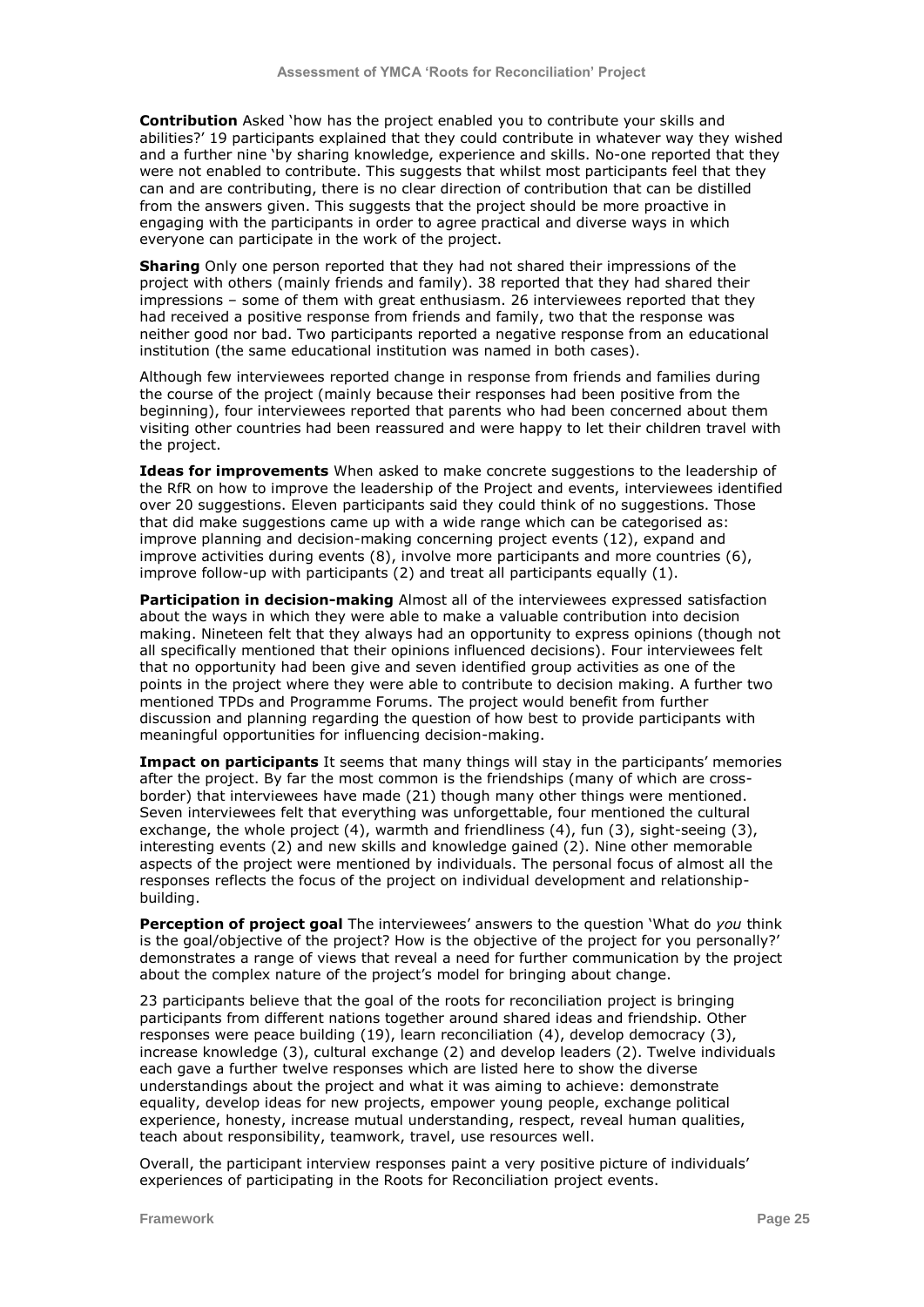#### **6.1.5 Testimonies from participants**

Assessment team members were asked to contribute or gather testimonies – free form written statements about their experience of the Roots for Reconciliation project. In all, thirteen testimonies were presented. They represent a non-statistical sample of views and are more likely to have been written by participants who are highly motivated and engaged with the project. Nonetheless, the views expressed in the testimonies are genuine and heartfelt expressions of the profound effects that the RfR project has had on thirteen young lives. The testimonies - written in or translated into English - speak more eloquently than a summary ever could. For this reason lengthy quotations from ten of the testimonies are included as Box 6.1.

#### **Box 6.1: Excerpts from Participant Testimonies**

"I would like such events to take place more often in our country or elsewhere in the world, because they establish peace on earth." Female Participant, Armenia

"I want to mention 'roots for reconciliation' that gave me more than I can imagine before taking part in the programs. After each reunion I realized that only in peace and friendly condition it's possible to build stabile relations … Thanks to this project … new skills of leader take roots in me, I [have] become more responsible, optimistic." Female Participant, Armenia

"Some of us had a chance to have our input in helping refugee children in Gori. We were ready to do our best to be in help and to see a smile in the eyes of children who didn't understand what had happened and why they had to leave their houses and live in tents. It was really an exciting moment for all our delegation… I can"t find right word to express all my feelings about this great Project. It is more than an ordinary project. It had changed me so much that I can feel it myself. I become stronger, more smart and tolerant, began to understand the world better. I gained many experience and skills in many fields which will help me in my life. I am sure of it. I made many friends and relationships. And the most important that this Project gave a chance to Caucasian people to become more peaceful and we established good relationships." Female Participant, Armenia

"It"s really one of the best periods in my life. These three years in this project I get so much that many people won"t be able to get in their whole life. I even don"t know how to explain my feelings about this project and its events. There is so much to tell, so many emotions, feelings, stories, memories, people and events … You don"t understand the meaning of the word "war" when you don't see it and its results with your own eyes. And we went to see it. We were in Tbilisi and Gori only two months later after the war. We met with the refugee children and their parents. We worked with them and understand the real meaning of war how horrible it can be. People's lives were changed in few minutes; they lost their houses and become refugees. And I heard stories about how parents were afraid of toy guns or bombs. After seeing these all, of course, I want to live in peaceful region and peaceful world … As to me I would like this project to go on and on and never end because it did really very good things and still has a lot to do. I would like to see more and more participants from other countries and one day maybe from the whole world. And I would like to finish with words of Stefan Zweig who said: "*If you want peace prepare it, prepare, without sparing the forces, every day of your life, each hour of your days*". I think this is the thing that we did, do and hopefully are going to do." Female participant, Armenia

"Project gave us chance to do many different activities that would provide us to be near and close to each other. We did common job, we played games together, we sang, danced with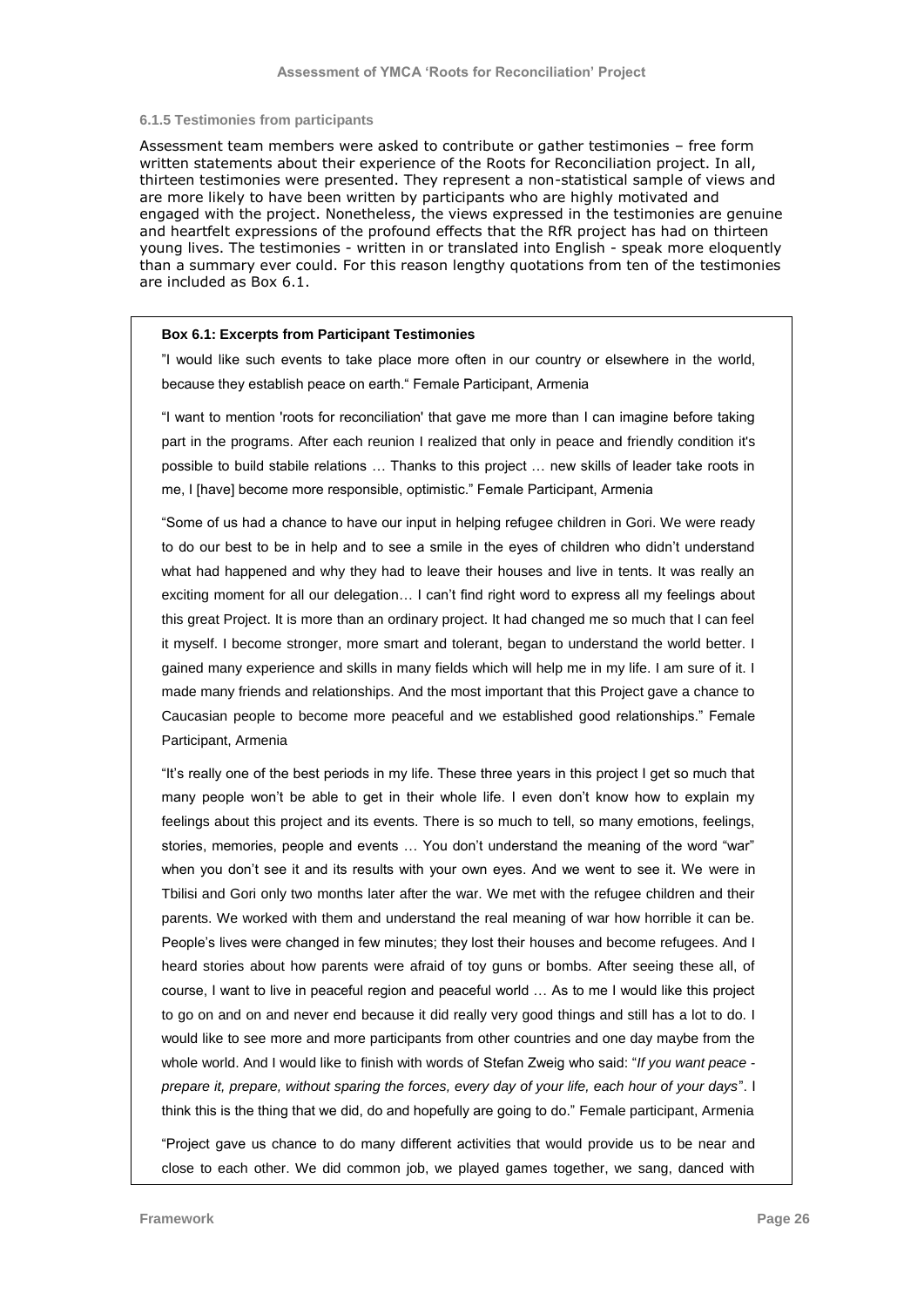each other and what is the most important – we talked to each other. It was crucial to find out that all of us tried to speak about the problems but in the most diplomatic ways. It meant that we care for each other and do our best not to harm our relations and take care of them like … babies … I was already afraid to build relations with Russians … but I did. Do you know why? Because RfR has "made" me to do that. I said every day: Its funny, I don"t know what magic do they use, but this project works, it reaches its goals, well done, Good job Good job!" Male Participant, Georgia

I "developed" in the project via communicating and dealing with various people. I discussed problems concerning the youth with people from Armenia and Georgia. It helped us and made us closer. I became wiser. It was important for me to realize that if my friend from YMCA was fine, I automatically feel myself the same way … It is often said in Karabakh that our generation has had no childhood as a result of reasons which are well known to everybody. I agree with it somehow. I could see childish happiness in the eyes of the people of my age during the project activities of this project. Comparing them before and after their participation in the project, I found kindness deep inside their hearts … They felt deep responsibility and learned that it was their own project as well and the project needed something from each of the participants. I can"t say that everything was fine and extraordinary, as far as that is a rare case. Every problem and unexpected situation was taken under control immediately and was solved by the coordinators. I felt care and trust all the time. This project has very kind roots. It made us more patriotic. Learning another nation"s traditions and customs, we began to respect and accept them, as they were. I'd like to send my greatest and deepest regards to every leader, organizer, participant and the donors of this project." Female Participant, Nagorno Karabagh

"The project "Roots for Reconciliation" gave and continues to give me chance to gain knowledge about the character and traditions of Georgia"s neighboring countries. The name of the project initially makes me wish to get more closer and have stronger relations with peoples living in Caucasus region … Being a representative of Georgian nation [during] this project was a big responsibility to me, as I wanted to show the best sides of Georgian heart and soul while being guest and especially while hosting events. With help of RfR I gained not just new contacts but new real friends in Armenia and Nagorno Karabakh. RfR left many sweet memories to me and also showed me to care for the peoples of neighboring countries and treat them like own family members, that their pain is my pain and their pleasure is my pleasure and vice versa and these everything is a prerequisite of peace and security, having warmer relations in this region … Before starting in the project I was a little bit concerned because I was a bit afraid that I could have some problems relating with different religions, but the picture was absolutely different. And me, as son of Caucasus I feel I'm more rich, self-confident and proud that near me I have friends and neighbors with different religion and I don"t feel that"s an obstacle any more. RfR project made me more tolerant. When now I meet with my good friends from Armenia and Nagorno Karabakh I feel like family meeting." Male Participant, Georgia

"Due to my participation in this project I got quite a new and fresh worldview, I learnt a lot of new things about the life in general; I learnt a lot of important things for my work at the YMCA- new games, songs, dances, etc. To cut it short, I had an unforgettable and interesting time which will always be full of bright colours in my memory. I always remember those days with a big smile … I think everyone will agree that the RfR project changes peoples" lives and these people in their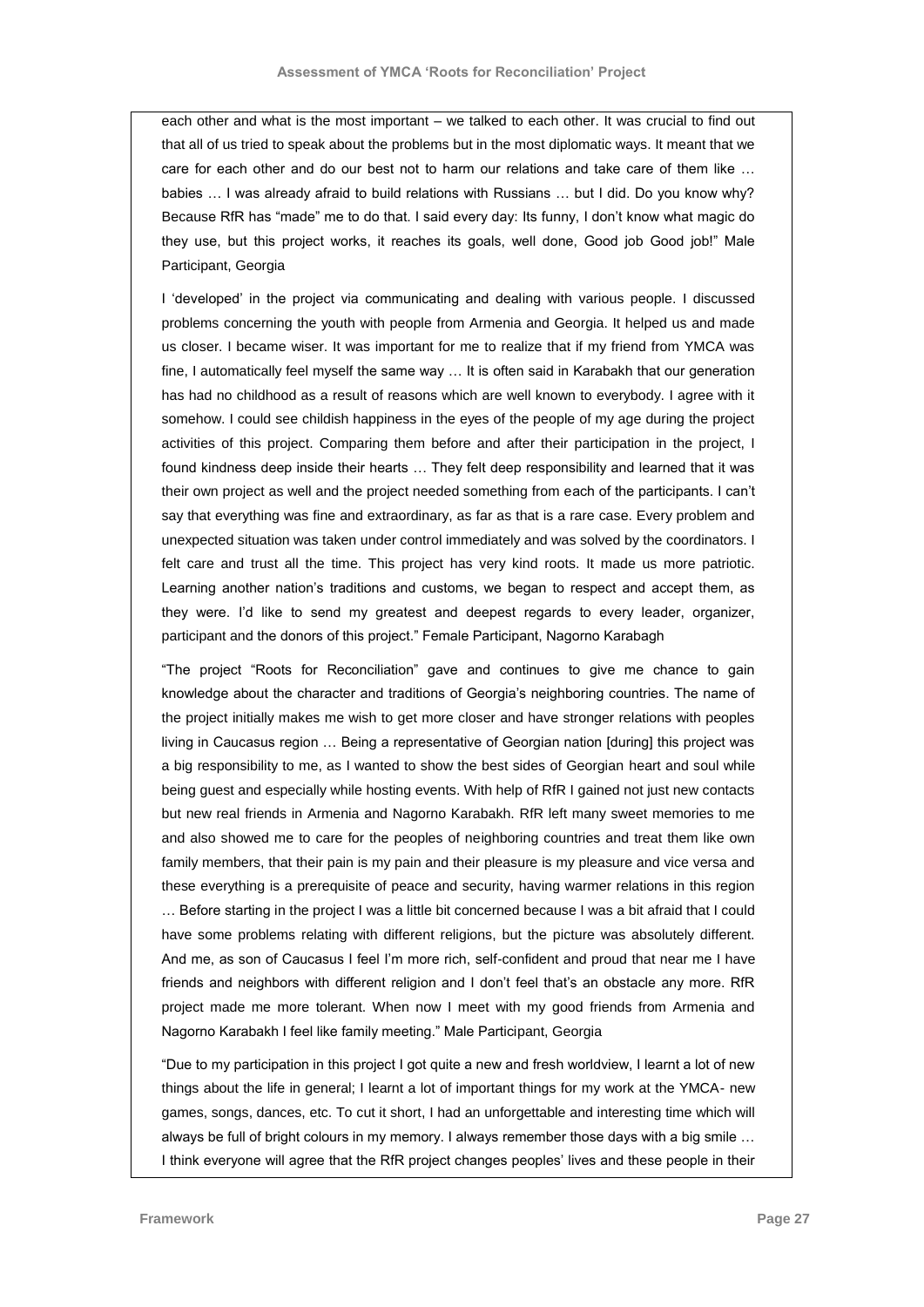turn have some small investments in the realization of the project … I want to thank the RfR project simply because it exists and gives the young people the opportunity to come together to share their knowledge and experience and to enjoy themselves." Female Participant, Armenia

"The most important result of the project is that we gained many friends and learned much from each other. In my life there were important and positive changes and one of them was participation in the RfR project where we gained many skills and experiences which I think will be useful during other projects … [The name] Roots for Reconciliation itself inform us the project's essential purpose -that is protection of peace and solidarity in our planet." Female Participant, Armenia

"I am one of the representatives of the generation which lost a part of their lives. I am one of those who lost their childhood. Thanks to the YMCA in general I managed to overcome almost all the complexes I had as a personality in general and I had many of them formed in the result of the tragedy mentioned above. I appeared in the YMCA quite by chance 5 years ago and now I cannot imagine my life without these 4 letters any more. I am sure everyone appearing in any event organized by the YMCA has this feeling. And this is due to the RfR project too as I participated in most of the reunions. This changed my whole life. I am and will always be grateful to this organization the rest of my life. The letters YMCA are only associated with kindness, care and happiness for me. I want to assure you that such projects as the RfR project are necessary for our children today as all the programs are aimed at making their lives interesting and happy, full of events which will become sweet memories in future. They are also for the young leaders of my age and not only who I am sure will get what they did not have the chance to have in their childhood. Every generation suffers in its way and people always stay young at all the ages. The YMCA also gives these young people the opportunity to fill the gap left in their lives which was actually not their or their parents' fault. It was the historical circumstances and their destiny perhaps. That"s life. The YMCA movement has a mission to make people happy and it is realized through such projects." Female Participant, Armenia

## **6.2 Leaders of Local YMCAs**

Ten local YMCA leaders (four from Armenia, three from Georgia and three from Nagorno Karabagh) were interviewed by members of the Assessment Team. Equal numbers of male and female leaders were interviewed. Their responses are summarised in this section.

**Involvement** A range of reasons were given for becoming involved in the RfR project. The most commonly mentioned reason was the organisational development of the local YMCA with 4 responses. Other reasons included making new friendships (2), learning about other YMCAs (2) and developing partnerships (1).

**Programming** Eight out of ten respondents felt that the project was well programmed with one respondent mentioning that the leaders developed the necessary skills for programming over time and another that the project was a good example of partnership and cooperation.

**Selection criteria** The main criteria used to select participants for RfR events by six respondents were that the participants must be active and motivated volunteers or members.

**Decision making** Six out of ten respondents reported that they had opportunities to participate in decision making. Their varied responses suggest that participation in decision-making is an area that needs to be strengthened in the future development of the project.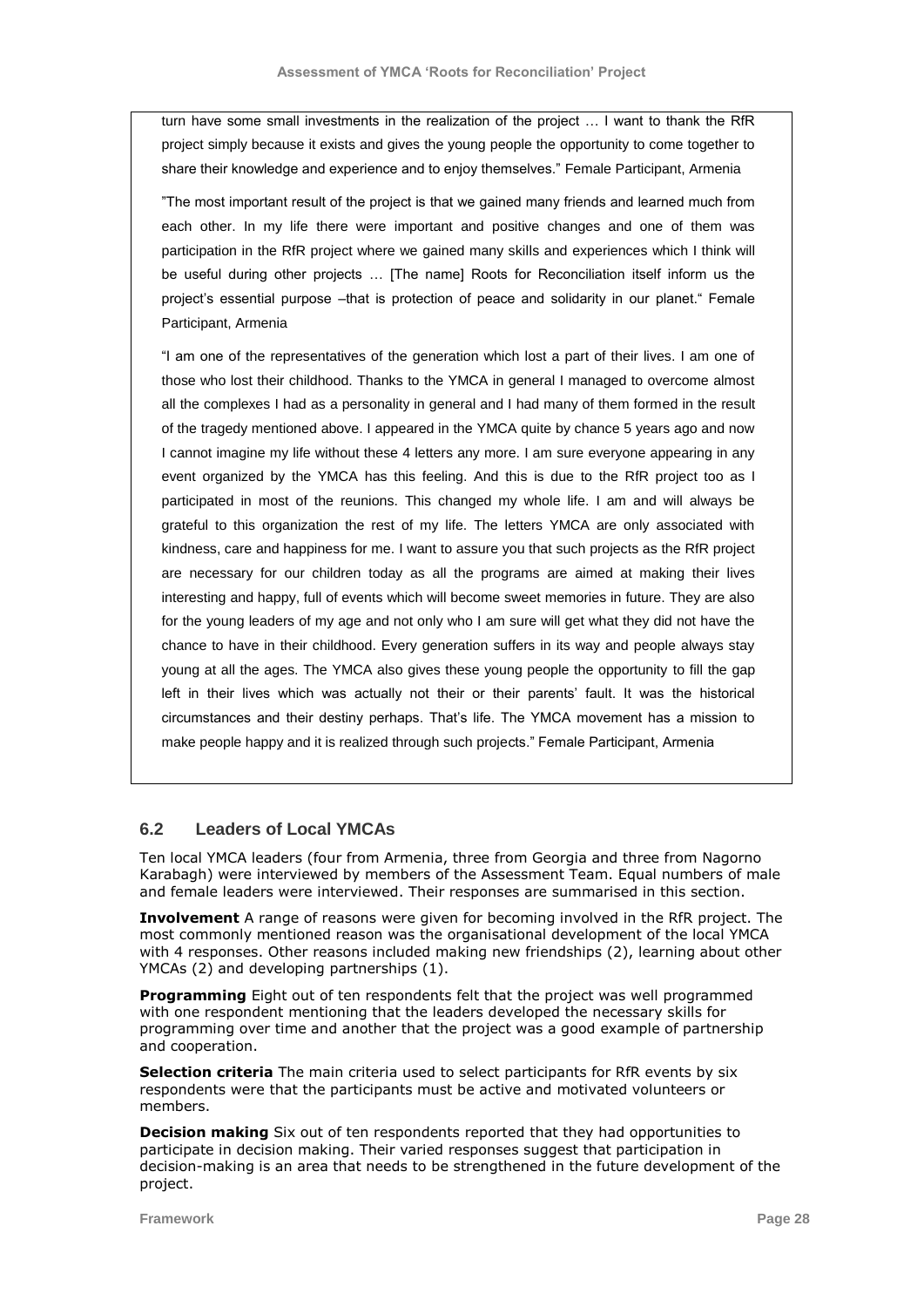**Promotional activities** Promoting the project seems to have been focused mainly on immediate friends and family of participants (4) and internally with the Board, staff, volunteers and members of the YMCA (6). Only one respondent mentioned promoting the project to the wider community.

**Cooperation** Regarding national-local co-operation, six respondents reported that this was 'very effective' and three that it was 'quite effective'.

**Cross-border co-operation** In the view of the respondents, cross-border co-operation between local YMCAs seems to have been an important achievement of the project. The main reason cited for this was the good inter-personal relationships established.

**Results** Asked about the most important results of the project, the respondent gave a range of answers. Four mentioned stronger relationships between local YMCAs. Other results were cultural exchange (3), friendships (3), strengthened capacity of local YMCAs (2) and well-trained camp leaders (2). Interestingly, only two respondents mentioned the Community Resource Centres as a lasting legacy.

**Leadership skills** Respondents noted a range of ways in which the skills of leaders attending the RfR events are strengthened: better planning (3) greater confidence (3) and greater sociability, flexibility and responsibility (2) were those most mentioned most.

**Impact** Stronger leaders were identified as the main effect of the project on the local YMCAs but only by three respondents. Others mentioned good co-operation (2), a stronger camping programme (2) and a growth in volunteers (2). Single respondents referred to new knowledge and skills, stronger teamwork and programme development. One respondent referred to the reconstruction of their camp and the fulfilment of the strategic plan.

**Suggestions** When asked how they would change the project, the most frequent suggestion was expanding the number of countries participating (3) with one making specific reference to involving Azeri participants despite the difficulties, organising more educational projects (2) more time at camps (2). A number of other single suggestions were made by respondents. The suggestions made referred to the nature of the events and the experience of attending events. None of the suggestions refer to wider issues of strengthening impact or improving sustainability.

**Expectations** Five respondents reported that their expectations had been completely met and three that their expectations had been exceeded. A further three felt that their expectations had been partly met with one of those three reporting that some expectations had been fully met whilst others were partly met.

**Future development** Six respondents wish to see the project continue and three would like to expand the reach of the project to include more countries. Two respondents would like more young people involved and a further two hoped to see more camping organised cross-border on a local-local basis.

**Use of resources** Eight of the respondents believed that the resources were used effectively and two "mainly effectively".

**Improving leadership** This question was responded in different ways by the respondents. Most of the suggestions concern improving the project: involving more participants (4), holding reunions more often (3), involving more countries (2) and expanding the range of activities (1). Other suggestions focusing on the leadership were to continue as present (3), continue to develop personal and professional skills (1), involve participants and local YMCAs more in decision-making (1), increase technical support to local YMCAs (1), ensure that criteria for selecting participants are based on the aim of the project (1).

**Objective of project** The wide range of responses to the question about the objective of the project is understandable given the project"s diverse ambitions. There was no agreed understanding of the objectives but the responses can be broadly divided under two main categories: inward-facing (ie YMCA) and outward-facing. Under the "inward-facing" category respondents identified as the main objectives strengthening YMCA organisations (3), developing strong leaders (2), developing co-operation between local YMCAs (1) and developing democracy in the YMCA (1). Under the "outward-facing" category respondents identified building peace (3), culture exchange (3), bringing young people together (2), building friendship between countries (2), breaking down stereotypes (1), enabling young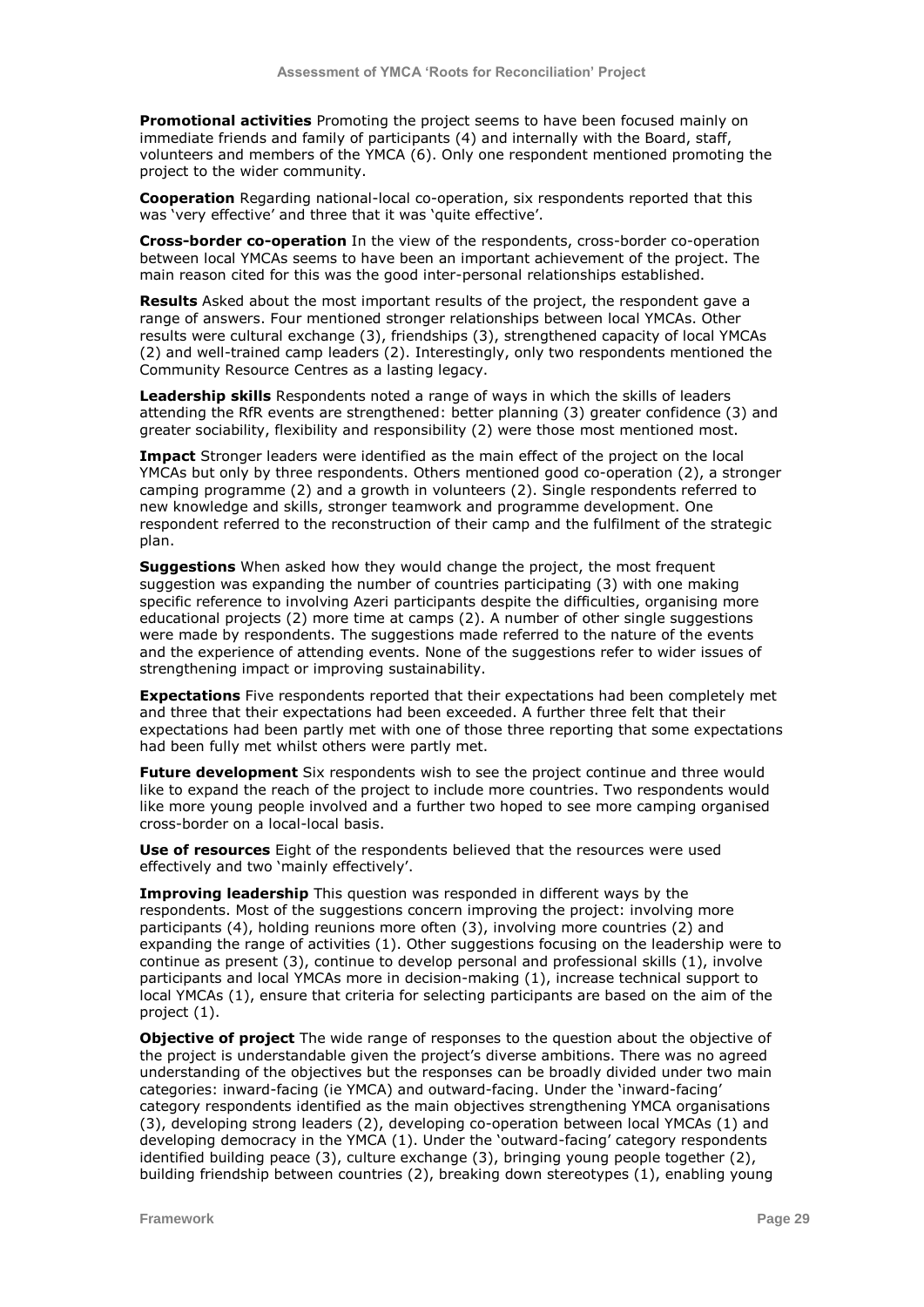people to use their abilities (1), increasing young people's civic participation (1), learning about the problems in the region (1), strengthening the roots for reconciliation (1) and developing democracy in the country and region (1). The diverse responses may reflect an identity problem for the project within YMCA that would be a problem in the wider world if the project was better known than it is.

#### **In order to respect agreements on confidentiality, not all of the interview data in the following sections are reported in detail. The data has, of course, been influential in the thinking behind the analysis and recommendations.**

### **6.3 RfR National Coordinators**

Interviews with the three National Coordinators for the project were conducted by the Framework consultant. The interviews were semi-structured and lasted approximately 90 minutes. The interviews revealed a sense of achievement about the Roots for Reconciliation project, balanced by a recognition of the challenges ahead – particularly concerning how best to sustain the benefits.

In Nagorno Karabagh the Roots for Reconciliation funding provides 100% of the budget and accounts for 80% of the work done by the YMCA (the remaining 20% is carried out on a voluntary basis). According to the project"s National Coordinator, the politically sensitive status of Nagorno Karabagh makes it difficult for the YMCA there to attract international funding so the RfR project funding has been solely responsible for the YMCA being able to develop a well-recognised presence there. Indeed, YMCA Artsakh has in 2007 and 2009 been presented awards by the Speaker and Prime Minister of the government for their exemplary co-operation as an 'active youth organisation'. However, despite this recognition, the YMCA is unable to look to the government for financial support in the future due to the government's very limited budget.

The opportunity to host three Regional events was seen as both a great honour and responsibility for the fledgling movement. YMCA Artsakh learned from their experience and the young leaders of YMCA Artsakh have become "more confident and professional" as a result of their exposure to the RfR project. In the view of the National Coordinator, meeting people from across the Region has changed the lives of the members of the YMCA in Nagorno Karabagh in positive ways.

One of the significant contributions of the RfR project for the YMCA in Nagorno Karabagh has been the purchase of a piece of land that will be used for camping and other activities. Until a centre is built there, the YMCA has rented an office which has been renovated (in lieu of rent) and is now being used as a resource centre and venue for activities.

The Roots for Reconciliation National Coordinator in Armenia had been involved in the YMCA for many years before taking on his role with the project. In his view the project has had a very valuable impact on the development of the YMCA in Armenia. It has provided new possibilities by encouraging cross-border working and strengthening in-country relationships and this has strengthened the YMCA at both local and national levels. The project events have had a significant effect on the lives of the participants in the view of the National Coordinator. He has seen evidence of the young people broadening their horizons through travel, meeting people and developing new friendships, developing new ways of seeing the world, strengthening their sense of pride and self confidence and becoming open to new ideas. The project has also developed the planning and organising capacity of the young leaders, strengthened mutual understanding, encouraged cooperation and provided valuable financial resources. In the view of the National Coordinator it is important that all the local YMCAs feel equally involved in the project and this has been difficult to achieve because RfR events have been hosted mainly by a small number of local YMCAs. He would like to see more opportunities for "bottom-up" planning.

The National Coordinator in Georgia believes that one of the main achievements of the Roots for Reconciliation project has been to strengthen the national YMCA movement in Georgia by facilitating cooperation between leaders of the local YMCAs and the national YMCA. Another achievement has been to develop the cultural awareness and leadership skills of the young people. This has created a cadre of young people who have shown that they can arrange events (including cross-border events between local YMCAs) and mobilise resources. However, sometimes not being able to foresee who will participate in the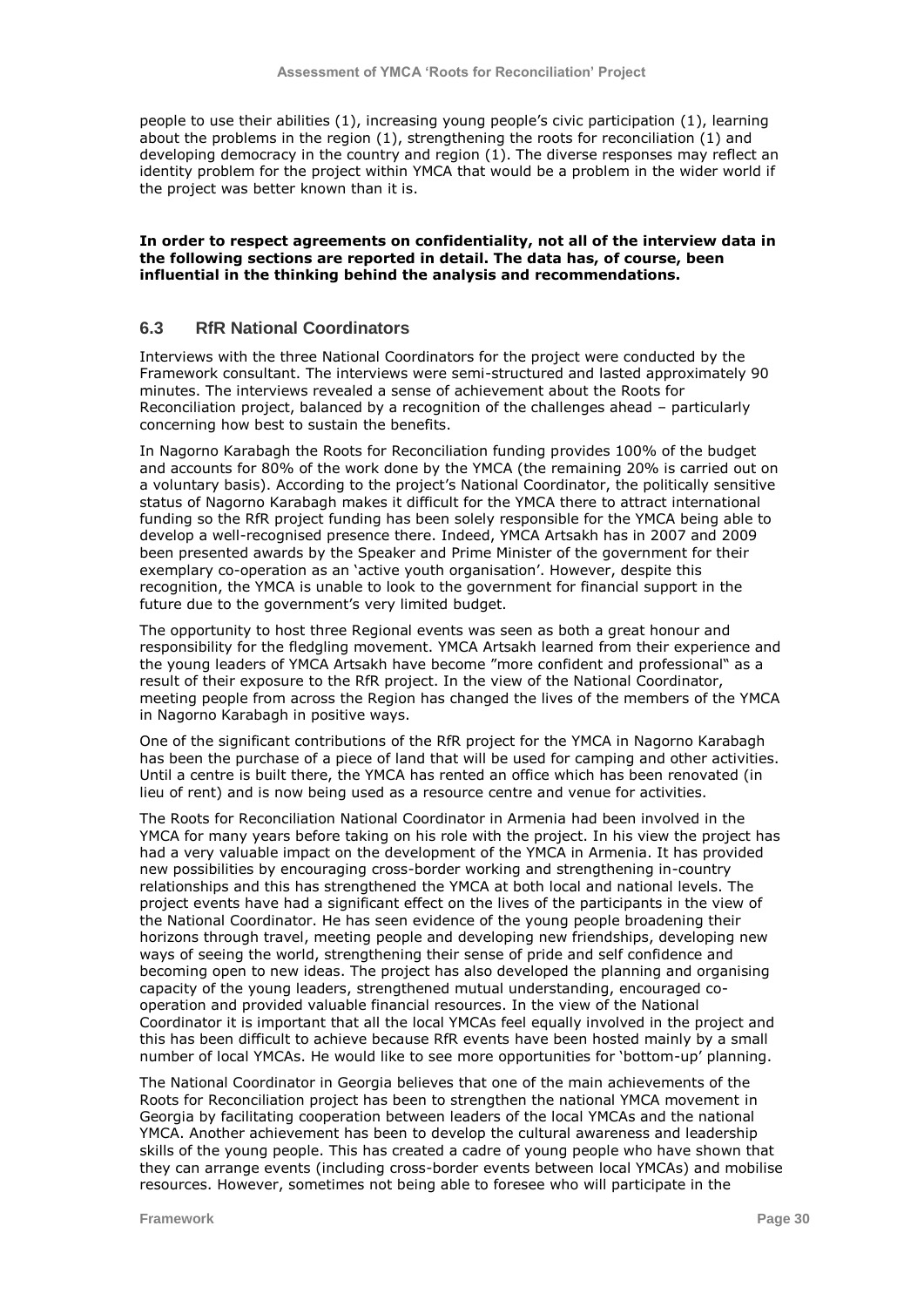project events has made it difficult to achieve some of the intended objectives. Having clearer selection criteria for participation would be helpful.

The YMCA has a perennial problem of young leaders leaving the organisation but the RfR project has helped to motivate and retain them by providing opportunities for cross-border cooperation that, in the National Coordinator"s words "destroys stereotypes". Through his involvement in "Do No Harm" training provided through EED the Georgia National Coordinator has developed professionally in ways that have contributed to the development of the YMCA in the Region.

Looking to the future, he is enthusiastic about the opportunities that the Community Resource Centre will create for bringing people together and for generating income.

## **6.4 YMCA Europe**

Interviews were held with four staff members and one Board member of YMCA Europe: Michal Szymanczak, Deputy Secretary General; Vardan Hambardzumyan, Regional Development Secretary and RfR Regional Programme Coordinator, Mikhail Guskov, Regional Development Secretary for Russia, Ukraine, Belarus and Moldova; Radek Hlavsa, Marketing and Communication Officer and Olga Lukina, Assessor.

The responses of these interviewees have helped to shape the assessment, and reference is made to their analysis of the project throughout this report. What follows are some of the key messages that emerged during the interviews.

Michal Szymanczak Deputy Secretary General of YMCA Europe explained the origins of the Roots for Reconciliation project and its roots in the "Catch the Vision" series of conferences held in Jerusalem, Kosovo, Albania and Armenia. In the YMCA, two main models of work on peace and reconciliation have evolved. The first has a focus on advocacy and the second, which is favoured by YMCA Europe involves "getting to know people and putting down roots". This favoured method is consistent with the "begleitung" approach of grassroots accompaniment that was developed by the, then, European Alliance of YMCAs.

Michal Szymanczak emphasised how important is the role of the Roots for Reconciliation project in creating more self-sustaining YMCA movements in the Region. In his view, the Roots for Reconciliation project is an exemplary project in many ways. Through the project, three YMCA movements have themselves become stronger and close links have been made between them. This is an important contribution to strengthening Civil Society.

The process followed by the project has been crucial to its success and was summarized as "being modest, not using big words, not being on the front pages of newspapers" but building relationships across the Region that might otherwise have been thought impossible. Importantly, the project has built on the YMCA movement's strengths. For Michal Szymanczak, "the Roots for Reconciliation project shows what it means to be a Christian".

Mikhail Guskov, Regional Development Secretary for Russia, Ukraine, Belarus and Moldova explained that a good basis of co-operation had been established between YMCA Russia and the YMCAs in the Region. In his view the RfR project was a very important tool for renovating inter-personal and inter-organisational relationships and creating new links. One example was the link created with the children from Beslan School Number One in South Ossetia. Another achievement has been the ability to sustain a relationship between the YMCAs in Georgia and Russia following the war in 2008. For Misha Guskov this shows the ability of the RfR project to work effectively even in politically sensitive situations by using YMCA methodologies.

Being involved in the Roots for Reconciliation project is "the highlight of my work" in the words of Radek Hlavsa, Marketing and Communication Officer for YMCA Europe. It has provided him with the opportunity to experience what YMCA refers to as the "blue music" (the real face-to-face activities of the organisation) when he is normally involved in the "grey music" (the essential but uninspiring administration that goes on behind the scenes). Radek characterizes the project as "empowering, challenging, cross-border, experiencesharing and transparent".

The interview with YMCA Europe Board member and Assessor Olga Lukina though brief was, nevertheless, enlightening. Visiting the ProFest event in Armenia as someone from outside the Region she commented on the contrast between the mass media explanations of conflict and the reality of seeing young people from countries in conflict sharing their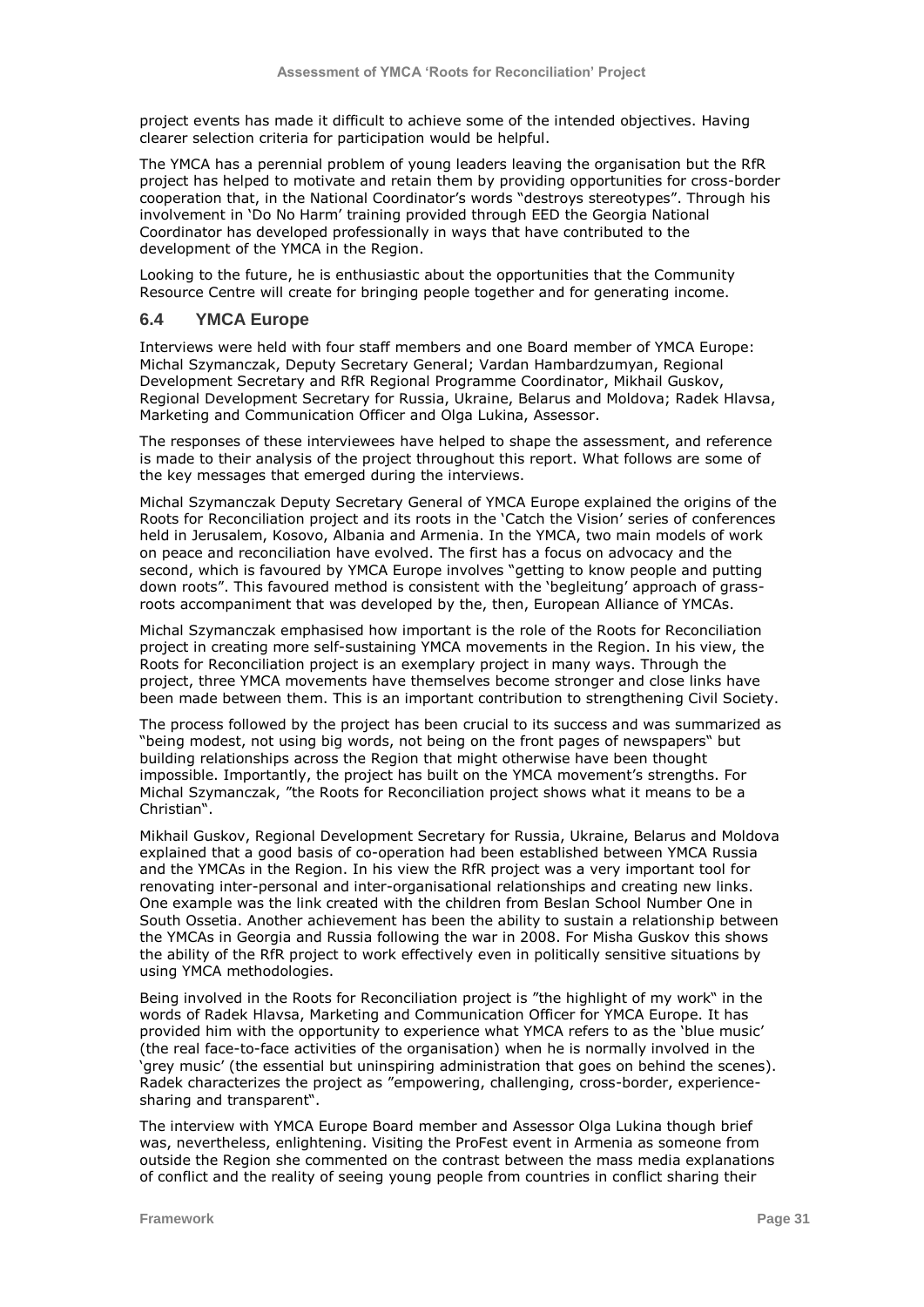experiences and seeking things in common. Recognising the limits of what can be achieved by one project she commented that the Roots for Reconciliation project is "a very important drop in the ocean. If many people come through this programme there will be changes."

# **6.5 Other YMCAs**

Tom Valentine, Senior Associate Director, International Group, YMCA of the USA has a long and supportive history with the Roots for Reconciliation project. He is a member of the Field Group for YMCA of Georgia, worked on the scoping study for the project and has been closely involved with the project throughout its life. He commented on the very close partnership between YMCA of the USA and YMCA Europe concerning the countries of the former Soviet Union. YMCA of the USA is a major supporter of the RfR project including \$150,000 for the Pambak Community Resource Centre and \$20,000 for the Daranak CRC. YMCA of the USA has also provided other sources of support such as funding for the delegations from YMCA Russia and YMCA of the USA at the ProFest in Armenia. The main purpose of the YMCA of the USA support is to build leadership and self-reliance so the RfR project objectives are very closely aligned with Y-USA"s priorities.

Tom Valentine described the RfR project as being "built on best practices from all over the world". He believes that one of the project's biggest strengths is that it is not simply a youth program but also addresses movement strengthening. He strongly believes that this combination of institutional development, leadership development and programme development (especially through camping) makes for an impactful project design.

Tom Valentine is very enthusiastic about the cross-border work of the project which he describes as inspiring, with "amazing levels of collaboration" between members of the YMCA family. He believes that the project's ability to bring together Russian and Georgian YMCA members is a "profound exciting development". He characterises the peace and reconciliation work of the project as aiming to build cross-cultural understanding between young people and this has been successfully achieved through the work of the project. He believes the project has also succeeded in strengthening the capacity of the national YMCAs in the Region so that they are now "elevated to a new level of opportunity".

Sustaining the achievements of the Roots for Reconciliation project will require strong systems for governance, finance and strategy. Making the best use of the CRCs (which potentially represent the best facilities of any YMCA in Eastern Europe), will require good business-planning, marketing and core management skills.

Tom Valentine believes the model developed by the Roots for Reconciliation project with its focus on bringing people together through practical programmes such as camping (rather than simply discussing the conflicts) is one that could be strengthened and scaled up in other parts of the world. In conclusion, he placed the Roots for Reconciliation project as one of the top two or three initiatives he has come across in the YMCA internationally.

During the ProFest in Armenia, a small group of participants from the YMCA of the USA delegation convened to share their views of the Roots for Reconciliation project. Their comments are about their experience of the ProFest gathering organised under the auspices of the RfR project. What they had to say was unanimously positive and deeply personal. Their views capture the spirit of the event and speak for themselves:

"I was moved and inspired even after one day", "It puts my values back into my programmes", "It has been a deeply spiritual experience building relationships with others and with God", "The group is amazing", "It is humbling to come from an active programming model – here you see the heart of the work. It is recharging me to do more", "It is team building on steroids!", "I"m enjoying the fact that I can"t understand how it has come together. There is a real spiritual component working here", "We"re heading in the right direction. Having our own reconciliation with God before reconciling with each other", "It has put Miracle-Gro on the roots we already had", "God is reconciling us through Jesus Christ", "This is [real] service".

### **6.6 International Partners**

Interviews were held with Ms Ilonka Boltze, Program Officer for EED (by phone), Ms Caroline Cruckow, EED Program Officer for project until April 2008 (by phone) and Nele De Meyer, Coordinator of the EED Dialogue and Support Office for South Caucasus (in person and by phone). A request was made for an interview with ICCO but due to staff changes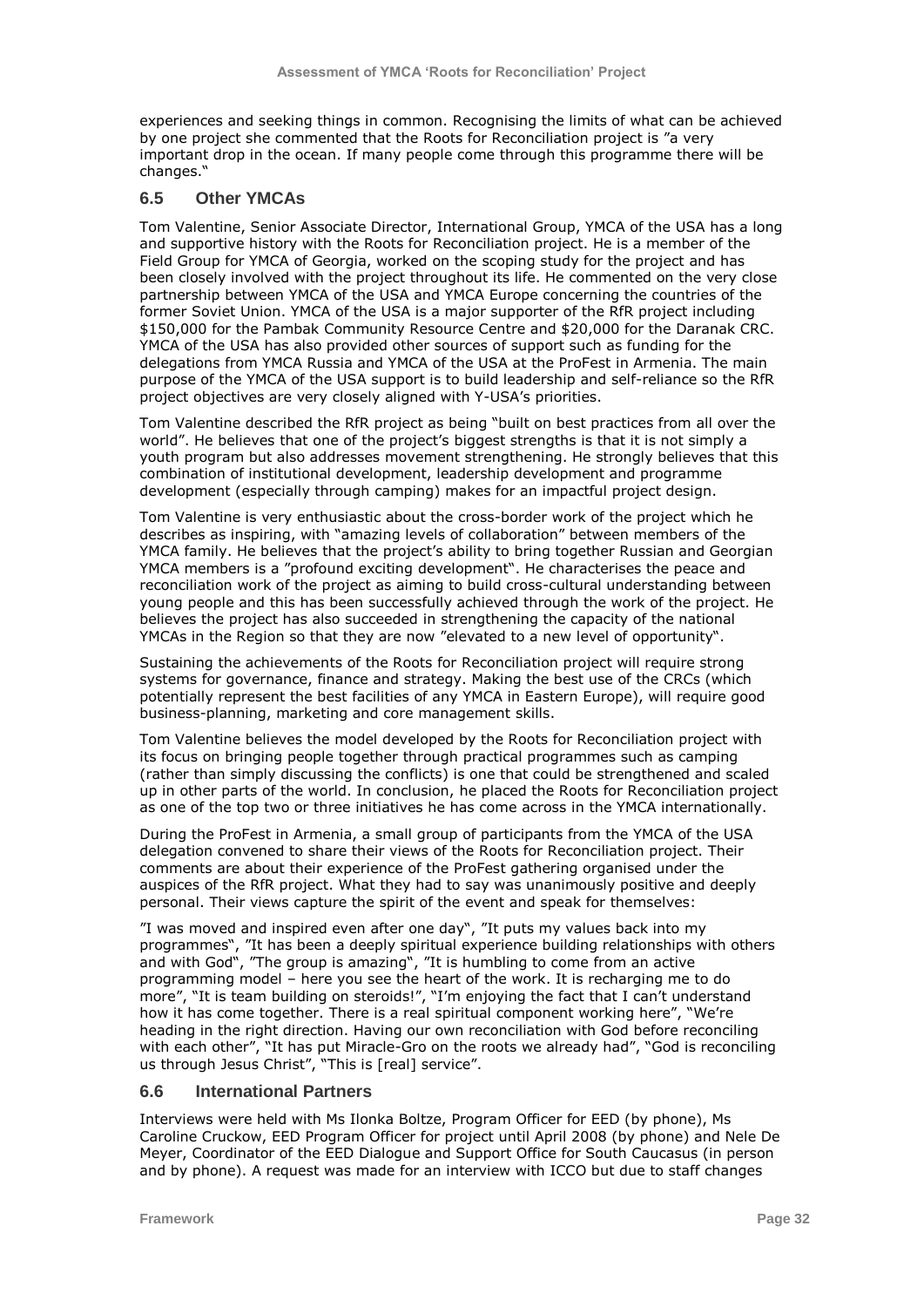this was not possible. ICCO offered to provide written answers to questions provided by the evaluator but, unfortunately, these were not forthcoming.

Ms Ilonke Boltze is the third EED representative to work closely with the Roots for Reconciliation project during its three year history. Her willingness to be interviewed is particularly appreciated as she had only recently taken over the program responsibility and therefore had limited experience of the project"s work.

The EED Dialogue and Support office provides capacity building and organisational development support to EED"s partners in South Caucasus. Nele De Meyer has been supporting the YMCA RfR project since its early days. She has been involved in regular indepth discussions with the project leadership and has built up a "first-hand" understanding of the project by attending many of the project events. Nele De Meyer was also instrumental in introducing the project to the 'Do No Harm' approach.

The RfR project is seen by those interviewed in EED as currently a grass-roots project that focuses on individual change and relationship-building as means of peace-building and conflict prevention. The individual change and relationship-building approaches were acknowledged as important strategies for the early development of the project. These approaches led to the project's focus on organising cross-border events which have brought about significant outcomes for many of the participants. There is now a hope that the project will consider broadening its range of approaches by, for example, strengthening the public profile of the YMCA in the Region as a democratic social institution that explicitly promotes peace and actively works to promote tolerance. It was pointed out that this would require the national YMCAs to work closely with each other and to strengthen relationships with other organisations.

Those interviewed explained that the cross-border events organised by the project - whilst providing a valuable way of bringing young people together across cultural divides currently have a rather narrow focus mainly on cultural exchange. Consideration could be given to broadening the focus of the project events to include other issues faced by (and identified by) young people across the Region: for example, employment, gender and environment issues. In this way there could be a broader educational dimension to the camps and other project activities whilst the cross-border element would ensure that peace-building remained on the agenda.

Comments were also raised about the importance of ensuring that the attendance of individual participants at project events was followed up by the project and the local YMCAs. This would help to ensure a more explicit focus on YMCA leadership-development and movement strengthening. Strengthening the peace-building component could be reinforced by encouraging and supporting local YMCAs to mainstream the RfR principles and approaches in their existing programmes. The young people who have participated in the RfR project events, it was suggested, could be more of a resource in their local YMCAs. For example, they could be more actively involved in helping other young people in their local YMCAs to develop *their* conflict sensitivity and commitment to practical peacebuilding. Integrating the RfR project"s approaches to peace-building in these ways could help to extend and sustain the project's impact in the national YMCA movements.

It was explained that, from its early days, the RfR project has been given the opportunity to work flexibly in recognition of the project's challenging environment. This has had both positive and negative consequences for the project"s pace of development. Concerns were raised about the delays in constructing and opening the Community Resource Centres and how this has affected the ability of the project to implement its plans concerning community involvement and developing camping activities. There was a strongly expressed view that the project should use its additional year of funding to ensure the completion of the CRCs and use these centres to strengthen the sustainability of the work of the YMCAs in the Region.

Summarising the views of the EED staff about the Roots for Reconciliation project, there is a recognition of significant achievements balanced by some important concerns and a sense of yet-to-be-achieved potential.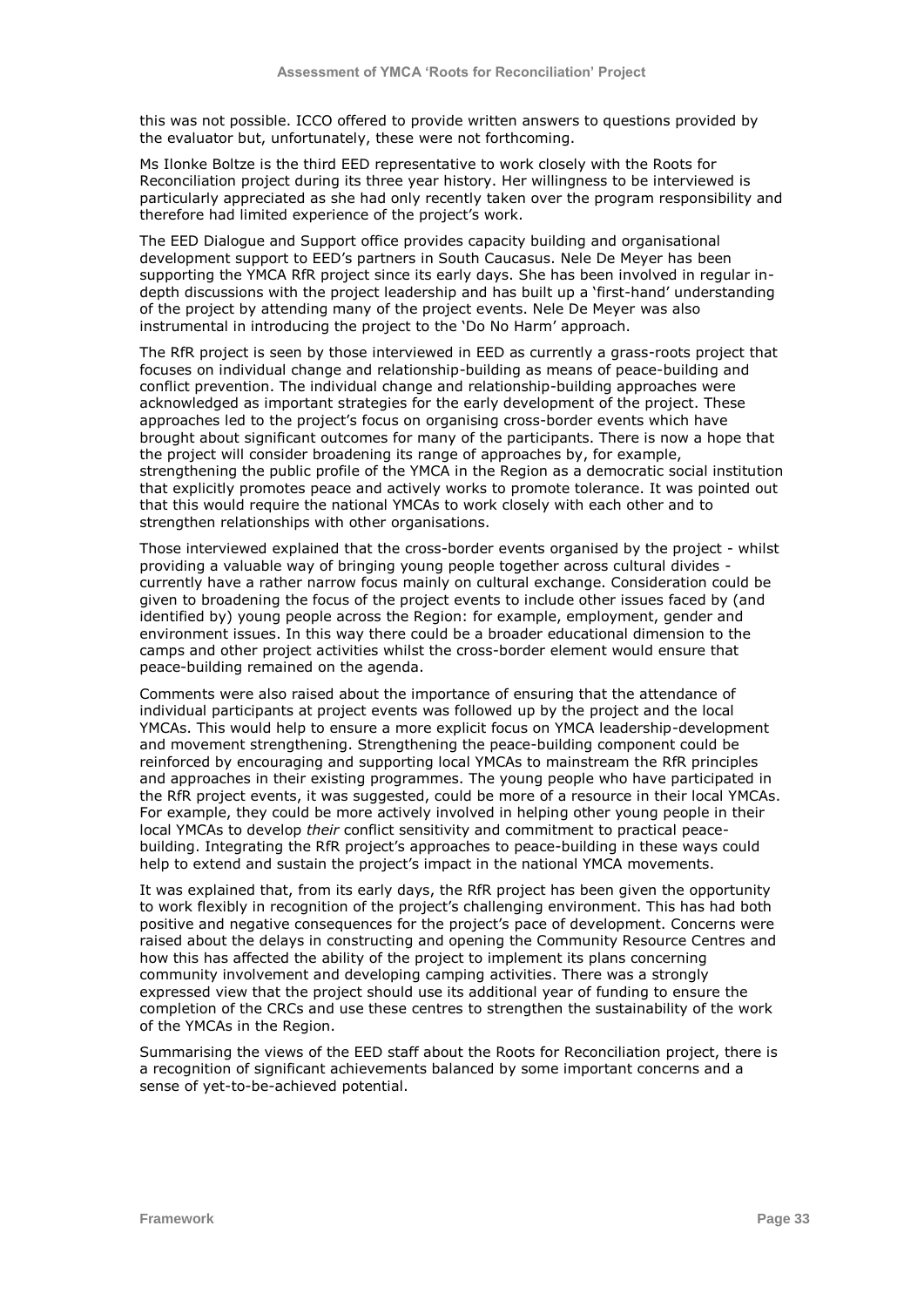# **7. Assessment Findings**

This section addresses the questions identified in the Terms of Reference for the assessment. The findings are categorised under the headings relevance, effectiveness, efficiency, flexibility, gender, impact, sustainability and transparency & accountability.

## **7.1 Relevance**

**7.1.1 What model of reconciliation has been used to guide the project design?**

*Reconciliation: A process that attempts to transform intense or lingering malevolence among parties previously engaged in a conflict or dispute into feelings of acceptance and even forgiveness of past animosities or detrimental acts.*

Although not explicitly stated, the Roots for Reconciliation project is based on a "theory of change' that combines what Church and Rogers  $(2006)^4$  describe as the 'Individual Change" and "Healthy Relationships and Connections" theories of peace-building. The "Individual Change" theory assumes that peace comes through *"transformative change of a critical mass of individuals, their consciousness, attitudes, behaviour and skills. The methods commonly used focus on investing in individual change through training, personal transformation/consciousness raising workshops; relationship-building processes; dialogues and encounter groups and trauma healing".*

The "healthy relationships and connections" theory assumes that peace emerges *"out of a process of breaking down isolation, polarization, prejudice and stereotypes between/among groups" and that "strong relationships are a necessary ingredient for peace-building. The methods used focus on processes of inter-group dialogue, networking, relationship-building processes; joint efforts and practical programs on substantive problems"*.

As the project evolved it has consciously and explicitly adopted the "Do No Harm" approach. 'Do No Harm' is more a way of expressing a project's values and principles than a statement of objectives. The "Do No Harm" focus on understanding the context of conflict and then identifying what divides and connects the parties involved is particularly wellsuited to the Roots for Reconciliation goal, objectives and methodology.

Another important aspect of the project"s programme theory is the importance it places on camping as a proven way of developing relationships between young people. This commitment to camping is strongly influenced by the experience of the YMCA of the US where camping has been a successful component of the organisation's work for many decades.

In addition, there is an important focus in the RfR project based on developing the YMCAs in the region as democratic movements with the intention that "the YMCAs … will support the democratization and democratic coherence in these countries [of the southern Caucasus]<sup>5</sup>"

**7.1.2 What were the consequences of the choice of this model?**

By choosing "individual change" and "healthy relationships and connections" theories the project focused on providing opportunities for the growth and development of individuals from the local YMCAs in the region. In addition the project also created opportunities for bringing together groups of young people in cross-border events aimed at building relationships and challenging stereotypes. This rationale for the Roots for Reconciliation project is summarised in Table 7.1.

ł

<sup>4</sup> Church, Cheyanne and Mark M. Rogers (2006) DESIGNING FOR RESULTS: Integrating Monitoring and Evaluation in Conflict Transformation Programs, US: Search for Common Ground

<sup>&</sup>lt;sup>5</sup> Interview with Vardan Hambardzumyan for Welt Sichten magazine (August 2009)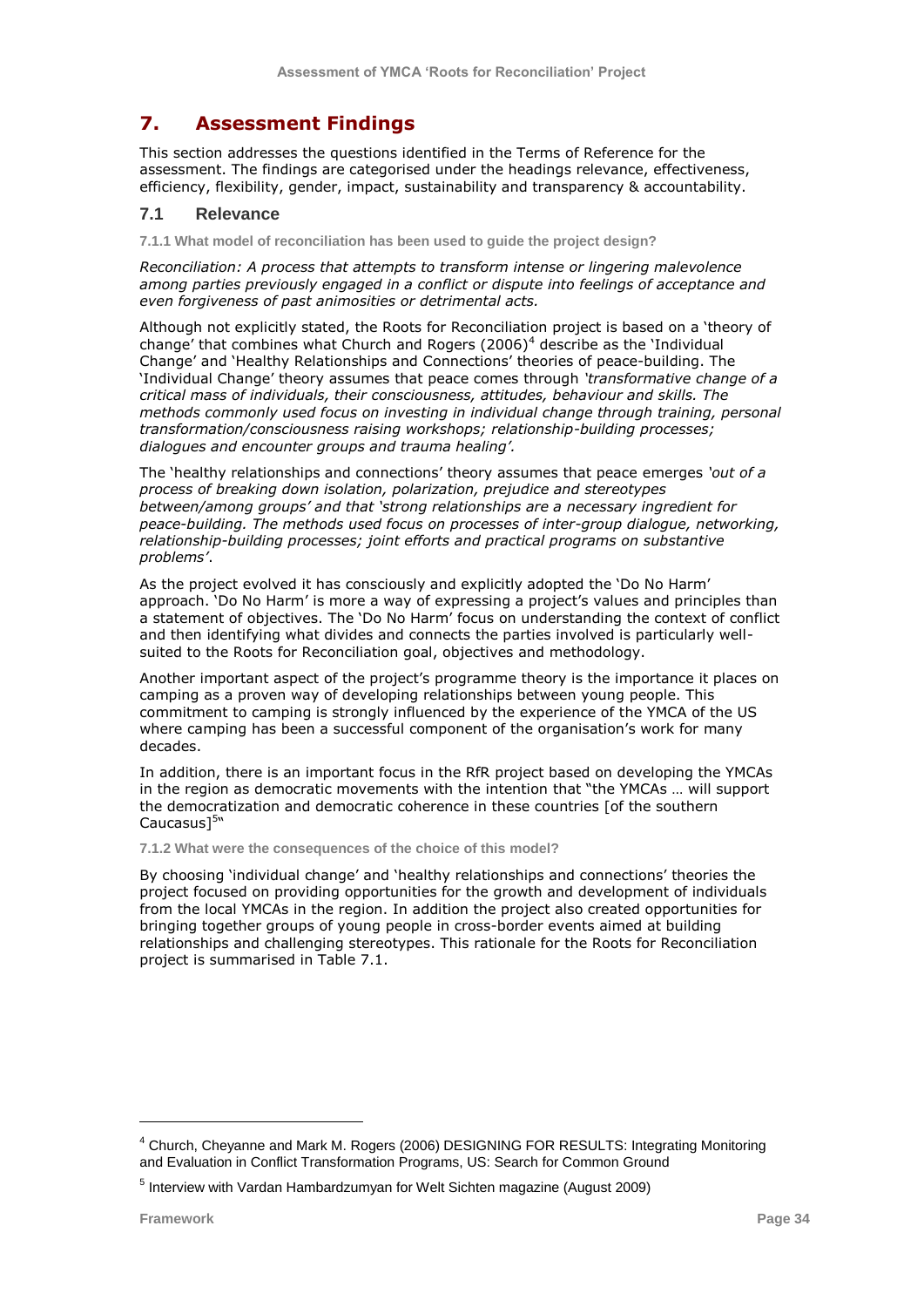| Table 7.1: The rationale of the Roots for Reconciliation 'model of change' |                                                                                                                                                                                                                                                              |                                                                                                                                                                                                                                                    |  |  |
|----------------------------------------------------------------------------|--------------------------------------------------------------------------------------------------------------------------------------------------------------------------------------------------------------------------------------------------------------|----------------------------------------------------------------------------------------------------------------------------------------------------------------------------------------------------------------------------------------------------|--|--|
|                                                                            | 'Reunions' Component                                                                                                                                                                                                                                         | 'Support Measures' Component                                                                                                                                                                                                                       |  |  |
| 'Individual change'                                                        | Build self-understanding,<br>tolerance, cross-cultural<br>awareness, and personal<br>visions for the future based on<br>peace.                                                                                                                               | Training on leadership<br>development and camp<br>programming leads to personal<br>development of project participants<br>strengthened capacity of their local<br>and national YMCAs and benefits<br>the wider communities to which<br>they belong |  |  |
| 'Healthy relationships and<br>connections'                                 | Provide well-planned and safe<br>opportunities for young people<br>from countries and regions in<br>conflict to meet and build<br>long-term relationships and<br>mutual understanding which<br>will form the basis of further<br>co-operation in the future. | TPDs and Programme Forum<br>meetings bring together<br>participants from across the region<br>to plan, reflect and learn together.                                                                                                                 |  |  |

Emphasising the importance of camping in the RfR programme had very far-reaching consequences for the project design. First of all it provided a rationale for the development of Community Resource Centres as venues for camps which are a vehicle for bringing young people together.

**7.1.3 What analysis was done of the need and context before planning the project?**

The analysis carried out at the project planning stage was largely based on the experience of the EAY/ICCO regional initiative on institutional and leadership capacity building and the development of cross-border co-operation between the YMCAs of Armenia and Georgia (1997-2004). By reflecting on this and the organisation of a subsequent initiative focusing on programme development (2004-2006) as well as wide consultation within the international YMCA movement, the EAY built a general understanding of the needs and opportunities for combining peace-building and YMCA movement strengthening in the Region. It is fair to say that this analysis was based more on qualitative experience than on a rigorous, quantitative situation analysis.

**7.1.4 How effectively did the planning process examine good practices from other similar projects?**

The roots of the Roots for Reconciliation project are deeply linked to the history of the European Alliance of YMCAs. The project name originated from the YMCA Europe "Catch the Vision' series of conferences that first used the term 'Spiritual Roots for Reconciliation'.

YMCA Europe learned from the YMCA "Catch the Vision" experience in Palestine where a more advocacy-focused approach to peace building and conflict resolution was used but with limited success. A decision was made to take a more modest, low key, grassrootsfocused and long-term approach in the south Caucasus. In the view of Tom Valentine (YMCA-US) the RfR project is built on YMCA best practices from all over the world and aims to put into practice the themes identified in the World YMCA Global Operating Plan for Georgia and the EAY initiative for Armenia (2004-6).

There is only limited evidence that the planning process looked beyond the YMCA experience for good practices in peace and reconciliation that might have been useful to guide the design of the project. This is partly explained by the absence of other projects that could be copied according to the project"s Regional Coordinator. It is also symptomatic of a generally inward focus in the YMCA as an international organisation. However, the project design did benefit significantly from the ideas and experience of the program officers from ICCO (Zwaantje van't Veer) and EED (Caroline Cruckow) who were involved in the early stages of project planning and development.

**7.1.5 To what extent was the project well-designed?**

It is important to comment at this point on the logframe that provides the logical framework of the project design. A logical framework should demonstrate clearly how inputs (resources) are used through activities to create outputs leading to outcomes and,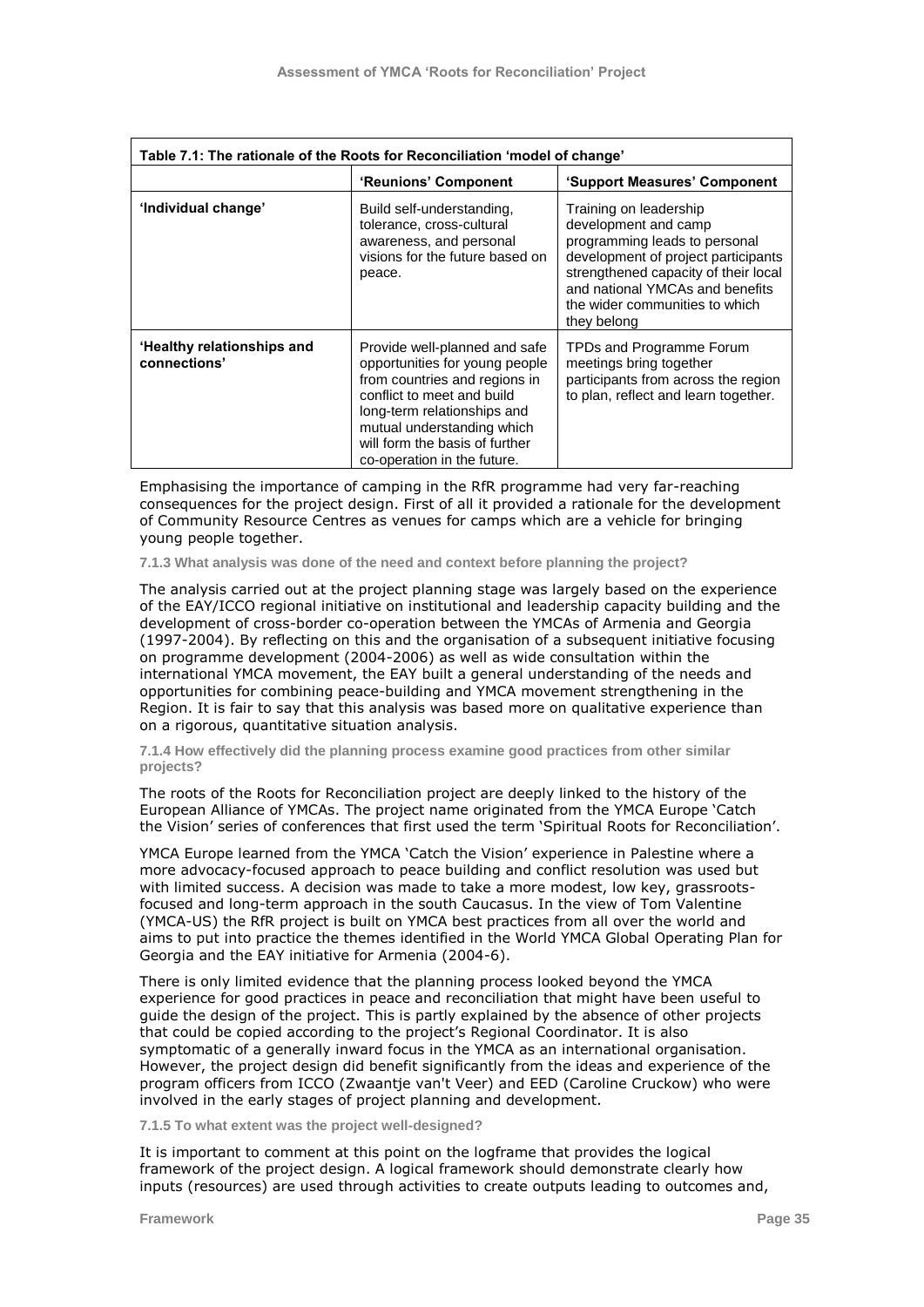ultimately, to impact. The test of a good logical framework is that there are clear, logical links between the overall goal of the project, its objectives, results, activities and resources. In other words, it should be possible to see the cause and effect relationships between the activities, outputs, outcome and the impact. It should also be possible to see how the achievement of the outputs realistically lead to the achievement of the outcomes. Finally, it should be possible to monitor and evaluate the project outputs and outcomes by using identified indicators in the logframe to compare the situation at the beginning of the project (baseline) with the situation at an identified point during implementation or after completion of the project.

The reality is that most logframes rarely achieve these standards because in complex working environments the lack of predictability makes it impossible to identify simple, linear cause-effect relationships. The reality is more commonly a complex web of causation. This is also true of the Roots for Reconciliation project experience.

The RfR project design is summarised in the project logframe<sup>6</sup>. In this document, the developmental goal for the project is described as: "Strengthening and extension of the YMCA Movement in South Caucasus, as a mass-membership, ecumenical network standing for integrity of creation, peace and justice'. So in the developmental goal, peace and justice are seen as important descriptors of the YMCA movement but achieving them is not seen as a goal in itself. Indeed, the main goal appears to be strengthening the YMCA movement in South Caucasus.

The three objectives of the project describe how the development goal is addressed in practical terms. In the logframe the objectives are:

- To further open up the YMCA services to youth in marginalized groups and communities in various parts of the region, with this empowering them to mobilization and action out of their own strength and in their own responsibility:
- To use the YMCA network and capacities for providing the youth in those groups and communities with obtainable educated tools for basic participation, through this asserting their political, civil, economic, social and cultural rights:
- To offer the YMCA setting to those young people across Caucasus to meet and to create relations and networks as a basis for further cross-border cooperation, intercultural dialogue, with this building confidence between various conflicting sides in the region and promoting peace.

These objectives show that the main focus of the RfR project was intended to be youth in marginalized groups and communities in various parts of the region and the main methods would be providing educational opportunities and opportunities to meet for intercultural dialogue and peace-building.

These objectives do not make explicit reference to developing Community Resource Centres but the indicators for measuring the achievement of the objectives all focus on the development of these centres. The effect of this is to undervalue the importance of the other RfR project components, ie reunions and training and support measures as means of achieving the outcomes of personal development, capacity-development and movementstrengthening.

Nevertheless, the RfR project demonstrates a well-grounded understanding of the challenges and possibilities of working for peace and reconciliation with young people in the southern Caucasus region. The project is sufficiently challenging in its ambitions to motivate the engagement of individuals and organisations whilst also being realistic about the difficulties of bringing about long-term change in such a sensitive area as peace and reconciliation. The project's model of development builds on the organisational strengths of the YMCA and provides a strong foundation on which to work towards its longer-term and more ambitious goals.

From the perspective of the YMCA International, one of the biggest strengths of the RfR project is that it combines a youth programme with a movement strengthening process. The Community Resource Centre concept that forms part of the project recognises the dual importance of camping as a way of bringing young people together and as a means of

ł

 $6$  'Generation Next for Peace and Justice (EAY Programme for Caucasus 07-09) Logframe'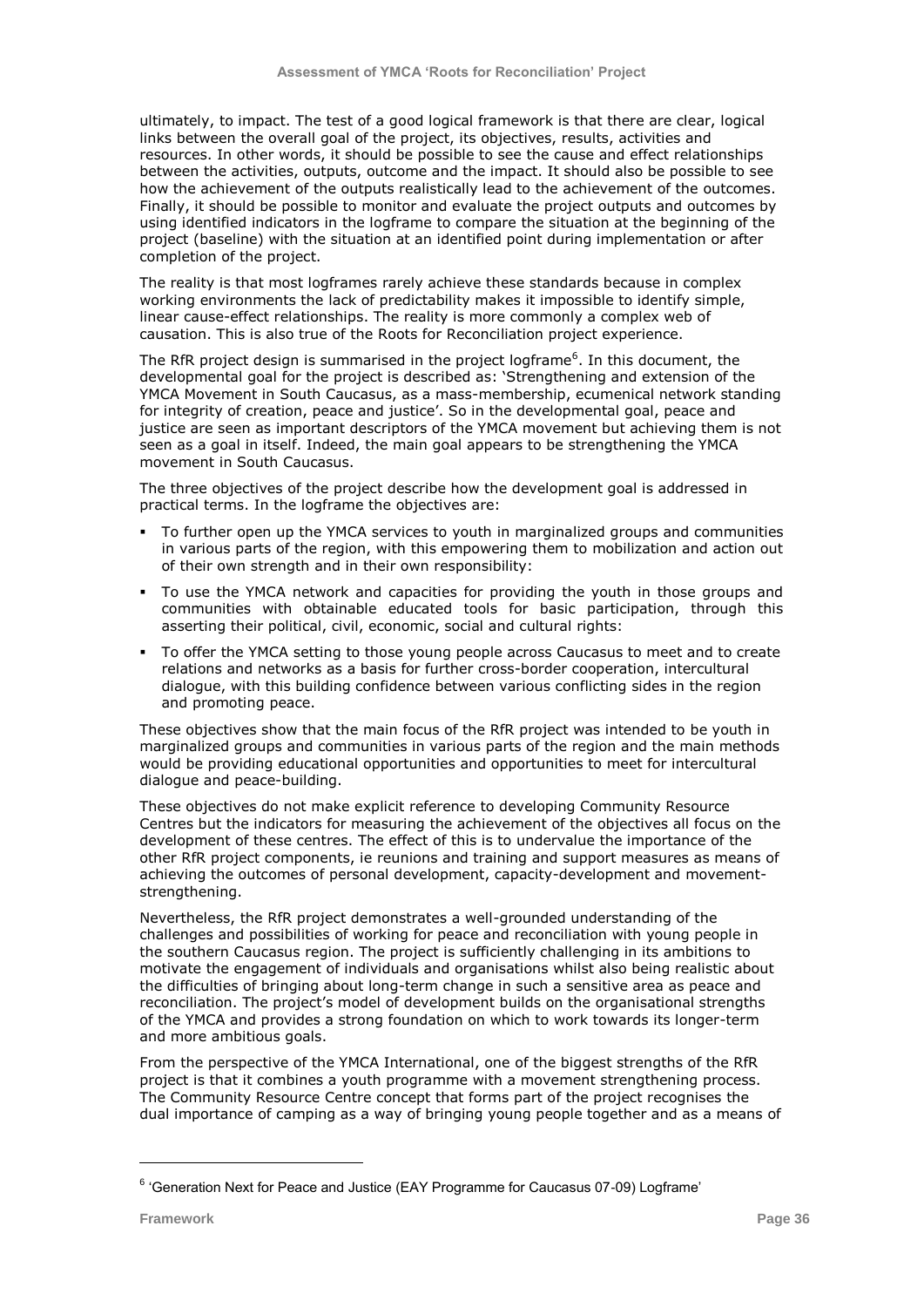securing a sustainable income stream that is crucial to the future of the national YMCA movements in the Region.

One of the project"s major strengths – structuring the project so that it is implemented by the national YMCA movements - has also been the source of significant challenges. For example, it has been necessary to invest significant resources on building the capacity of the national YMCA movements so that they can play their part in the implementation of the project. This has placed considerable responsibilities on the Regional Project Coordinator.

A further challenge brought about by the project design is dealing with the complex relationships between the national YMCA secretariat and the local YMCAs. The project works through the national YMCA secretariats but, of course, relies on the support and cooperation of the local YMCAs. When relationships between national and local YMCAs are positive and constructive, the project benefits from that. However, when relationships between national and local YMCAs are problematic (as has been the case on a number of instances) the RfR project leadership can be placed in a difficult position. This is particularly relevant for the National Coordinators of the project who hold official positions in the national YMCA secretariats. That the difficulties have been overcome says much about the shared commitment to the project's long-term success and the willingness to find agreed solutions.

#### **7.1.6 How well-defined were the outcomes?**

The project logframe identifies intended activities and outputs but it is not clear what outcomes and impact they are intended to achieve. In other words, the logical connection between the development goal and main objectives on the one hand and the planned activities and outputs on the other hand is difficult to follow. What is needed is greater clarity of purpose under each of the three objectives with some specific indicators for measuring progress in achieving the peace and reconciliation and movement strengthening objectives of the project.

At this stage, one possible measure of the peace and reconciliation work of the project can be the participants" willingness to extend the reconciliation work to involve young people from Azerbaijan and Turkey. This would represent a challenging test of the robustness of the RfR model and the maturity of the participants.

**7.1.7 To what extent do the activities and programme goals reflect the needs and context of the target communities?**

The activities and programme goals are relevant to many of those targeted by the project but further work is needed to ensure that the local communities around the CRCs are served by the Centres. For this to happen, detailed surveys of the needs of the communities will be required.

## **7.2 Effectiveness**

The target groups for the project can be divided broadly under two headings, namely the direct beneficiaries and the indirect beneficiaries. The direct beneficiaries are described in the document "Roots for Reconciliation – Program Proposal for Caucasus Region" as the communities where the YMCAs provide services. The indirect beneficiaries are the YMCA movements in Armenia, Georgia and Nagorno Karabagh, comprising 12 local YMCAs with more than 1200 individual members.

In the original proposal, the project objective was defined as follows: "Through developing camping programme as a strong and tested leadership and cooperation building facility and measure, to further strengthen and extend the YMCA Movement in Caucasus, as a mass-membership, ecumenical network standing for integrity of creation, peace and iustice."

Indicators for assessing progress towards this objective (based on the project logframe) were described in the project proposal under four main headings: quantity, quality, time and place.

**"Quantity**: that at least 4 YMCA Resource Centres (with residential facilities) are operational to offer day or camping services to youth from marginalized groups and communities; that in total 12 thematic Reunion camp shifts are held enrolling 600 participants and leaders from the targeted group; and that at the final phase of the Reunions (5 shifts planned with 250 participants) the groups are formed predominantly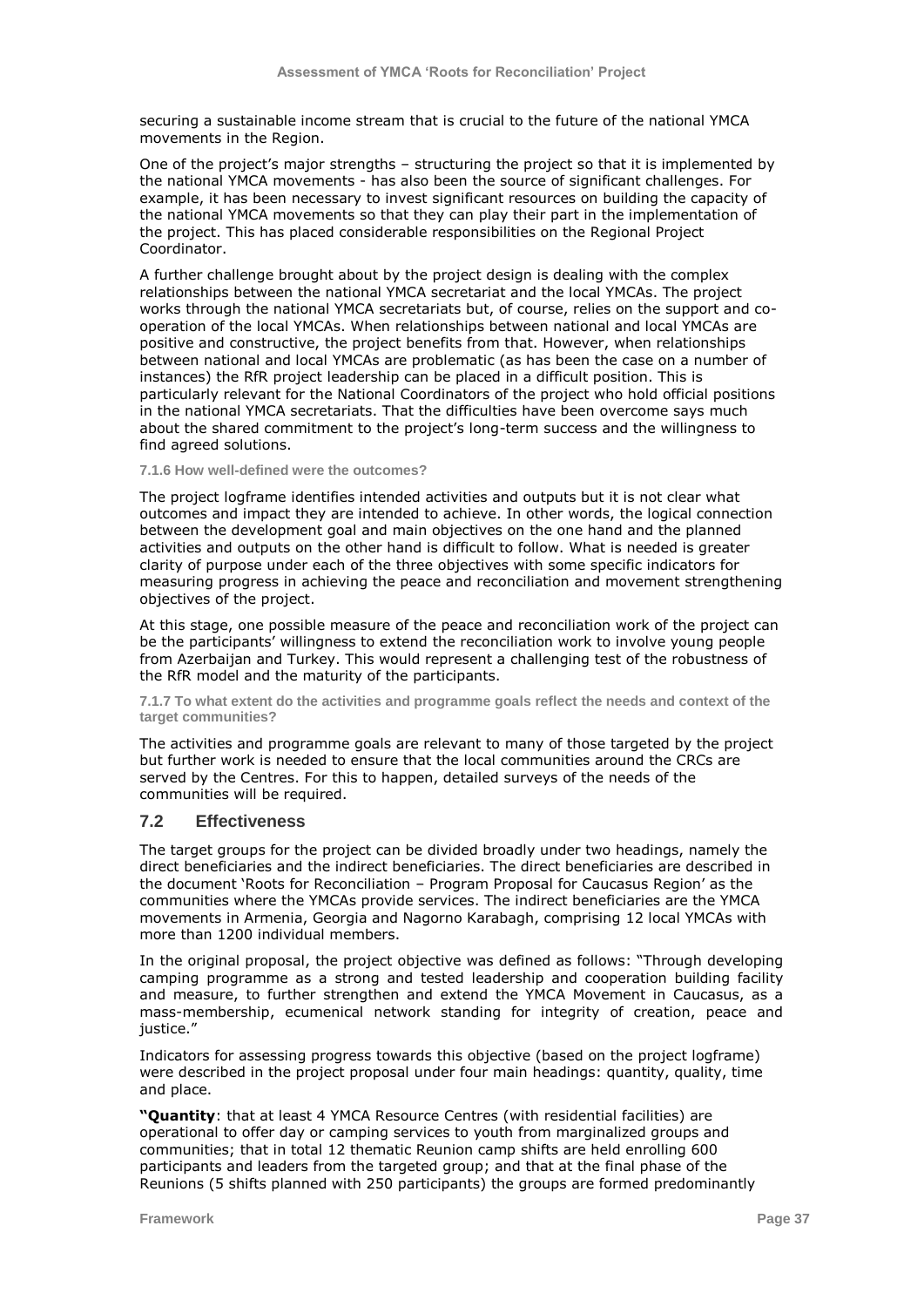bringing together the "sharp ends" of the conflicts in the region – i.e. Armenians and Azerbaijanis, Georgians and Abkhazians and / or Ossetians."

**"Quality**: that all the established YMCA Resource Centres provide facility for and are integrated into national, regional and international networks securing sustainable programme delivery supplementary to and beyond the implementation of this programme; that all the Reunion thematic camp shifts within this programme are held on the basis of initiatives from the grassroots level, with cross-border coverage and involvement of non-YMCA groups and other local partner organizations; and that the groups representing conflicting sides involved at the final phase of the Reunions are not limited to interaction only within this one-go events, but whereby reasonable are given opportunity and facility to continue networking within the YMCA Movement."

**"Time**: that the planned YMCA Resource Centres and the network facility between them is fully operational by 2009 generating and offering socially marketable services also producing revenue; that effective the first year of the implementation plan the Reunion thematic camp shifts and their Support Measures are in place as scheduled; and that by the final phase of the implementation period of this programme non-YMCA groups are identified both for partnership within Reunion thematic camp component of the plan, as well as for the extension of the Movement in the region."

**"Place**: that on the one hand the location of the YMCA Resource Centres is close to the targeted marginalized communities, on the other (considering the actual existence of the YMCA Movements) has fair regional coverage (i.e. Armenia, Georgia and Karabagh); that all the programme residential activities (both camps and support measures) are held based on the same principle; and that solid foundation is in place to extend this coverage to the other part of the region whereby culturally and socially relevant – i.e. Azerbaijan, Abkhazia, South Ossetia."

**7.2.1 What intended outcomes have been achieved, not achieved and why** 

The intended outcomes for the project are not very clearly spelled out in either the logframe or the project proposal. The clearest definition of targets concerns the numbers of events and participants that the project expected to achieve. Table 7.2 compares the numbers intended against the actual numbers at July 2009. It shows that the project has fallen short of the number of thematic reunions, the number of intended participants, the number enrolled in the "Training for Program Developers" component and the annual numbers attending the "Programme Forum" component. Taking into account that at July 2009 there was a further six months to the end of 2009 the numbers will still be significantly below the intended figures.

| <b>Reconciliation project elements</b>                     |                                        |                                             |  |  |  |  |  |  |
|------------------------------------------------------------|----------------------------------------|---------------------------------------------|--|--|--|--|--|--|
|                                                            | Number intended in project<br>proposal | Actual number to end July 2009 <sup>7</sup> |  |  |  |  |  |  |
| Thematic Reunions held                                     | 12                                     |                                             |  |  |  |  |  |  |
| Number of participants and<br>leaders involved in Reunions | 600                                    | 328                                         |  |  |  |  |  |  |
| Number enrolled in TPD<br>component                        | 90                                     | 62                                          |  |  |  |  |  |  |
| Number attending Programme<br>Forum per year               | 30                                     | $17^{8}$                                    |  |  |  |  |  |  |

# **Table 7.2: Comparison of intended against actual numbers participating in Roots for**

Whilst it is important to note that the project had, at July 2009, fallen short of its planned targets, it is also important to acknowledge that the circumstances in which the project

ł

 $7$  Attendance at events in the final six months of 2009 are not included here.

 $^8$  16 attended in 2007, 13 in 2008 and the 2009 has not yet been held at the time of preparing this report.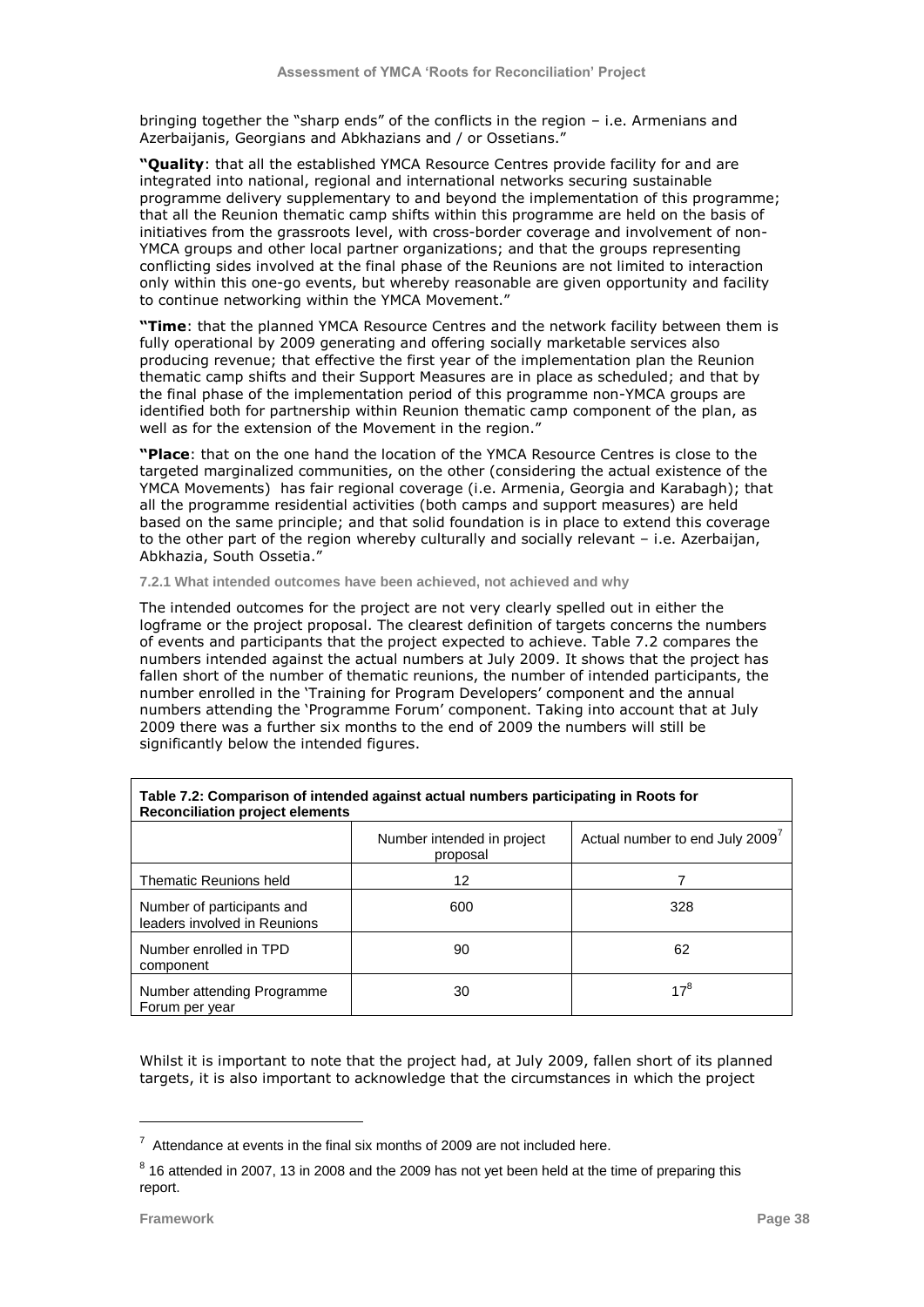was operating made the achievement of these targets difficult. Some of the circumstances were entirely outside the control of the project and others more open to the project"s influence. The Georgia-Russia war in 2008 could have had a catastrophic effect on the project. In fact, those involved were not only able to organise events shortly after the war but were also successful at bringing together Georgians and Russians in the same events. More open to the project"s control were the delays concerning the Community Resource Centres that also had a negative impact on the numbers attending project events and activities.

#### **Resource mobilisation**

The RfR project has mobilised funding from four main sources: EED, ICCO, EPER/HEKS and the YMCA itself. The project budget for the three year initial funding period is a total of €570,000 comprising €210,000 from EED, €210,000 from ICCO, €75,000 from EPER/HEKS and €75,000 from the YMCA. In addition to funding, the YMCA provides a number of "in kind" resources to the project. Recently, a further extension of funding for 2010 of €186,000 has been agreed.

The project"s resource mobilisation needs to be seen against a wider, historical backdrop of support to YMCAs in the region. The funding relationships for YMCAs in Southern Caucasus include partner relationships at both local and national levels with YMCAs in other parts of the world. Some of these partner relationships date back to the 1990s. So the resource mobilisation work of the RfR project has taken place in the context of a number of strong existing funding relationships.

Undoubtedly, the Roots for Reconciliation project has provided an added focus for external interest in the YMCAs in the region which has helped partners to create fundraising opportunities that may not otherwise have occurred. This has encouraged the continued significant investment of resources into the Region.

The success of the RfR project"s resource mobilisation has had the unintended consequence of placing pressure on the national YMCA organisations to make the best use of the opportunities provided. In some cases the limitations in management capacity and organisational capacity in the three YMCA national movements has been highlighted by the requirement to use resources effectively and efficiently.

One example of this "capacity bottleneck" is the limited progress made regarding the Community Resource Centres (see Boxes 7.1, 7.2 and 7.3). To date the four CRCs are at different stages of development and none is fully operational. The Pambak CRC in Armenia is under refurbishment, the Daranak CRC in Armenia is constructed but not yet fully equipped and furnished; the land for the third CRC at Ureki in Georgia has been purchased and construction is soon to begin and plans for the fourth in Nagorno Karabagh were changed to develop a non-residential office base and resource centre which is now fully operational.

#### **Cross-border co-operation**

The project has organised 14 successful cross-border events in the period from January 2007 to July 2009 involving 175 participants from twelve countries. During this period, Reunions and other project events were held in Armenia (4), Georgia (5) and Nagorno Karabagh (3). Participants also attended one event in the Czech Republic and one in Italy.

The project has laid some very important foundations for extending its cross-border reach. Strong links have developed with YMCA Russia and also with the young people of Beslan School Number 1 in North Ossetia. There are plans to develop these relationships further in the future. Likewise, the project has the potential to develop relationships in Turkey and perhaps even Azerbaijan using its relationship with the International Awards Association as a 'neutral', non-faith based focus for collaborative activities.

One of the most significant achievements in terms of cross-border co-operation is the project"s success in creating a "cross-border culture" in the YMCA movements in the region. This "cross-border culture" is a frame of mind that influences all of the work of the YMCAs in the region extends beyond the reunions and other events that physically bring people together. The cross-border culture is easy to identify at an individual level between participants (where participants from different countries are in constant contact with one another through the internet and SMS) and at local YMCA level (for example, through camps arranged between local YMCAs in different countries) and a general interest in finding ways of working together that extends beyond the "boundaries" of the project. At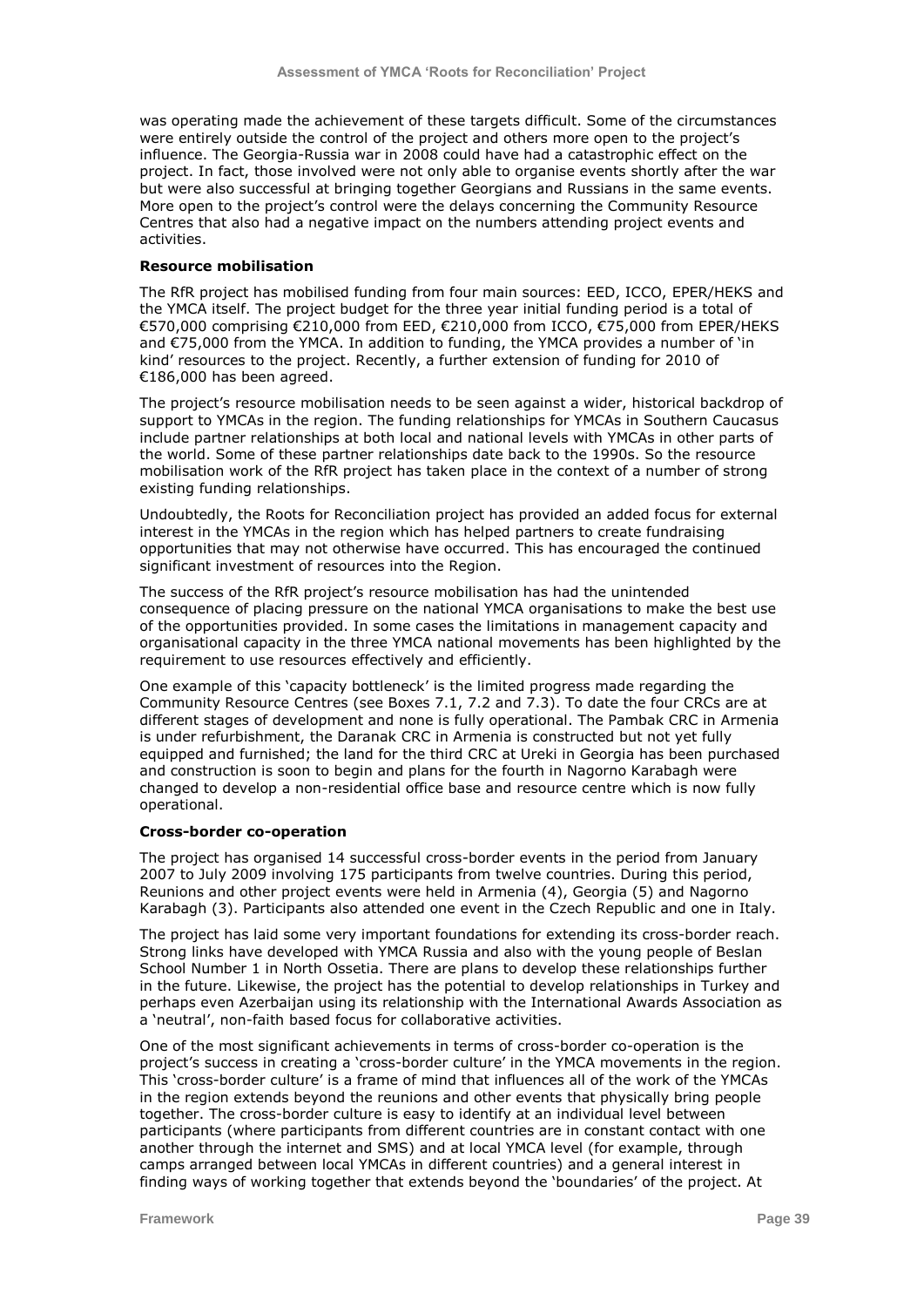national level the cross-border culture is less well developed but is also visible through shared training and meetings. At a national level, the cross-border culture is greatly strengthened by the good relationships that have developed between the National Coordinators and with the Regional Coordinator of the project.

#### **Peace and reconciliation work**

Because of the project's title and purpose, working for peace and reconciliation are central to the identity of the Roots for Reconciliation project. Working on these sensitive issues, particularly with young people, in an environment where conflicts are still erupting, is a major challenge. The RfR project has chosen to work on these issues by building trusting relationships between young people – not focusing on what divides them but helping them to see what connects them. This has been a slow process but it has led to the creation of strong cross border relationships at a grassroots level based on mutual understanding, tolerance and respect. As one YMCA International staff member put it "Anything that creates positive understanding between young people is exciting. RfR has achieved that".

The plans established in the project proposal visualised an ambitious situation in which the Reunions in the later stages of the project would be "formed predominantly bringing together the "sharp ends" of the conflicts in the region – i.e. Armenians and Azerbaijanis, Georgians and Abkhazians and / or Ossetians". Whilst some aspects of this goal have proved to be overly ambitious partly because of unfolding events in the region, the project has had some remarkable successes in its ability to foster positive cross-border relationships. For example, the project encouraged Georgian participation in the three reunions in Nagorno Karabagh and brought together Georgian and Armenian participants together with a small group of young people from Beslan School Number 1 (the tragic scene of the hostage-taking and subsequent siege in North Ossetia in September 2004) at the Prague YMCA Programme Festival in 2008. The Programme Festival held in Armenia in August 2009, although not included in the statistical analyses of this evaluation, is notable in bringing together YMCA Russia and YMCA of the US members with regional participants from Georgia, Armenia and Nagorno Karabagh.

At present, the project's peace and reconciliation work is carried out mainly through the Reunions. The Reunions are extremely important but raise the question of what happens between these events and how can those who are unable to attend the Reunions participate in the work of the project? The main way in which the project could strengthen its peace and reconciliation work would be by moving away from an events-based approach and encouraging and supporting the local and national YMCAs to integrate a peace and reconciliation approach into all aspects of their YMCA programmes. In this way the project could leave a more lasting legacy of a "culture of peace and reconciliation".

**7.2.2 What unintended outcomes have been achieved? How?**

A significant unintended outcome of the project is that there is now a higher level of organisational maturity in the national YMCA movements. This maturity has led to improved decision-making about the use of resources based on a deeper understanding of the national YMCAs" organisational strengths. An important example of this is the Georgia YMCA"s decision not to become involved in relief activities during and after the Russia-Georgia war of 2008 but to concentrate on using its institutional strengths of youth service and youth development on behalf of the young Internally Displaced People.

In the words of the RfR National Coordinator for Georgia:

*"The Russian-Georgian war in August left tens of thousand people homeless and majority found shelter in Tbilisi. Our project had a rapid response to the crisis and there was a specific Reunion dedicated to the issue of providing help to IDP children and youth.*

*[A] total of 27 young people from local YMCA organizations of Georgia and Armenia participated in the Reunion. Latvian and German volunteers working in YMCAs in Georgia were also involved.*

*The main focus of the activities within the reunion was on IDPs (Internally Displaced Persons) from Tskhinvali and Gori regions, with a particular aim to provide service to children and youth affected by the military conflict.*

*During the entire week, reunion participants were working with approximately 90 IDP children and had the opportunity to go on excursions with them, visit numerous cultural*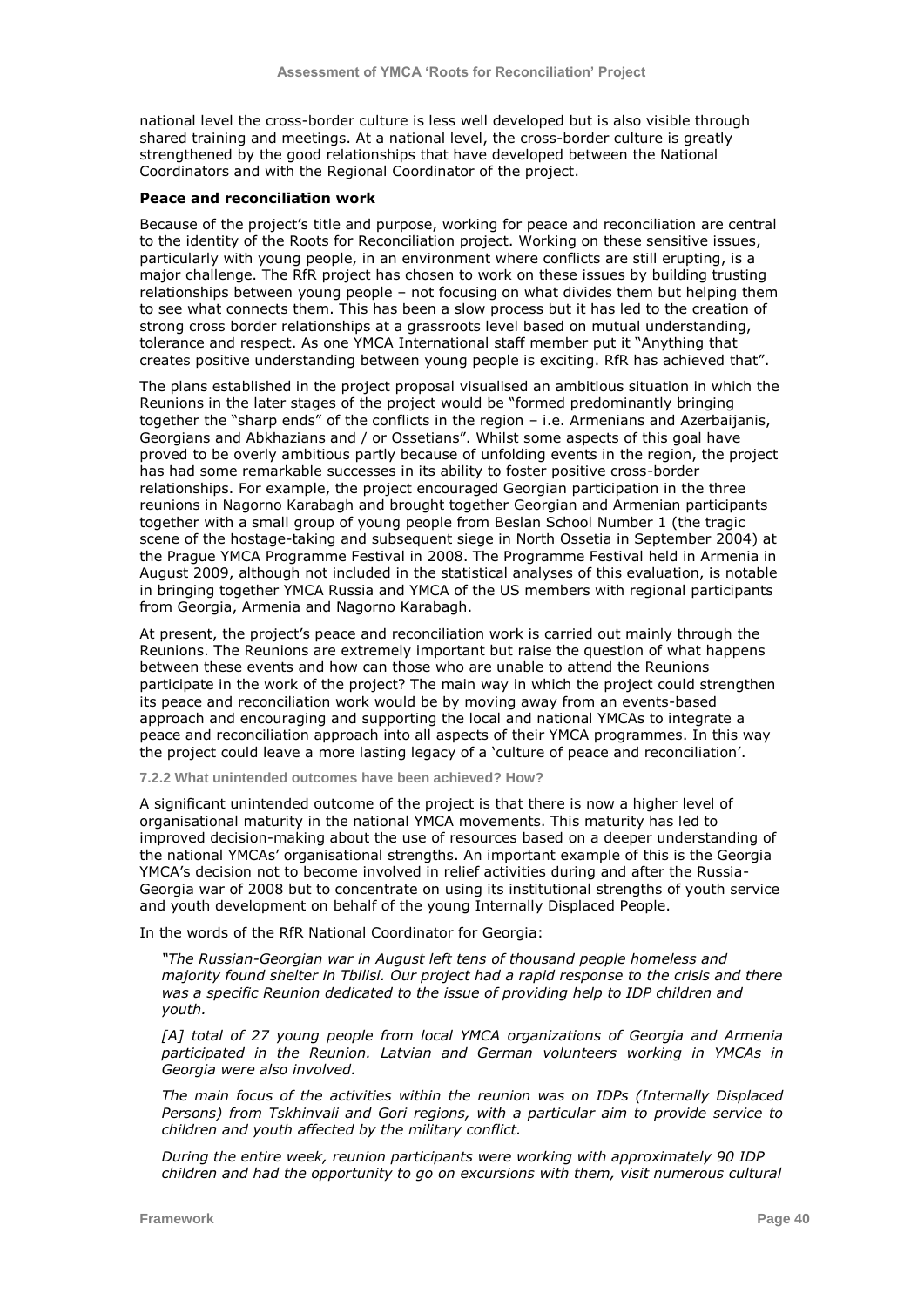*and religious sites and monuments; play various fun games; attend football game between Georgian and Cyprus National teams; have a joint dinner at McDonalds, etc."*

**7.2.3 Does the project reach the intended beneficiaries?**

When the project was designed, the project logframe and proposal placed a strong emphasis on opening up "YMCA services to youth in marginalized groups and communities in various parts of the region". Local YMCAs across the region reach out in their own ways to their communities – including (to varying degrees) marginalized communities. However, whilst most of the young people attending the RfR events were already involved in the YMCAs many of the project participants come from the marginalized groups and communities that the project intended to reach. For example, according to the RfR National Coordinator for Georgia "*the absolute majority of young people representing the YMCAs of Telavi and Batumi in RfR activities were of IDP background. Considerable number of Tbilisi YMCA leaders and volunteers that were part of RfR are also from IDP families."*

Despite these examples, it is reasonable to say that the project has not yet achieved the degree of reach into marginalized communities that it is capable of achieving. The HEKS/EPER funded work with the five neighbouring villages of refugee communities near the Daranak Community Resource Centre in Armenia provides a taste of what could be achieved with marginalised, local communities when the Community Resource Centre is fully operational. The extension funding agreed for 2010 offers an important opportunity to develop the work with marginalized groups and communities.

**7.2.4 Is the project consistent with YMCA's values and principles?**

The YMCA as an international movement has adopted four core values: Caring, Respect, Honesty and Responsibility. The project demonstrates a high level of consistency with all four principles. Participants have commented in very positive terms on their personal experience of how these principles are put into practice during RfR events. As mentioned earlier, out of a maximum score of five, the 77 questionnaire respondents scored responsibility at 4.7, honesty at 4.7, respect at 4.8 and care at 4.9. Personal experiences that support these high scores are too numerous to mention individually, but are constantly referred to in informal conversations and were also obvious in the consultant"s observations of two of the RfR events.

YMCA International adopted five principles to guide its work. These are commonly referred to as the `Kampala Principles'<sup>9</sup>. They are:

- 1. To work for equal opportunity and justice for all.
- 2. To work for and maintain an environment in which relationships among people are characterised by love and understanding.
- 3. To work for and maintain conditions, within the YMCA and in society, its organisations and institutions, which allow for honesty, depth and creativity.
- 4. To develop and maintain leadership and programme patterns which exemplify the varieties and depth of Christian experience.
- 5. To work for the development of the whole person.

Participants were not asked specifically about these principles during the evaluation but through observation of two reunions and through the project participants" interview responses, it is easy to find evidence that the project has demonstrated all of these principles in its work.

**7.2.5 How have participants' lives been changed by the project?**

It is clear that for many of the participants, their experience of the Roots for Reconciliation project has been genuinely life-changing. For almost all it has been life-enhancing.

The most significant source of data about the personal effect of participating in the project events comes from the participants themselves. Through their responses to the questionnaire survey, interviews and testimonies (see section 6.1) it is clear that many of the participants experienced life-enhancing changes. Most of the reported changes refer to

ł

<sup>&</sup>lt;sup>9</sup> See <u>http://www.ymca.int/116.0.html</u> (referenced 10/2009)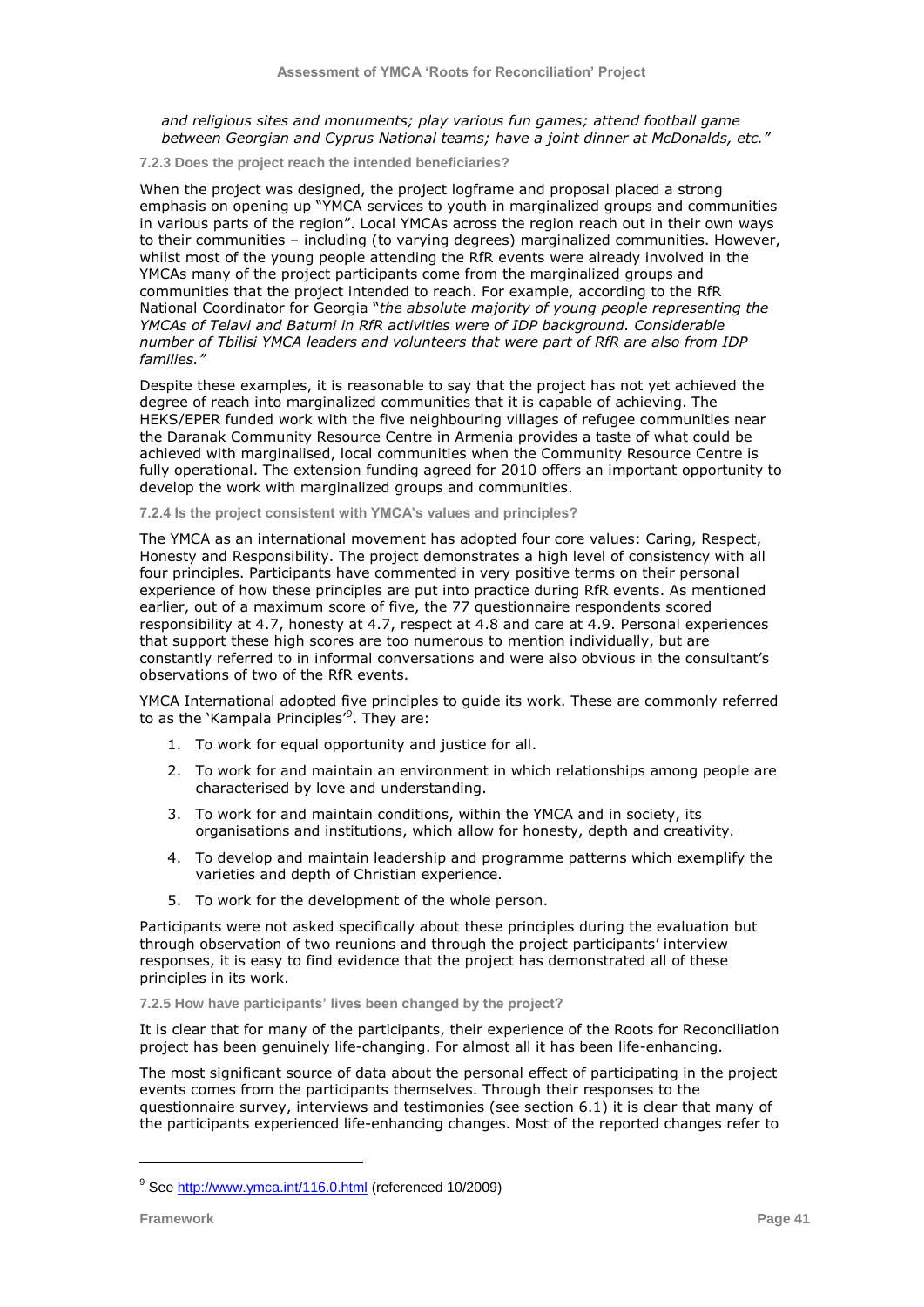increasing awareness and understanding, some to attitude change and increased tolerance and others explicitly to psychological changes (improved mood, optimism about life and getting rid of "complexes").

On a more practical level, participants have reported making new friends (many from other countries), having a better understanding of their country and the region, strengthened leadership skills, and feeling more a part of the international YMCA movement.

It is, of course, too early to say how long-lasting these effects will be and how participants will use their experiences to influence the choices and decisions they make in the future. However, many of those interviewed reported that they share stories of their experiences in the project with family and friends so it seems that already others' lives are being influenced by their experience of the Roots for Reconciliation project.

**7.2.6 How have the national YMCA organisations developed as a result of the project?**

There are a number of ways in which the National YMCAs have developed as a result of the project:

Through the RfR project, the national YMCAs have gained access to resources to enable them to build and/or develop Community Resource Centres that are intended to provide them with a sustainable income stream in the future. These centres will also enable them to expand the range of activities they offer and to host national, regional and international events.

Through the project, the national YMCA organisations have also been able to cover at least part of the costs of staff members who have taken on the role of National Coordinators for the project. These staff members have had exposure to experiences and training which has built their capacity significantly to better serve their national YMCA as office bearers. In the words of one of the RfR National Coordinators, "*the RfR project has opened my mind and developed my professional skills."*

It is in the long-term interest of the national YMCAs that the local YMCAs are strong and vibrant organisations in their own right. The RfR project, with its emphasis on training young leaders and building capacity has contributed to the development of local YMCAs. Through the RfR project, local YMCA leaders have built relationships that have influenced the development of more bilateral relationships between local YMCAs both within countries and across borders.

At the same time, by facilitating regular meetings between the leaders of local and national YMCAs, the RfR project has, in the words of one National Coordinator, *"had a big effect by helping our national YMCA movement develop as a movement and not [a collection of] local organisations"*.

Although it is not a *national* YMCA, it is fair to say that the "YMCA in Nagorno Karabagh" would not have come into existence without the Roots for Reconciliation project. The RfR project funding provides 100% of the funding for YMCA"s work in Nagorno Karabagh and the RfR National Coordinator is the YMCA"s only paid staff member there.

Overall, the project has undoubtedly raised the profile of the YMCA as an organisation that operates with a regional focus. This is having a positive effect on the national YMCAs: attracting new members, drawing in more resources and also potentially increasing their leverage in negotiations with municipal and national level government.

**7.2.7 Overall, what lessons can be learned concerning project effectiveness?**

The project has been very effective at mobilising resources by building on existing relationships and YMCA"s organisational strengths. The design of the project, combining peace and reconciliation with movement strengthening has also enabled the leveraging of resources that may not otherwise have been possible.

Cross-border co-operation has been built very effectively through the careful use of events such as Reunions, trainings and meetings. By building interpersonal relationships, the project has undoubtedly been instrumental in strengthening the bonds at both local and national YMCA levels.

The peace and reconciliation focus of the project has been important in helping to shape its identity among the YMCA leaders. The project is now ready to move beyond "events" and 'mainstream' its approach to reconciliation in the programmatic work of the local and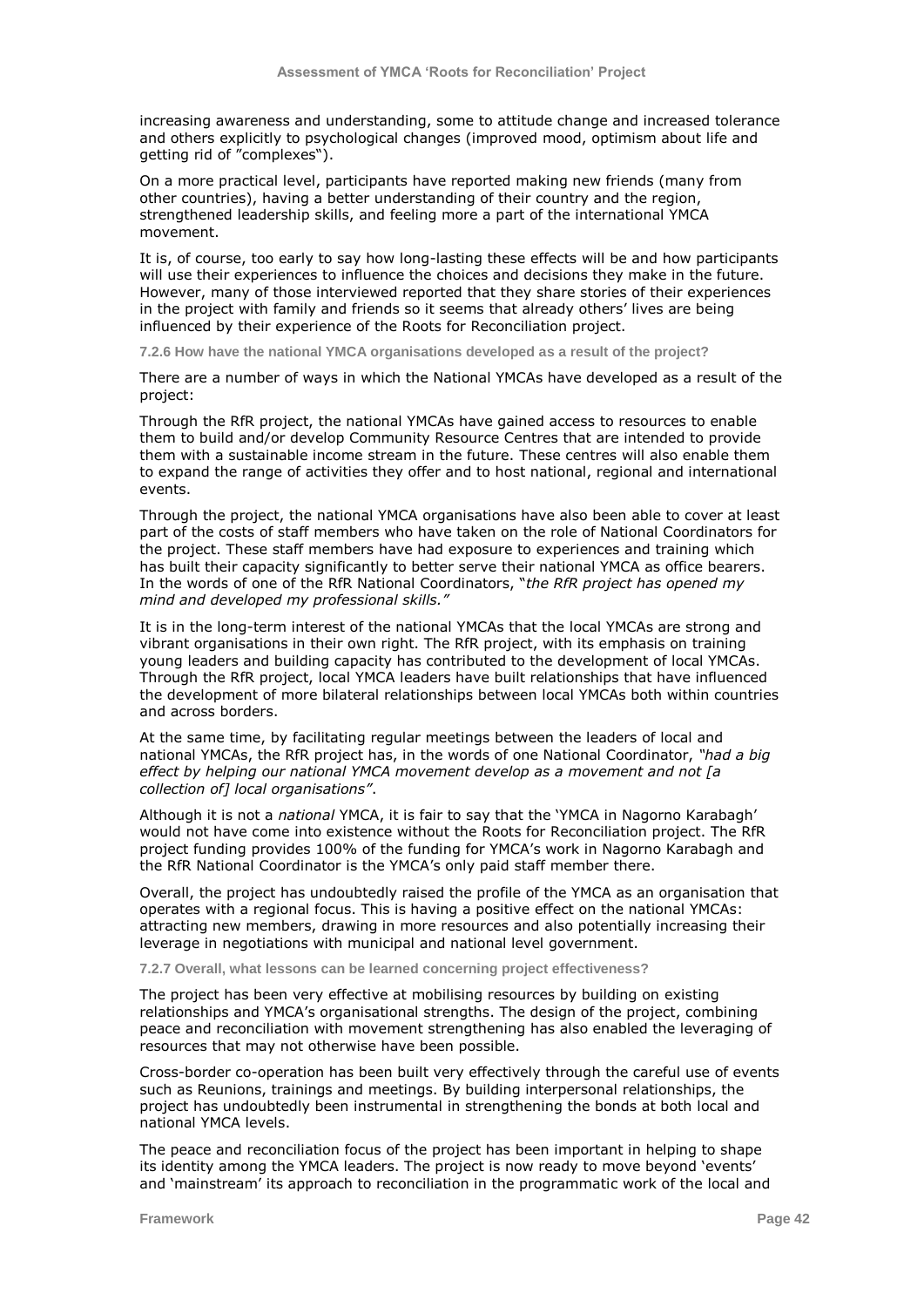national YMCAs and thereby achieve its goals of influencing the lives of marginalised young people in their communities.

# **7.3 Efficiency**

The Roots for Reconciliation project budget for the three year initial funding period is a total of €570,000 comprising €210,000 from EED, €210,000 from ICCO, €75,000 from EPER/HEKS and €75,000 from the YMCA. The budget is divided under seven main headings (see Table 7.3).

| Table 7.3.: Total RfR project budget and Expenditure for years 2007 + 2008 |                                  |                                         |                                                     |      |  |  |  |  |  |
|----------------------------------------------------------------------------|----------------------------------|-----------------------------------------|-----------------------------------------------------|------|--|--|--|--|--|
|                                                                            | <b>Budget</b><br>$01.07 - 12.09$ | Percentage of budget<br>$01.07 - 12.09$ | Percentage of<br>total expenditure<br>(2007 + 2008) |      |  |  |  |  |  |
| Training and<br><b>Support Measures</b>                                    | 46,080                           | 8.1                                     | 27,001                                              | 7.5  |  |  |  |  |  |
| Youth camps and<br>reunions                                                | 131,400                          | 23.0                                    | 63,211                                              | 17.6 |  |  |  |  |  |
| Community<br><b>Resource Centres</b>                                       | 180,000                          | 31.6                                    | 154,094                                             | 42.9 |  |  |  |  |  |
| Equipment and<br>admin                                                     | 94,000                           | 16.5                                    | 56,172                                              | 15.7 |  |  |  |  |  |
| Personnel                                                                  | 77,400                           | 13.6                                    | 51,600                                              | 14.4 |  |  |  |  |  |
| Auditor                                                                    | 13,500                           | 2.4                                     | 6,750                                               | 1.9  |  |  |  |  |  |
| Reserve                                                                    | 27,620                           | 4.8                                     | $\Omega$                                            | 0    |  |  |  |  |  |
| <b>TOTAL</b>                                                               | 570,000                          | 100                                     | 358,828                                             | 100  |  |  |  |  |  |

Table 7.3 shows that the total expenditure for the years 2007 and 2008 was €358,830 (63% of the project"s three-year budget). Over these two years, the proportion of project expenditure spent on the Community Resource Centres was 42.9% and on other non-CRC budget headings, 57.1%. Of the 57.1%, training and support measures accounted for 7.5% and youth camps and reunions accounted for 17.6% (a total of 25.1% of the project"s expenditure in 2007 and 2008). It is the activities that involve the participants that are the main way in which the project is making progress towards its goals (the CRCs are making only a limited contribution at present as only one of the four is fully operational). So the project expenditure that is really making a difference to young people"s lives at present represents 25% of the total project expenditure.

**7.3.1 How many people have benefited directly, indirectly?**

The individuals who have benefited directly have been those who attended events organised by the RfR. A total of 175 participants attended the events organised through the Roots for Reconciliation project from January 2007 to July 2009. In all 425 attendances have been recorded over this period. This means that a number of participants have attended more than one event.

Obviously, it is difficult to strike a balance between, on the one hand, maximising the number of participants who have been given the opportunity to participate in the project events and, on the other hand, ensuring the development of a cohort of young leaders by providing them with exposure to a range of opportunities for training and cross-border relationships with the young people from other national YMCA movements.

Table 6.1 shows that 45.7% of participants attended only one event and a further 29% attended two events. Fewer than 10% of the participants attended six or more events and only one person attended all fourteen events held during that period.

A second category of young people has also benefited by being involved in Reunions, not as full participants but as beneficiaries. A good example of this relates to the Regional Reunion held in Tbilisi, Georgia in October 2008. The 27 young participants at the Reunion (including YMCA volunteers from Germany and Latvia) worked with around 90 young IDPs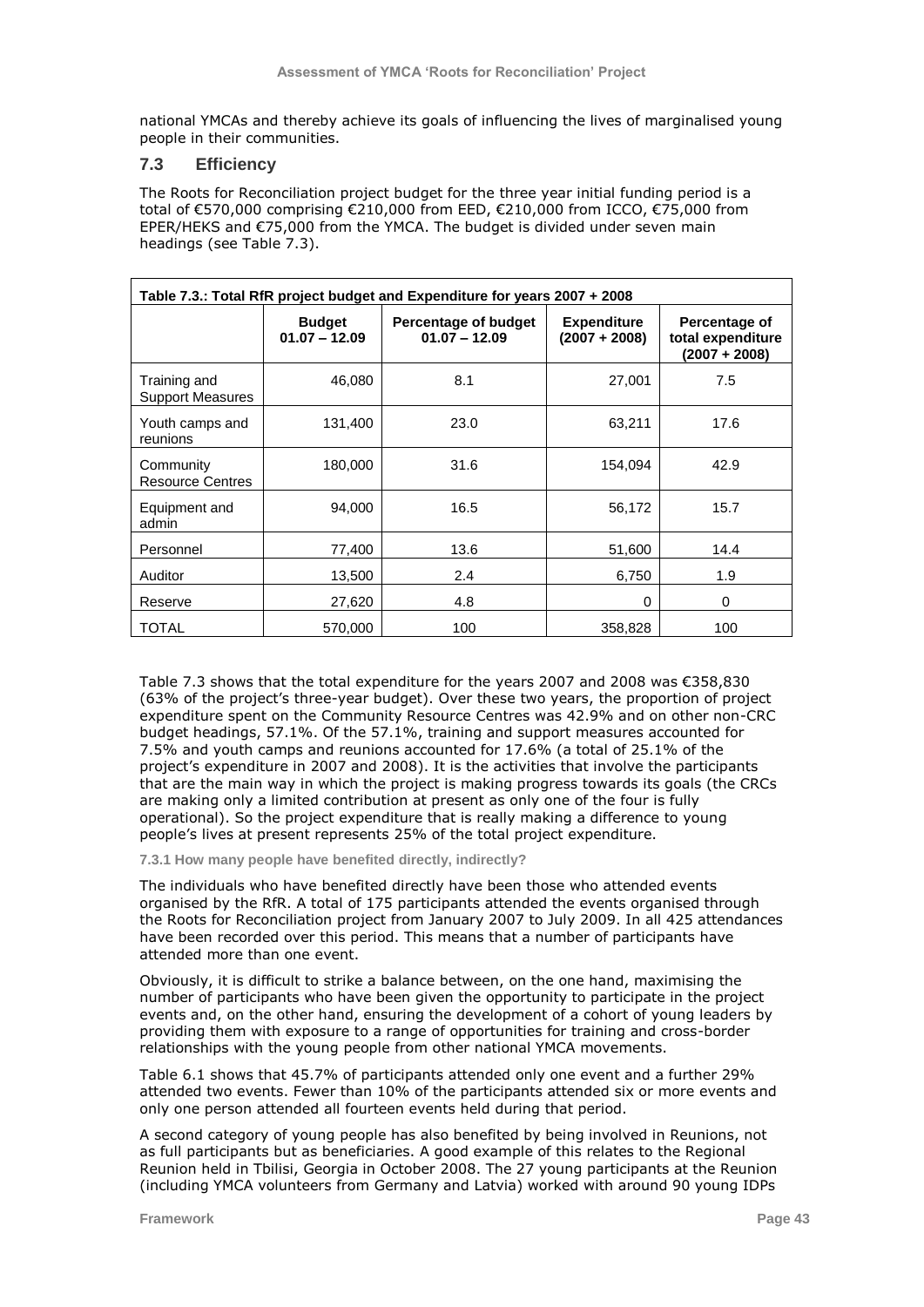from Tskhinvali and Gori regions. These young people benefited directly from the RfR project event. Those who have benefited indirectly for the project are the children and young people at the local YMCAs who have been involved in camps and other events organised locally and led by the young YMCA leaders who themselves have grown and developed as a result of their exposure to RfR project activities. Anecdotal evidence from RfR participants suggests that the activities that they, in turn, organise have been enriched by the RfR experience.

## **7.3.2 Could the same results have been achieved at lower costs?**

Figures for the years 2007 and 2008 show a total of 275 attendances at Reunions and camp leader training events. According to the project's figures, the total cost of these events was €63,211 making an average cost per attendance of €230. A cost analysis of all the events shows that the most costly events per capita were, as one might expect, those that were held outside the Region in the Czech Republic, Germany and Italy. The percapita cost of the residential Reunions varies from  $\epsilon$ 213 (in Nagorno Karabagh) to  $\epsilon$ 125 (at the YMCA centre at Pambak, in Armenia). The costs for Reunions and TPD events have been kept as low as possible by using overland travel rather than air travel within the Region and negotiating significant discounts at venues.

Undoubtedly, the difficulties experienced in getting the Community Resource Centres operational has meant that the project has had to pay significantly more for its residential events than would have been the case if all had been held in YMCA venues. It is noteworthy that the cheapest per capita cost for a Reunion was the event held at the YMCA"s own premises at Pambak in Armenia. In this respect, it can be argued that similar results could have been achieved at lower costs if more events would have been organised in YMCA"s own premises. Or, alternatively, for the same costs more young people could have been involved in the project, perhaps enabling it to achieve its intended attendance levels of 600 for the three years. However, the per-head costs of the Reunions and TPD events averages at around €40-50 per day including travel and accommodation. This reasoning supports the idea of getting the CRCs fully operational as soon as possible, as this will bring about significant cost savings.

Regarding the administrative costs of the project, it is difficult to see how these could have been lower. The project is Coordinated at a Regional level using one half of the time of one individual who has his office in his own home. At a national level, the project has three National Coordinators, one of whom is half time and the other two full-time. YMCA Europe provides in-house financial administration and arranges external auditing.

## **7.3.3 How well have the resources been used?**

This is a complex question to answer. As mentioned earlier, the project has been constrained by the slow progress in developing the Community Resource Centres. Indeed, it can be argued that the CRCs have been a distraction from the main purpose of the project during the three-year initial funding period. However, taking a longer term view, when the CRCs are fully operational they will provide a number of valuable capital assets in the form of venues for hosting local, national and cross-border events with a focus on peace and reconciliation. They will also help to provide a financially secure base for YMCA movement-building in the region. In this sense, whilst the CRCs have been a short-term distraction, in the longer term they represent an essential means of securing sustainable impact.

The evidence from the questionnaires and interviews suggests that the participants have been underestimated as project resources. Also, the ability and motivation of the young leaders in the Assessment Team demonstrates their potential value to the RfR project and their local YMCAs. The potential of the young leaders to work on project issues between formal events and to influence the attitudes of others is currently an underused resource.

#### **7.3.4 Could better results have been achieved by using the resources in different ways?**

The decision to organise residential reunions has been an effective way of bringing together young people from across the region. Cross-border events are, by their very nature, more expensive because they involve travel costs as well as residential costs. In the early days of the project when the participants were only beginning to make relationships the concept of a residential reunion held at a venue not only makes sense but was an essential way of providing a neutral and safe space.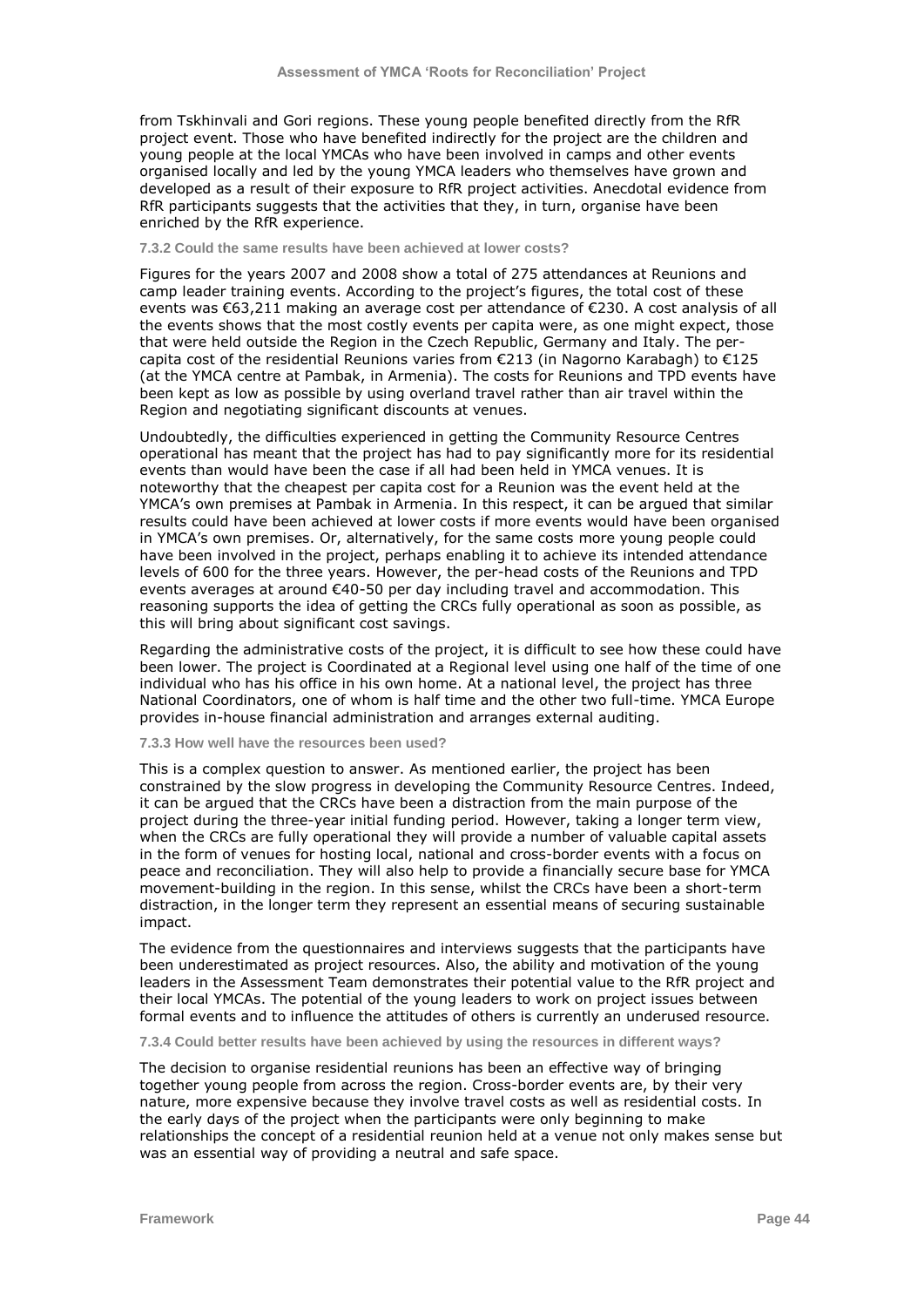One important factor affecting project efficiency has been the cost involved in organising the Reunions and camp leader training sessions. Economies have been made wherever possible in terms of both travel costs and the cost of venues. Whilst one way of addressing this problem has been to use low-cost or YMCA-owned venues wherever possible (which will be more possible when the CRCs are fully operational), another strategy could now be to consider asking the families of the YMCA members in one country to "host" participants from other countries. This would, of course, be both sensitive and logistically complicated but would take the cultural exposure of those involved to a deeper level.

**7.3.5 Overall, what lessons can be learned concerning project efficiency?**

Organising residential cross-border events can be done economically especially by using the YMCA"s own venues.

Keeping administration costs for the project low comes at a cost in terms of the high workload of the project coordinator.

#### **7.4 Flexibility**

**7.4.1 In what ways has the context changed during the project's lifetime?**

The South Caucasus provides an unpredictable and sometimes politically charged environment for civil society organisations such as the YMCA. This is particularly challenging for projects such as Roots for Reconciliation which focus on peace and reconciliation.

Two particularly significant major events have occurred during the life of the project to date. The first was the outbreak of war between Russia and Georgia on 7 August 2008. The second is the global financial crisis which came to the forefront of public attention in September 2008 and which has had major effects on the economies of countries in the Region. In addition, political commentators have noted an increasingly authoritarian approach by governments towards the expression of opposition views. All of these factors have led to a generally less optimistic atmosphere among the general public in the countries of the South Caucasus.

Fortunately, not all changes in the geo-political context create threats. Indeed, some provide opportunities, albeit ones that must be considered very cautiously. At the time of writing, diplomatic and economic initiatives have been taken to improve the relationship between Armenia and Turkey. This creates a potential opportunity for deepening the reconciliation processes between the two countries that are of concern to the project.

Also, not all changes in the context of the RfR project are external to the YMCA. For example, internal tensions in the YMCA Armenia movement created difficulties which put at risk both in-country and cross-border work and affected the Roots for Reconciliation project.

**7.4.2 How has the project responded to the changing context?**

Overall, the project has dealt well with the changing context, even managing to create positive situations out of what could easily have been seen as potential disasters for the project. The Russia-Georgia war of 2008 could easily have led to a cessation of relationships between the respective YMCAs. What has actually happened is the opposite as can be seen in the following section.

Political changes in Georgia and Nagorno Karabagh led to problems in purchasing land for the planned Community Resource Centres there. As a result, the project could not use its own camp sites for all the planned events. This increased the costs of the events and reduced the income generation possibilities for the national and local YMCAs.

**7.4.3 Has the project been proactive enough to respond to the changing context?**

The war between Russia and Georgia placed the project under considerable pressure but it has demonstrated great resilience in being able not only to cope with the challenge but rise above the difficulties and demonstrate considerable maturity of cross-border relationship-building. Despite some tensions within the YMCA itself, the RfR project provided a mature platform for repairing strained relationships. What has emerged since the war are stronger institutional relations between the national YMCA movements of Georgia and Russia and between the individual young people involved. This was clearly demonstrated during the ProFest held in Yerevan in August 2009 (only one year after the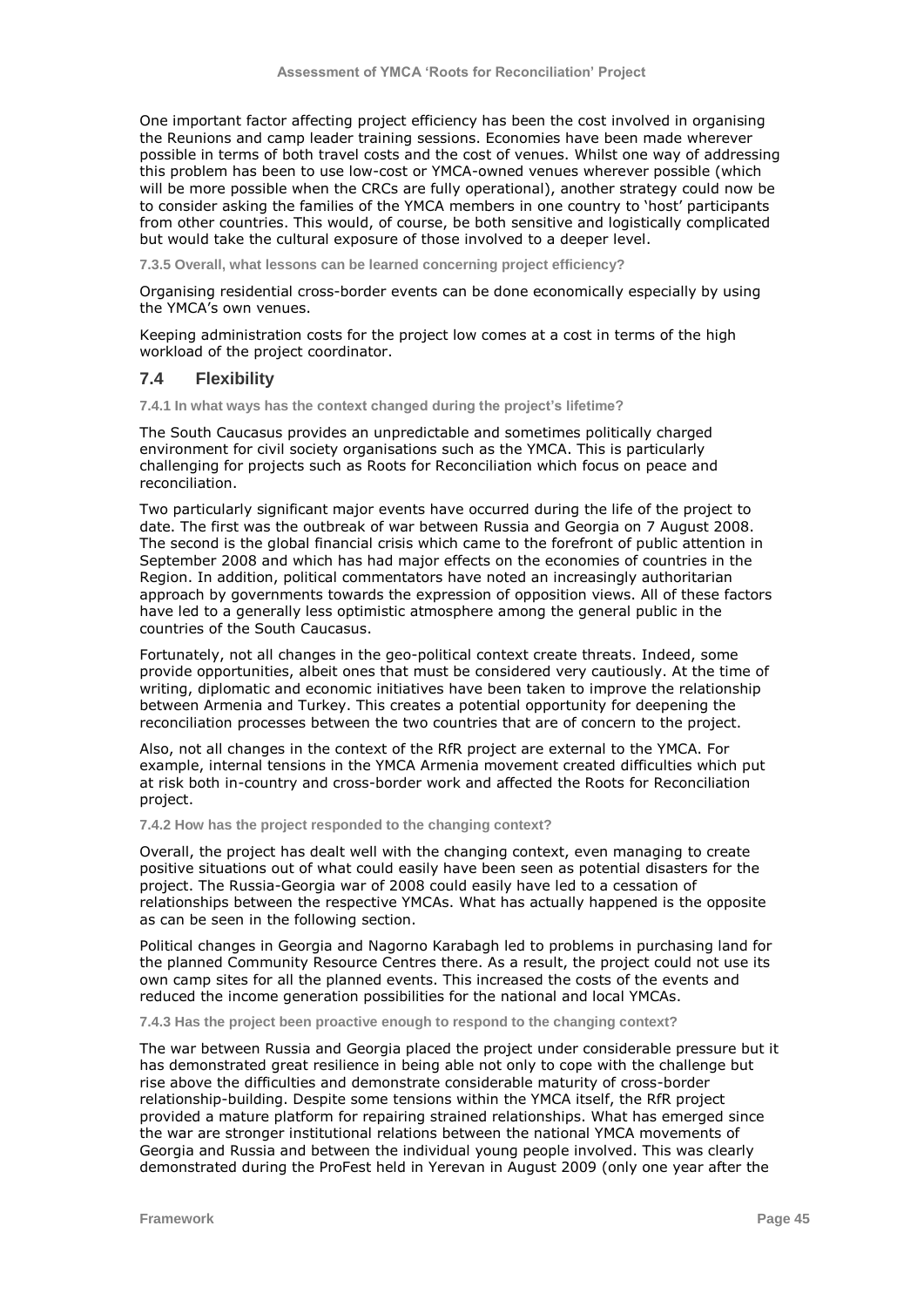war) which brought together participants from twelve countries including Russia and Georgia in an amicable, mutually supportive and productive way.

**7.4.4 What has been the effect of external influences on the achievement of intended outcomes?**

Besides the Russia-Georgia war of 2008 referred to above, one of the most significant external obstacles to the achievement of the project's goals has been the difficulties faced in purchasing land or buildings and beginning the construction of three of the four Community Resource Centres in Georgia, Nagorno Karabagh and Armenia. The progress of each of the four Community Resource Centres has been influenced in different ways by external and, to some extent, internal difficulties. The history of the CRCs is explained by representatives of the national YMCA movements in Boxes 7.1, 7.2, and 7.3 below.

#### **Box 7.1: The Georgia Community Resource Centre**

#### *A brief summary of the initial plans for developing CRC; why is the CRC important? What it will be used for?*

The creation and development of camping infrastructure is one of the key priorities that the National Board of the YMCA of Georgia has set forth for the future work in 2006. This field of intervention is still under-developed in Georgia - at present there is no organization that provides camping services to young people on a regular basis. The demand for this particular service, however, is quite high from the society. The YMCA of Georgia has the capacity to assume this responsibility, especially taking into consideration the big experience that our international movement and local organizations of YMCAs have in this particular field. Taking the leadership role in providing camping services in the country is a very good foundation:

- To strengthen the entire YMCA movement in Georgia;
- To raise the profile of the organization;
- To eventually acquire self-sustainability.

In March 2009, YMCA of Georgia managed to obtain the land where it is planned to develop the Community Resource Center. The site is located in the West Georgia, on the Black Sea coast, in the vicinity of resort Ureki. It is situated approximately 1, 5-2, 0 kilometres away from the Black Sea and is located on the elevated plateau 50 meters above sea level. The Region is subtropical climate zone, the average temperature is  $+ 6$  Celsius in winter and  $+ 26$  Celsius in summer.

#### *Who has provided resources and support for the CRC?*

YMCA Europe

YMCA of the USA

YMCA Germany

#### *What have been the challenges involved? What effect did they have on our original plans? What changes, if any, were necessary to make to the plans?*

YMCA of Georgia has been searching for suitable place and building to develop it into CRC for a long time. Initially, the organization intended to buy a former Kindergarten facility in Tsikhisdziri, West Georgia. The facility was in the ownership of the government and the purchasing process was protracted for about 2 years and without success. This significantly delayed the plans of YMCA of Georgia regarding developing CRC in scheduled time. Eventually, it was decided to buy the land elsewhere and construct a CRC according to the design elaborated by YMCA of Georgia. It took much less time, as the land was obtained from individual and the process did not involve any bureaucratic obstacles.

#### *What has been achieved by now?*

The work is already under way at the campsite: Fencing of the area is completed; Water supply is installed; Electricity posts leading to the site have been set; the road to the campsite has been repaired; the laying of the foundation will commence soon.

#### *What are the plans for completing and using CRC?*

We plan to construct multi-functional facility that will accommodate approximately 50 people and will be equipped with conference and dining halls, Sports and recreational facilities, office space and etc…

In case of sufficient funding, that will avoid any delays in working process, CRC will be completed and ready for use by the beginning of 2011.

The CRC will be utilized for conducting camps, reunions, trainings and seminars. Not only for the use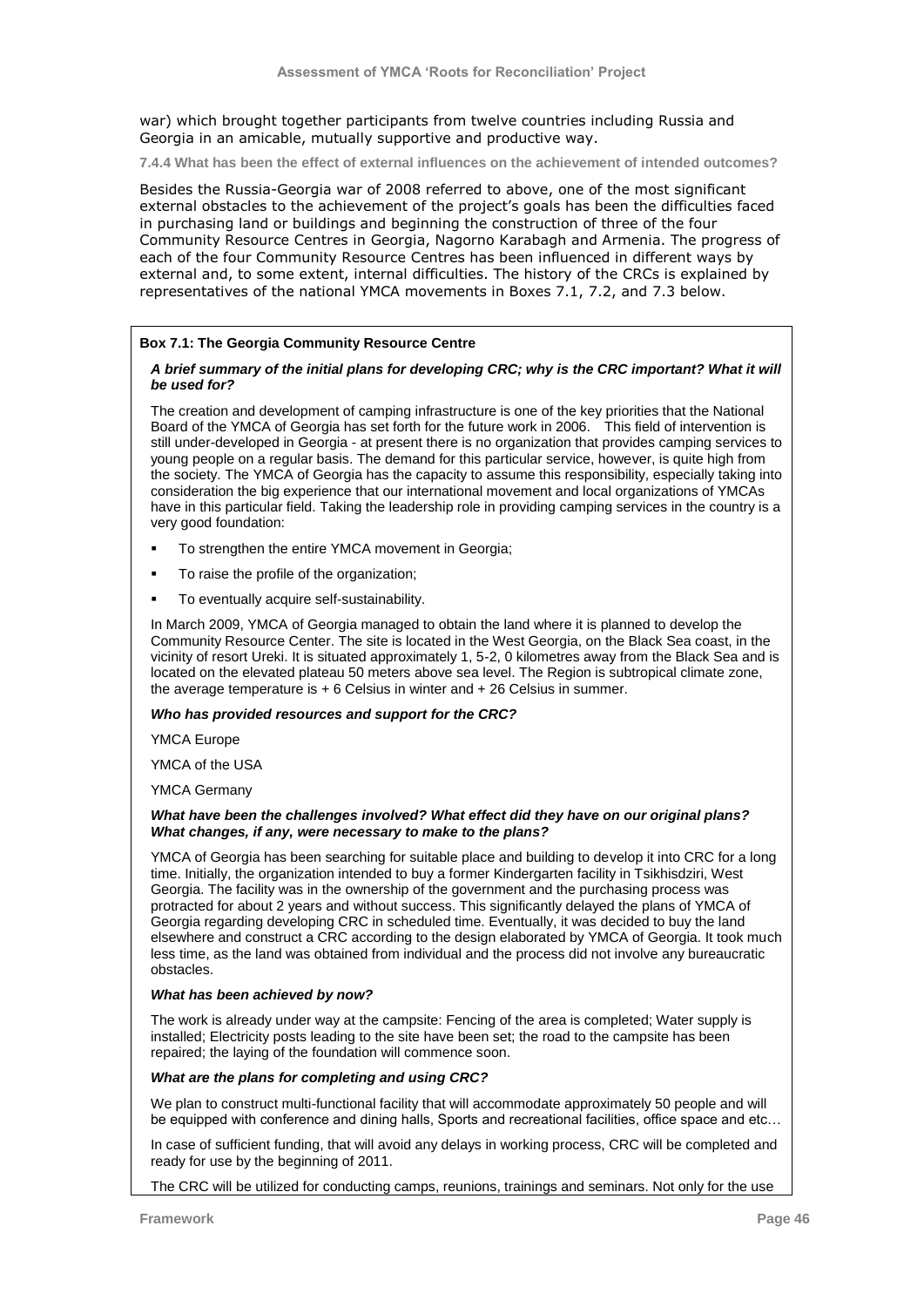of YMCA, but we plan to offer the service of CRC to other organizations as well. It will contribute to the self-sustainability of the Centre, as well as YMCA of Georgia.

As there are CRC facilities in Armenia as well, it offers a great opportunity to develop network and provide joint activities that will further strengthen partnership ties of YMCA movements in the region.

#### **Box 7.2: The Armenia Community Resource Centres**

There are two YMCA CRCs in Armenia. One is Camp Aramian, a property of YMCA Vanadzor, and the other one is Daranak CRC, a joint property of YMCA Vardenis and YMCA Armenia. Both CRCs have initially been developed and are considered as important assets to support YMCA activities both locally and nationally. Currently, they both have issues with completion: Camp Aramian – reconstruction and furnishing/equipping; Daranak CRC – furnishing/equipping. Another challenge both are facing is development of a sustainable marketing strategy for ensuring a minimum profitability over operational costs. With regards to the latter task, YMCA Armenia is seeking professional technical assistance and is currently negotiating with YMCA of the USA for support.

The principal financial support for Camp Aramian reconstruction came from the Aramian family in the USA, which was a key donor for YMCA Vanadzor since 1996. YMCA of the USA has provided significant technical assistance, as well as financial contribution in reconstructing the camp. Currently, there is an initial commitment from YMCA of the USA for providing financial support to complete the camp. It is anticipated that the camp will start operating in mid 2010.

Completion of Daranak CRC still remains pending, and there are no ready-to-go plans to solve this issue yet. However, YMCA Armenia anticipates completing the task within frameworks of future projects and programs. Another concern to be addressed soon is the final formalization and operation of the CRC as a joint property. Diverse options are being reviewed and communicated among the stakeholders. These options imply a principle of viewing the function of facility management apart from the function of facility ownership (possession). This means that the entity managing facility operations does not have to be necessarily one of the title-holders. Instead, the latter would delegate its management to the one that would provide a business plan demonstrating optimal profitability over operating costs, while ensuring an agreed upon operation of YMCA programs, which the CRC facility was initially designed for.

#### **Box 7.3: The Nagorno Karabagh Community Resource Centre**

Nagorno-Karabakh conflict settlement is one of the most complicated issues in the South Caucasus and it influences almost all the key spheres of life. YMCA Artsakh is the only youth international organization in the NKR which doesn"t deal with politics and is the "bridge" of cooperation with the young people all over the world.

It is very difficult for the young people to develop because of the political situation in Nagorno Karabakh and it"s not always so possible to find partners for the implementation of different projects. For four years we have been giving such opportunities as the cooperation with the youth of the various countries by means of cultural events, festivals, educational and intellectual programs where the young people participate from both the South Caucasus and Europe. Now, there is an increasing interest toward the organization. The number of the people who wish to cooperate and be the members of the organization grows.

From the very first days of the foundation of YMCA Artsakh there has been the problem of finding a suitable venue where the young people as well as the leaders of the organization could gather, have meetings, discuss the further projects, do something on their own.

Because of the lack of the resources and a meeting place a keen necessity arose to create a Resource Center in Stepanakert where the organization members as well as all the people to be interested in the organization"s activities could come, create a technical base, have discussions and plan the future strategy of the organization. It is intended that all the resources of the center will be aimed at the development of the civil society.

In 2009 an opportunity appeared thanks to the project YMCA Europe Roots for Reconciliation. Soushi city in Nagorno Karabakh is one of the cultural centers in the Caucasus. As a result of the military actions the city was partially destroyed. Initially there was an idea to create the Resource Center in Shoushi. It was intended to reconstruct the building where the Resource Center could be located as well as to establish the local organization in Shoushi. There was an arrangement with the authorities concerning getting the free land or building in need of reconstruction with the idea of creating the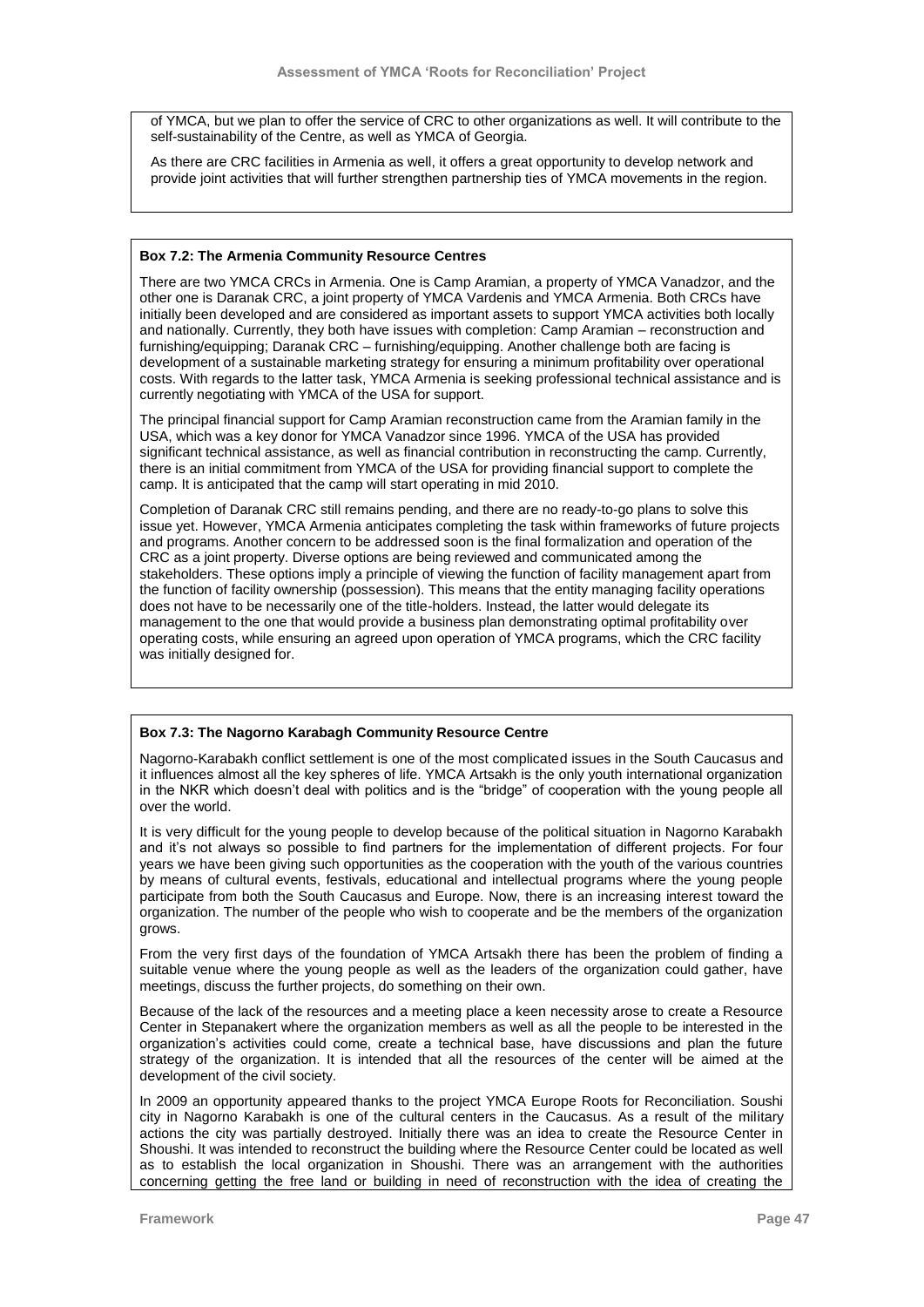Resource Center there.

However, after the NKR government had approved the project on the whole restoration of the city and recreation of its former architectural heritage, all the process of the registration of documents was stopped as the city plan must be affirmed. According to the conditions of the project we couldn"t wait for this length of time as the terms were established by YMCA Europe to prepare all the papers in time. This was a very difficult period for us. As a result, it was decided to remove the Resource Center to Stepanakert. In early April, 2009 we started all the preparations for the opening of YMCA Resource Center.

Today YMCA Artsakh has the Resource Center in Stepanakert and the property in land (4000 m<sup>2</sup>) which we could acquire thanks to the project. The Resource Center serves as the YMCA main office. Besides, there is a small studio where we can make video montages of our events. It is planned to build a camp on the land if there are opportunities.

At the **local level** we intend to use these resources to: (1) create new opportunities and conditions for the youth and YMCA members in Nagorno Karabakh; (2) set up a studio which will carry out different projects for the youth and make social clips; (3) increase the YMCA role in Nagorno Karabakh; (4) develop new leaders; (5) involve the volunteers in the new projects.

At the level **of the South Caucasus** we intend to use these resources to: (1)Work out of the general ideas and implementation of the joint projects; (2) expand the YMCA mission in the South Caucasus; (3) assist the development of peace and trust in the South Caucasus.

At the **International Level we intend to develop n**ew joint projects, new cooperation and experience exchange.

#### **7.4.5 How has the project evolved over time?**

The Roots for Reconciliation project for a number of reasons got off to a relatively slow start but has now developed into a project with a strong identity and positive reputation within the YMCA internationally. Although the project has used events as its main delivery mechanism, the events have become more sophisticated in the most recent stages of the project"s development. Also noteworthy has been the increasing sense of ownership of the project that has developed among the young people. This was particularly noticeable among those who became involved in the assessment process.

# **7.5 Gender**

One of the five "Kampala Principles" of the YMCA is "to work for equal opportunity". This section examines how the RfR project has addressed the gender dimension of equality of opportunity.

**7.5.1 How were gender issues addressed in the project design and implementation?**

Gender was recognised as an important issue in the project proposal document. The intention was to ensure that young women and young men were equally involved in the project, including the development of leadership skills. In terms of numbers, whilst the staffing of the project is entirely male, the participants comprised 56.3% females and 43.7% males.

Of course, gender issues amount to far more than simply equal numbers represented. Programming of appropriate activities and the challenging of conventional roles are both important demonstrations of gender awareness and sensitivity.

The programming issue has clearly been integral to the RfR project from the outset. Both young men and young women have taken leadership roles and have been equally actively involved in planning the events. Reunions have placed considerable emphasis on activities which involve both males and females on an equal basis such as dance, singing, music, drama and other cultural activities. Noteworthy is the limited emphasis on sporting activities in the Reunion programmes. Whether this has been done deliberately or not, it has meant that one area that conventionally divides the sexes has not occurred as much in the project as in some other YMCA programmes.

Also noteworthy is the relationship between gender and level of "activism" among participants. One small but significant indication of this was in the selection of participants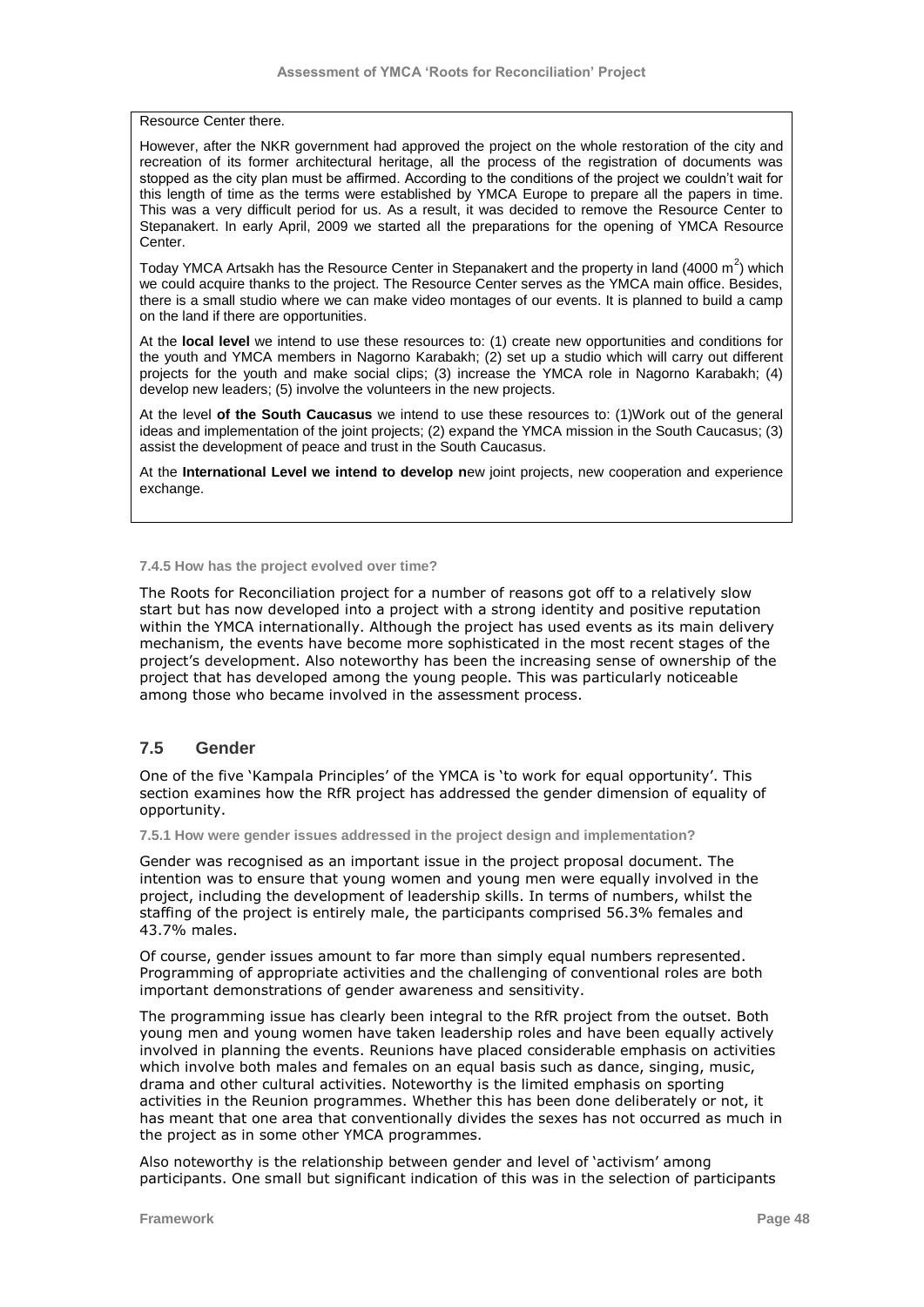to attend the Framework Reunion in Ureki. At this reunion the assessment team for this evaluation was formed. The team comprises twelve female and two male participants!

As to the challenging of gender roles where these constrain equality, there is very little evidence that this has happened in the project events. However, the levels of mutual respect shown between gender groups is noteworthy given the age of many of the participants (though this is perhaps not so remarkable in the Caucasus given the cultural norms that prevail, as it would be in a similar aged group in Western Europe).

**7.5.2 How effectively does the project meet the needs of young women as well as young men?**

The questionnaire and interview surveys of participants demonstrates that all participants, irrespective of gender, believe that their needs were both taken into consideration and met during the project events. This suggests that the programming of activities was very sensitive to the needs of both sexes.

Observation of the Programme Festival held in Yerevan in August 2009 and informal discussions held with participants during that event confirms that the programming has been very gender-sensitive because it focuses on what connects the participants, irrespective of gender.

# **7.6 Impact**

**7.6.1 What has been the impact of the project on individuals, their communities and other stakeholders?**

The impact of a project that is still underway is difficult, if not impossible, to assess. This is particularly true of projects that have ambitious aims of bringing about peace and reconciliation in a region immersed in historical and current conflicts. At this stage in the life of the RfR project it is more appropriate to consider outcomes than impact. But what does "outcome" mean when applied to individuals, their communities and other stakeholders?

For **individuals**, we could reasonably expect to see the following outcomes of their involvement in the project: growth in confidence and leadership skills; meaningful and sustained relationships with young people from other cultures based on tolerance and understanding; active engagement with their local YMCA using their new skills and knowledge.

There is a great deal of evidence to demonstrate that such changes have been brought about by the project (see Section 6.1 of this report). Box 1 includes extracts from the testimonies of the young participants in the Roots for Reconciliation project. Their words speak eloquently of the impact that the project has had on their lives. The responses to the questionnaire survey and interviews show that the testimonies are representative of almost every participant"s experience of the project.

An indication of the sense of pride and ownership felt by participants towards the work of the project was demonstrated at the RfR "Framework Reunion" held in Ureki in July 2009. As previously described, this Reunion was organised to create and train an Assessment Team for this evaluation. The young people involved embraced the task enthusiastically and, despite the time commitment that was demanded of them, planned an ambitious schedule of interviews, questionnaires and testimonies for the collection of data that they subsequently delivered.

For **communities** the outcomes one might expect to see include: awareness of the work of the local YMCA; having had an opportunity to express the needs of the community through surveys or discussion with local YMCA leaders; and the active involvement of young people living near the Community Resource Centres and YMCA centres.

An example of the potential that the Roots for Reconciliation project can have through the CRCs can be seen at Daranak in Armenia. The recently constructed Daranak CRC is on the shores of Lake Sevan near Vardenis YMCA. The site of the CRC is very close to five villages providing homes to refugees and a refugee camp. Although the centre is not yet fully furnished or equipped it has started to be used to provide day classes on two days a week for the refugee children living nearby. Classes in computer literacy, English, sports & games and a scouting programme are run by volunteers and staff from Vardenis YMCA. When the centre is fully equipped, many more activities are planned for local people.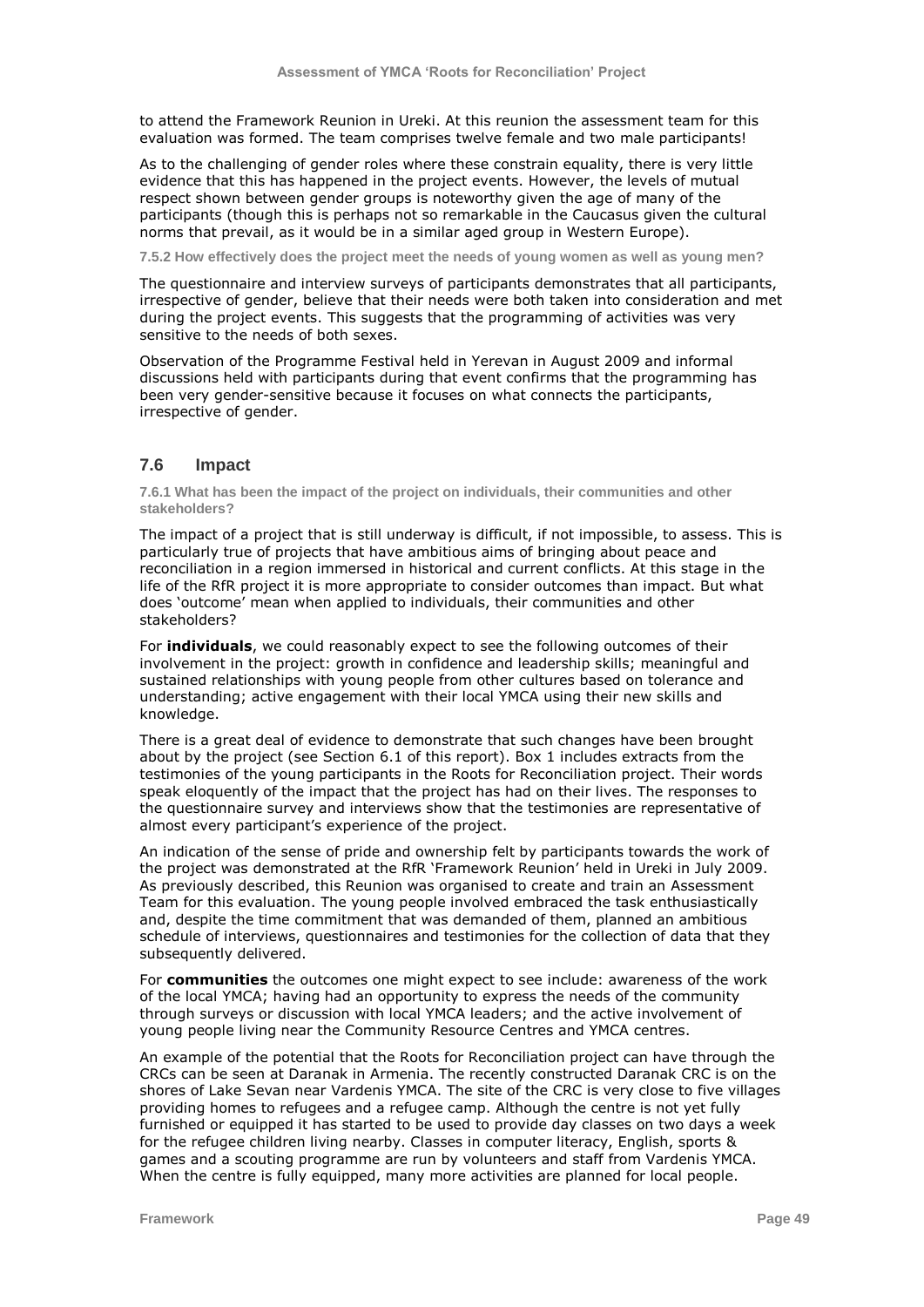**Other stakeholders** might be expected to know that the YMCA in the region is working with young people on peace and reconciliation issues; that some regular contact with local or national YMCA organisations was happening; that some partnerships and collaborative ventures involving the YMCA and other stakeholders was under discussion or had started.

As one senior YMCA US staff member put it "In my thirteen year career in the YMCA I would rate the Roots for Reconciliation project in the top two or three YMCA initiatives worldwide".

**7.6.2 In what ways has the project influenced services and collaborations within the targeted communities? In what ways has the project created social and economic opportunities for the targeted communities?**

At present, there is very little evidence that the project has influenced services and collaborations within the targeted communities or created social and economic opportunities for the targeted communities. As previously mentioned the CRC at Daranak is situated in a remote location but close to five refugee villages. Children from the villages make use of the English and computing classes run at the centre though the range of opportunities is likely to remain limited until the centre is fully equipped. It is possible that the centre could then be made available as a venue to adult groups outside of the camping season for classes and other social and educational opportunities organised by other organisations.

Creating more social and economic opportunities for local communities could be done in two ways. Firstly, opportunities for local communities are more likely to occur when the CRCs are fully operational though, at present, it is difficult to see how this will happen in practice. In the case of the Georgia CRC (Camp Orange) near Ureki, because it is in a fairly remote rural location, it does not have a large local community to target and it is unlikely to create economic opportunities for the nearby community except perhaps during construction and, perhaps, providing local supplies for camps.

Secondly, using RfR project resources, the local YMCAs could do outreach work in the communities themselves. The project could support vocational education classes and other activities for young people with an inbuilt peace and reconciliation message.

**7.6.3 In what ways has the project influenced the YMCA 'Movement Strengthening' process in the Region?**

*"The movement strengthening initiative aims to strengthen cooperation throughout the world YMCA Movement. It also aims to mobilise all the Movement's resources - both human and financial - to build the capacities of YMCAs to meet the needs of communities. The GOP for movement strengthening is a tool to develop each YMCA so that it can function more effectively, and remain socially relevant with a clearly defined mission. The GOP for movement strengthening is built on the three pillars of: 1. Mission clarity, 2. Institutional viability and 3. Social relevance"<sup>10</sup>*

The project has embraced the issue of YMCA "movement strengthening" in a number of ways:

- The design of the project is itself a demonstration of a commitment to social relevance. All events, and particularly the reunions, organised under the RfR project have aimed to be socially relevant in a region where conflict is a constant backdrop.
- In the shorter term, the "Training Programme Developers" part of the project has placed a major emphasis on the development of young leaders and their understanding of the YMCA mission and values.
- The planning and organisation of Reunions and related "spin-off" activities including camps has provided a platform for the young leaders to learn from the experience of applying their skills, thereby contributing to institutional viability.
- The recruitment of YMCA national staff members as National Coordinators for the project has both required and built the capacity of the national YMCAs, contributing further to institutional viability.

ł

<sup>&</sup>lt;sup>10</sup> YMCA International Global Operating Plan for Movement Strengthening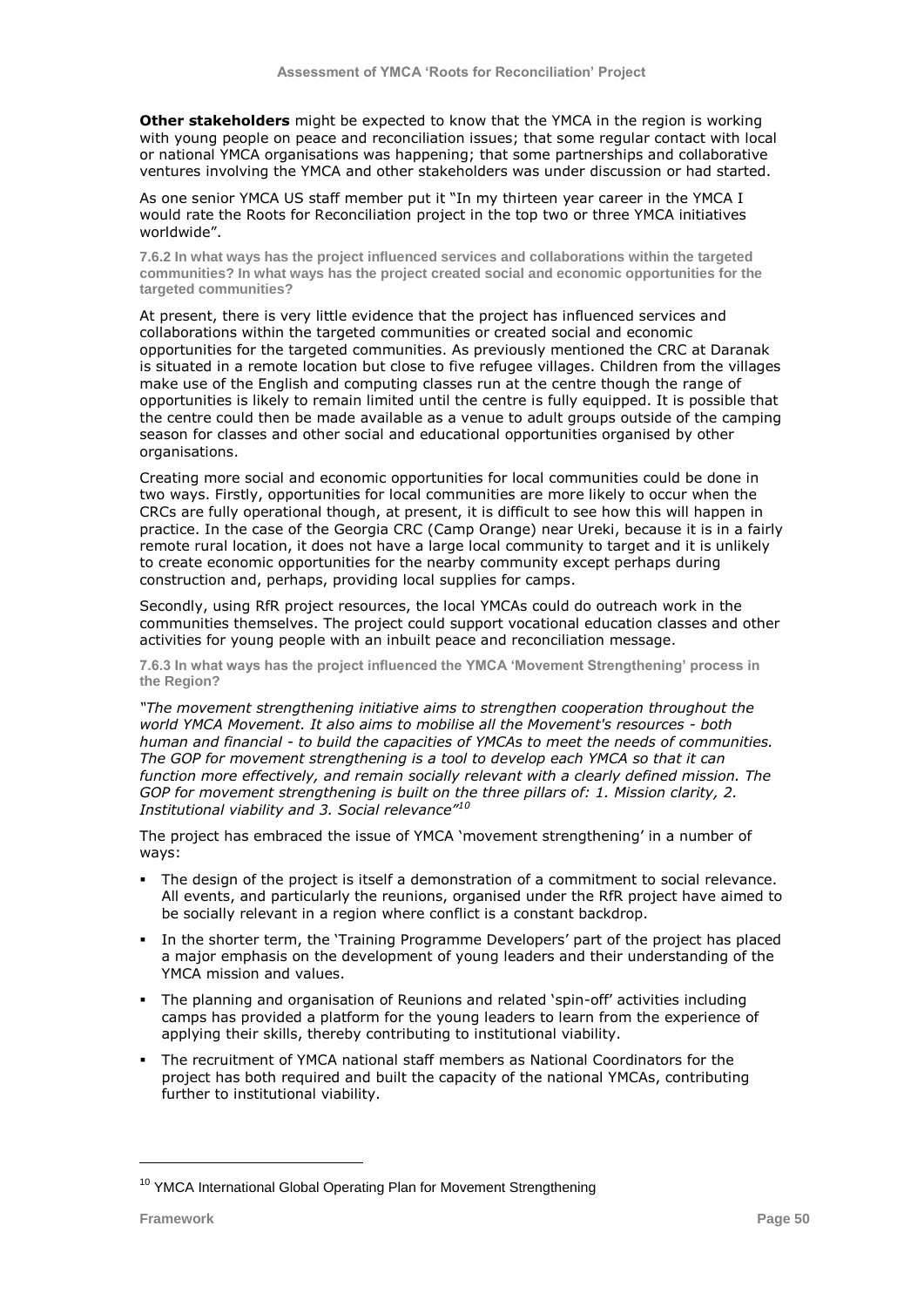- By embracing a 'Do No Harm' approach, the project has strengthened the awareness and skills of YMCA leaders in the region to manage the delicate nature of peace and reconciliation programming.
- In the short to medium term, the project has successfully mobilised resources from a range of sources within the region, the YMCA movement internationally and other international partners. The resources include finance, expertise and human resources. A significant proportion of these financial resources have been invested into the construction of Community Resource Centres.
- In the longer term, the emphasis on developing camping as a potential means of income generation has required the YMCA movements to take a more "business-like" approach to managing their activities and building their organisational capacity and institutional viability.
- The Community Resource Centre element of the project is designed to create a sustainable income stream for each of the three national movements thereby also making a crucial contribution to institutional viability.

All of these have contributed to greater levels of confidence, leadership expertise and a vision of financially self sustaining national movements working in close co-operation with each other and as less dependent members of the YMCA family.

In addition, there are an increasing number of examples of local-to-local collaboration (particularly camps) that have been inspired by the Roots for Reconciliation project.

**7.6.4 Overall, what lessons can be learned concerning project impact?**

The fact that Roots for Reconciliation was designed as a three-year project (and not simply as a series of disconnected one-off events) has made the project a genuinely developmental process for the YMCAs in the region. Nevertheless, more could be done to shift the emphasis away from events and towards a mainstream approach to peace and reconciliation work with young people.

Linking peace and reconciliation with programme development and institutional strengthening has created a very strong framework with greater possibilities for sustainable benefits.

Strong project coordination and leadership at the Regional level have been essential to achieving the project's impact.

From an international YMCA perspective the Roots for Reconciliation approach is closely aligned with a commitment to 'global youth volunteering' that brings young people together across borders to work together with communities. This has made it easier for other YMCAs to understand, support and provide resources to the project.

# **7.7 Sustainability**

**7.7.1 How long-lasting is the flow of benefits to the beneficiaries and to society in general likely to be? Why?**

In terms of the movement strengthening of the national YMCA movements, one of the main legacies of the project will be the Community Resource Centres. Indeed, the key to the sustainability of the national movements involved in the project depends on the completion, marketing and maximum use of the Community Resource Centres for the purposes of income generation.

The CRCs, when they are fully operational will provide camping opportunities to many young people who would otherwise not have access to such resources. The CRC in Daranak also holds a key to reaching out further to children and youth from marginalised refugee communities.

In terms of relationship-building and attitude change, some of the participants have already reported new cross-border friendships and changes of attitude that are likely to be life-changing at least for some. This has already had a modest but significant influence on their relationships with friends and family members.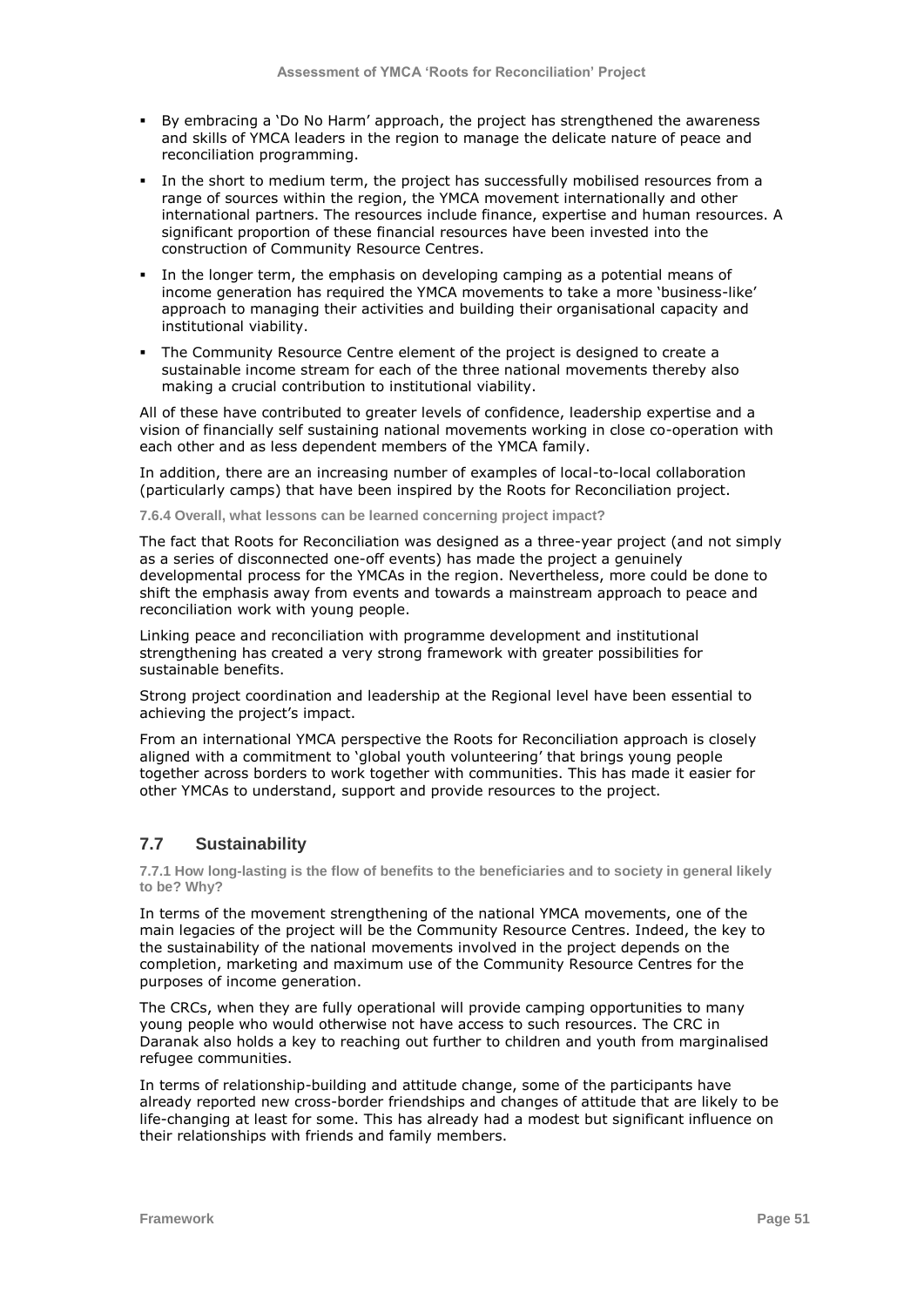**7.7.2 What plans are there to enable systems, structures, processes and relationships to endure?**

There are already positive signs that inter-personal relationships have developed to the point that they are enduring through normal social interaction. For example, the young leaders involved in the project use SMS and a wide range of social networking tools to keep in regular touch with each other across and within national borders. Lifelong friendships have been created.

Relationships between local YMCAs are undoubtedly stronger now than when the project first started. This is true for both cross-border relationships and in-country relationships between local YMCAs. These relationships are likely to endure because of the genuine regard that people have for one another.

**7.7.3 What has been learned from the project experience?**

It is important to address sustainability from the earliest stage of project design but even this is no guarantee of achieving sustainability.

## **7.8 Transparency and accountability**

The Terms of Reference for this external assessment excluded the technicalities regarding the project"s construction of the Community Resource Centres so this section focuses on the other elements of the project, namely the sub-projects for the Reunions and TPDs.

**7.8.1 How transparent has been the use of project funds?**

The accounting, reporting and auditing systems used by YMCA Europe and required by the funding partners are rigorous. No concerns have been raised about a lack of transparency concerning the project"s use of funds during this assessment.

**7.8.2 How transparent has been the governance and management of the project at both Regional and national levels?**

The Roots for Reconciliation project is implemented by the national YMCAs of Armenia, Georgia and the YMCA in Nagorno Karabagh. The project is managed by the Regional Coordinator and National Coordinators on behalf of YMCA Europe. Strategic and annual planning is carried out at the Programme Forum meetings. Monitoring of progress and day-to-day decision making is done through meetings of the project coordinators on an "as needed" basis. Regular meetings are held with the office bearers of the national YMCAs. Biannual reports on the project are prepared by the Project Coordinator with the close involvement of the National Coordinators.

The governance and management of the project is closely related to the governance systems of the national YMCA movements and with YMCA Europe's accountability systems.

In addition to their internal governance and management structures, two of the three participating YMCA movements have supportive structures that reflect their levels of organisational development. YMCA Armenia has a Partnership Group with an elected chair comprising representatives from a range of supporting partner organisations and YMCAs. YMCA Georgia has a Field Group organised through YMCA Europe comprising representatives from a range of supporting partner organisations and YMCAs. YMCA in Nagorno Karabagh, because of its fledgling status, does not have a Partnership Group or Support Group.

Projects of this scale and complexity usually have a multi-organisation Steering Group. In the case of the Roots for Reconciliation project one would expect to see in place a steering group involving project participants, representatives from the YMCA movements, YMCA Europe, the main international and YMCA partners and other key stakeholders. This was proposed at the early stages of the project but was not put into place. The absence of a steering group has had important consequences:

The formal voice for the young people who are actively involved in the project is mainly provided by attendance at the annual programme Forum meeting but this is attended by only a small number of project participants. Whilst few of the young people have commented on their limited voice, there is currently a missed opportunity for actively involving and developing more of the young leaders in decisions concerning the RfR project about which they care passionately.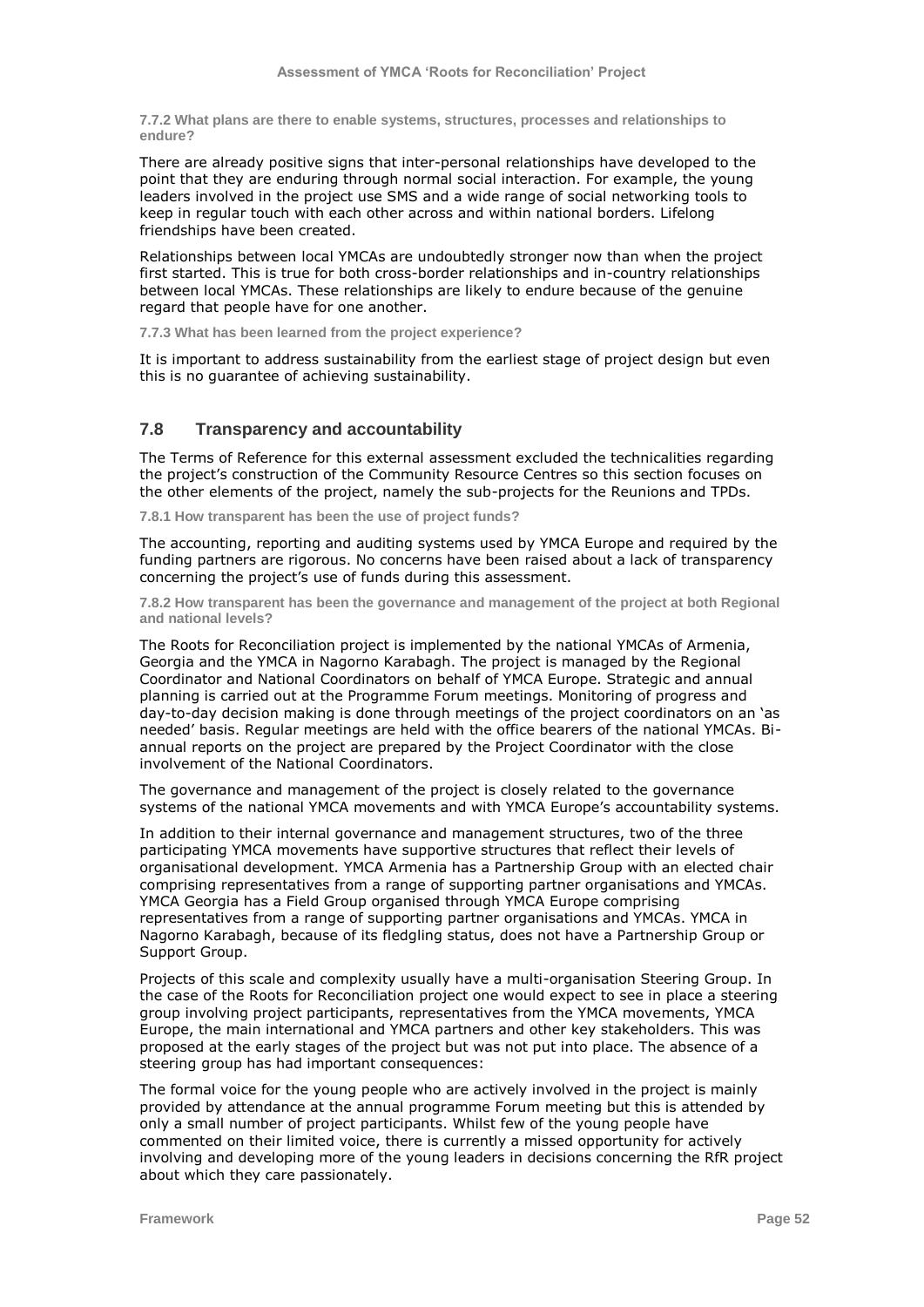Finally, as there is no formal body of stakeholders for overseeing the implementation of project annual plans and ensuring the sub-projects are kept on track, this has placed undue responsibility on the shoulders of the Regional Coordinator. The project has been fortunate that the Project Coordinator has been extremely capable of taking on this responsibility but the pressure of work that this has created needs to be recognised by YMCA Europe when planning future regional projects.

**7.8.3 How has accountability been organised?** 

The project should be able to demonstrate accountability to its various stakeholders: to participants and their communities who are target groups for the project; the YMCA movements in the region; international partners who provide funds and other resources and support; YMCA partners who also provide funds and other resources and support; and YMCA Europe which has overall responsibility for the project.

Accountability **to participants** is organised through the organisation of events in which the participants can contribute to the programming; by providing clear selection criteria for attendance; by creating a safe environment; by involving the participants in evaluations of the events; by providing training and through the Programme Forum meetings that reflect on the year's activities and plan the forthcoming year. As mentioned earlier, these mechanisms do not provide the participants with adequate opportunities to influence decision-making.

Accountability **to communities** is organised by conducting needs assessments and providing activities that relate to identified needs.

The project is accountable **to the YMCA movements** at national level primarily by appointing office-bearers as National Coordinators who are then in a position to be fully aware of and involved in all project activities and decision-making. Members of national YMCAs are also actively involved in planning and organising events and in the support measures such as Programme Forums where monitoring and planning occurs. Informal communication between the Project Coordinator and the national YMCAs also provides an important channel for accountability.

YMCA movements are accountable to the YMCA Europe Roots for Reconciliation project through implementation contracts.

Accountability to **international donors** is managed in three main ways. The financial accountability is organised through scrupulously maintained accounts that are independently audited on behalf of EED. The accountability for progress in implementing plans is primarily carried out through Semi-annual Progress Reports prepared by the Project Coordinator with the assistance of the three RfR National Coordinators. The donor organisations also arrange annual project visits. Accountability has been made more difficult by both major donors, EED and ICCO, having a high turnover of programme officers. In the case of EED, there have been three different programme officers over the space of less than three years and this has had a negative effect on the continuity of relationships that are important in such projects.

A number of **YMCA partners** provide funding and other support for the project and project-related activities in the local and national YMCAs. The relationships that some YMCA partners have with YMCAs in the region predate the RfR project so mechanisms for accountability were already in place. In general, accountability is organised through reports and account-keeping but primarily by ensuring that the project works to high standards.

**7.8.4 To whom are the implementing organisations accountable in theory and in practice and how is accountability guaranteed?**

The implementing organisations for the project are the three YMCA national YMCAs of Georgia, Armenia and Nagorno Karabagh. The RfR project has implementation contracts with each. Accountability is organised through agreed workplans. Each of the movements has a National Coordinator employed by the national movement but paid for by the Roots for Reconciliation project. This arrangement means that the Project Coordinator does not have line management responsibility for the National Coordinators. In the case of Armenia and Georgia YMCAs, the National Coordinators are managed by the General Secretary. This arrangement requires very good working relationships between the Project Coordinator and the General Secretaries. In the case of Nagorno Karabagh, the National Coordinator is the General Secretary.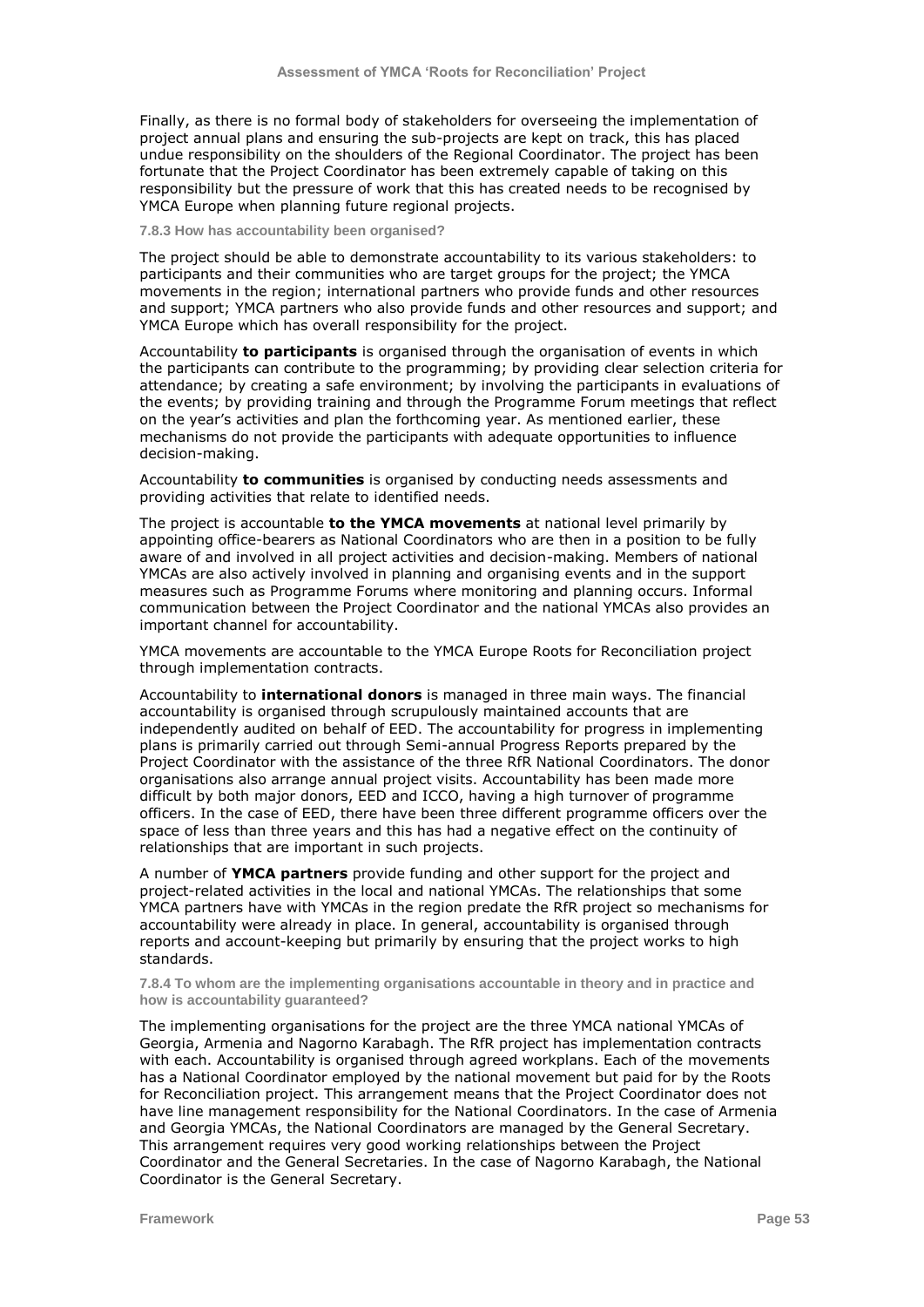# **8. Conclusions and strategic challenges**

This section seeks to draw conclusions from the assessment findings and to identify "strategic challenges" – key questions concerning the longer-term development of the project and the YMCA national movements that require strategic responses. The section is structured using the headings established in the assessment Terms of Reference: relevance, effectiveness, efficiency, flexibility, gender, impact, sustainability and transparency and accountability.

# **8.1 Relevance**

Roots for Reconciliation is a well-designed project linking peace and reconciliation, young people"s leadership development, and YMCA movement strengthening. Although its peace and reconciliation goals are very ambitious given the socio-political context in the south Caucasus, the approach taken is firmly rooted in the strengths of the YMCA as an organisation, the potential of the YMCA for strengthening democracy and the interests of young people living in the Region.

**Strategic challenges**

- a. How to strengthen relationships with other organisations carrying out peace and reconciliation work and work with young people in the region with a view to learning from experience and developing new partnerships?
- b. How to extend the work of the project to address new opportunities provided by changes in the geopolitical context? For example, how should the project respond to the very recent improvements in diplomatic and economic relations between Armenia and Turkey?

#### **8.2 Effectiveness**

The project has been very effective at **resource mobilisation** in terms of leveraging funding and drawing expertise into the YMCA movements in the Region.

**Cross-border co-operation** has undoubtedly been one of the major successes of the project. The project has not only organised 14 successful cross-border events in the period from January 2007 to July 2009 but it has also created a 'cross-border culture' in the YMCA movements in the region. This 'cross-border culture' extends beyond the events that bring people together. It operates at an individual level between participants (where participants from different countries are in constant contact with one another through the internet and SMS), at local YMCA level (for example, through camps arranged between local YMCAs in different countries) and at national level through shared training, meetings and a willingness to find ways of working together that extends beyond the "boundaries" of the project.

The **peace and reconciliation** work of the project has been central to the project"s identity. The project has taken an understandably cautious and measured approach to this sensitive work. As a result, the project has had significant success in bringing together young people from countries in conflict and transforming their understanding of each other and of themselves. Many of the participants have reported that the Roots for Reconciliation project has had a life-changing effect on them. The longer term effects will require time to understand, but the approach taken by the project has enabled groups of the young people who may become the leaders of tomorrow to develop mature relationships based on genuine friendship across borders that currently divide many of the older generation.

#### A further success of the project has been its contribution to **YMCA movement**

**strengthening**. By providing leadership training, programme development (particularly using camping programmes), opportunities for collaboration and resource mobilisation, the project has strengthened capacity at individual, local and national levels. The delays in the development of the CRCs has in turn affected the contribution that the project will make to longer term movement sustainability in the Region. The most significant part of movement strengthening – developing financial sustainability – will have to wait until this crucial element is in place.

The main area where the project has not yet achieved its goals concerns the project's **outreach to communities**. Delays in the development of the four Community Resource Centres: two in Armenia, one in Georgia and one in Nagorno Karabagh. Circumstances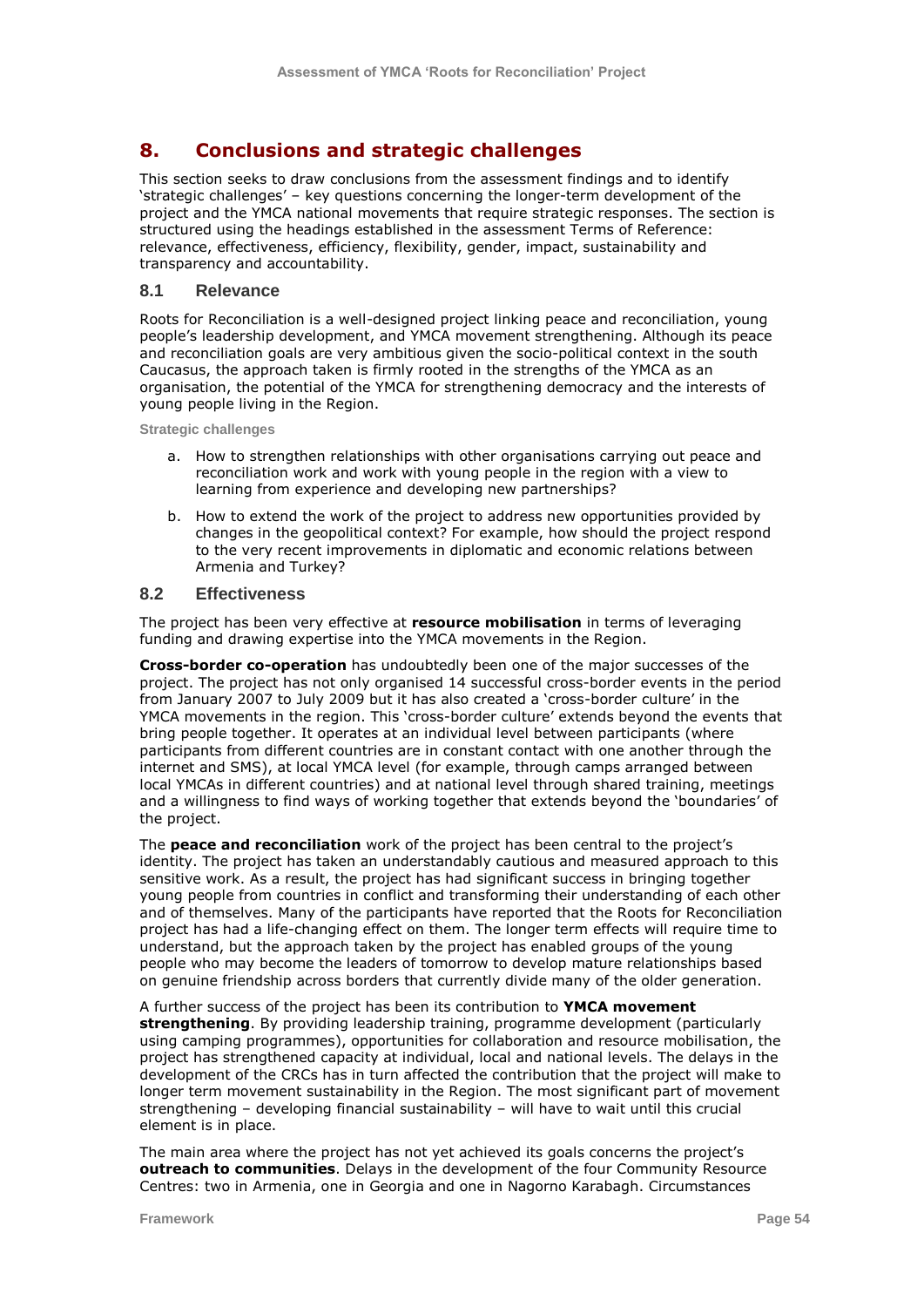many of which were beyond the influence or control of the project, have slowed up the progress on these initiatives and whilst the two CRCs in Armenia are now nearing completion they were considerably delayed. The location of the CRC in Georgia had to be reconsidered and although progress is being made, it is unlikely to be ready until the end of 2010 at the earliest. Because of difficulties getting access to a suitable building, plans for the CRC in Nagorno Karabagh were changed and a non-residential office-cum-resource centre has been established.

**Strategic challenges**

- c. How to ensure that the participants maintain and develop their cross-border relationships and share their understanding in order to influence their friends, families and communities?
- d. How to continue to strengthen national movements so they are in the best possible position to ensure financial sustainability?
- e. How to reach out more to local communities around the CRCs and extend the opportunities that the project offers to the young people who are part of those communities?

## **8.3 Efficiency**

The question of efficiency must be viewed against the backdrop of a project design that places significant emphasis on investment in the construction and/or refurbishment of Community Resource Centre buildings. The project management leadership at the regional and national levels need to utilise external expertise more in the future so that the demands of CRC construction and management do not detract valuable time and energy away from critical program activities

The figures for the project show that in the years 2007 and 2008, approximately 25% of the project expenditure was spent on events directly involving young people. If the investment in the Community Resource Centres during that period is removed from the equation, the amount spent on project events involving young people was still considerably less than half of the remaining expenditure.

**Strategic challenges**

- f. How to ensure that from the year 2010 onwards, the CRCs begin to provide demonstrable returns on investment.
- g. How to reduce the costs of involving young people in the work of the project in order to extend the project's reach.

## **8.4 Flexibility**

The southern Caucasus provides an unpredictable and sometimes volatile environment for civil society organisations. This is particularly true for projects which focus on peace and reconciliation. Because of its international scale and reputation, the YMCA provides a high level of support and continuity when the context is unpredictable. In the face of very significant challenges over which it has had no control or influence (most notably the war between Russia and Georgia in 2008 and the global economic crisis of around the same time) the project has shown considerable flexibility in adapting to these challenges whilst also retaining its identity.

**Strategic challenges**

- h. How to respond to and, if possible, anticipate changes in the external environment that are likely to have an effect on the project"s ability to achieve its work?
- i. How to ensure that the project remains flexible whilst keeping sight of its main objectives?

## **8.5 Gender**

The project has been quite successful in taking a gender sensitive approach in its work with the project participants. Participant selection, event programming and providing a safe and supportive environment have all contributed to young women as well as young men feeling that they can contribute and benefit equally from the project.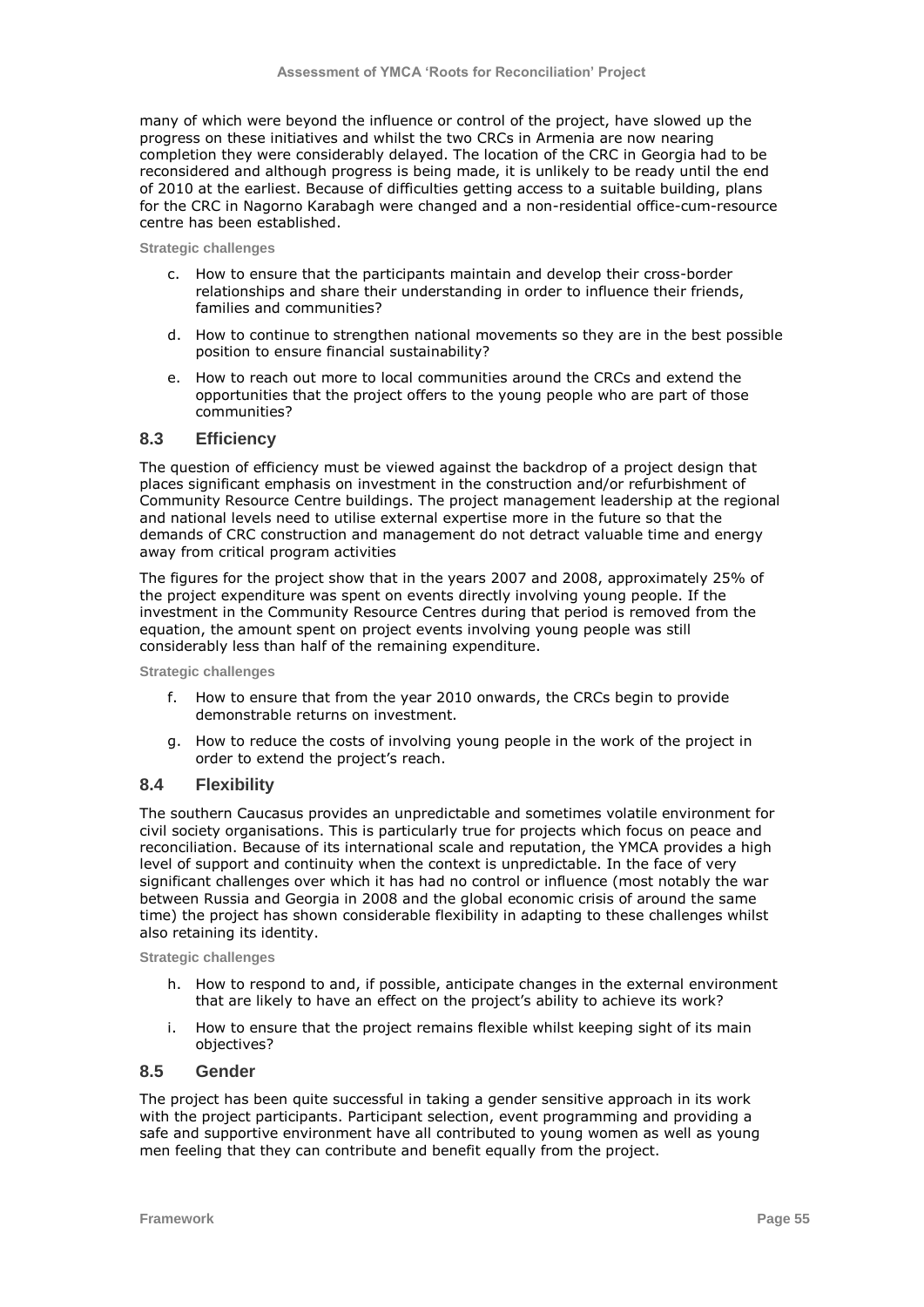**Strategic challenges**

j. How to build on the project's levels of gender sensitivity to encourage reflection and discussion of gender roles in the project, the YMCA and beyond?

# **8.6 Impact**

The impact of a project that is still underway is difficult, if not impossible, to assess. This is particularly true of projects that have ambitious aims of bringing about peace and reconciliation in a region immersed in historical and current conflicts. At this stage in the life of the RfR project it is more appropriate to consider *outcomes* than impact.

The outcomes of the project"s work with **individuals** can be clearly seen as growth in confidence and leadership skills; meaningful and sustained relationships with young people from other cultures based on tolerance and understanding; and more active engagement with their local YMCA using their new skills and knowledge.

The outcomes of the project"s work with **communities** are less easy to find evidence for. There is evidence of the potential effect that the project can have on communities by looking at the work of the Daranak Community Resource Centre which works with refugee children in the local villages to provide popular classes and activities.

The outcome of the project"s work with **other stakeholders** is limited. The project"s understandable reluctance to raise its profile means that it has only limited contact with other civil society organisations working with young people on peace and reconciliation issues. As a result there is no evidence that partnerships or collaborative ventures involving the project and other stakeholders is under discussion or is underway.

**Strategic challenges**

- k. How to enable participants to have a clear understanding of how their involvement in the RfR project and the YMCA can contribute to their personal and career development and what they, in return, can contribute. These plans should take into account the fact that some young people may temporarily leave the organisation due to changes in personal circumstances.
- l. How to strengthen work with communities?
- m. How to strengthen relationships with other organisations carrying out peace and reconciliation work and work with young people in the region with a view to learning from experience and developing new collaborative ventures?

# **8.7 Sustainability**

The project has made considerable progress towards bringing about sustainable benefits for the target audiences by developing leadership skills, mobilising resources and establishing the capacity for cross-border work at national and local levels. The main piece of the sustainability puzzle that is not yet in place is the Community Resource Centre component.

**Strategic challenges**

- n. Ensure that the experience and principles of the project are consolidated in the work of national and local YMCAs in the region and the work of YMCA Europe and beyond.
- o. Find ways of helping the national and local YMCAs to develop a business model that ensures that the Community Resource Centres provide a sustainable income stream.
- p. Find ways to further strengthen the "absorption capacity" of national YMCA movements to help them make the most out of the financial resources that have been mobilised by the project.

# **8.8 Transparency and accountability**

The project has benefited from excellent leadership from the Project Coordinator who has demonstrated dedication, insight, sensitivity, commitment and an ability to facilitate collaborative working relationships. These qualities have without doubt had a positive effect on the accountability Roots for Reconciliation project and its development.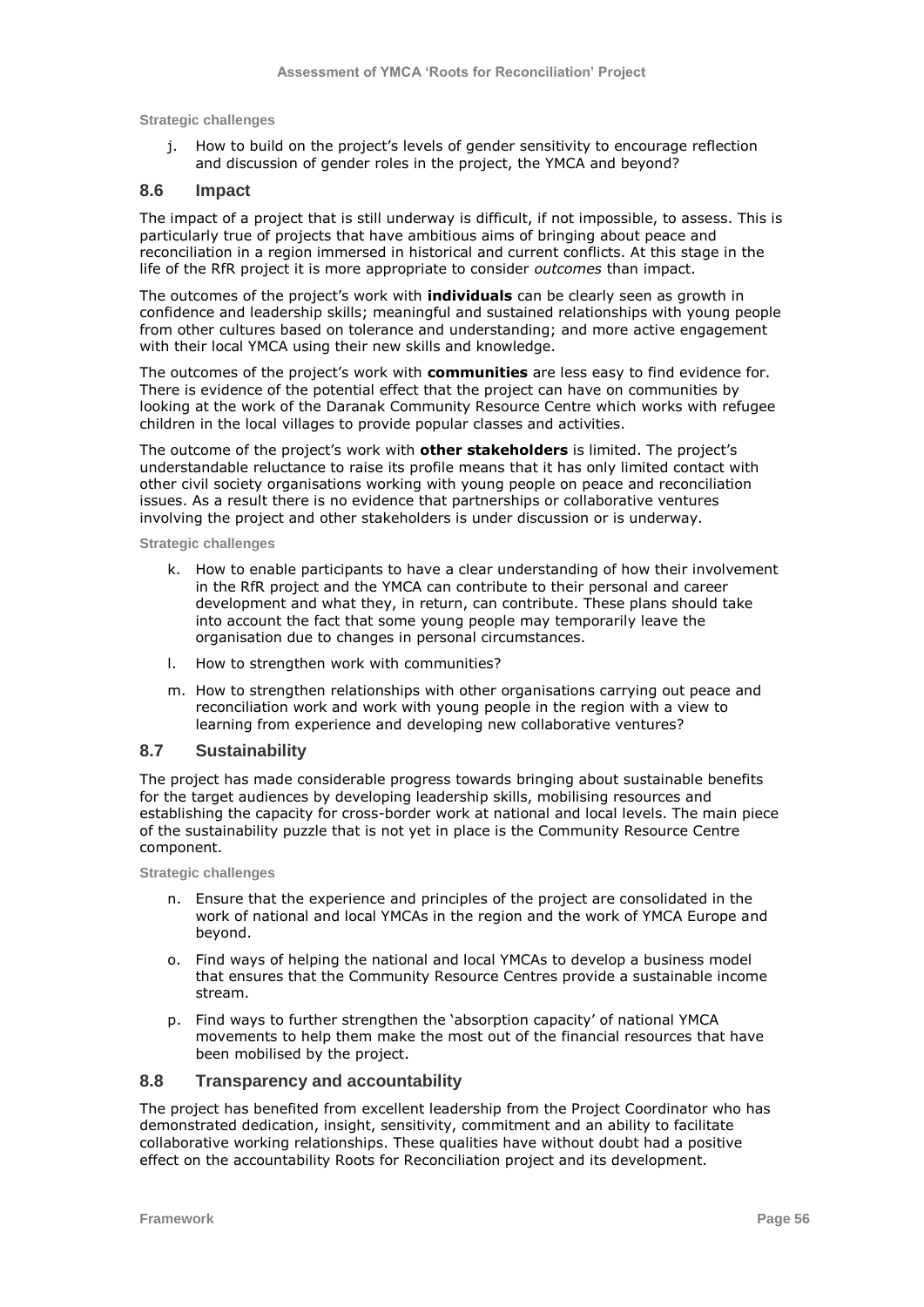The project's reporting system conforms to strict donor requirements and no concerns have been raised during this assessment about a lack of transparency concerning the use of project funds.

The project has a system for monitoring the achievement of project outputs using evaluations at the end of each event. These evaluations have become more sophisticated and there is now a greater emphasis on assessing whether the outcomes of the events have been achieved (not simply looking at the activities and outputs). The project would benefit from further strengthening of the recording and monitoring systems in order to make the best use of the management information for future planning.

As the CRCs are completed, the project will also need to consider how to involve local communities more in planning and monitoring the work of the project and the centres.

**Strategic challenges**

- q. How to strengthen accountability to project participants, for example by forming a 'user committee' comprising participants who are actively involved in the project and who can act as a representative voice for all participants.
- r. How to ensure that the project is accountable to the communities it is expected to serve. This will require close collaboration with the national and local YMCAs.
- s. How to strengthen the monitoring systems used by the project and adapt these so that they can help to build accountability and learning from experience.

# **9. Recommendations**

This section contains a number of recommendations for each of the major stakeholder groups. The recommendations address the strategic challenges identified in Section 8.

The recommendations were discussed at the Program Forum meeting held in Yerevan in October/November 2009.

# **9.1 YMCA Europe**

- a. Establish an action group to prepare a formal response to this report and coordinate action on agreed recommendations.
- b. Continue to build on the achievements of the Roots for Reconciliation project in the region and elsewhere by taking a more programmatic $^{11}$  approach to Roots for Reconciliation in the future.
- c. Consolidate the changes made by the project through the YMCA "movement development" process in the forthcoming YMCA "movement strengthening" process.
- d. Identify more opportunities for cross-border cooperation between YMCAs outside the South Caucasus region in order to build on the successes of the project.
- e. Foster co-operation with international organisations such as the International Awards Association in order to explore possibilities for extending the work of the project in Turkey and Azerbaijan.
- f. In any future regional YMCA projects consider creating a formal steering group involving representatives from each of the involved national YMCAs in order to support project implementation and monitoring.
- g. Ensure that future regional project proposals include budgets for adequate levels of staffing to provide the administrative resources required for managing projects of this scale.
- h. Ensure that the logframes for future projects include a clear statement of the problem situation that the project is intended to address and indicators that make it easier to monitor and evaluate progress.

ł

 $11$  By programmatic is meant moving away from an 'events' approach towards an approach that aims to support the integration of peace and reconciliation and movement strengthening into the regular programme activities of the local and national YMCAs.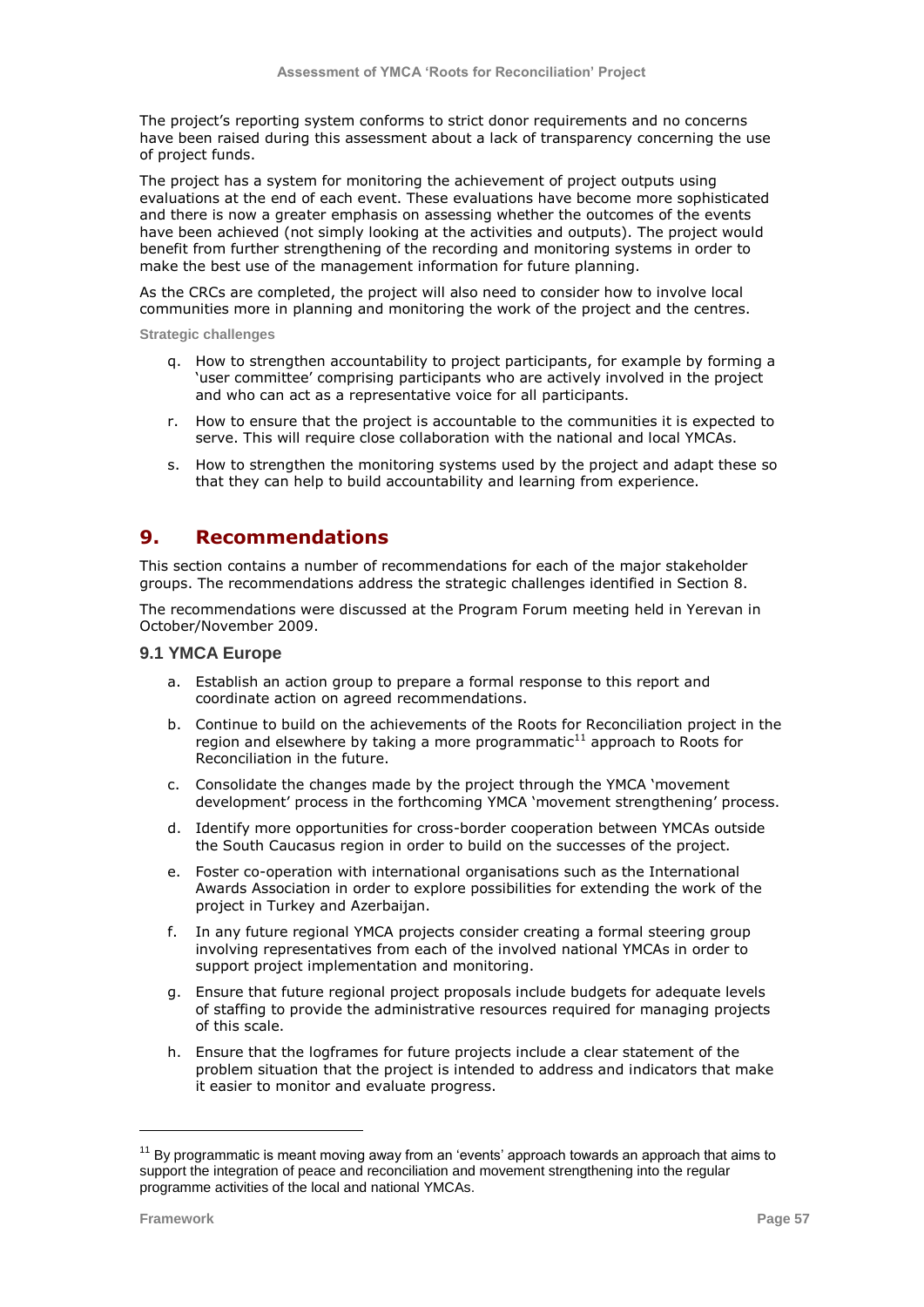# **9.2 Roots for Reconciliation Project**

- j. Develop a plan for the year of extension funding (2010) with clear objectives and targets concerning sustainability of project benefits.
- k. Link the proposed 'competitive application process' for deciding allocation of project resources and provision of support to national YMCA strategy development to capacity-building where necessary. This will help to ensure that national YMCAs can make best use of available funding and strengthen their capacities for sustainability.
- l. Investigate the possibilities of extending the work of the project to address other peace and reconciliation issues. For example, the project should continue its work building relations with YMCA Russia. Consideration should be given to extend the project to involve participants from Turkey in order to respond to the current improvements in diplomatic and economic relations between Armenia and Turkey. In any such development the "Do No Harm" principle should always be applied.
- m. Build stronger relationships with other projects and organisations in the Region working with youth and with peace and reconciliation issues for the purposes of mutual learning and potential partnerships.
- n. Create a "participant committee" comprising participants who are actively involved in the project and who can act as a direct voice in the project for all participants.
- o. Recognise all the participants as project resources who could be asked to play a more active role in identifying and working on project-related issues between the events, reach out and influence others and generally help to further strengthen the YMCA movement in the region.
- p. Develop a gender policy that encourages reflection and discussion on gender roles in the project, the YMCA and beyond.
- q. Develop a more rigorous electronic record-keeping system to enable easier monitoring of the project"s progress. Ensure that the monitoring is gender sensitive.
- r. Develop an internet presence to act as a hub for communication with and between participants. If possible, the YMCA corporate website should be extended to host this communication hub so that project participants feel part of the wider YMCA movement.

# **9.3 National YMCAs**

- a. Each national YMCA should update its strategic plan to incorporate lessons learned from the experience of working with the RfR project.
- b. National YMCAs should assess what organisational and management capacities still need to be strengthened in order to take on a more proactive role and ensure sustainability.<sup>12</sup>
- c. The completion of the Community Resource Centres should be seen as a priority. Plans for marketing the CRCs should be developed as a key part of each national YMCA movement's strategy for sustainability.
- d. Where needed, there should be clarification about the ownership of the CRCs as assets. Clear procedures will be needed for marketing and using the CRC and how the income generated will be divided. Procedures should be agreed for each CRC as part of a business plan. The business plans should encourage the year-round use of the centres.
- e. Explore ways of ensuring the Community Resource Centres take an environmentally sensitive and sustainable approach to electricity generation, hot water heating, water supply and sewage disposal. Technologies used should be low impact and, wherever possible, self-build to reduce costs.

ł

 $12$  An Organisational Self-Assessment tool could be used by each of the national movements for this purpose.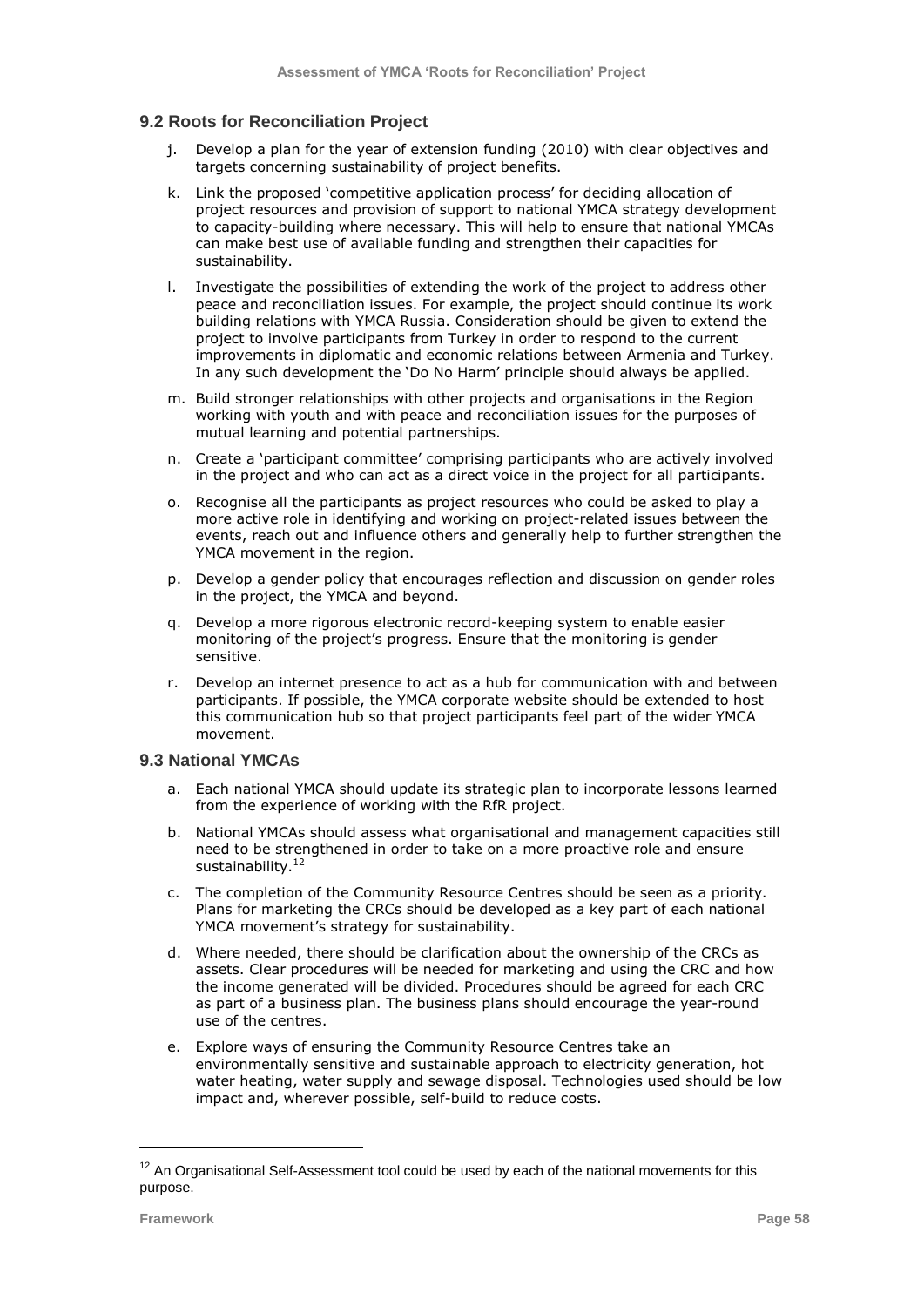- f. Organise training in environmentally sustainable practices for leaders and volunteers in order to raise the level of awareness and understanding about the importance of these issues.
- g. Consider using the CRCs as centres for practical environmental education including courses on the construction of sustainable hot water and electricity generation systems.
- h. To ensure that the maximum use is made of its CRCs, YMCA Armenia should seek professional help for developing and marketing its camping programme. The person involved should have excellent strategic thinking and marketing skills.
- i. YMCA Georgia should seek professional help for mobilising resources for the CRC and oversight of the CRC construction as a project. The consultant should have a proven track record in resource mobilisation and project management.
- j. Funding for the professional help referred to in points h and i. above should be made available through the RfR project "competitive application process" which will be introduced in 2010.
- k. Establish a management structure in each national YMCA to oversee the finalisation and use of the Community Resource Centres. National YMCAs should also consider co-opting experts as advisers to these bodies.

# **9.4 Local YMCAs**

- a. Sustain and extend the local-to-local YMCA relationships both in-country and cross-border that have been built as a result of the RfR project.
- b. Take a strategic approach to the selection of participants for project events as part of a strategy for leadership development.
- c. Ensure that every young volunteer and leader has an individual development plan so that they are helped to develop a longer term commitment to their local YMCA. Each young leader should be allocated an experienced mentor who can guide their development and discuss their ambitions on a regular basis.
- d. Consider setting up an "exchange" system whereby young leaders from one country can work alongside leaders from another country to organise and run camps and other activities for children.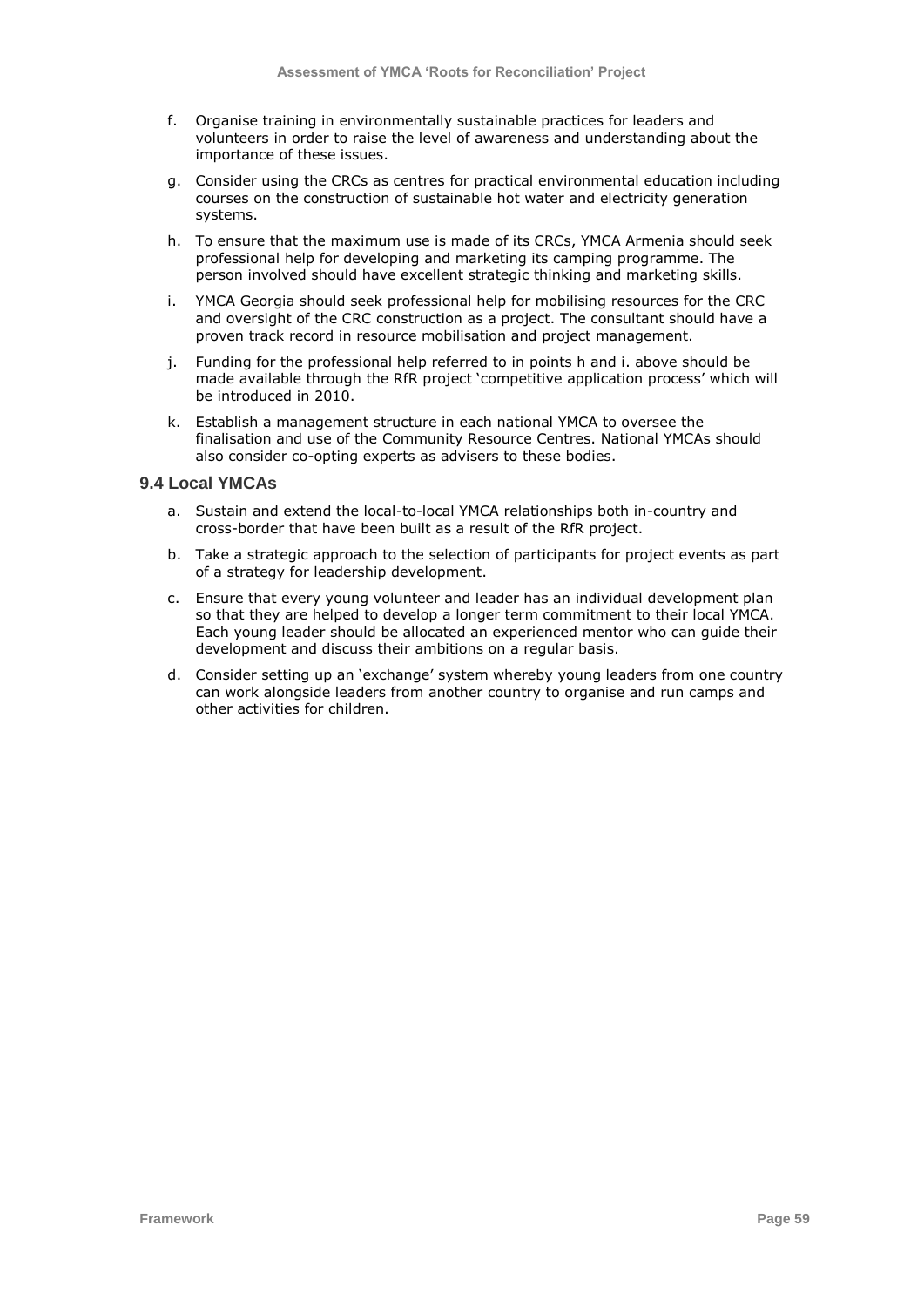# **10. List of Appendices**

| Appendix One   | Terms of Reference for the Assessment                                            |
|----------------|----------------------------------------------------------------------------------|
| Appendix Two   | Members of the RfR Assessment Team                                               |
| Appendix Three | Job Descriptions for Assessment Team members and<br><b>National Coordinators</b> |
| Appendix Four  | Project Timeline                                                                 |
| Appendix Five  | Officials Interviewed for the Assessment                                         |
| Appendix Six   | Documents Consulted                                                              |
| Appendix Seven | Sample Participant Questionnaire                                                 |
| Appendix Eight | Summary Evaluation of ProFest 2009 held in Yerevan,<br>Armenia                   |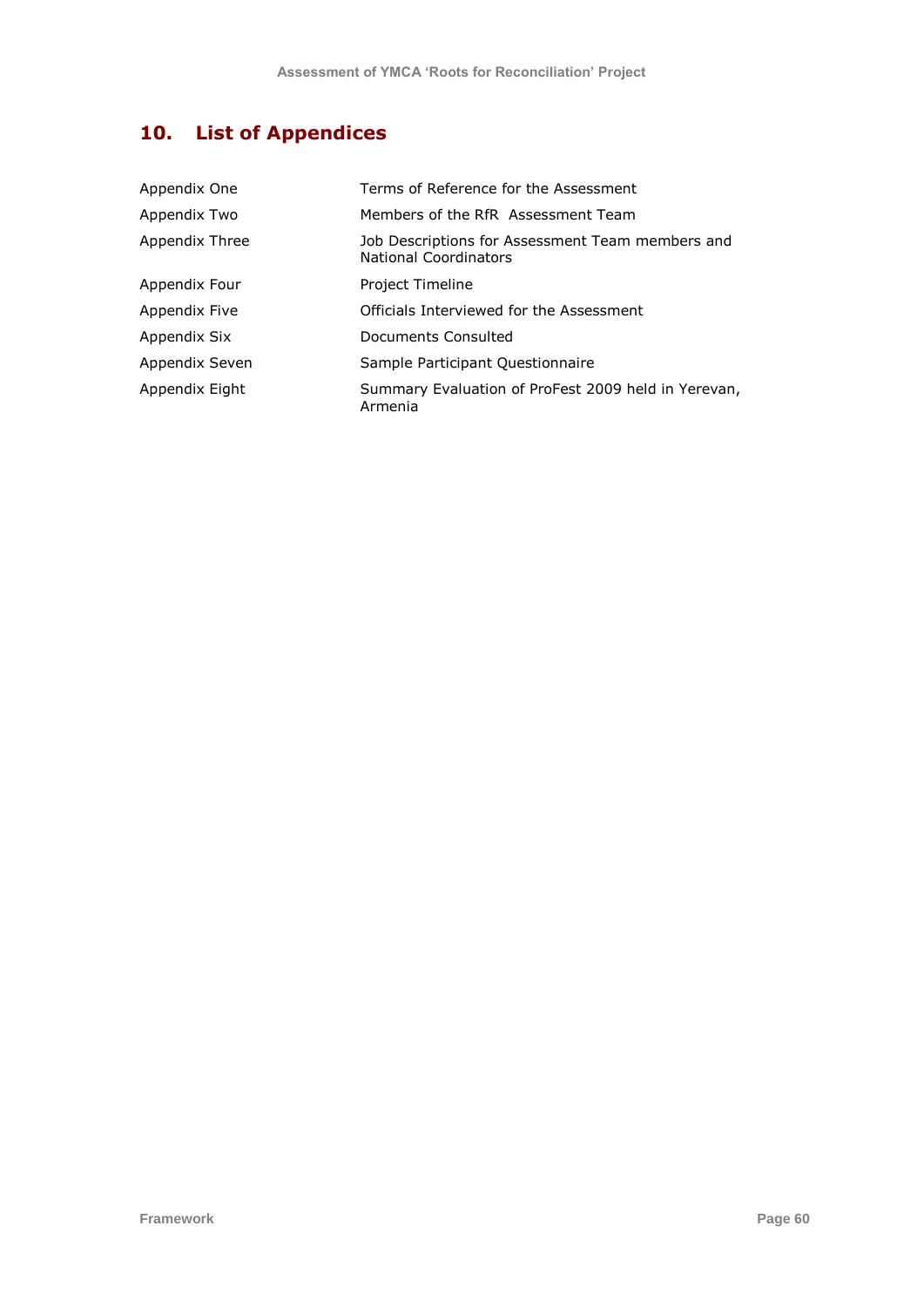# **Appendix One: Terms Of Reference of the External Assessment of The YMCA Europe Roots for Reconciliation Project**

| <b>Project Name:</b>              | Roots for Reconciliation                                                                                                   |
|-----------------------------------|----------------------------------------------------------------------------------------------------------------------------|
| <b>Project Period:</b>            | January the $1^{st}$ , 2007 – December the 31st, 2009                                                                      |
| <b>Project Location:</b>          | Predominantly Caucasus (Armenia, Georgia,<br>Karabagh), partially Europe (Italy, Czech Republic,<br>etc.)                  |
| <b>Implementing Organization:</b> | European Alliance of YMCAs (YMCA Europe) in<br>cooperation with YMCA Armenia, YMCA Georgia and<br>YMCA in Nagorno Karabagh |
| <b>Main Donor:</b>                | EED - Germany (Ref. 2006 0307 G)                                                                                           |
|                                   | ICCO - Netherlands (Ref. AM004031)                                                                                         |
| <b>Other Stakeholders:</b>        | HEKS / EPER Switzerland, YMCA of Germany, YMCA<br>Netherlands, YMCA of the USA etc.                                        |

# **Background**

The project Roots for Reconciliation (hereafter RfR) with planned budget at minimum  $\epsilon$ 570"000 is initiated by the YMCA Europe for the benefit of its member and cooperating Movements in the Caucasus region.

The project is to promote participatory democracy building and peaceful transformation of the conflicts in the region of Caucasus as its developmental goal.

The specific project objective set to be achieved within its implementation period (i.e. 2007 – 2009) is as follows: through developing camping programme as a strong and tested leadership and cooperation building facility and measure, to further strengthen and extend the YMCA Movement in the Caucasus, as a mass-membership, ecumenical network standing for integrity of creation, peace and justice.

In order to reach the above project objective the YMCA Europe in cooperation with the YMCA Movements in the region and other international and local partner organisations are to secure the achievement of the following intermediate results:

1. To open and build up relevant capacities within the targeted Movements through delivering series of training and support measures in form of:

Annual Training Programme Developer (hereafter TPD) seminars to be held each Spring enrolling up to 30 participants and with expected result to develop human resources within the targeted Movements for effective project planning, implementation and monitoring in general, the scheduled RfR sub-project components in particular.

Annual YMCA Europe General Assemblies (hereafter GA) normally taking place in Spring and for the framework of the RfR also providing platform for regular meetings of the representatives from each targeted Movement and their YMCA partners, through this securing stakeholder participatory and considered review of the implemented or preparation of the identified sub-project components.

Annual Programme Forums (hereafter PF) to be held each Fall enrolling up to 30 local and international participants and with expected result to evaluate the results and display the best practices so far, as well as to provide platform for coordination and consolidation of partner commitments towards further project delivery and supplementary measures.

2. To develop the YMCA profile and capacities in camping programme on the one hand, in conflict prevention / resolution work on the other, through organizing Reunion sub-projects in form of residential youth camps, festivals, conferences, etc.(including prior leader training / preparation schemes), within the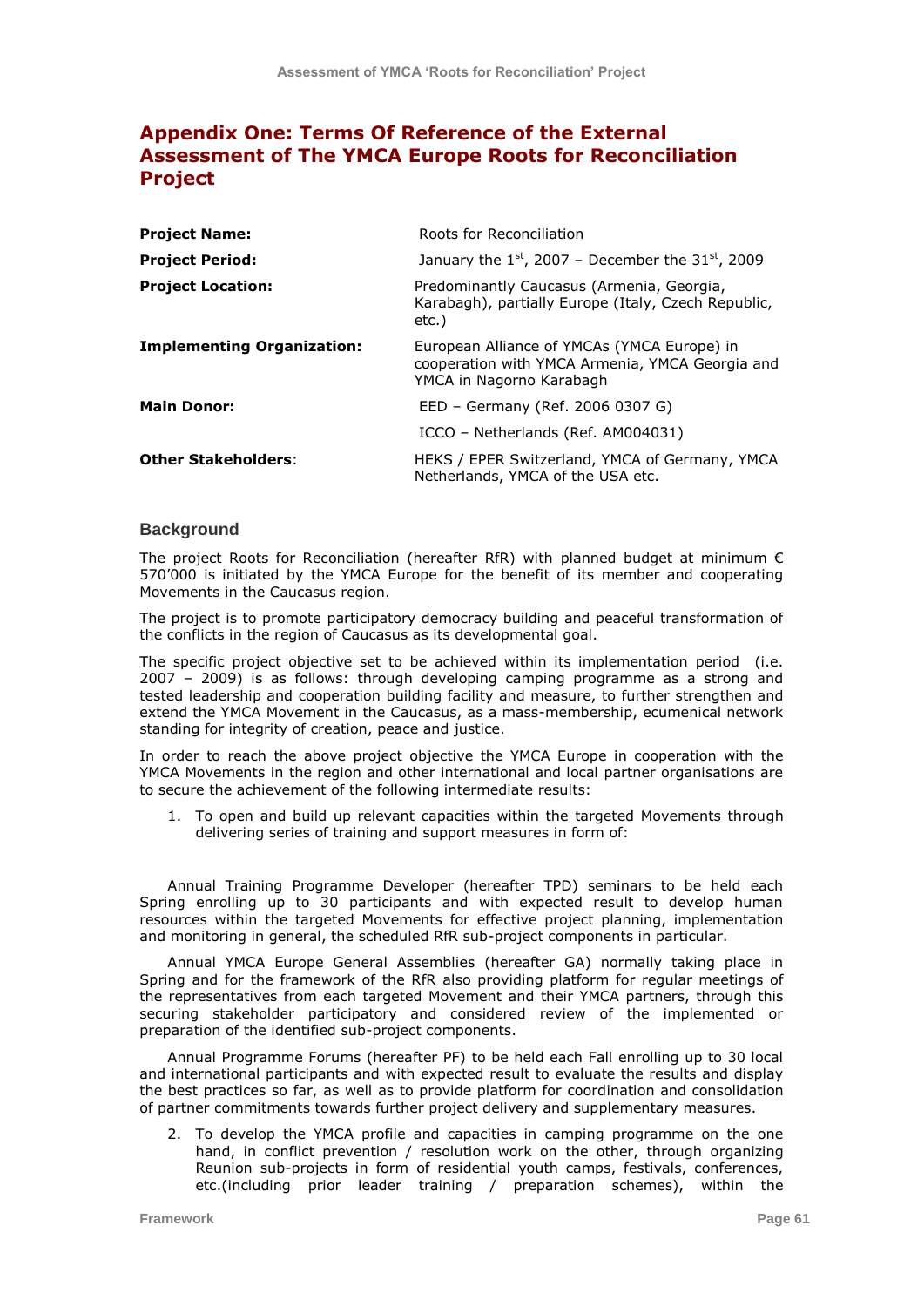interconnected thematic priorities specified for each year of the project implementation, namely:

"Integration" for 2007, meaning that the targeted YMCA Movements are internalizing the RfR implementation logic and methodology through cross-border joint efforts.

"Civic Participation" for 2008, meaning that the targeted YMCA Movements are further enhancing civic engagement and networking within the project especially through adequate responses to the acute challenges faced by their individual societies or shared by the entire region.

"Conflict Resolution" for 2009, meaning that all the implementing parties within the RfR have geared up resource mobilization capacities and developmental approaches enabling them to successfully apply joint efforts in transferring resources towards the critical need of conflict prevention and transformation in the region.

3. To establish YMCA Community Resource Centres (hereafter CRC) providing costeffective venue for Reunion sub-projects within this project, the YMCA camping and youth tourism self-sustainable network in supplement, simultaneously serving as YMCA day centres for youth from the marginalized communities where those facilities are located:

In Armenia the construction / renovation works in both the CRCs (Pambak, Daranak) are to be completed, and the facilities are to be equipped and furnished ready for full operation based on business plans developed and approved.

In Georgia potential location of a CRC is to be identified and obtained, feasibility studies conducted and developmental plan worked out and set up.

In Nagorno Karabagh potential location of a CRC is to be identified and obtained, feasibility studies conducted and developmental plan worked out and set up.

However it is important to accent that the achievement of the above project developmental goal, specific objective and results great deal is subject to the given economic and political context in the targeted region. They cannot but be especially in interaction with certain factors like the process of the settlement or aggravation of the frozen armed conflicts in the region and beyond it, as well as the economic and administration environment where the operations are carried out.

The recent Georgia Crisis once again came to prove that the Caucasus remains a dangerous mine of inter-ethnic conflicts, with a vast number of very sensitive detonators originating from within the history of the region or from the contemporary geopolitical developments. It clearly showed that the conflicts in the Caucasus may have consequences well beyond the regional scale. Sustainable solution of those conflicts remains an imperative for the global security. Yet prior to any final resolution aspirations on those disputes, it is an imperative to look back to the roots for reconciliation – i.e. to tolerance, compassion and confidence building measures especially amongst the generations to come. Thus the YMCA Europe RfR with its internal and external networks and resource mobilisation capacities already in place remains a most appropriate respond tool. Scenario building and contingency planning for such situations have been part of the project's logical plan and within its logical framework it managed to expand for new dimensions emerging from the contextual changes. Yet the aggravated tensions in the region, coupled with the global economic crises, are having life changing affect on the people. It still remains a question how far this dangerous tandem may reach, but two things are obvious: (a) none of the economies in the Caucasus is prepared to withstand if serious economic downturn; (b) and such dire straits may well feed nationalism and xenophobia as side effects. As mentioned above such a scenario undoubtedly will have serious influence on the context of the RfR, deriving new challenges for the key aspects of its implementation logic, areas of resource mobilisation, cross-border cooperation, and peace work especially considered.

#### **Assessment Purpose And Expected Results**

The primary purpose of this facilitated self-assessment of the programme is to review the RfR inputs and strategies utilised so far, and through contextual analyses refine whether the project intermediate results and specific objective are achieved or likely to be achieved and how far they are to promote the developmental goal set? The main instrumental purpose of the facilitated self-evaluation is the formulation and documentation of Best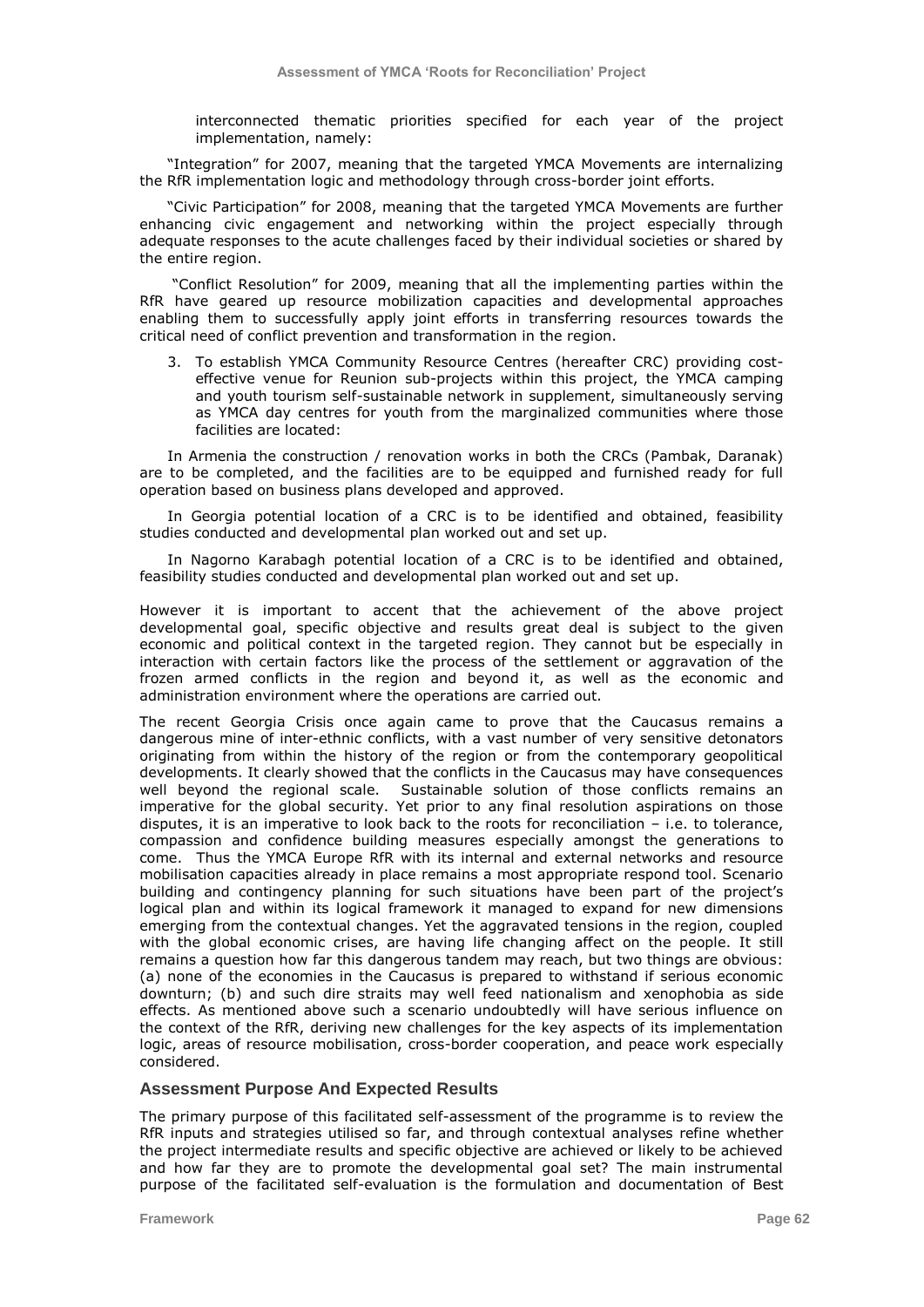Practices derived from the programme, to be used as a basis for re-defining the future strategy on regional strategy.

The YMCA Europe would like to see this assessment process to be not only as participatory as possible, but to be a facilitated process where YMCA staff themselves work on defining Best Practices and elements for improvement. The process should involve all the levels engaged into the project implementation, namely: international – i.e. YMCA Europe, national – i.e. YMCA Armenia, YMCA Georgia and in YMCA Nagorno Karabagh and local. These different stakeholders are aimed to be mobilised through the assessment process in order to creatively contribute to the improvement of the quality, effectiveness, sustainability and relevance of the programme.

We stimulate that the results of the assessment are used by all the project stakeholders, in the following ways:

- Instrumental use: the results of the assessment are used to weigh the usefulness of operations and the results to feed into the further planning process of this specific initiative.
- Conceptual use: the results are reflected within the context of the organisation"s general operations giving way to new visions, ideas, concepts and possibly structured plans.

Given the current strategic priorities of the YMCA Europe, we are especially interested in quality assessment on the project best practices in areas of (a) Resource Mobilisation, (b) Regional / cross-border cooperation (c) Peace work and would like to document substantial recommendations on how to mainstream these best practices within the YMCA Movement in the future.

Simultaneously we would like to have specific evaluation data on the project components, which have been sub-contracted to the National YMCAs in the region with significant funding earmarked. To this end the YMCA CRCs are to be specially considered, including (a) the technical quality of their construction / reconstruction (wherever applicable), and (b) their social and economic market efficiency. It is important that this part of the assessment is done by independent external expert and therefore, it will be a separately defined part of the assessment process.

## **Assessment Methodology, Level And Criteria**

Hereby are the three areas of focus of the assessment: (a) Resource Mobilisation – strengths and weaknesses, (b) Regional / cross-border cooperation – Best Practices (c) Peace work – Best Practices.

As mentioned above the YMCA Europe expects that the main part of this assessment is highly participatory, externally facilitated self-assessment process involving all the levels engaged by the project, with the expert (organisation) acting rather as a facilitator of this process, then as an expert or advisor.

The following levels of impact assessment are to be considered in each of the three predetermined areas of focus:

- Individual Impact: Assuming individual case studies and testimonies from the project participants and leaders.
- Community impact: Assuming analyses of the project outputs that have influenced services and collaborations within the targeted communities and created social and economic opportunities for them.
- Institutional Impact: Assuming analyses of the project outputs that have influenced the YMCA Movement Strengthening process in the region.

Below are the indicators that should be mainstreamed through analysing each criterion.

- Relevance: whether the activities and programme goals reflect the need of a certain part of civil society vis a vis a given context analyses.
- Efficiency: whether the same results could have been achieved at lower costs or whether there were more appropriate ways (financial perspective, management perspective, etc) of achieving the same or better results?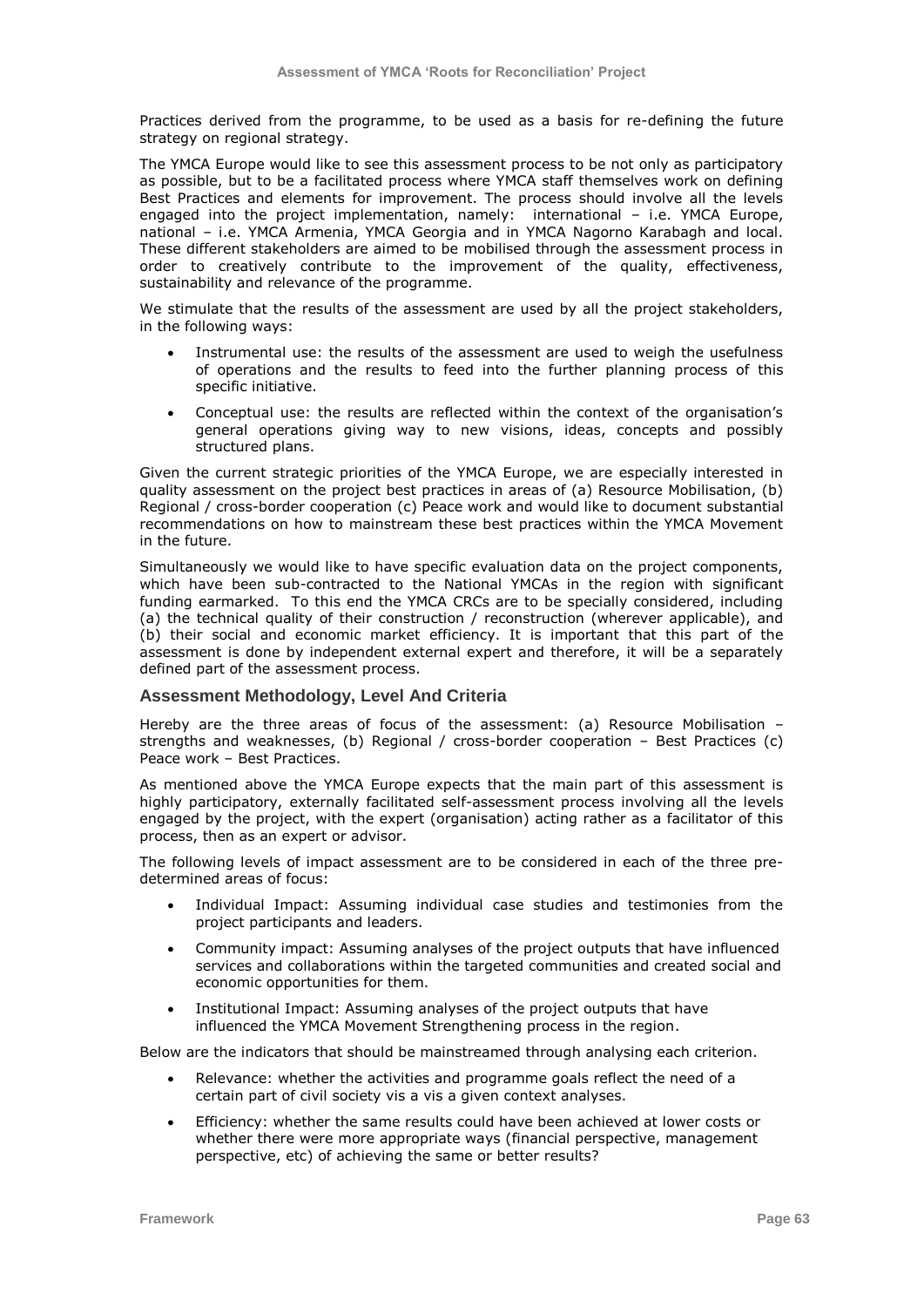- Effectiveness: whether the activities and the programme resulted in the changes which it anticipated to contribute to, and whether the actual implementation and methodological approaches within this project are in accordance with its developmental goal and specific objective?
- Flexibility: whether the project was enough proactive to respond to its changing context? What is the effect of external influences on the achievement of results?
- Sustainability: Whether the flow of benefits to the beneficiaries and to society in general are likely to continue after completion of the project or not and why?
- Transparency and Accountability: Whether the use of funds or the functioning of the organisation is transparent? To whom are the implementing organisations accountable in theory and practice and how do they guarantee this?
- Gender: Whether the programming and implementation takes into account gender-balance?

# **Assessment Tools, Timing And Responsibilities**

The contracted expert (organisation) is to be accountable to the YMCA Europe and is to execute the assignment to the best of its abilities. The expert is to design appropriate methodologies for group-self-assessment as a learning process and as an interim selfassessment process of the programme"s stakeholders and to facilitate and organise the process of self-evaluation in a relevant way. The result of this self-assessment process should be a well documented Lessons learned and Best Practices document. YMCA Europe contracts the expert (organisation) on the above terms and expects appropriate qualifications to facilitate this participatory assessment process with proper tools offered and applied.

The RfR team will be in assistance provided site visits, meetings, etc. are needed to this end. Simultaneously we recommend the below activities scheduled within the implementation plan of the project as providing special opportunity for active interactions with the project caseload and thus carrying out this assessment through it.

June 20 – 27, Nagorno Karabagh: Regional Reunion.

August 24 – 30, Armenia: Regional Programme Festival.

September - October (tentative), Georgia: Regional Reunion.

October - November (tentative), Armenia: Regional Programme Forum, where we expect to have the concluding assessment workshop.

#### **Deliverables And Follow Up**

We schedule to conclude the assessment latest by November 2009, with the main deliverable of this assessment - the Assessment Report – published and including the following content components:

- An executive summary which can be used independently (maximum 5 pages).
- Explanation of the evaluation methods used and justification of selections made.
- Summary presentation of the findings based on qualitative and quantitative analysis.
- Instrumental conclusions, with reference to the impact indicators;
- Specified conceptual recommendations for different project stakeholders.
- Annexes, including this Terms of Reference, list of persons interviewed, places visited, sample questionnaire, interview guide or topic list, (statistical analysis), the overall assessment as well as the specific concluding workshop programmes (dates and activities), concepts and abbreviation list, and the list of documents / literature used.

The report should be written in English, in clear and accessible language, with references to sources of information (interviews, reports and project documentation) and with a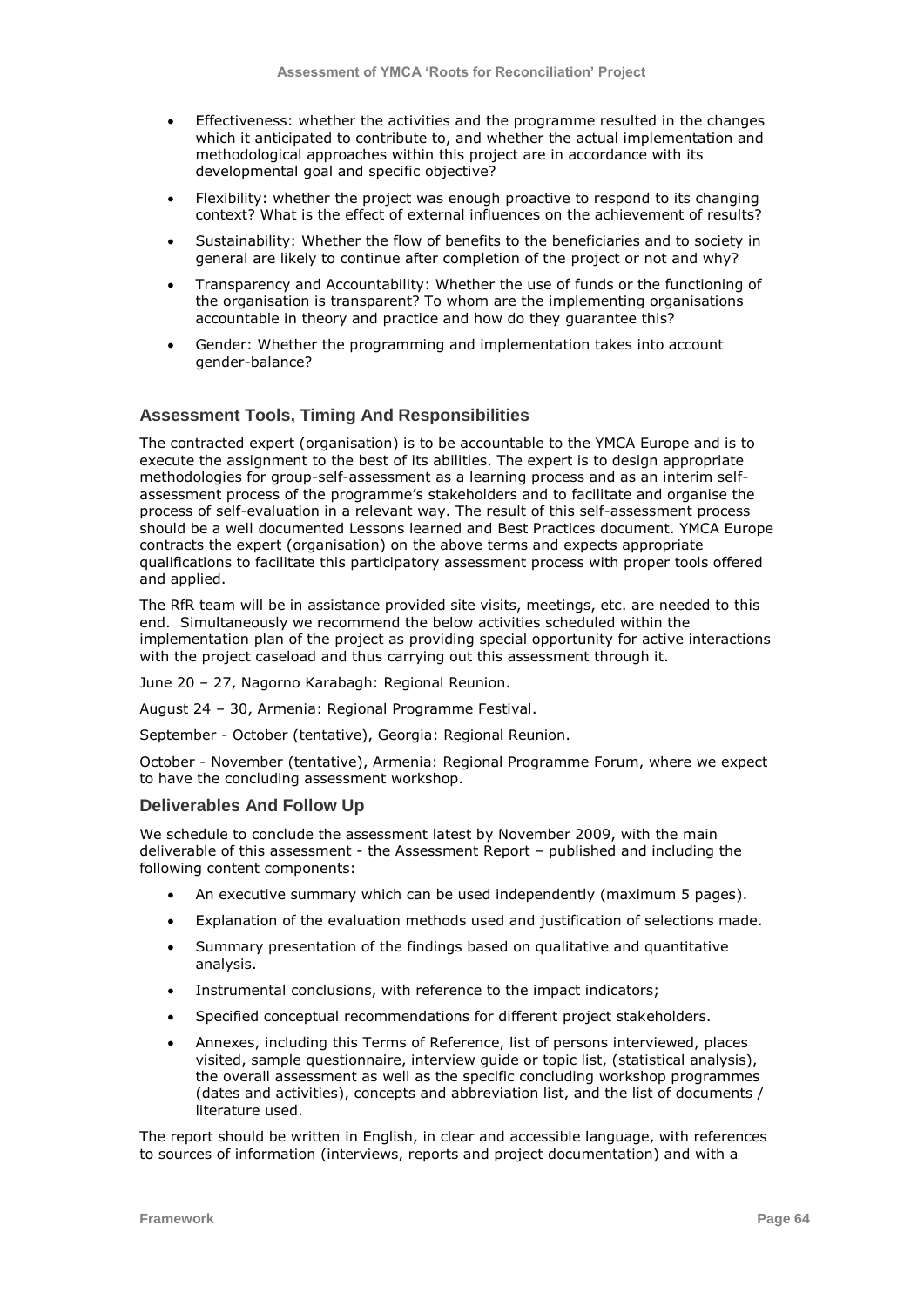structure where conclusions follow the findings, and recommendations follow the conclusions logically.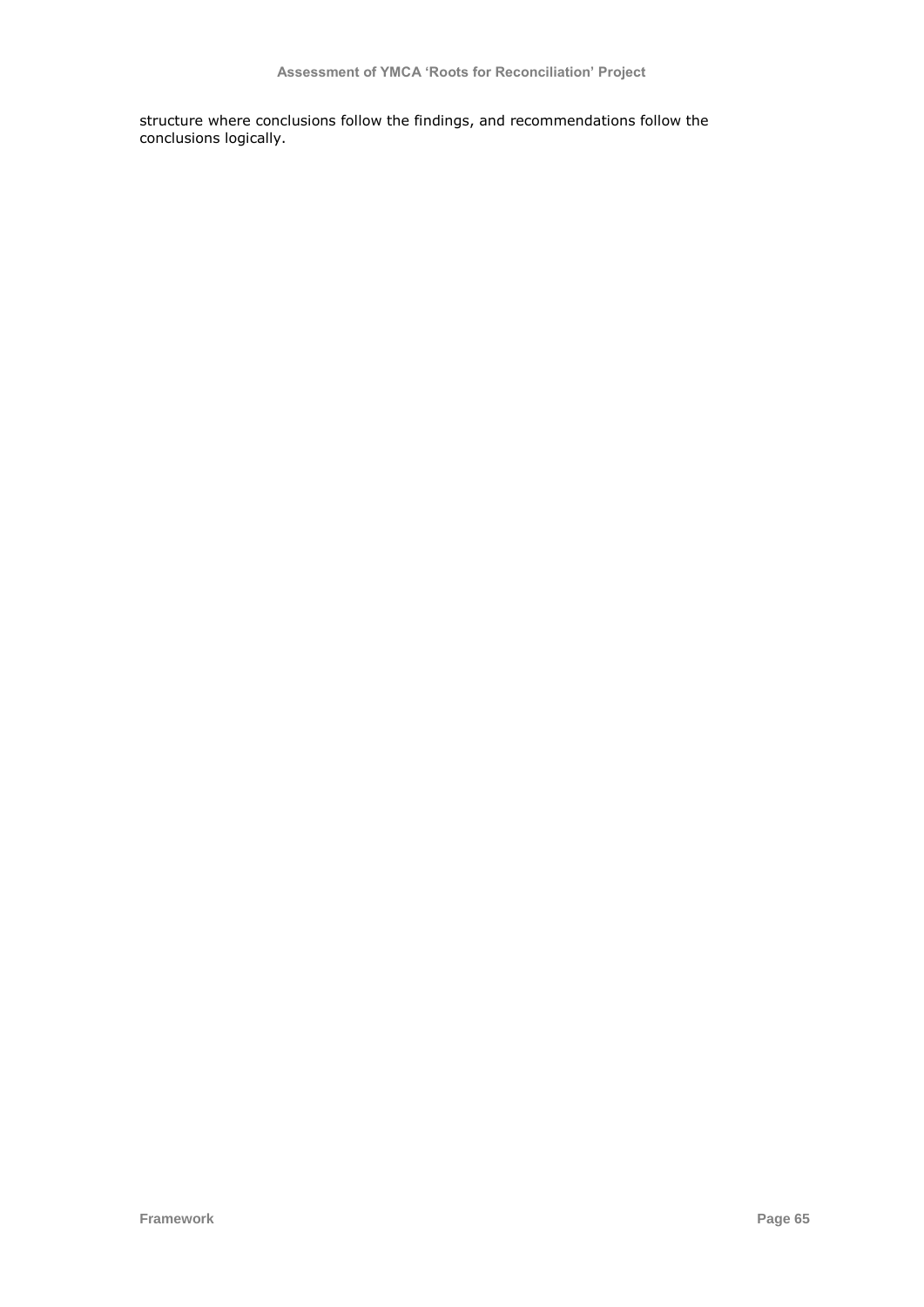# **Appendix Two: Members of the RfR Assessment Team**

| Asoyan, Anahit          | YMCA of Armenia                                                                       |
|-------------------------|---------------------------------------------------------------------------------------|
| Gogatishvili, Nona      | YMCA of Georgia                                                                       |
| Harutyunyan, Anna       | YMCA of Armenia                                                                       |
| Harutyunyan, Asya       | YMCA of Armenia                                                                       |
| Karapetyan, Haykuhi     | YMCA of Armenia                                                                       |
| Minasyan, Tatev         | YMCA of Armenia                                                                       |
| Movsisyan, Yuliana      | YMCA of Armenia                                                                       |
| Nazaryan, Ani           | YMCA of Armenia                                                                       |
| Saiyan, Susanna         | YMCA in Nagorno Karabagh                                                              |
| Samadbegishvili, Sandro | YMCA of Georgia                                                                       |
| Sarkisyan, Zoya         | YMCA in Nagorno Karabagh                                                              |
| Shamugia, Giorgi        | YMCA of Georgia                                                                       |
| Vardanyan, Lusine       | YMCA of Armenia                                                                       |
| Vardanyan, Maria        | YMCA of Armenia                                                                       |
| Zalyan, Ofelya          | YMCA of Armenia                                                                       |
| Bardakchyan, Ghazaros   | Program Secretary, YMCA Armenia and RfR National<br>Coordinator                       |
| Melkumyan, David        | President, YMCA in Nagorno Karabagh and RfR National<br>Coordinator                   |
| Shavladze, Revaz        | Program Secretary, YMCA Georgia and RfR National<br>Coordinator                       |
| Hambardzumyan, Vardan   | Regional Development Secretary, YMCA Europe and RfR<br>Regional Programme Coordinator |
| Britton, Bruce          | <b>Framework Consultant</b>                                                           |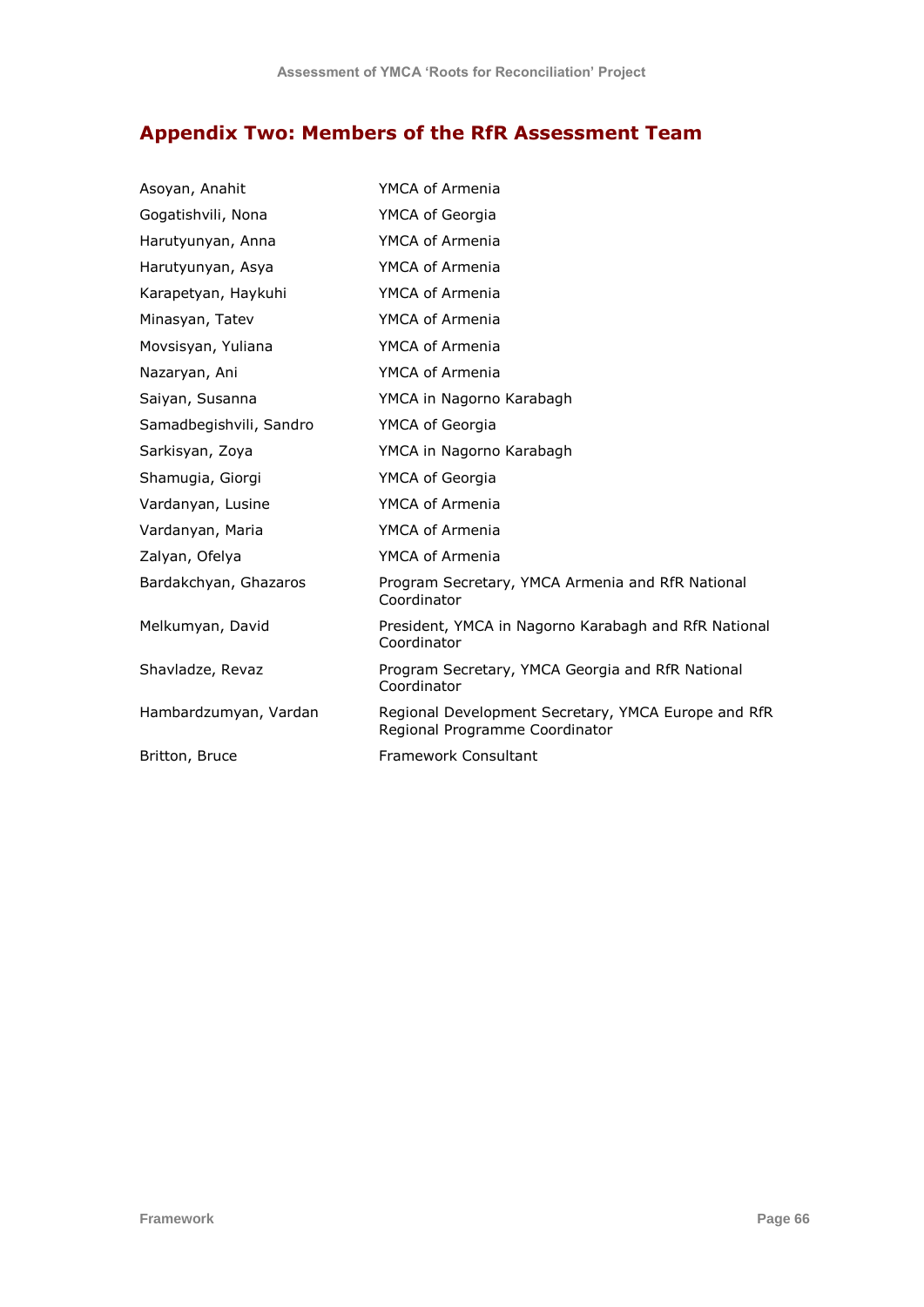# **Appendix Three: Job Descriptions for Assessment Team Members and National Coordinators**

#### **Introduction**

The commissioning organisation, YMCA Europe, specified in the terms of reference for the evaluation of the Roots for Reconciliation project that the evaluation should be "highly participatory, externally facilitated self-assessment process involving all the levels engaged by the project, with the expert (organisation) acting rather as a facilitator of this process".

The reason for this is that the evaluation should be consistent with the values that underpin the project; the evaluation process itself should build capacity and thus contribute to greater sustainability of the project activities after the initial funding comes to an end.

In order to make the most efficient use of limited resources and to ensure high levels of participation, the data collection and analysis for the evaluation will be carried out by an Assessment Team of about 20 persons comprising the RfR project manager and staff, volunteer leaders, EED Support Worker and the Framework consultant.

For the evaluation to be genuinely participatory it will be the Assessment Team collectively that will be responsible for data gathering, initial analysis of data and writing sections of the evaluation report under the guidance of the Steering Group.

In order not to overstretch the time availability of staff and volunteers, it will be important to make the best use of the natural meeting moments (Reunions) within the programme for planning, data gathering, data analysis and feedback.

This document aims to clarify the proposed roles of the YMCA staff and volunteers who will comprise the Assessment Team. The job descriptions are subdivided into the main phases of the evaluation process.

# **Job Description for Assessment Team member**

**1. Summary of responsibilities**

- 1. Be an active member of the Assessment Team
- 2. Help with the design of the evaluation (Ureki Reunion)
- 3. Do interviews and questionnaires with Project Participants, Local YMCA leaders and others (Data gathering and recording), gather testimonials from participants. Prepare the interview records in electronic version, send the records your national coordinator (in the case of questionnaires) and to your national coordinator with a copy to Bruce (in the case of interviews and testimonials)
- 4. Delegation participates in the Programme Forum "Analysis Session" in November 2009
- **2. Evaluation design**
	- 2.1 Attend the Framework Reunion meeting in Ureki, Georgia in July 2009
	- 2.2 Understand the RfR project design and history
	- 2.3 Contribute to the design of the assessment tools by active participation in the Framework Reunion
- **3. Data gathering and recording**
	- 3.1 Do **interviews** with **project participants** using the interview protocol (the protocol and a list with the names/contact details of the people to interview will be sent to you by your national coordinator).
	- *WHO?* All interviewers
	- 3.2 Do **questionnaire** interviews with **project participants** using the interview questionnaire (the protocol and a list with the names/contact details of the people to interview will be sent to you by your national coordinator).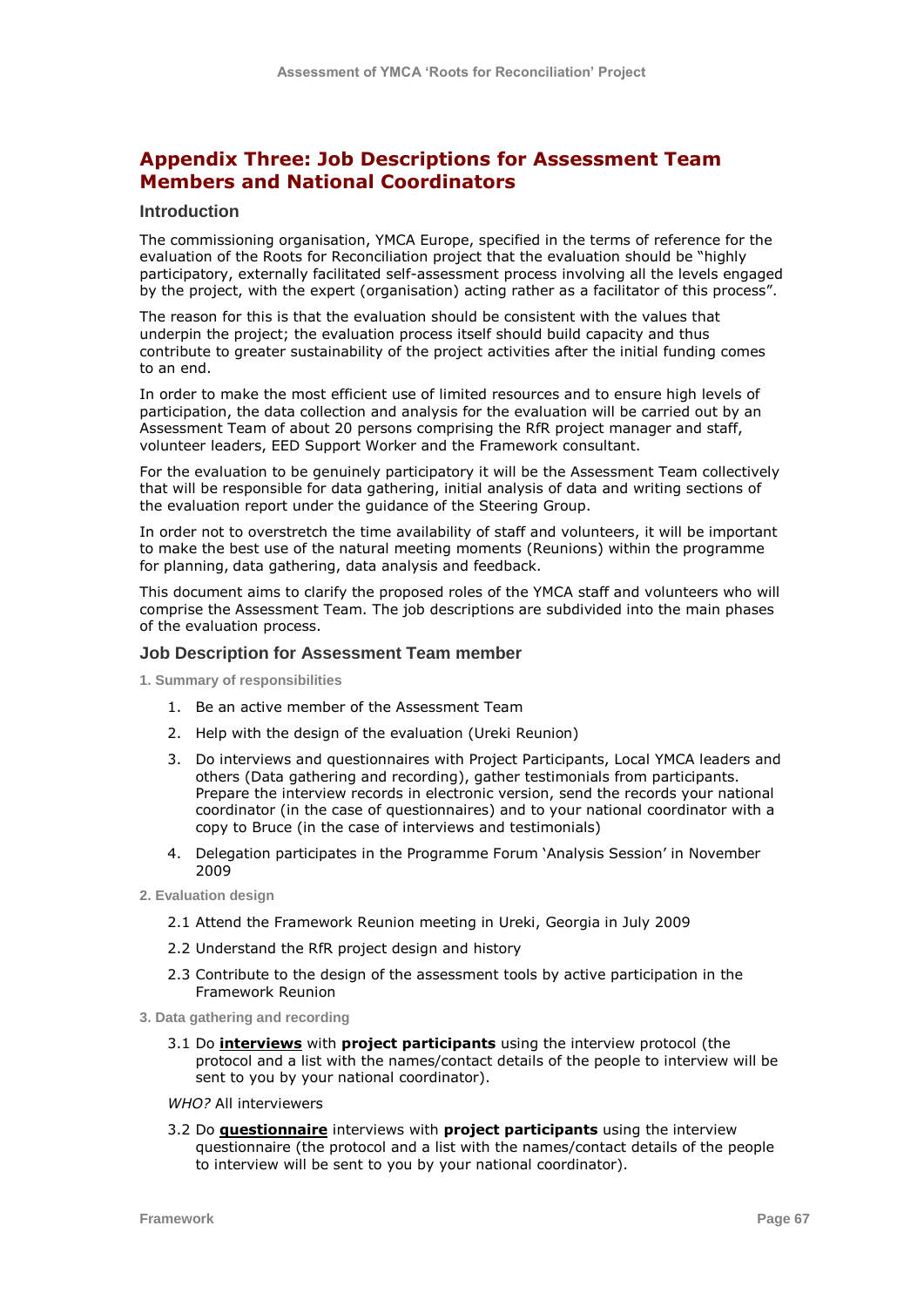#### *WHO?* All interviewers

- 3.3 Gather **testimony** from **project participants** using agreed guidelines (the guidelines and a list with the names/contact details of the people to interview will be sent to you by your national coordinator).
- 3.4 *WHO?* Selected interviewers
- 3.5 Do **interviews** with **local YMCA leaders** using the interview protocol (the protocol and a list with the names/contact details of the people to interview will be sent to you by your national coordinator).

*WHO?* Selected interviewers

- 3.6 Do **interviews** with **national YMCA leaders** and/or **national coordinators**, using the interview protocol (the protocols and a list with the names/contact details of the people to interview will be sent to you by your national coordinator).
- *WHO?* Selected interviewers
- 3.7 Gather and type the **interviews** and **testimonies in English** into Word **before 11 September, 2009** (you will be given instructions in which form to make the Word documents which will be sent to you by your national coordinator)
- 3.8 Send the electronic version of completed **questionnaires in English** to your National Coordinator [\(lazarus@ymca.am,](mailto:lazarus@ymca.am) [tbilisicity@ymca.ge](mailto:tbilisicity@ymca.ge) , [mdav@rambler.ru\)](mailto:mdav@rambler.ru) before **31 August 2009**.
- 3.9 Send the electronic version of **interviews** and **testimonies** to your National Coordinator with a copy to Bruce Britton [\(bruce@framework.org.uk\)](mailto:bruce@framework.org.uk) before **11 September 2009**.
- **4. Participate in Programme Forum 'Analysis Session' in November 2009**

4.1 If delegated, participate in the November 2009 Programme Forum and play an active role in the 'Lessons Learned' workshop.

*WHO?* Three Delegated participants

#### **Job Description for National Coordinator**

This assignment will be carried out in parallel to the normal job responsibilities of the National Coordinator.

**1. Overall responsibilities**

- 1. Be an active member of the Assessment Team
- 2. Help with the design of the evaluation (Ureki Reunion)
- 3. Data Gathering and Provide guidance and back up support to the volunteers involved in the Assessment Team
- 4. Be responsible for the pre-processing of the data gathered by assessment team members using questionnaires
- 5. Draft the agreed sections of the report in the agreed timeframe
- 6. Actively participate in the Programme Forum "Analysis Session" in November 2009 and to comment on the draft evaluation report
- **2. Evaluation design**
	- 2.1 Facilitate the attendance of the project volunteers at the Framework Reunion meeting in Georgia in July 2009
	- 2.2 Attend the Framework Reunion meeting in Ureki in July 2009
	- 2.3 Reconnect with the RfR project design by reading through project documentation prior to the Reunion meeting
	- 2.4 Contribute to the design of the evaluation by active participation in the Framework Reunion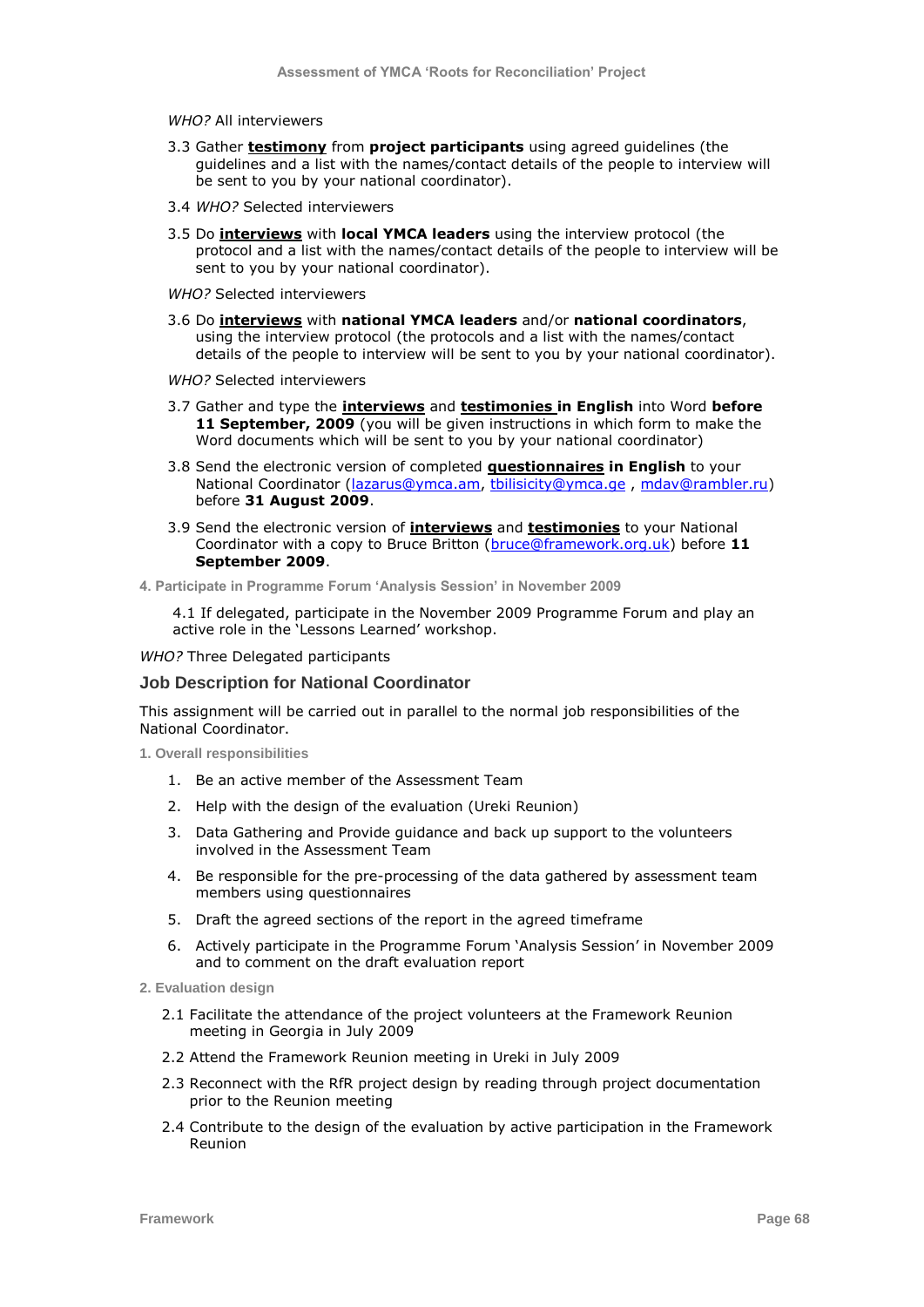- 2.5 Agree a data-gathering plan for conducting interviews, questionnaires, testimonies and possible other data gathering
- **3. Data gathering and recording**
	- 3.1 Make a **general information list** of all previous **RfR participants**: (the list should provide the following data: name participant, RfR events attended, where is this person now + contact information like e-mail and telephone number, local YMCA, etc). Kindly use the format for the list which can be found in the attachment. Send the lists to Bruce [\(bruce@framework.org.uk\)](mailto:bruce@framework.org.uk) before the end of the day on **July 24th 2009.**
	- 3.2 On this basis, write **individual lists** for each assessment team member in your country of the participants to be contacted (an example list can be found in the attachment). The **number** of **interviews** for each interviewer is as follows: 2/3 for Armenia , 5/6 for Karabagh, 5 for Georgia. The **number** of **questionnaires** for each interviewer is as follows: 6/7 for Armenia, 17 for Karabagh, 10 for Georgia. The **number** of **testimonies** for each interviewer is as follows: 3 for Armenia, 3 for Karabagh and 3 for Georgia.
	- 3.3 The **completed individual lists** have **to be sent** to each assessment team member before the end of the day on **26th of July 2009**.
	- 3.4 Have the interview protocols for local YMCAs translated from English to your local language. For Armenian, the national coordinator for Armenia is asked to arrange for the translation and to share the translated protocol with his colleague from Karabagh. For Georgian, the national coordinator is asked to arrange for the translation. The protocols should be translated before **August 1st 2009** and shared with the assessment team members who will do the interview with local YMCA leadership.
	- 3.5 Select interviewer(s) (ideally two) for each **local YMCA** who can interview the local YMCA leadership together and add the local leadership"s contact details to the individual lists.
	- 3.6 **Select two interviewers** who can interview the **national YMCA leadership** and add the national leadership"s contact details to the individual lists. It is assumed that the interview protocols do not have to be translated in this case. The answers can be either translated to English or directly given in English.
	- 3.7 **Select two interviewers** who can interview the **national coordinators** and add the national coordinator"s contact details to the individual lists. It is assumed that the interview protocols do not have to be translated in this case. The answers can be either translated to English or directly given in English.
	- 3.8 Ensure that volunteers carry out their responsibilities in the agreed timeframe (they have to send you the questionnaires before  $31<sup>st</sup>$  August 2009 and have to send you the testimonies and interviews before  $11<sup>th</sup>$  September 2009), by providing regular guidance and support (you can contact them once in while to ask how the data gathering process is going and provide support when an interviewer feels stuck). As a back up support for you, you can contact Bruce [\(bruce@framework.org.uk,](mailto:bruce@framework.org.uk) skype: brucebritton), Vardan [\(eay@netsys.am,](mailto:eay@netsys.am) skype: vardan.ymcaeurope, +374 (91) 402 991) or Nele [\(dialogue.nele@ctc.org.ge,](mailto:dialogue.nele@ctc.org.ge) skype: eeddialogue, +995 (8)91 337372).
	- 3.9 Monitor the progress with the implementation of the plan and take action needed to keep to the timeframe. Bring any problems to the attention of Bruce and Vardan.
	- 3.10 When Bruce needs documents from the national coordinators, he will contact you directly.
	- 3.11 In the case of **Karabagh**; the national coordinator will do **interviews** with **project stakeholders** using an interview protocol (the protocol will be sent to you by Bruce). The protocols will need to be translated to Armenian. The national coordinators of Armenia and Karabagh YMCA are asked to help each other with the translation of the protocols (by finding volunteers to translate).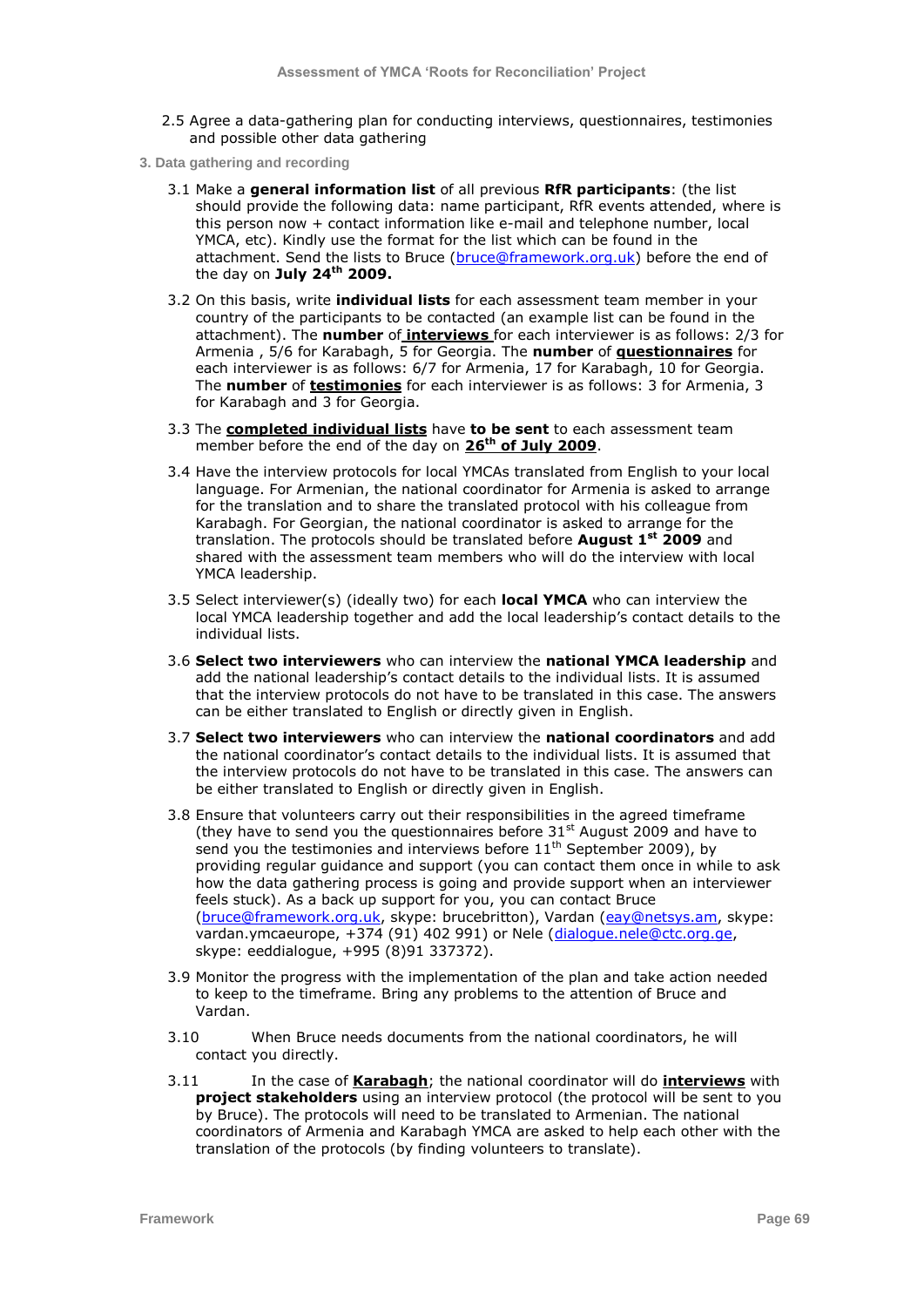#### **4. Data analysis**

- a. Analyse data from individual questionnaires using the excel spreadsheet (the spreadsheet will be send to you by Bruce)
- b. Send the pre-processed data from the **questionnaires** to Bruce before **5 th September 2009**
- **5. Report writing**
	- 5.1 Each national coordinator drafts certain sections of the evaluation report (a format with explanations how to draft the report sections will be sent to you by Bruce).
	- 5.2 Provide elaborate **comments** to the different versions of the **draft report**. The first draft will be sent to you before **20th October 2009**.
- **6. Participate in Programme Forum 'Analysis Session' in November 2009**
	- 6.1 Participate in the November 2009 Programme Forum and play an active role in the 'Lessons Learned' workshop.
- **7. Follow up on the evaluation**
	- 7.1 Write, together with the YMC Europe Regional Secretary a comment to the evaluation report and design a plan for following up the recommendations to the evaluation.
	- 7.2 Seek support within the national and local YMCAs to contribute to the follow up of the recommendations.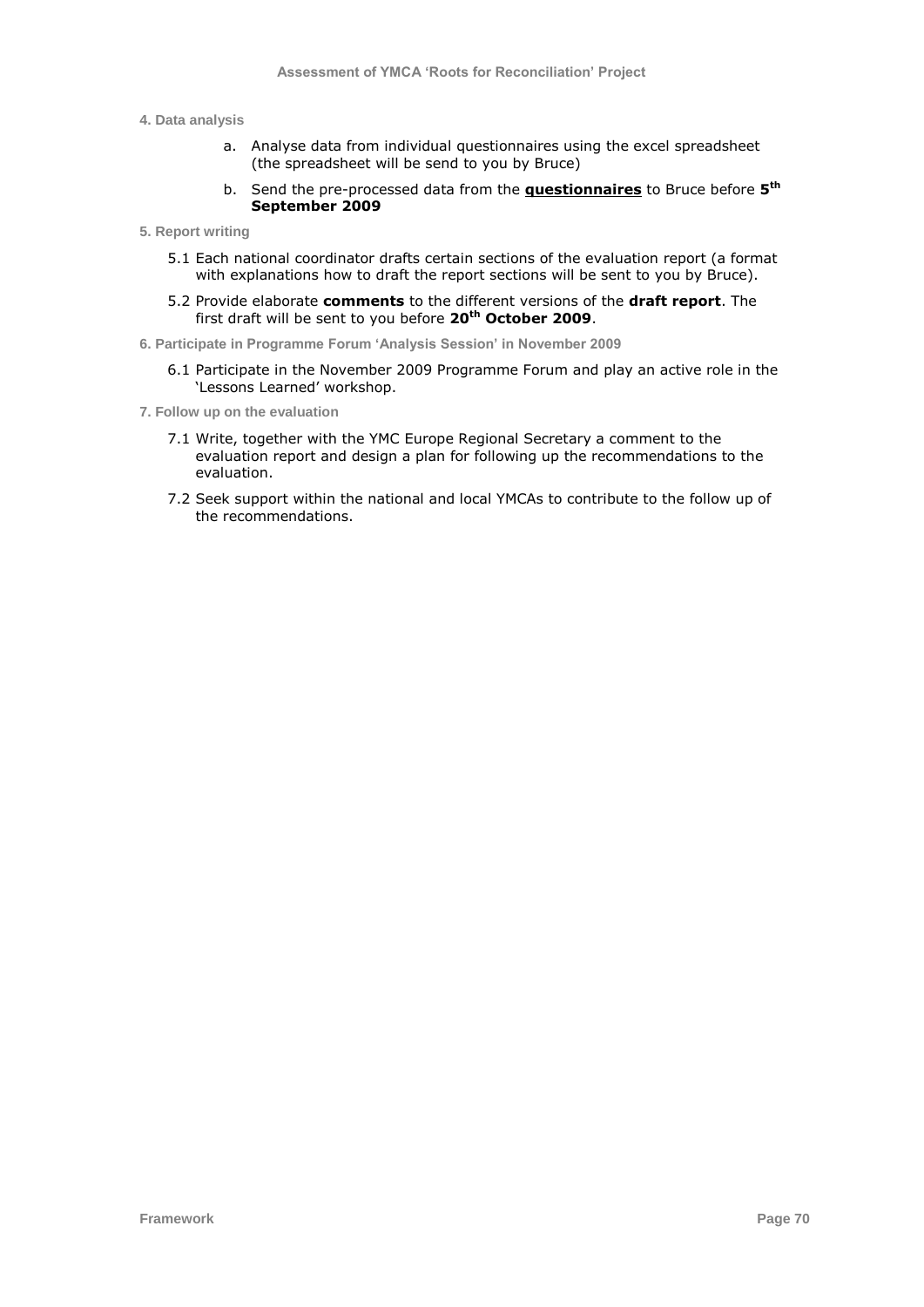# **Appendix Four: Project Timeline 2007-2009**

| Activities in Year 1 (January -<br>December 2007)                                  | <b>Months</b> |            |            |            |            |            |     |            |            |            |            |            |
|------------------------------------------------------------------------------------|---------------|------------|------------|------------|------------|------------|-----|------------|------------|------------|------------|------------|
|                                                                                    | <b>JAN</b>    | <b>FEB</b> | <b>MAR</b> | <b>APR</b> | <b>MAY</b> | <b>JUN</b> | JUL | <b>AUG</b> | <b>SEP</b> | <b>OCT</b> | <b>NOV</b> | <b>DEC</b> |
| Training Programme Developers<br>(Yerevan, Armenia)                                |               |            |            | $12 - 16$  |            |            |     |            |            |            |            |            |
| Sub-project Selection Meeting / YMCA<br>Europe General Assembly (Kiev,<br>Ukraine) |               |            |            |            | $13 - 20$  |            |     |            |            |            |            |            |
| Pambak Reunion (YMCA Camp<br>Pambak, Armenia)                                      |               |            |            |            |            |            |     | $7 - 14$   |            |            |            |            |
| Kojori Reunion (Kojori, Georgia)                                                   |               |            |            |            |            |            |     | $14 - 21$  |            |            |            |            |
| Programme Forum (Stepanakert,<br>Karabagh)                                         |               |            |            |            |            |            |     |            |            | $5 - 11$   |            |            |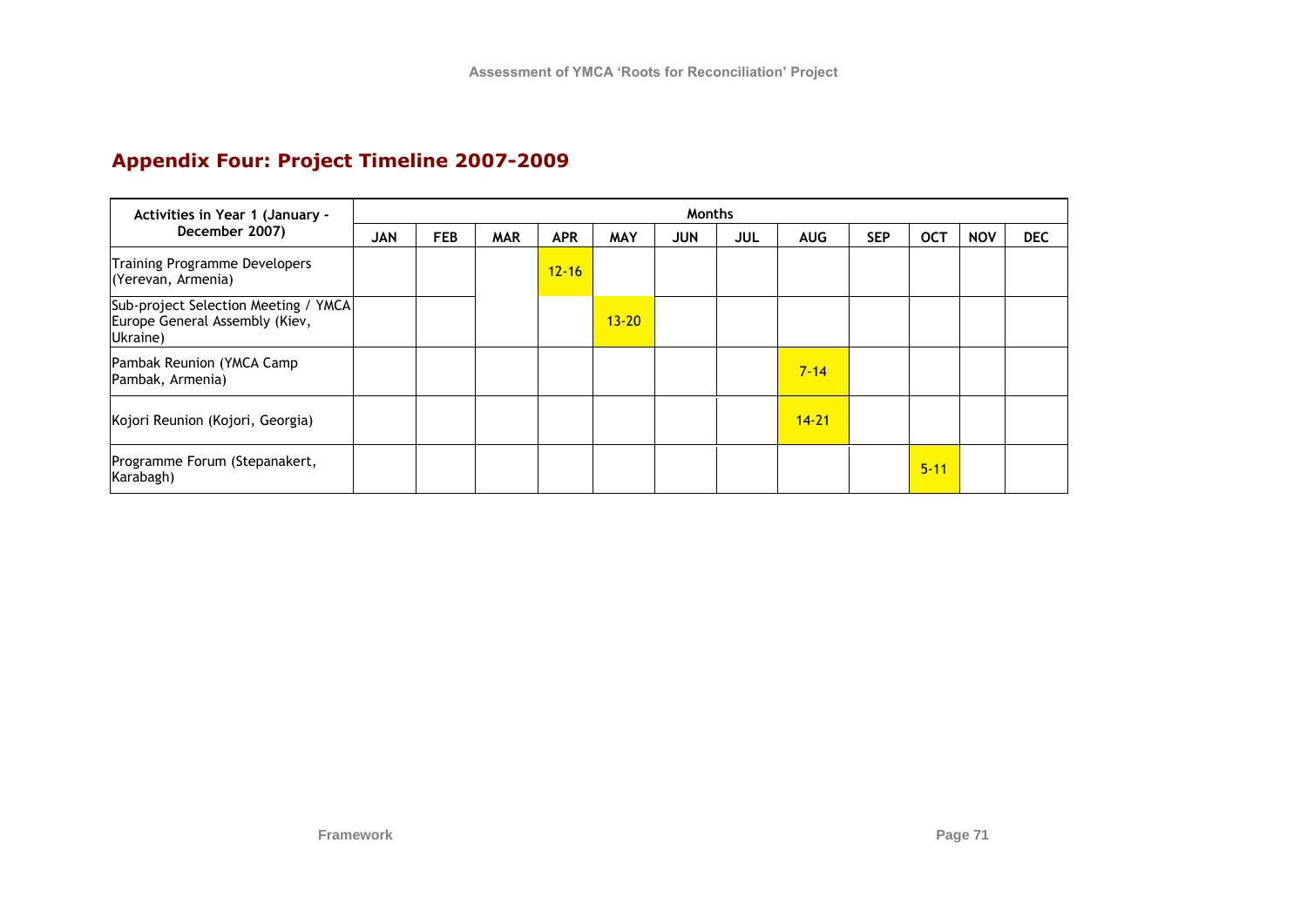| Activities in Year 2 (January -<br>December 2008)                                            |            | <b>Months</b> |            |            |            |            |            |            |            |            |            |            |
|----------------------------------------------------------------------------------------------|------------|---------------|------------|------------|------------|------------|------------|------------|------------|------------|------------|------------|
|                                                                                              | <b>JAN</b> | <b>FEB</b>    | <b>MAR</b> | <b>APR</b> | <b>MAY</b> | <b>JUN</b> | <b>JUL</b> | <b>AUG</b> | <b>SEP</b> | <b>OCT</b> | <b>NOV</b> | <b>DEC</b> |
| Leader Training "TenSing as a Tool<br>of Civic Participation" (Camp<br>Pambak, Armenia)      |            |               |            | $7 - 12$   |            |            |            |            |            |            |            |            |
| Sub-project Selection Meeting /<br>YMCA Europe General Assembly<br>(Litomysl, Czech Republic |            |               |            |            | $30 - 4$   |            |            |            |            |            |            |            |
| Training Programme Developers<br>(Yerevan, Armenia)                                          |            |               |            |            | $12 - 19$  |            |            |            |            |            |            |            |
| Reunion "Cultural Expression as a<br>Tool of Civic Participation" (Shushi,<br>Karabagh)      |            |               |            |            |            | $20 - 27$  |            |            |            |            |            |            |
| Leader Training "Philia for Caucasus"<br>(Poggio Mirteto, Italy)                             |            |               |            |            |            |            |            | $23 - 2$   |            |            |            |            |
| Reunion "Real Life" (Prague, Czech<br>Republic)                                              |            |               |            |            |            |            |            | $3 - 9$    |            |            |            |            |
| Reunion "Caucasus Local-to-Local"<br>(Tbilisi, Georgia)                                      |            |               |            |            |            |            |            |            |            | $5 - 12$   |            |            |
| Programme Forum (Tbilisi, Georgia)                                                           |            |               |            |            |            |            |            |            |            |            | $21 - 23$  |            |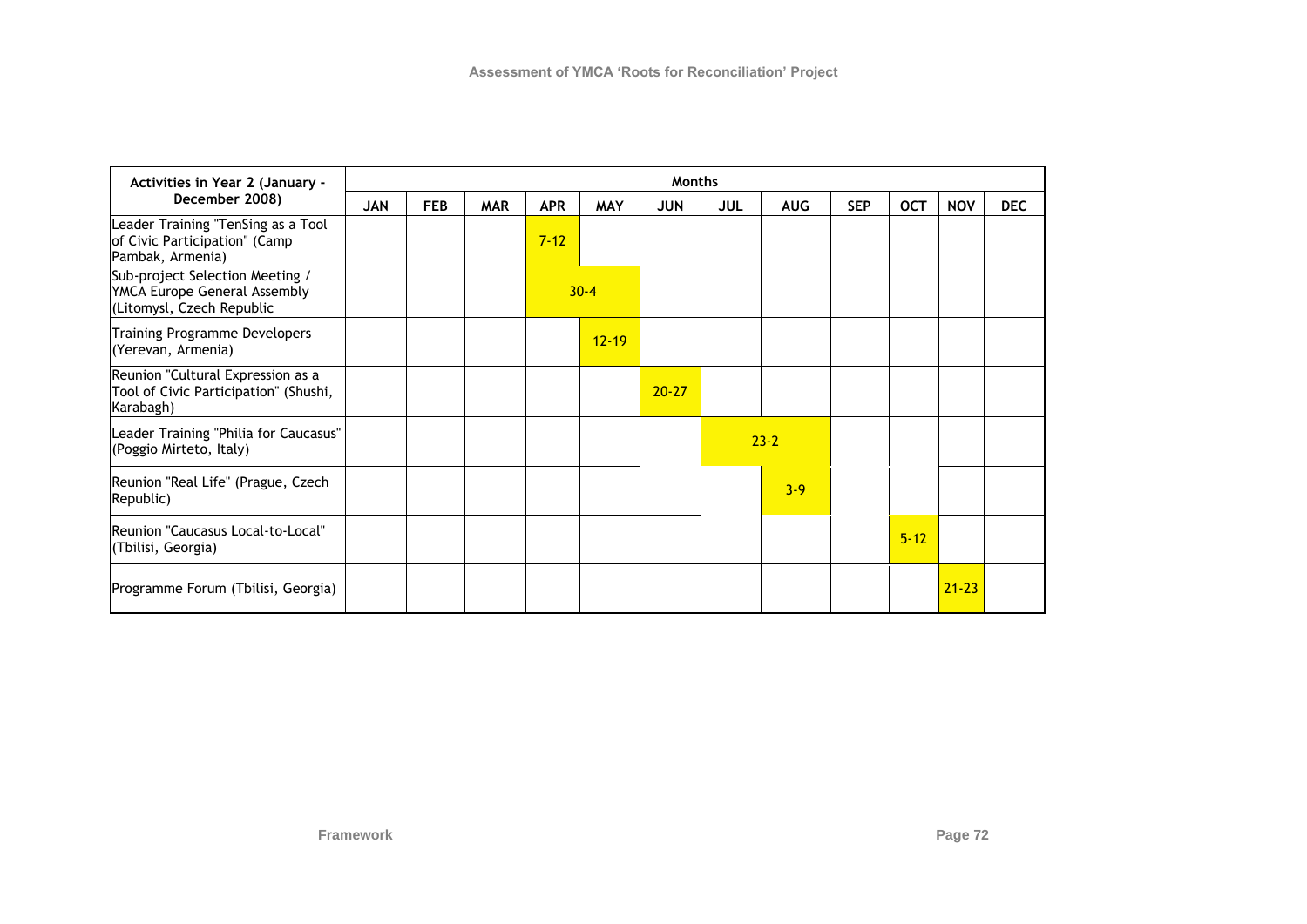| Activities in Year 3 (January -                                                      | Months     |            |            |            |            |            |            |            |            |            |            |            |
|--------------------------------------------------------------------------------------|------------|------------|------------|------------|------------|------------|------------|------------|------------|------------|------------|------------|
| December 2009)                                                                       | <b>JAN</b> | <b>FEB</b> | <b>MAR</b> | <b>APR</b> | <b>MAY</b> | <b>JUN</b> | <b>JUL</b> | <b>AUG</b> | <b>SEP</b> | <b>OCT</b> | <b>NOV</b> | <b>DEC</b> |
| Training Programme Developers<br>(Sighnaghi, Georgia)                                |            |            |            | $2 - 6$    |            |            |            |            |            |            |            |            |
| Sub-project Selection Meeting /<br>YMCA Europe General Assembly<br>(Dassel, Germany) |            |            |            |            | $18 - 25$  |            |            |            |            |            |            |            |
| Reunion "Back to Shushi" (Shushi,<br>Karabagh)                                       |            |            |            |            |            | $20 - 27$  |            |            |            |            |            |            |
| Reunion "Framework" (Ureki,<br>Georgia)                                              |            |            |            |            |            |            | $15 - 21$  |            |            |            |            |            |
| Reunion "ProFest" (Yerevan,<br>Armenia)                                              |            |            |            |            |            |            |            | $24 - 30$  |            |            |            |            |
| Programme Forum (Yerevan,<br>Armenia)                                                |            |            |            |            |            |            |            |            |            | $30 - 2$   |            |            |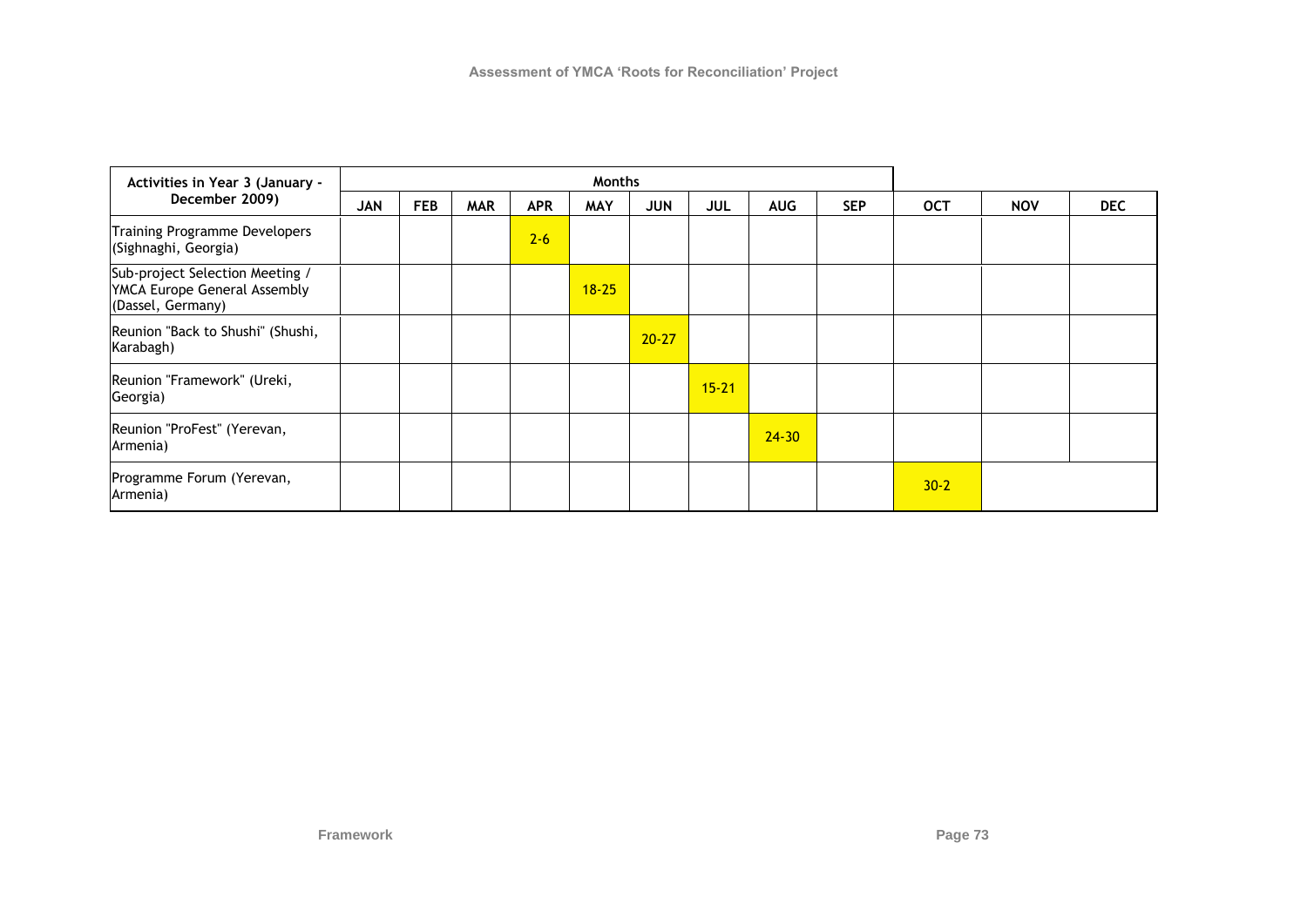# **Appendix Five: Officials Interviewed for the Assessment**

### **Roots for Reconciliation National Coordinators**

| Bardakchyan, Ghazaros         | Program Secretary, YMCA Armenia and RfR National<br>Coordinator                                                     |
|-------------------------------|---------------------------------------------------------------------------------------------------------------------|
| Melkumyan, David              | President, YMCA in Nagorno Karabagh and RfR National<br>Coordinator                                                 |
| Shavladze, Revaz              | Program Secretary, YMCA Georgia and RfR National<br>Coordinator                                                     |
| <b>YMCA Europe</b>            |                                                                                                                     |
| Guskov, Mikhail               | Regional Development Secretary for Russia, Ukraine, Belarus<br>and Moldova, YMCA Europe                             |
| Hambardzumyan, Vardan         | Regional Development Secretary, YMCA Europe and RfR<br>Regional Programme Coordinator                               |
| Hlavsa. Radek                 | Bookkeeper, YMCA Europe now Marketing and<br>Communication Officer, YMCA Europe                                     |
| Lukina, Olga                  | Assessor, YMCA Europe                                                                                               |
| Szymanczak, Michal            | Deputy Secretary General, YMCA Europe                                                                               |
| <b>YMCA Partners</b>          |                                                                                                                     |
| Merino, Rodrigo Antonio       | Global Education Specialist, International Group, YMCA of the<br><b>USA</b>                                         |
| Valentine, Tom                | Senior Associate Director, International Group, YMCA of the<br>USA and member of the Field Group of YMCA of Georgia |
| <b>International Partners</b> |                                                                                                                     |
| Boltze, Ilonka                | Programme Officer, EED                                                                                              |
| Cruckow, Caroline             | EED (Programme Officer involved in earlier stages of RfR)                                                           |
| De Meyer, Nele                | Coordinator, EED Dialogue and Support Office for South<br>Caucasus                                                  |
| <b>National YMCAs</b>         |                                                                                                                     |
| Bezhanyan, Armen              | Secretary General, YMCA Armenia                                                                                     |
| Chikhradze, Gela              | General Secretary, YMCA Georgia                                                                                     |
| <b>Local YMCAs</b>            |                                                                                                                     |
| Hakobyan, Karen               | Board Member, Spitak YMCA, Armenia                                                                                  |
| Petrosyan, Martin             | Director, Ozone YMCA, Armenia                                                                                       |
| Vardanyan, Lusine             | Acting Executive Director, Yerevan YMCA, Armenia                                                                    |
| Zalyan, Ofelya                | Youth Program Manager and Aramaian Center Director, YMCA<br>Vanadzor, Armenia                                       |
| Abramishvili, Paata           | Staff Member, Telavi YMCA, Georgia                                                                                  |
| Chachkhunashvili, Giorgi      | Board Chairman, Tbilisi YMCA, Georgia                                                                               |
| Surmanidze, Maia              | Executive Director, Batumi YMCA, Georgia                                                                            |
| Arakelyan, Armen              | YMCA Artsakh, Nagorno Karabagh                                                                                      |
| Arakelyan, Hasmik             | YMCA Artsakh, Nagorno Karabagh                                                                                      |
| Galstyan, Luse                | YMCA Artsakh, Nagorno Karabagh                                                                                      |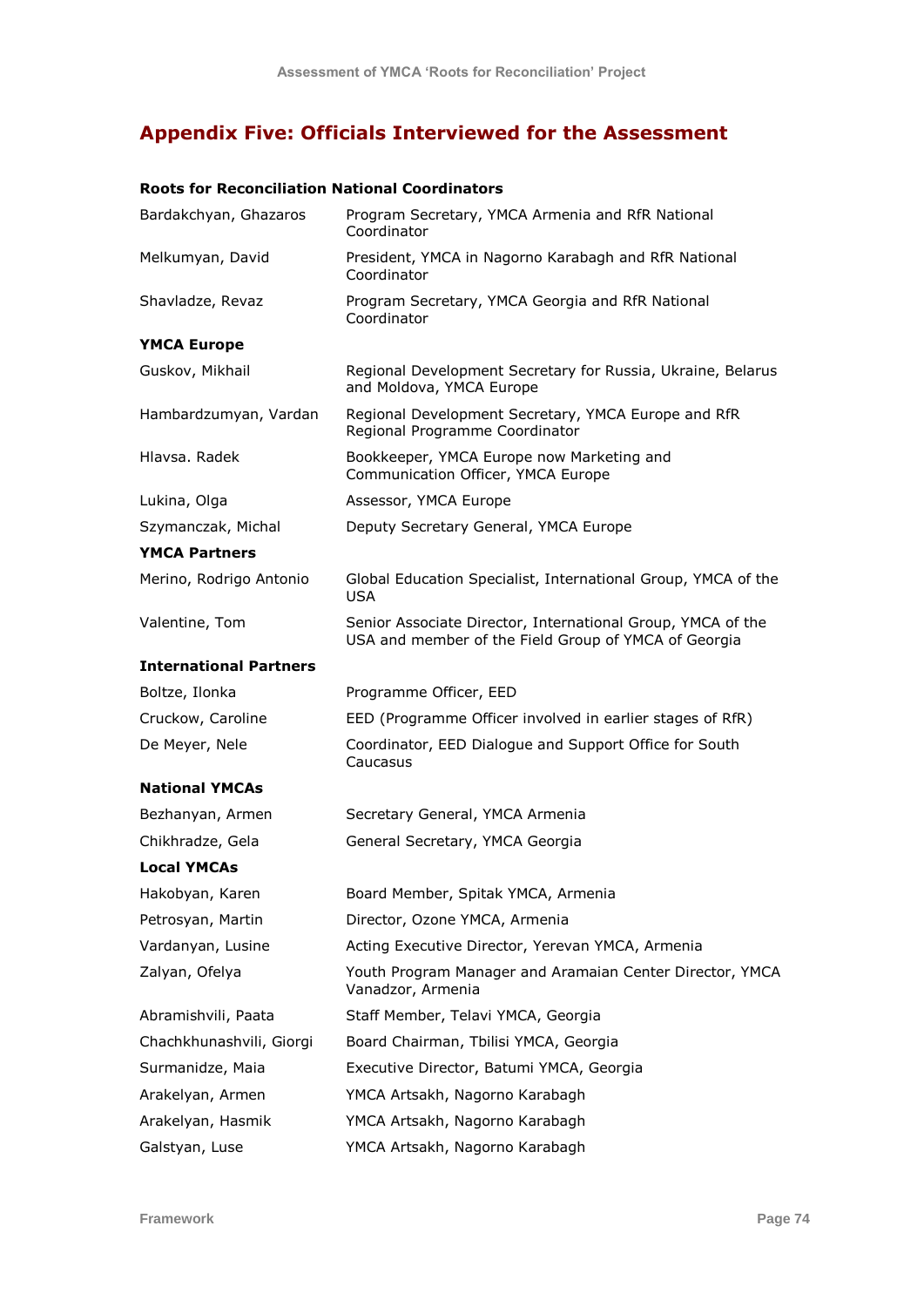### **Appendix Six: Documents and Publications Consulted**

Daranak Community Resource Center Intermediary Report 2009 June-September

EED PME Organisational Profile of European Alliance of YMCAs, Undated

European Alliance of YMCAs "Roots for Reconciliations (programme Proposal for Caucasus Region) Undated

Generation Next for Peace and Justice (EAY Programme for Caucasus 07-09) Logframe, Undated

King, Charles (2008) The Ghost of Freedom: A History of the Caucasus, New Yor: Oxford University Press

LPI (2008) New Routes: Reflections on Peacebuilding Evaluation, New Routes Volume 13 No3, Uppsala, Sweden, Life and Peace Institute.

RFR Annual Progress Report (January-December 2008)

RFR Semi-annual Progress Report (January-December 2007)

RFR Semi-annual Progress Report (January-June 2007)

RFR Semi-annual Progress Report (January-June 2008)

Summary Evaluations of all Reunions and TPD Events

Wardlow, Michael (2002) Begleitung: A Case for Modelling Good Practice in Community Work, YMCA Europe,<http://www.ymcaeurope.com/attach/saphir.pdf>

Wardlow, Michael (undated) External Assessment of the ICCO/EAY Initiative for Armenia, 2004-6

YMCA Europe Roots for Reconciliation, Annual Progress Report, January-December 2008.

YMCA Global Service-Learning: Youth Development Through Community Leadership, YMCA of the USA International Group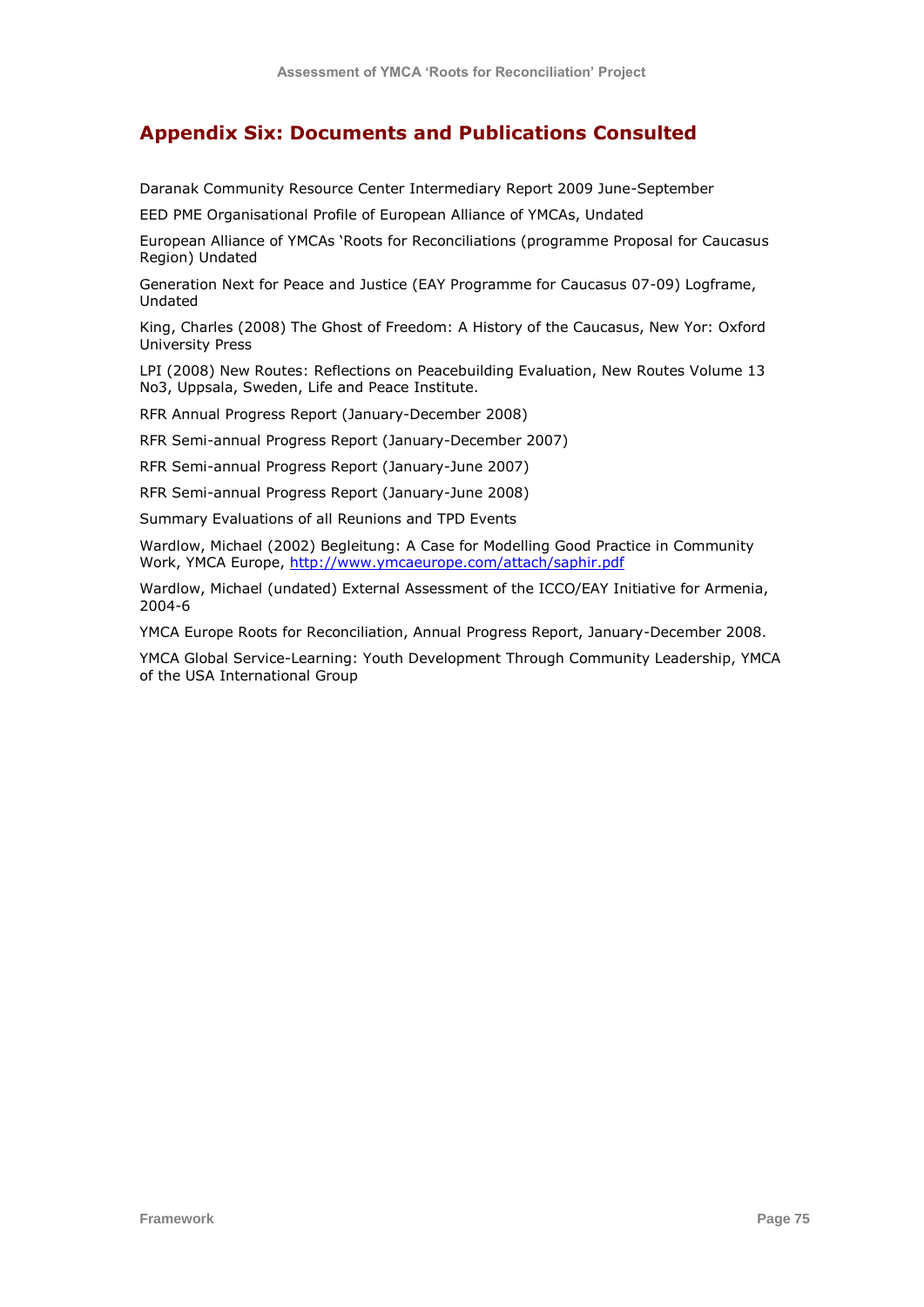## **Appendix Seven: Sample Participant Questionnaire**



# Participant Questionnaire

You have been asked to complete this questionnaire because you are (or you were) a participant in the Roots for Reconciliation (RfR) project. The questionnaire is an important part of the project assessment. The findings of the assessment will help us to learn and improve the future work of the national and local YMCA movements in the Caucasus.

Thank you for agreeing to contribute to the project assessment. Your views are important to us!

1. Name (optional) 2. Date of Birth 3. Sex 4. Nationality 5. Local YMCA 6. National YMCA

| 7. What is your current involvement in YMCA (please tick) |                                            |                        |  |  |  |
|-----------------------------------------------------------|--------------------------------------------|------------------------|--|--|--|
| 7.1 Paid staff                                            | 7.2 Volunteer (including Board<br>members) | 7.3 No longer involved |  |  |  |

| 8. Which of the following RfR Events (reunions or camps) have you attended? Please tick. |  |  |  |  |
|------------------------------------------------------------------------------------------|--|--|--|--|
| TPD May 2007 Yerevan, Armenia                                                            |  |  |  |  |
| Reunion July 2007 Camp Vanadzor, Armenia                                                 |  |  |  |  |
| Reunion August 2007 Kojori, Georgia                                                      |  |  |  |  |
| Programme Forum October 2007 Stepanakerk, Nagorno Karabagh                               |  |  |  |  |
| Camp Leader Training March 2008 Camp Vanadzor, Armenia                                   |  |  |  |  |
| TPD May 2008 Yerevan, Armenia                                                            |  |  |  |  |
| Reunion June 2008 Shushi Nagorno Karabagh                                                |  |  |  |  |
| Camp Leader Training July 2008 Poggio, Italy                                             |  |  |  |  |
| Reunion August 2008 Prague, Czech Republic                                               |  |  |  |  |
| Reunion October 2008 Tbilisi, Georgia                                                    |  |  |  |  |
| Programme Forum November 2008 Tbilisi, Georgia                                           |  |  |  |  |
| TPD April 2009 Sighnaghi, Georgia                                                        |  |  |  |  |
| Reunion June 2009 Shushi, Nagorno Karabagh                                               |  |  |  |  |
| Reunion July 2009 Ureki, Georgia                                                         |  |  |  |  |

9. To what extent do you feel part of the RfR Project?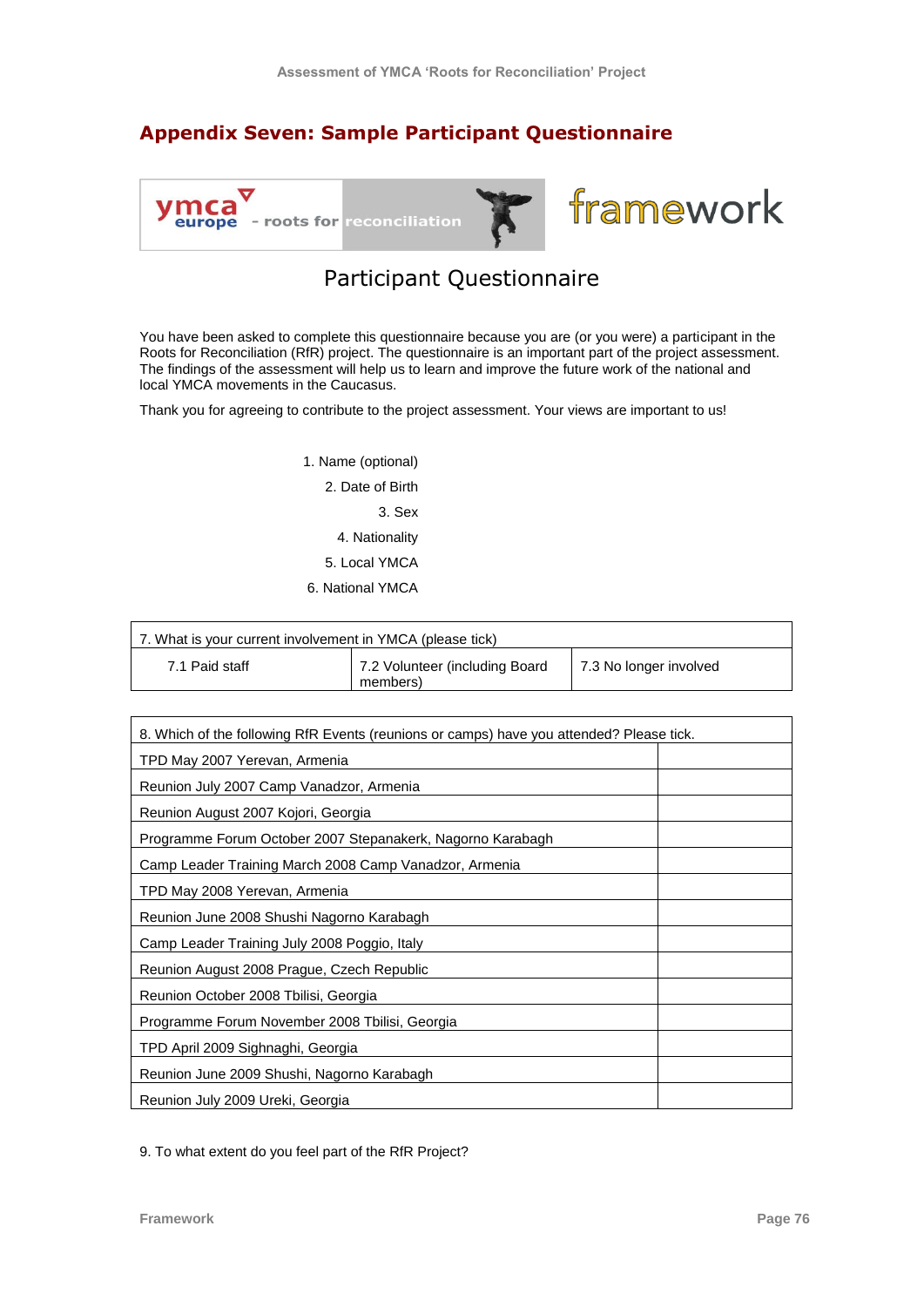### **Assessment of YMCA 'Roots for Reconciliation' Project**

| I do not feel part of<br>the RfR project |  | I feel very strongly<br>part to the project |
|------------------------------------------|--|---------------------------------------------|
|                                          |  |                                             |
|                                          |  |                                             |

### 10. How much were the four core values of the YMCA respected in the project activities?

|                |            | $\overline{2}$ | 3 | 4 | 5            |
|----------------|------------|----------------|---|---|--------------|
|                | Not at all |                |   |   | A great deal |
| Responsibility |            |                |   |   |              |
| Honesty        |            |                |   |   |              |
| Respect        |            |                |   |   |              |
| Care           |            |                |   |   |              |

### 11. How safe did you feel during the project events? Please tick one box.

| I did not feel safe<br>at all |  | I felt very safe |
|-------------------------------|--|------------------|
|                               |  |                  |
|                               |  |                  |

### 12. Please think about the participant from **another** National YMCA Movement with whom you have made most contact since the last RfR Project event you attended.

In which country does this person live (please tick one)?

| Armenia                |  |
|------------------------|--|
| Georgia                |  |
| Nagorno-Karabagh       |  |
| Russia                 |  |
| Norway                 |  |
| Poland                 |  |
| Switzerland            |  |
| Bangladesh             |  |
| Other (please specify) |  |

13. Please estimate how often you have made contact with that person during the last month.

| $\vert$ 0-10 times  |  |
|---------------------|--|
| $\vert$ 11-15 times |  |
| More than 16 times  |  |

14. In what ways do you keep in touch with that participant? Please tick any that apply.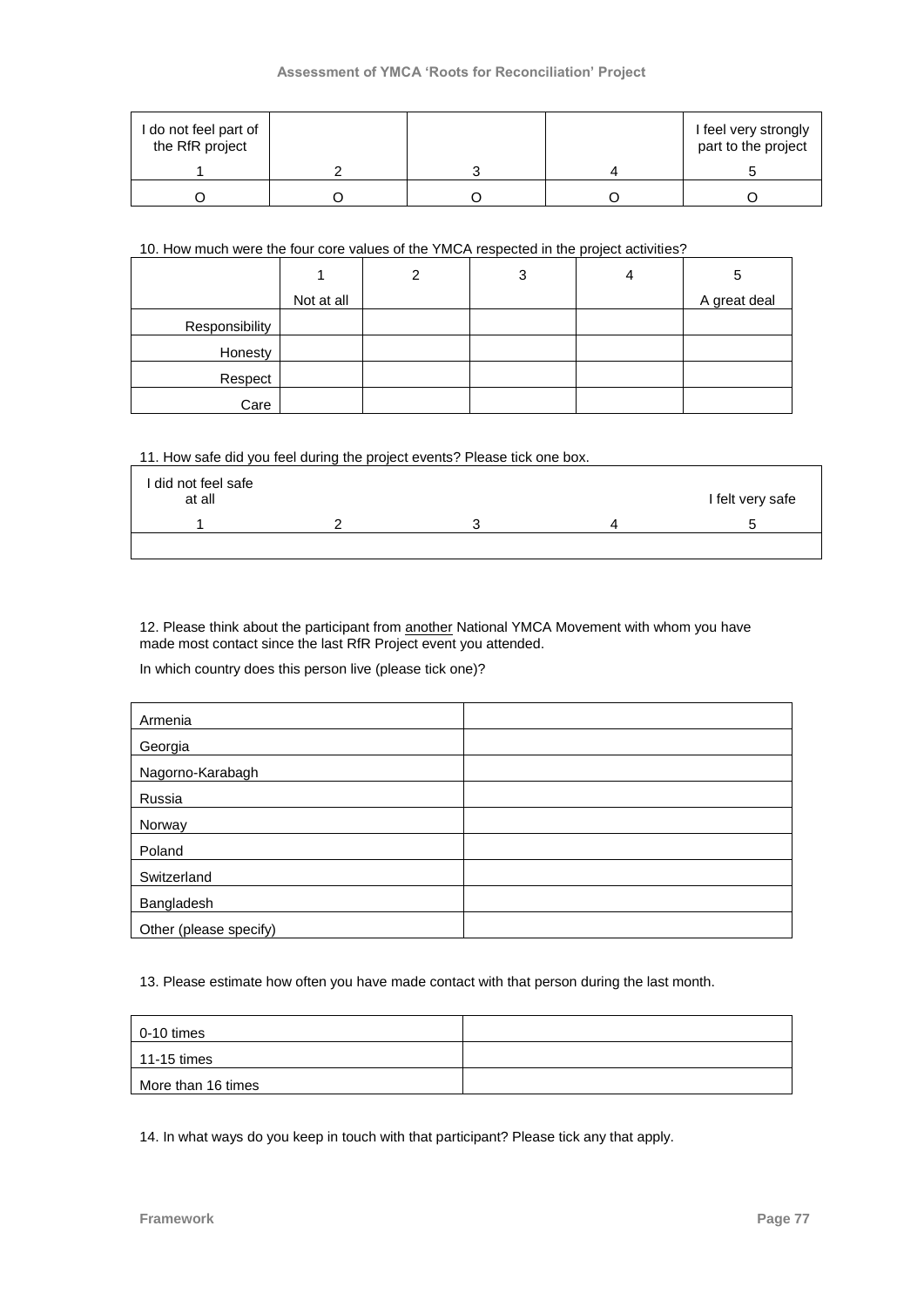### **Assessment of YMCA 'Roots for Reconciliation' Project**

| <b>SMS</b>                                |  |
|-------------------------------------------|--|
| Phone                                     |  |
| Email                                     |  |
| Skype                                     |  |
| Internet (such as Facebook Odnaklassniki) |  |
| Other (please specify)                    |  |

15. Which of the following words/phrases do you think describe the RfR leadership in your national movement? Please underline SEVEN words only.

| Motivating   | Fun         | Optimistic   | Problem-solving |
|--------------|-------------|--------------|-----------------|
| Flexible     | Responsible | Organised    | Irresponsible   |
| Reliable     | Boring      | Enthusiastic | Indifferent     |
| Disorganised | Caring      | Respectful   | Involving       |
| Excluding    | Stressed    | Honest       | Pessimistic     |
| Trustworthy  | Reactive    | Chaotic      | Inflexible      |
| Calm         | Egoist      | Proactive    | Restricting     |

16. Concerning the project what would you like to see:

| More of     |  |
|-------------|--|
| The same of |  |
| Less of     |  |

### 17. What three words or phrases best describe your feelings about the RfR project?

18. Did you come across any of the following problems in the project activities? Please tick one box in each row.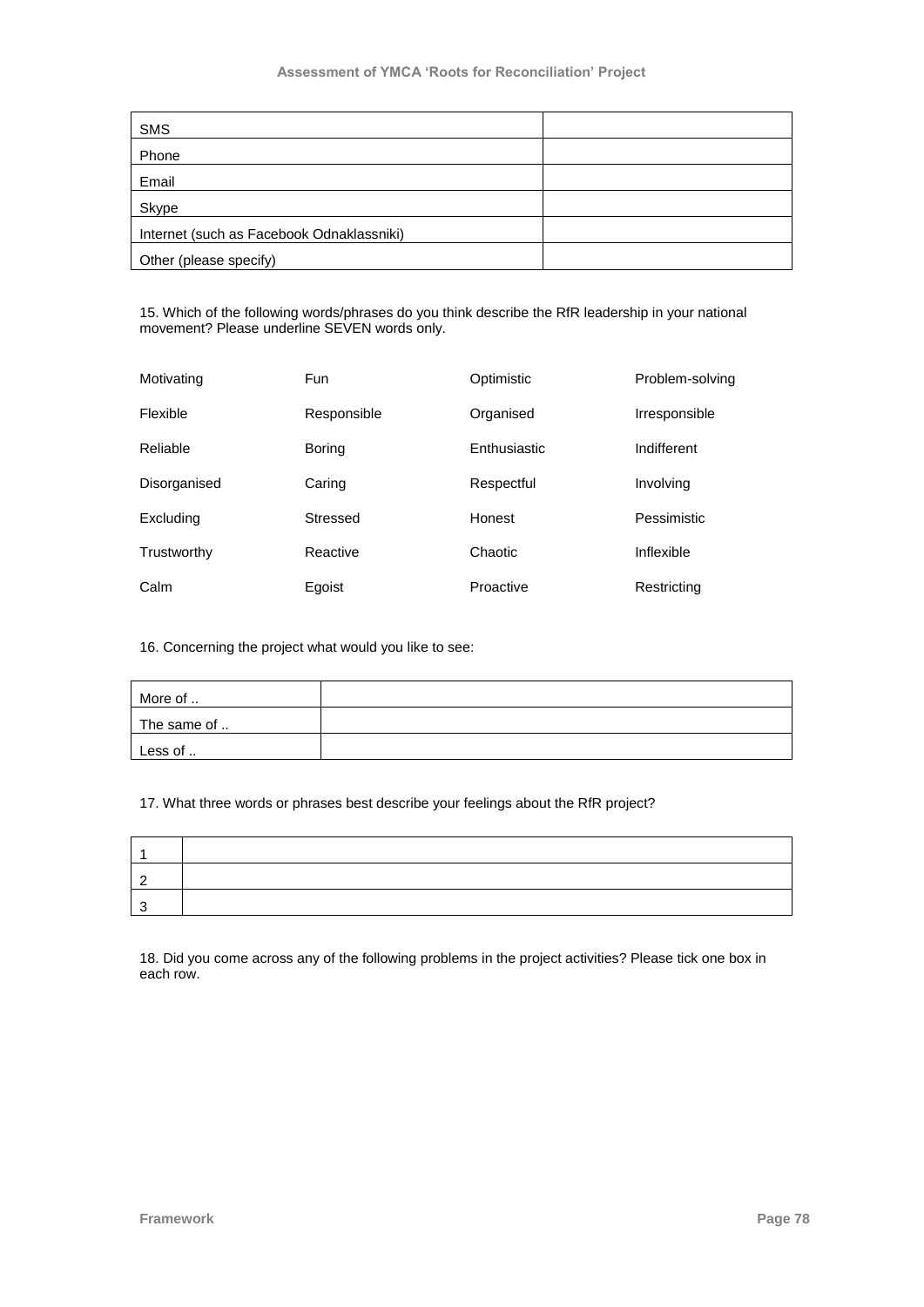|                                          | 1. Not a problem | Problem<br>$\overline{\mathcal{N}}$ | 3. A very big problem | 4. Don't know |
|------------------------------------------|------------------|-------------------------------------|-----------------------|---------------|
| Wasting money                            |                  |                                     |                       |               |
| Bad planning                             |                  |                                     |                       |               |
| Bad selection of participants            |                  |                                     |                       |               |
| People being excluded from activities    |                  |                                     |                       |               |
| Unresolved conflict between participants |                  |                                     |                       |               |
| Dealing with emergencies                 |                  |                                     |                       |               |

#### 19. Please read the following statements and indicate your view in the appropriate column. If you would like to make any additional comments, please do so at the end of the questionnaire (noting the number of the statement).

|                                                                                                                                                                                                                                        |                             | 1. Not a problem |          | Problem<br>$\mathbf{\dot{q}}$ | A very big problem<br>ကံ | 4. Don't know |
|----------------------------------------------------------------------------------------------------------------------------------------------------------------------------------------------------------------------------------------|-----------------------------|------------------|----------|-------------------------------|--------------------------|---------------|
| Wasting money                                                                                                                                                                                                                          |                             |                  |          |                               |                          |               |
| Bad planning                                                                                                                                                                                                                           |                             |                  |          |                               |                          |               |
| Bad selection of participants                                                                                                                                                                                                          |                             |                  |          |                               |                          |               |
| People being excluded from activities                                                                                                                                                                                                  |                             |                  |          |                               |                          |               |
| <b>Jnresolved conflict between participants</b>                                                                                                                                                                                        |                             |                  |          |                               |                          |               |
| Dealing with emergencies                                                                                                                                                                                                               |                             |                  |          |                               |                          |               |
| 19. Please read the following statements and indicate your view in the appropriate column. If you would<br>like to make any additional comments, please do so at the end of the questionnaire (noting the number<br>of the statement). | Strongly<br><b>Disagree</b> |                  | Disagree | Agree                         | Strongly<br>Agree        | Don't<br>Know |
| The RfR project seriously promotes peace                                                                                                                                                                                               |                             |                  |          |                               |                          |               |
| I feel that girls and boys were treated<br>equally in the project                                                                                                                                                                      |                             |                  |          |                               |                          |               |
| I became more tolerant as a result of being                                                                                                                                                                                            |                             |                  |          |                               |                          |               |
| involved in the project                                                                                                                                                                                                                |                             |                  |          |                               |                          |               |
| I gained very little from the project                                                                                                                                                                                                  |                             |                  |          |                               |                          |               |
| The RfR project helped me become a<br>stronger leader in my YMCA.                                                                                                                                                                      |                             |                  |          |                               |                          |               |
| My opinion was not taken into<br>consideration during project events.                                                                                                                                                                  |                             |                  |          |                               |                          |               |
| I feel more Caucasian as a result of being<br>involved in the project.                                                                                                                                                                 |                             |                  |          |                               |                          |               |
| I am not clear what is the purpose of the<br>RfR project.                                                                                                                                                                              |                             |                  |          |                               |                          |               |
| I like to tell my friends and family stories<br>about the project and its activities.                                                                                                                                                  |                             |                  |          |                               |                          |               |
| The activities provided did not<br>corresponded to my interests.                                                                                                                                                                       |                             |                  |          |                               |                          |               |
| The activities in the project took into<br>account my specific needs as a<br>man/woman.                                                                                                                                                |                             |                  |          |                               |                          |               |
| As a result of my experience I no longer<br>want to be involved in the RfR project.                                                                                                                                                    |                             |                  |          |                               |                          |               |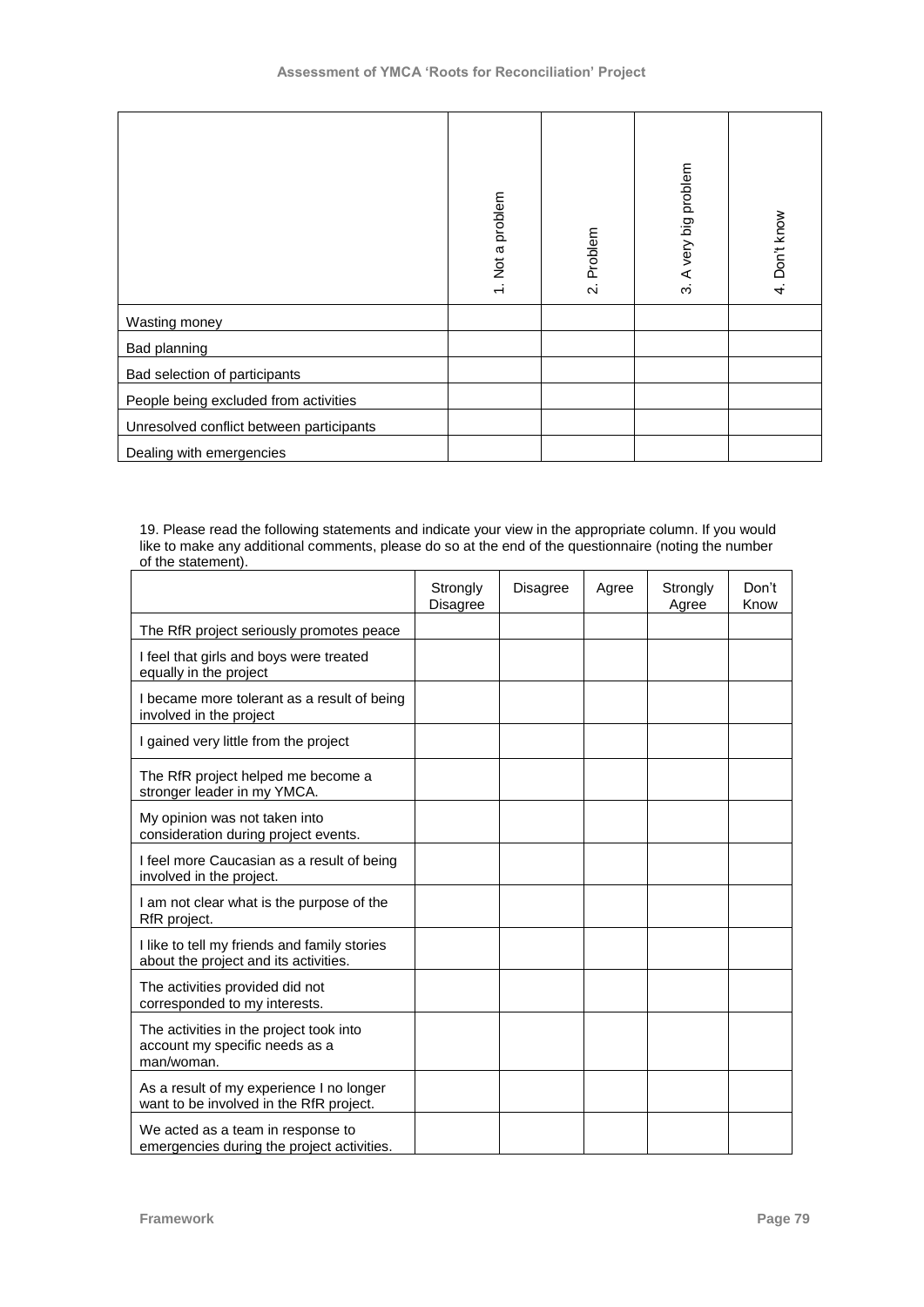19. Please read the following statements and indicate your view in the appropriate column. If you would like to make any additional comments, please do so at the end of the questionnaire (noting the number of the statement).

|                                                                              | Strongly<br><b>Disagree</b> | <b>Disagree</b> | Agree | Strongly<br>Agree | Don't<br>Know |
|------------------------------------------------------------------------------|-----------------------------|-----------------|-------|-------------------|---------------|
| I felt like an outsider during the project<br>events.                        |                             |                 |       |                   |               |
| I am very interested to remain involved in<br>the RfR project in the future. |                             |                 |       |                   |               |

20. Any other comments?

Thank you for taking the time to answer these questions. Your answers will be very helpful to us.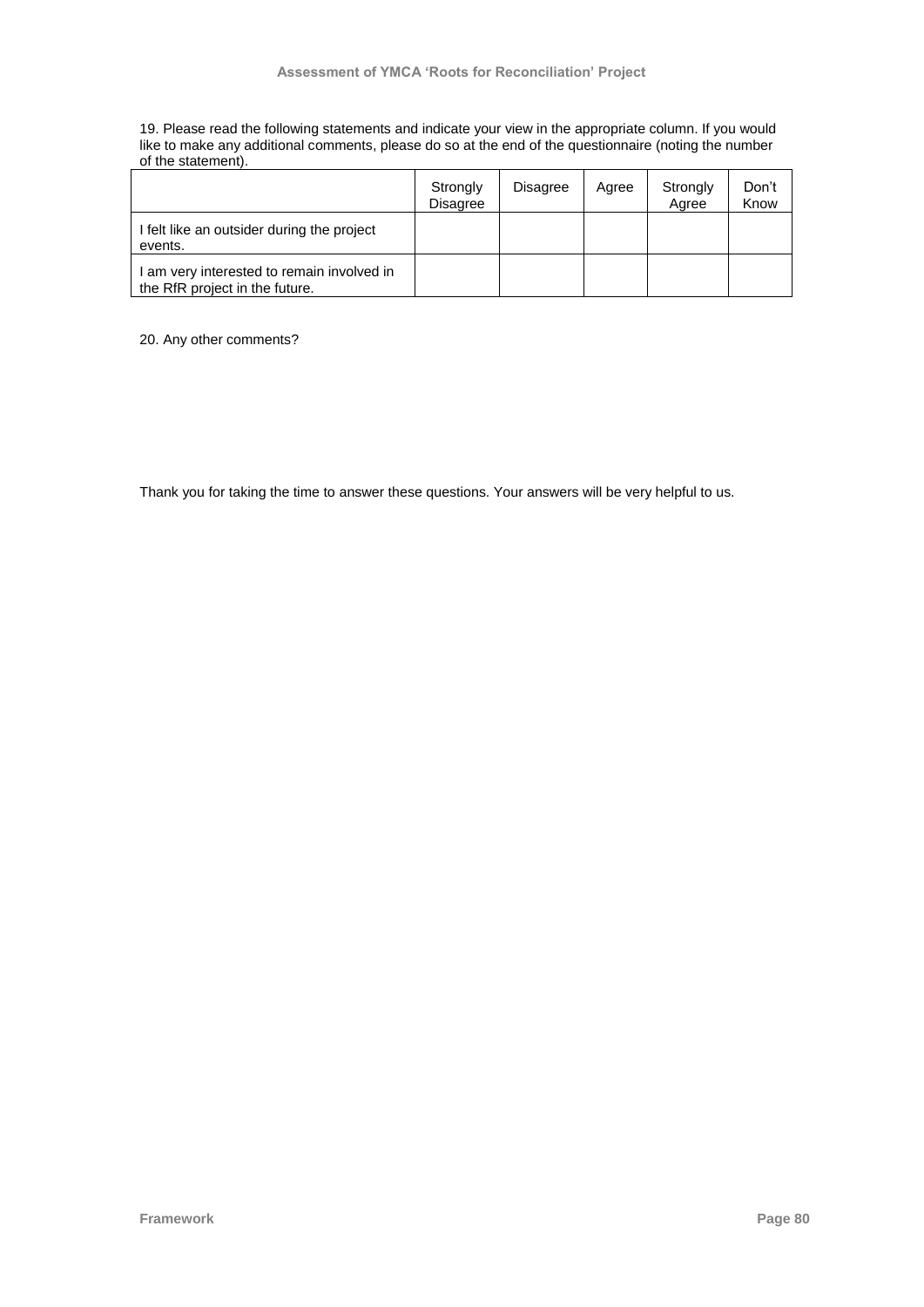## **Appendix Eight: Summary Evaluation of ProFest, August 2009 held in Yerevan, Armenia**

### **1. GENERAL DATA**

### **1.1. Venue**

Hotel Hrazdan - Yerevan, Armenia

### **1.2. Time & Programme**

Pre-event programme - August 23 – 24: Visits to the YMCA Community Resource Centres Daranak and Aramian.

Main programme - August 24 – 30: See the working programme attached.

### **1.3. Aim & Objectives**

The aim of the ProFest was to manifest integrity of creation, peace and justice.

The specific objectives of the ProFest were:

- to share with and learn from each other
- to build friendships and partnerships
- to jointly pursue the strengthening the YMCA

### **1.4. Participants**

Including facilitators – 67, representing: Armenia (16), Belarus (2), Czech Republic (1), Georgia (13), Nagorno Karabagh (6), Poland (1), Russia (12), Switzerland (1), USA (14), UK (1). Average age: 26 - 27 years old, with youngest 12, oldest 56. Female - 29, Male -38. 31 YMCA paid staff, 35 YMCA volunteers, and only one participant (actually facilitator) not involved in the YMCA at all.

### **1.5. Facilitators**

Through applying the Home-Group instrument the event was facilitated by all the participants. Meanwhile the following (19) persons carried responsibilities for specific programme modules or components: Bruce Britton (Framework, UK): Michal Szymanczak, Vardan Hambardzumyan (YMCA Europe): Revaz Shavladze (YMCA Georgia): David Melkumyan (YMCA in Nagorno Karabagh): Antonio Merino, Anthony Hepp, Amanda Kelley, Cassidy Inamasu, Christopher Broadbent, Jason Vokral, Michael Moor, Nicole Cabelka, Russell Bone, Sarah Bone, Sina Szabados, Victoria Feola, Wesley Bender (YMCA of the USA).

### **1.6. Evaluation Methods**

The information presented in this evaluation report is collected from the participants through:

- a) Evaluation games.
- b) Evaluation discussion in Home-groups.
- c) Plenary evaluation round by Home-group (8) and national delegation (5) representatives and facilitators.
- d) Evaluation forms, filled in by 57 participants.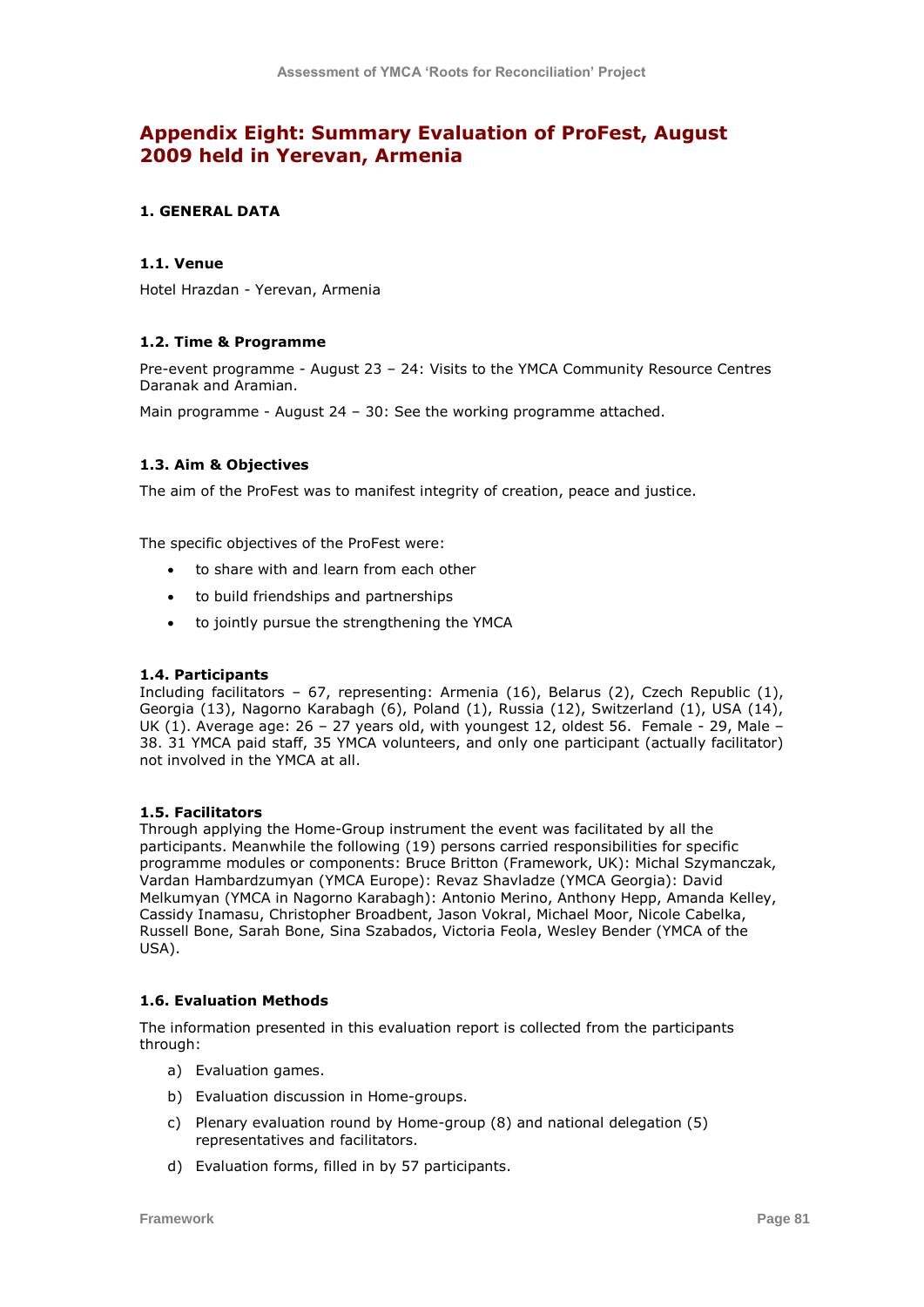e) Video account and personal testimonials on the event.

The data presented in this summary is based on the information collated from the evaluation forms.

The video account and personal testimonials are being summed up by the YMCA of the USA representatives and will be shared with all the stakeholders of the Roots for Reconciliation programme as soon as ready.

### **2. QUESTIONAIRE DATA**

Within this tool the following scale was applied - excellent (5), good (4), fair (3), bad (2), very bad (1). Below are the summary results.

Overall the event was evaluated as **excellent – 4.7**.

### **2.1. General Questions**

The average ranking for this cluster of questions is **excellent – 4.7**, including:

- 2.1.1. Practical Arrangements of the Seminar: **excellent – 4.8**.
- 2.1.2. Relevance of the Content of the Training: **excellent – 4.7.**
- 2.1.3. Facilitators: **excellent – 4.8**.
- 2.1.4. Group Dynamics / Social Time: **excellent – 4.8**.
- 2.1.6. Your Individual Participation Level: **good – 4.3.**

### **2.2. Questions on Specific Training Modules**

The average ranking for this cluster of questions is **excellent – 4.7**, including:

- 2.2.1. Presentation of the Roots for Reconciliation programme and Do No Harm Methodology: **excellent – 4.7.**
- 2.2.2. Framework Sessions: **excellent – 4.8.**
- 2.2.3. Camp Planning Sessions: **excellent – 4.7.**
- 2.2.4. Presentation on Camping Programme visions: **excellent – 4.7.**
- 2.2.5. Camp Skill Workshops: **excellent – 4.8.**
- 2.2.6. Session on YMCA Online: **good – 4.2.**
- 2.2.7. Evening Programmes: **excellent – 4.7.**
- 2.2.7. Home-group tool: **excellent – 5.0.**

The scores in the above sets (2.1 and 2.2.) suggest that the ProFest was a well organized event where the participants felt and stated that the programme was very much relevant to their needs; that they enjoyed positive group dynamics and gained expected knowledge, skills and attitude. It is important to accent that the best ranked point in this part of the evaluation was the home-group tool applied during the event, which actually became the foundation for the success of the whole programme.

### **2.3. Questions on Relations**

In the evaluation form the participants were asked to give the names of three participants (not from their own country) that they feel most likely to keep in contact with after the ProFest. Not surprisingly, all of the respondents identified people from other countries represented at the event as those that they would like to stay in touch with. For the Armenians the most popular group was the one from the USA (22 picks), then almost equally Russia (9) and Georgia (7). This shows a kind of desire in this national group for fresh faces and ideas. Yet the Georgian group preferred to stay loyal to the ongoing crossborder links with their Armenian peers (14), followed by the USA (9) and Russia (2). For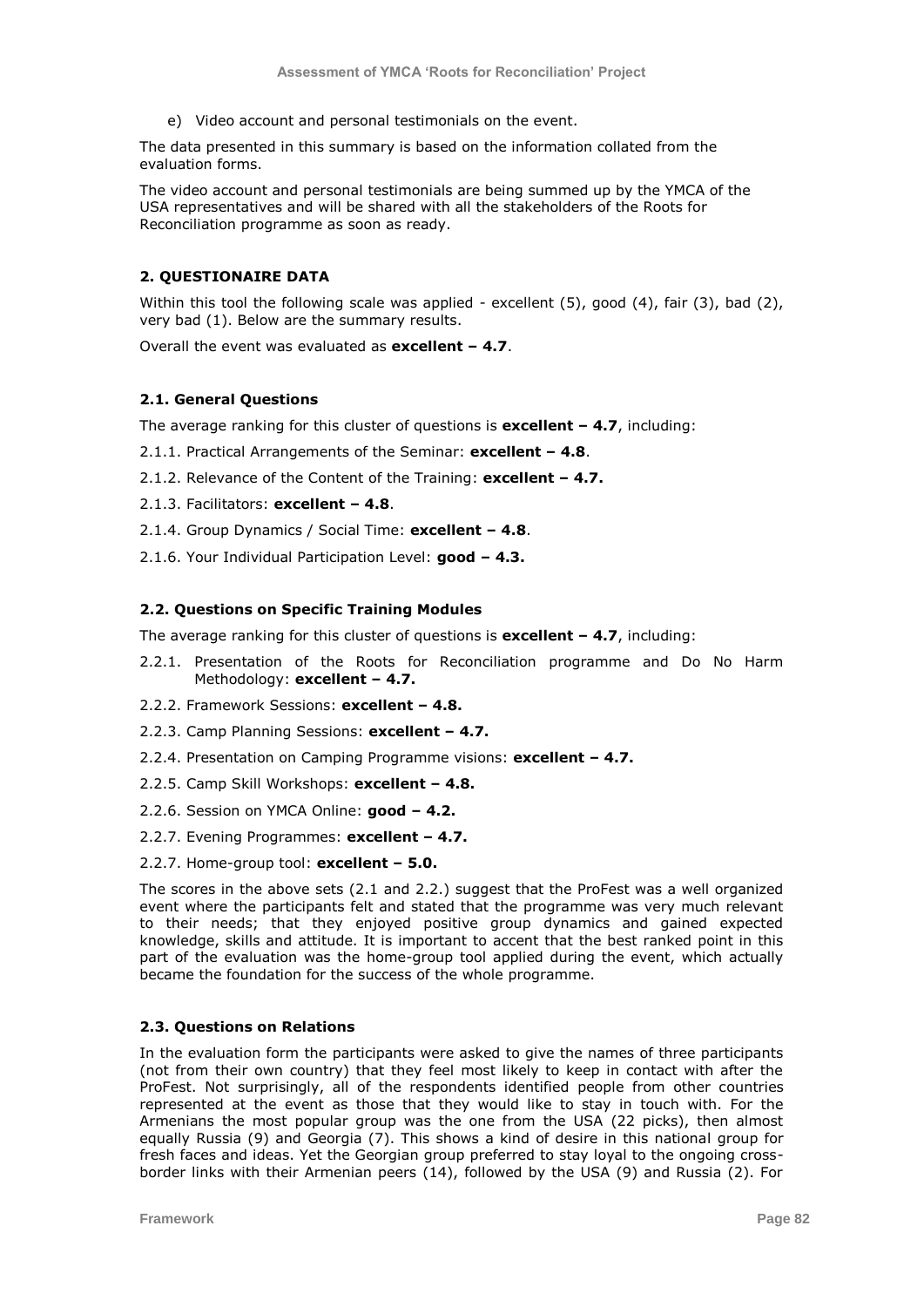the group from Russia, like the Armenians, the most popular group was again the one from the USA (17), than peers from Karabagh (10), followed by Armenia (6) and Georgia (3). Taking into consideration the fact that the group from Karabagh was a small one (only 6 representatives), it can be deducted that they made incredible impression on their Russian friends. The group from Karabagh mutually chose the Russian peers as those who they would like to stay in touch the most (9), followed by the USA (5), than equally Armenia and Georgia (2 each). And finally the group from the USA felt the most connected with the Armenian group (19), than almost equally with the Russian (6) and the Georgian ones (5).

Based on the data above, as well as my own observations, I would like to draw the following conclusions.

- 2.3.1. As a result of the ProFest there is a serious possibility of new partnership developments especially between the YMCAs of the USA and Armenia, Russia and Karabagh. These opportunities should be seriously considered by the leaderships of those Movements.
- 2.3.2. The Georgian-Armenian friendship remains the strong core of the regional cooperation, RfR especially considered. The leaderships of those Movements should continue efforts on best using this through further promoting and fostering local to local YMCA partnerships.
- 2.3.3. It is impotent to highlight that both the Russians and Georgians, even if in relatively fewer occasions, stated that they would like to stay in contact. This gives encouragement to the RfR management to plan further dialogue between them.
- 2.3.4. In general the group from the USA was the most popular (53 picks), displaying that they had valued and relevant input in the event facilitation, yet especially showing the need for their continued capacity building assistance to the YMCA Movement Strengthening process both in the South Caucasus as well as in Russia.
- 2.3.5. Strangely the YMCAs of Armenia and Karabagh are in a rather "cold" relations status, which should be definitely noted as a challenge to be met by the leaderships of those Movements, as well as by the RfR management.

#### **2.4. Statement / Mean Questions**

The table below summarizes the mean responses of the ProFest participants to a set of statements included in the event evaluation form.

Within this tool the following score system was applied  $-$  strongly disagree (1), disagree (2), agree (3), strongly agree (4), don't know (0). This means that the average score cannot be lower than 1 and higher than 4.

|                                                                                                                       | Strongly<br>Disagree | Disagree | Agree | Strongly<br>Agree | Don't<br>Know |
|-----------------------------------------------------------------------------------------------------------------------|----------------------|----------|-------|-------------------|---------------|
| I have learned a lot about each<br>country's culture, history and<br>religion at ProFest.                             |                      |          | 3.29  |                   |               |
| I have had a fun and enjoyed the<br>company of the other participants.                                                |                      |          | 3.84  |                   |               |
| I have built strong relationships,<br>friendships and bonds with people<br>from other countries as well as my<br>own. |                      |          |       | 3.29              |               |
| I am leaving ProFest with many<br>ideas to take back and put into<br>practice at my own country/YMCA.                 | 3.63                 |          |       |                   |               |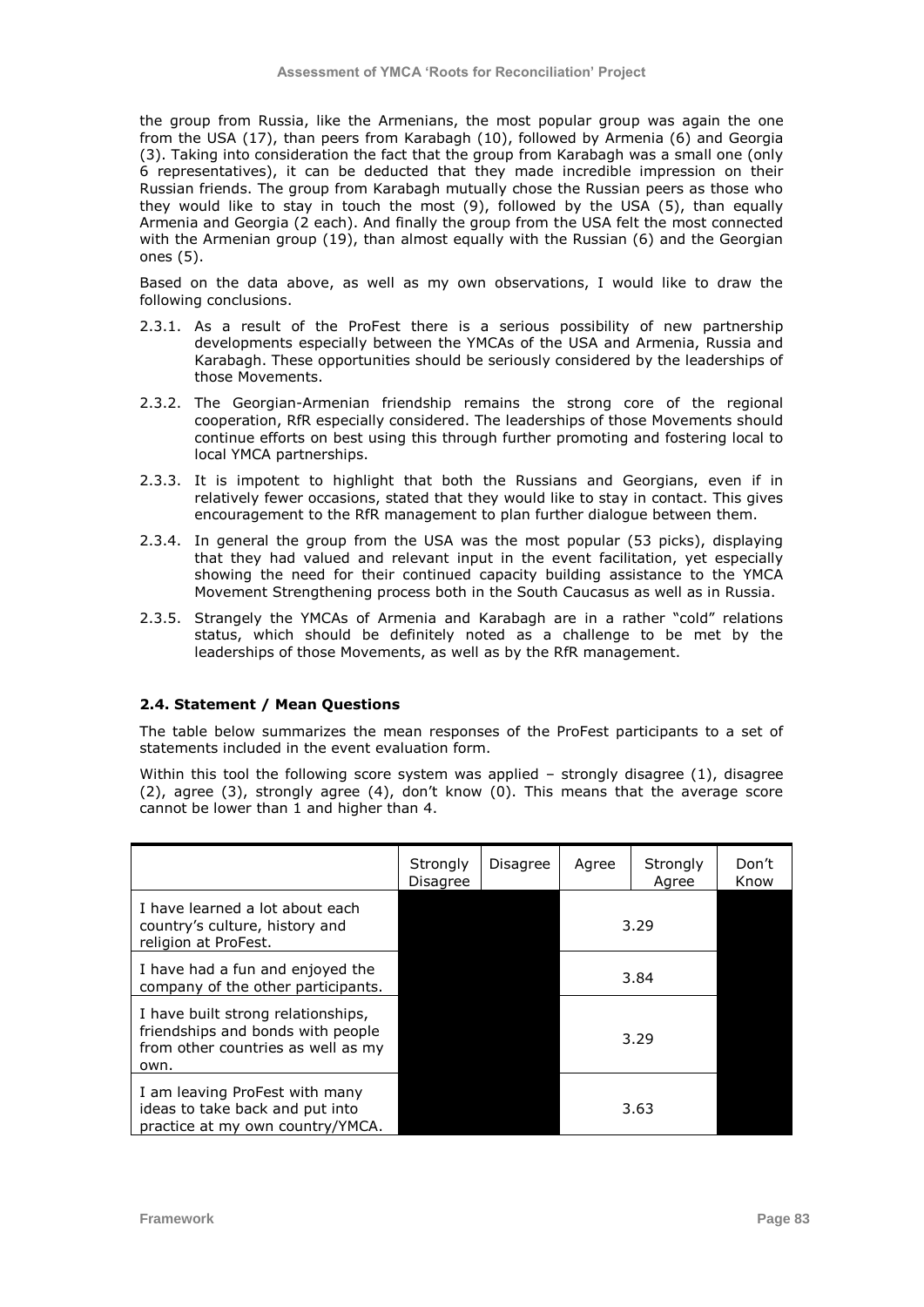|                                                                                                                                                              | Strongly<br>Disagree | Disagree | Agree | Strongly<br>Agree | Don't<br>Know |
|--------------------------------------------------------------------------------------------------------------------------------------------------------------|----------------------|----------|-------|-------------------|---------------|
| I am very optimistic that, as a<br>result of ProFest, my YMCA will<br>develop new international<br>partnerships to expand YMCA<br>programmes and activities. |                      |          |       | 3.00              |               |
| I have a clear understanding of<br>what 'Roots for Reconciliation' is.                                                                                       |                      |          | 3.38  |                   |               |
| I have learned new skills that will<br>be helpful for my local YMCA<br>camps and community.                                                                  |                      |          |       | 3.48              |               |
| I am confident that I will keep<br>connections (friendships) made<br>during ProFest after I get back<br>home.                                                |                      |          |       | 3.24              |               |
| I am more confused now about the<br>conflicts in the Region.                                                                                                 |                      | 1.76     |       |                   |               |
| I have a good understanding of<br>what other countries are doing in<br>their YMCAs (globally).                                                               |                      |          |       | 3.42              |               |
| The Programme Festival has shown<br>me how 'Do No Harm' principles<br>work in practice.                                                                      |                      |          |       | 3.22              |               |
| I feel I have been able to share my<br>ideas and experiences.                                                                                                |                      |          |       | 3.33              |               |
| At times, I felt unsafe at ProFest.                                                                                                                          |                      | 1.19     |       |                   |               |
| I have a deeper understanding of<br>what 'reconciliation' means.                                                                                             |                      |          |       | 3.32              |               |
| At times I felt that my opinions<br>were not valued.                                                                                                         |                      | 1.46     |       |                   |               |

The data above shows that in all the aspects the ProFest met the expectations of its participants, meanwhile achieving its aim and objectives set. The participants expressed close to maximum contentment towards 4 of the statements, out of total 15. Namely:

- 2.4.1. They had fun and enjoyed the company of the other participants.
- 2.4.2. They left ProFest with many ideas to take back and put into practice at their own country/YMCA.
- 2.4.3. They learnt new skills that will be helpful for their local YMCA camps and community.
- 2.4.4. They felt safe.

To the rest of the statements the respondents in average gave only positive answers, from which I would like to pick up the following:

- 2.4.5. The ProFest was a proof of "Do No Harm" principles working in practice.
- 2.4.6. The participants, including those (USA, Russia) who were the first time involved in the RfR, got clear understanding what the programme is about.
- 2.4.7. And that they gained more clear understanding what reconciliation means.

### **2.5. Other Remarks**

**Framework Page 84**